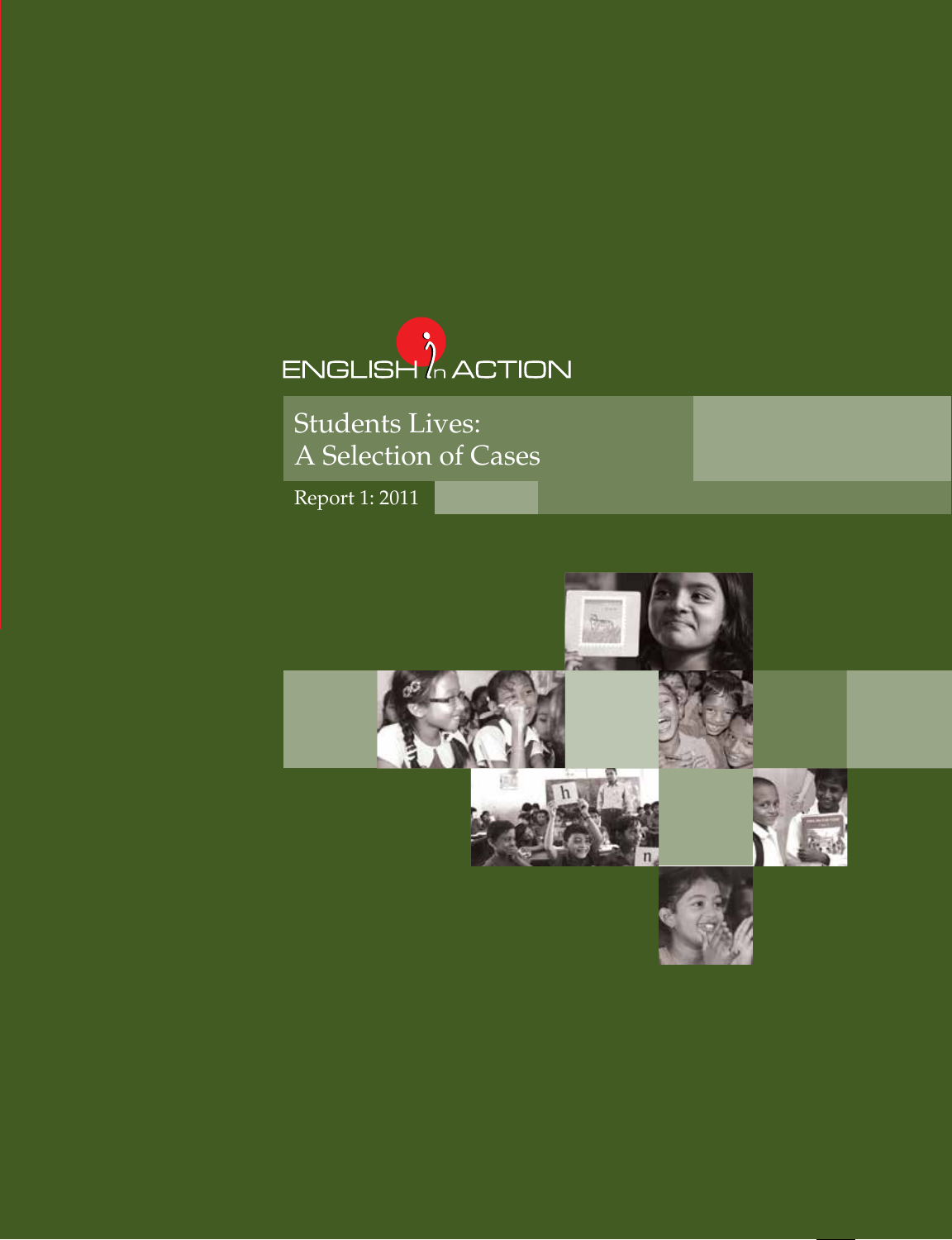# English in Action (EIA) (2012). *Students Lives Study: A Selection of Cases (Report 1 : 2011).* Dhaka, Bangladesh: EIA.

#### **Authors**

Robert McCormick, Sharmistha Das, Masuda Khatoon, Ashok Kumar Paul and Sonia Burton.

#### **Acknowledgements**

We would like to thank Tanvir Ahmed, Mahruf Chowdhury and the researchers from the Institute of Education and Research (IER) at the University of Dhaka for their support in the collection of the data for this study.

For more information about English in Action, visit: http://www.eiabd.com/eia/

© English in Action, 2012

Published by English in Action (EIA) in Dhaka, Bangladesh.

English in Action House 1, Road 80, Gulshan 2 Dhaka-1212, Bangladesh. Phone: 88-02 8822161, 8822234 Fax: 88-02 8822663 Email: info@eiabd.com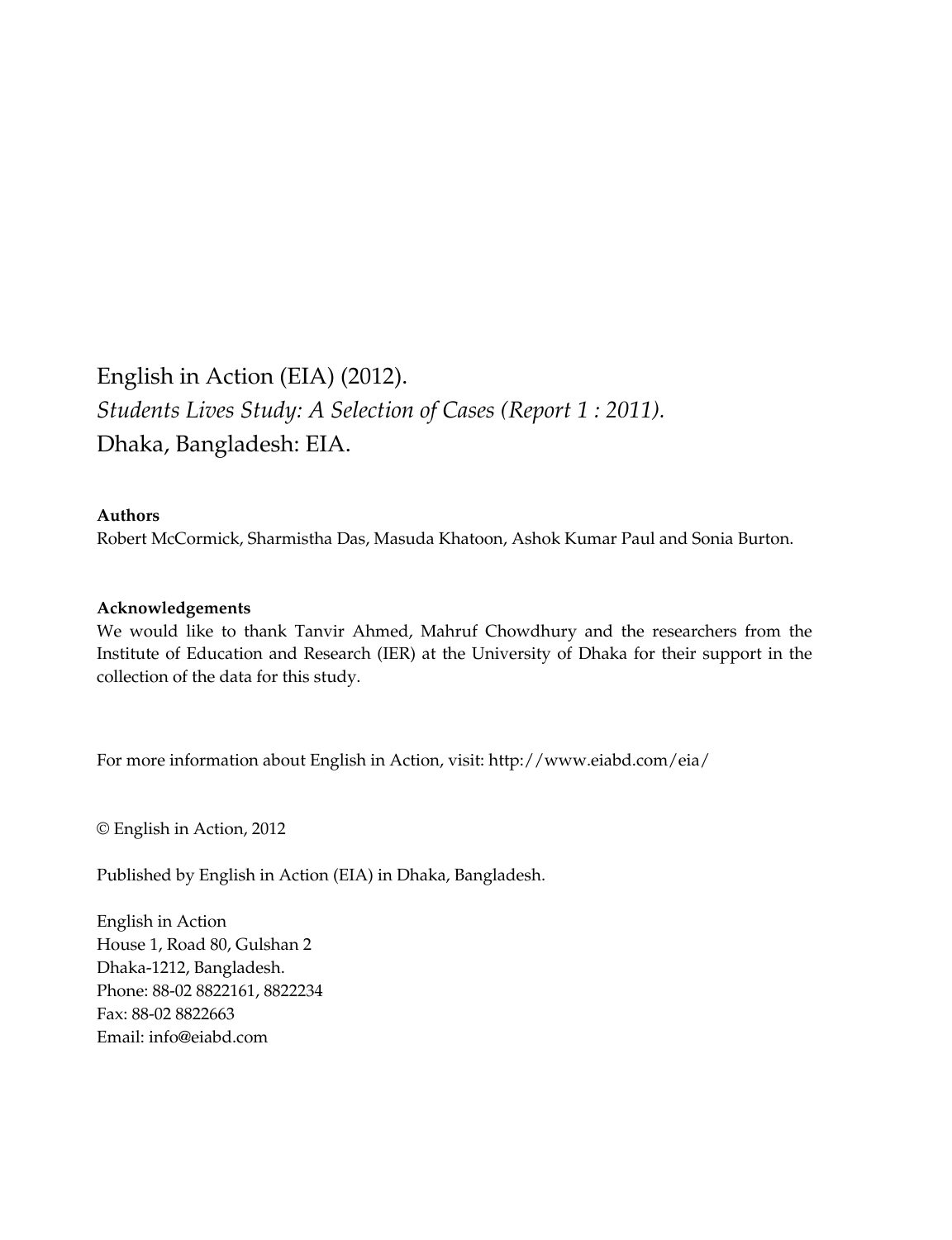## **Executive summary**

## **a) Background**

The *Students Lives Study* investigates the learning journeys of a group of students who have, at some point, been learning English in the classrooms of teachers who are taking part in the English in Action (EIA) schools programme. These teachers themselves are the subject of a parallel study entitled the *Teacher Lives Study*. Both studies seek to represent what it is like to learn and experience English language (EL) in a communicative way (and for the *Teachers Lives study*, also what it is like to teach) and to see how this develops over the life of the EIA programme. The *Students Lives Study* is the start of a series of small studies which follow a group of students over a period of up to seven years as they progress through the school system and beyond. (The *Teachers Lives Study* similarly has a longitudinal case study design.) Both primary and secondary students are investigated through the study.

The focus of the study is the experience of EIA for a student in terms of his/her life as an English speaker and learner, family and community member, and, if appropriate, an employee/higher education student. It explores how their views and beliefs change in relation to each of these facets of their life as they get older, within the period of the study.

The results reported here are from the first round of data collection (February 2011). The next set of data was collected in March 2012; this study (reported subsequently) shows changes for the students over that year.

## **b) Methodology**

The approach of this research is that of a case study, but carried out as a series of annual snapshots over time. The students (the 'cases') selected are not typical or representative, but are seen as unique. Although superficial similarities or dimensions may exist at this initial stage of the study, the cases are likely to diverge over time. An initial sample of 90 students were selected from the classes of 15 teachers (those who are the subject of the *Teacher Lives Study*), with the expectation that this group will deplete over the years of the study.

Data collection involved interviewing students, their parents, their English teachers and another of their other teachers, observing the students and teachers in the classroom, and taking photographs.

Researchers from the Institute of Education and Research (IER) at the University of Dhaka collected, transcribed and translated the data and also constructed the case study accounts. They were trained by the EIA team in February 2011, and then undertook fieldwork in March 2011 over a period of at least three days. The interviews and classroom observations focused on trying to understand the students' experience of learning and using English language, drawing on data from both the school and the student's home. The data collection involved following ethical guidelines based on confidentiality and informed consent from those involved.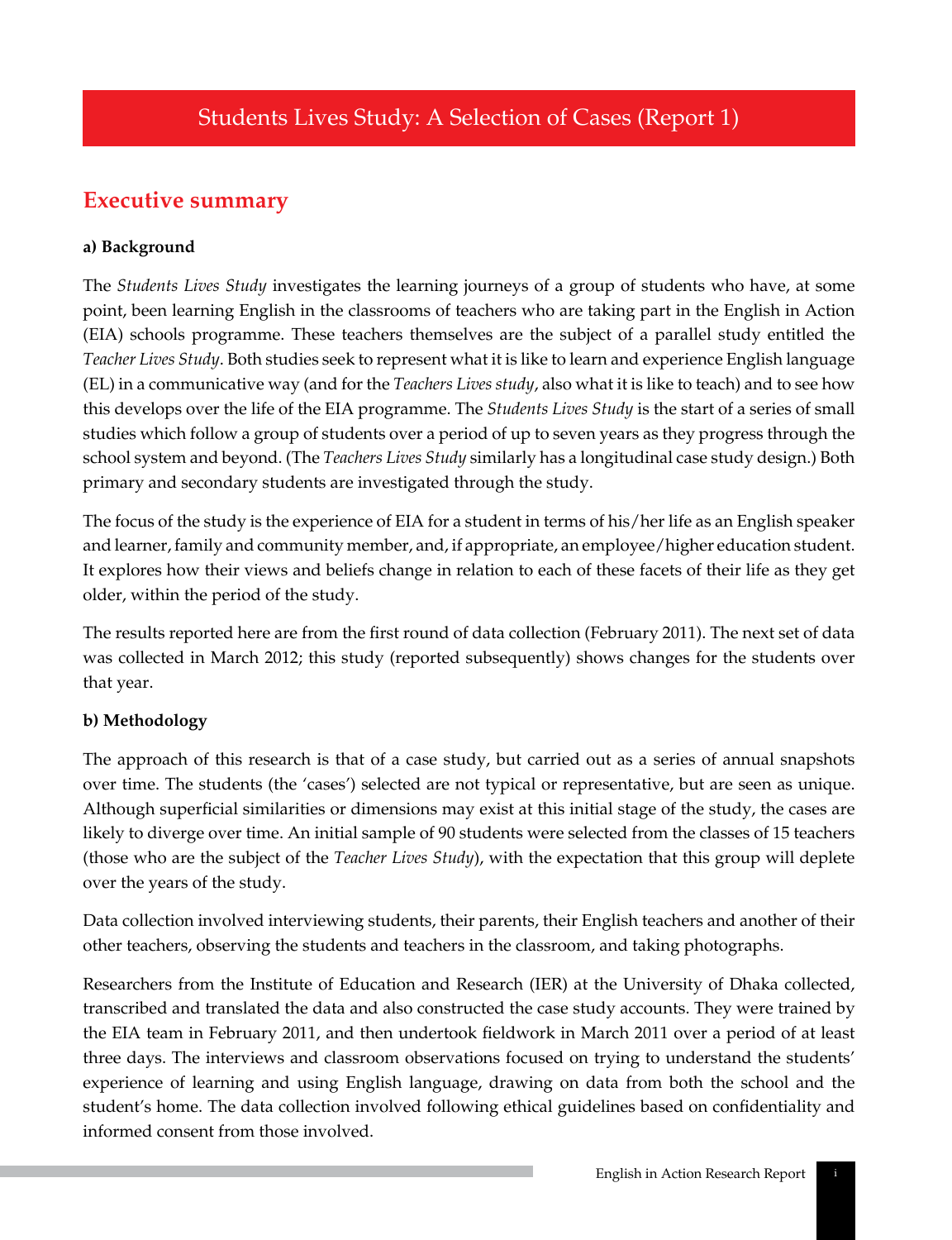Analysis in this first year study of the *Students Lives Study* was based upon the headings used in the interview schedules, and these were used to organise and create a narrative case study for each student. This report contains 10 such case studies, chosen to demonstrate the range of students and to show some interesting, typical and untypical cases. The analysis was carried out initially through a workshop led by the EIA team and there was subsequent checking of the cases by that team. Attempts were made to account for case selection bias, and to minimise sources of bias in the data collection and analyses processes.

#### **c) Cases reported**

The 10 cases in this report were chosen according to a range of criteria: gender, English language (EL) competence, rural/urban school location, geographical (district) location, support at home, economic circumstances, and school class (Class 3–7). The cases cover each of these criteria, but were neither comprehensive, nor exhaustive, of the range. Short summaries of each case are provided below.

#### *i) Mariam*

Mariam is positive about her secondary school and, in her mother's view, is very regular in her attendance. Mariam's favourite subject is mathematics but she also likes English 1st paper class because of the participatory nature of the activities. In particular, she likes the games. On the other hand, she has a more negative attitude towards learning the rules of grammar through memorisation in English 2nd paper class and Bangla 2nd paper class. Mariam is a self-motivated student. She is attentive and enthusiastic and tries to do well in her studies but is not always satisfied with her performance. The other teacher interviewed and her mother thought the same. Mariam thinks if she studies more, she will do better. She does well in co-curricular activities too. She can draw, sing and participates in the assembly regularly. Mariam was elected as one of the class captains by her classmates and she works collaboratively with others. The other teacher said she is regular in her class and with her homework.

Mariam lives in a rural area with her parents and two brothers. Her father has a tailoring shop and mother is a housewife. She is from a middle-class family. Mariam's mother did not complete her studies at secondary level, but reads different types of books as a hobby – she thinks this helps her to guide her daughter. Mariam's father is the sole earner of the family and her mother manages the household and childcare. Though Mariam gets proper support from her family members for homework and study, she also has a private tutor to assist her.

Mariam wants to be a doctor, and it is her mother's dream to see her daughter in this profession. The socio-cultural practice of the area is for girls to marry at an early age. Moreover, the mother has a conventional attitude towards 'serviceholder' mothers; according to her, service-holder mothers cannot look after their children properly. This reveals a conflict between Mariam's mother's aspirations for her daughter's future and her traditional values. Both the student and her mother are aware of the importance of learning English, but there is no use of communicative English in the home environment; Mariam only uses English in her English classes. At home, they usually watch Hindi programmes on TV.

#### *ii) Mozibur*

Mozibur likes attending primary school. He thinks that his school is good as the teachers take care in the teaching–learning process. However, his guardian is moderately pleased with the school. Overall,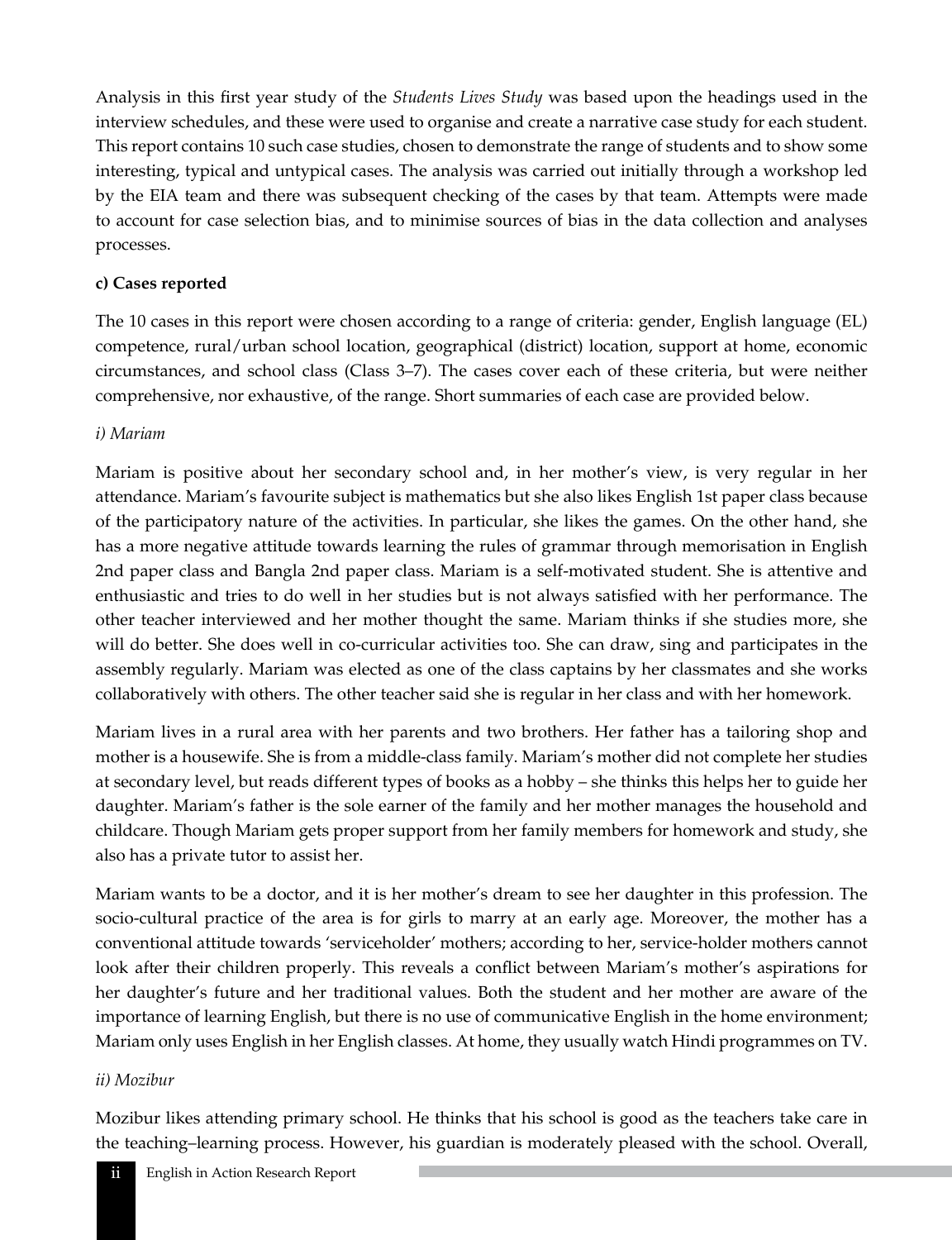Mozibur is good at all subjects. He performs best in mathematics, although he likes English the most. He seems to like topics that help him to develop a deep understanding of a subject. He is spontaneous in participating in classroom activities. Generally, he is friendly and likes to work in groups with his friends. He is only interested in sports when it comes to co-curricular activities.

The student lives in an urban area with his guardian (aunt); both her and her husband are primary school teachers. They are both well educated. Mozibur is from a middle-class family and gets help from his house tutor with his schoolwork/homework. His aunt does not go to the school often, although the school invites her and welcomes her cordially. She is supportive of Mozibur's study at school and at home. She thinks that English is important for his future life, although Mozibur gets limited opportunities to speak English at home. Mozibur wants to be an engineer in the future, though he does not have a clear understanding of the 'journey' required to become one. Moreover, he does not seem to know about the importance of speaking English to get into such a profession. However, Mozibur is good at English and he is confident in speaking in English at school.

#### *iii) Razia*

Razia attends secondary school regularly. Her mother described her daughter as an enthusiastic student and said that she has never missed classes since enrolling at the school. Razia likes to go to school because it is a friendly environment. Razia rated English 1st paper and 2nd paper as her preferred classes. She likes English classes because of the way the teacher teaches the lessons. Razia was found to be very active in English class. She engaged with her peers during group work and participated in co-curricular activities. Both the English teacher and the other teacher commented that despite achieving an average result in English, Razia is better than other students. She participates in a range of co-curricular activities such as singing, dancing and sports. Razia receives a stipend from the school.

She comes from a poor family and lives in a rural area with her parents. She has three sisters and one brother. Her mother said despite financial difficulties, she tries to provide all the necessary items which Razia needs to do her homework and schoolwork. She is not, however, able to provide Razia with books. Razia gets sporadic help her homework from her sister; her teacher also helps her with this. Her mother said that they are usually invited to the school for the result-giving ceremony, sports day, and on occasions when their children are absent from school.

The student wants to be a magistrate, as does her sister. She is aware that it will require her to sit exams at college and university levels. Razia also wants to study at in the English-medium because she wishes to speak in English. Her mother is fully aware of the necessity of English and she thinks that her daughter is interested in learning English.

#### *iv) Nadira*

Nadira attends primary school regularly. She enjoys school and is interested in learning English. She is less interested in mathematics, and both she and her mother think that she is poor in in this subject. Despite this, her teachers say that she performs well in all subjects and gets good grades. She is very enthusiastic when participating in classroom activities and does not like it if the teachers do not ask her questions. Nadira is not sure whether she performs well at school – she knows she answers questions that her teachers ask, but says sometimes she does not fully understand the questions. Her mother thinks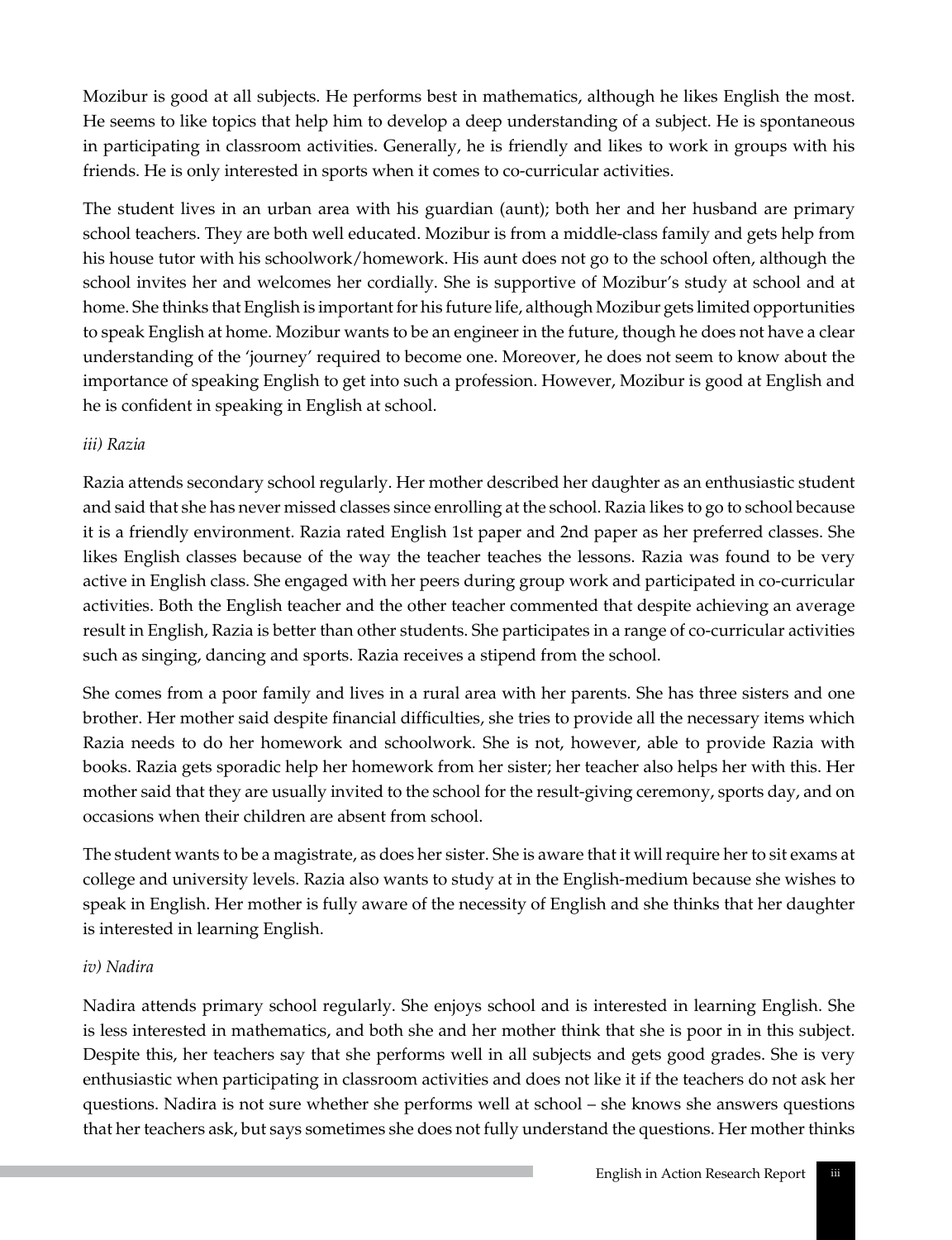Nadira is an enthusiastic student and her school performance is very good, but that she could make more progress. Both Nadira and her parents like the school: Nadira likes it because she has good friends and teachers who inspire her; her father likes the school because it does not pressurise the students. Nadira takes part in co-curricular activities, such as dancing and singing, and often takes the lead in these. She also participates in sports. Nadira wants to become a scientist, and her father would also like her to pursue this profession. She knows that she will need English to go in to this career and will have to study for many years.

Nadira lives in an urban area with her medium-class, educated family – her mother is an English teacher in a high school and her father is a government employee. As such, she has a strong family background and is expected to acquire higher education. Her mother often visits the school, for instance, to discuss Nadira's performance; however, she does not do this as often as she would have liked due to her busy job. She gets support at home from her mother, father, sister and a home tutor. These favourable conditions, and the good relationship between her parents and her teachers, seem to have a positive impact on her school performance.

#### *v) Nur*

Nur likes going to primary school and attends regularly. He thinks his school is good, that his lessons are very interesting, and that the teachers are good and helpful. His mother also thinks the school is good because of its location and the teachers. Nur thinks he does well at school and says his teachers also think this. He says he is able to answer the teachers' questions and that he gets praise from them for this. His mother is also pleased with his school performance, is proud of him and thinks he is enthusiastic. His teachers also said he was a good student – he does well in both English and maths, though sometimes does not pay attention in maths lessons.

Bangla and English are Nur's favourite subjects. He tries to sit at the front so he can participate in the class, for instance, to answer questions. He is more spontaneous in English than mathematics. In English class, the teacher involves him by asking him questions and asking him to mark other students' writing tasks as a reward for performing well in class. In maths class, he sometimes doesn't understand, but does not ask questions to clarify. He does, however, learn from other students when he has difficulties, and they also learn from him. Indeed, he prefers to work with his friends and thinks the competition between them helps them to learn quickly: in a group he tries to perform better than the others. He takes part in co-curricular activities, such as sports, and often takes on a leadership role in these. He has friends he plays with at school. Nur says he wants to become a doctor; though his mother says that he sometimes says he wants to be a doctor, and sometimes an engineer. Nur receives help with his fees from the school fund.

Nur lives in a rural area with his family. His mother works at a college and his father has a small business. They have relatively low-level education and some financial difficulties. They want Nur to acquire a higher education, if they can afford to support him. Nur would also like to go on to study at the college where his mother works and then further college. There are few opportunities for him to experience English at home: they do not own a TV and no English is spoken here. He receives help with his homework mostly from his mother, but gets a little help also from his father, aunt and uncle. He also has a home tutor. His mother visits the school every month or two to pay fees and sometimes to discuss his performance, etc.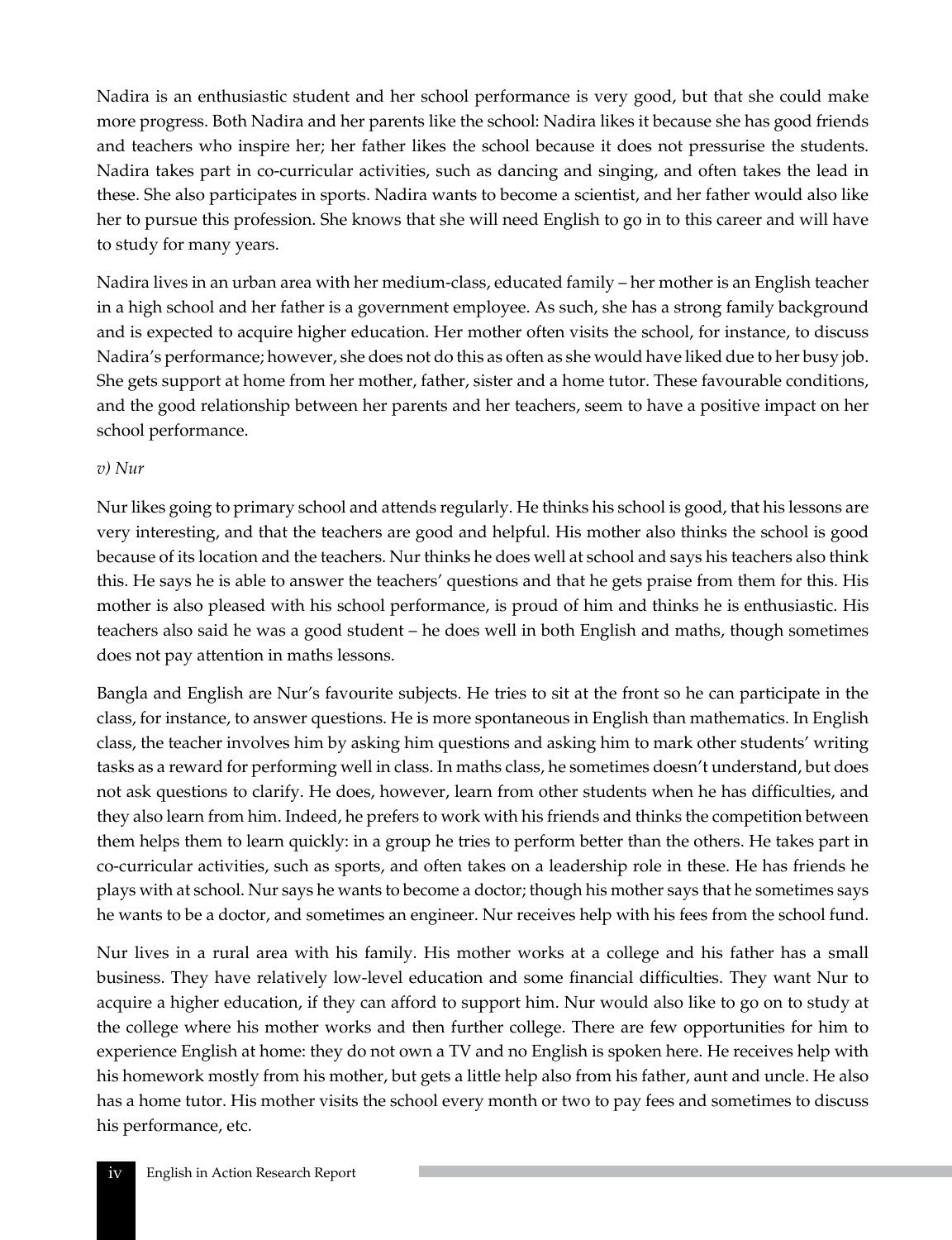#### *vi) Tapan*

Tapan likes going to primary school and thinks his teachers are good; his parents also think this. His teachers say he does not attend regularly and this is because he is indifferent to his studies, his parents lack awareness, and he plays truant. The student, however, reports that he attends school on most days. His teachers also say that he does not do his homework regularly.

Tapan thinks he is a good student; he knows this because the teacher asks him questions. He thinks that his work is well-received by his teachers and his parents. Having said this, he knows that he gets help from the teacher when he cannot answer a question or if he doesn't know the answer. Tapan's other subject teacher does not regard him as a good student – she thinks he is naughty and inattentive and disrupts the class. However, his English teacher thinks he is not a bad student, but that he is shy and often uses limited English in class and none with his friends. Tapan likes English the best of all his subjects, because of how the classes are taught and because he likes to read English. He has good relationships with his classmates and has a best friend in his class. He prefers to work with others than on his own because they can help each other. His father visits the school regularly, when he is invited by teachers and to check on his son's progress and attendance.

Tapan lives in a rural area. His father is a driver and has no formal education. Tapan wants to be a teacher and his father wants this too. Tapan has a younger brother. In terms of support at home, he has a private tutor and his cousin also helps him. However, there is no English spoken in the home and there are no English books, apart from his school textbooks. Both Tapan and his father are aware of the importance of English for his future life. However, Tapan's teachers are doubtful about his future prospects considering his lack of attention at school and his living conditions at home. His English teacher thinks he could do better if his parents were more concerned.

#### *vii) Shahina*

Shahina is positive about her secondary school and her teachers, and enjoys attending. Her father also has a positive attitude towards the school. Shahina's attendance is good. She likes maths best and is very good at it. She likes English second best. Her English teacher says she is becoming more confident in speaking English with him and her classmates; however, her father thinks she could do better. Shahina thinks her teachers are positive about her work, and her teachers think that she understands everything taught. She likes to work with her friends in groups and gets help from them if she does not understand something. She takes part in sports in school, although her father says she is not keen on this.

Shahina lives in a rural area. Her mother is conscious of her daughter's education and helps her with her homework. Shahina's father studied up to Class 10. He has a fishery and agricultural business. He thinks both English and Bangla are important; he understands that English is important for job prospects and for communicating with foreigners. He often visits the school to see how Shahina is performing, and attends parents meetings when invited. Shahina has two brothers: one who works in the Middle East, the other who is studying at university. Shahina does her homework regularly and usually does it by herself, but sometimes gets help from her mother or private tutor. At home she watches television programmes such as the BBC Janala programme *Mojay Mojay Shekha* to help her to learn how to speak English. Shahina wants to be a doctor; her parents support her high aspirations and her teachers think she can achieve this. She knows she will have to study hard to do this and that English will be important to her.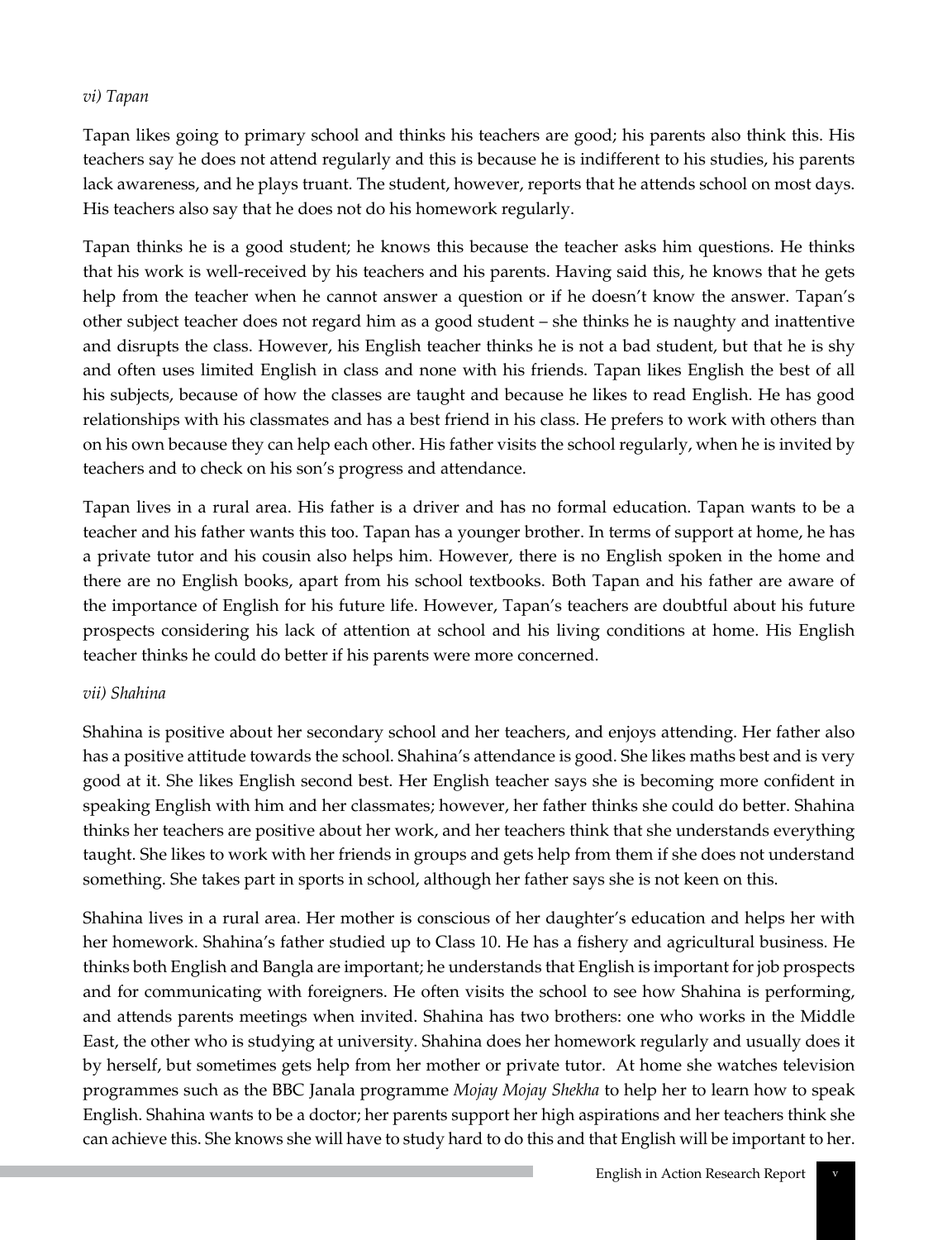#### *viii) Monimur*

Monimur is an average primary school student – he is attentive, responsive and is usually regular in attending both academic and co-curricular activities. He thinks his school is good and that he is doing well, although sometimes he misbehaves outside of class. He is good at English, but cannot speak it well. His English teacher thinks he is bright. He likes Islamic studies best; English is one of his least favourite subjects. At school he likes to work with his friends. In terms of co-curricular activities, he participates in singing and the cultural programme. Over the last few years his health and family problems have sometimes caused him to be absent from school.

Monimur is from a rural area. His mother has no formal education. He has two sisters; his elder sister attends a BRAC school. Monimur's parents visit the school, and his teacher visits the home where he discusses Monimur's progress with his parents. He has resources for study at home (e.g. books, notebook, pen) butno TV or radio. He does his homework regularly and gets help to do this from his uncle and aunt.

The school helps Monimur by providing a stipend, relief from exam fees, etc., which may help him to progress in his education. His mother wants him to finish primary education, and Monimur wants to go beyond this.

#### *ix) Kazi*

Kazi is positive about his primary school and his attendance is good. His favourite subject is mathematics, which he thinks he is good at; English is his second favourite. His English teacher thinks he is one of the most confident in speaking English in his class and he encourages Kazi to come to the front to speak in English to further improve his confidence. Kazi is spontaneous in his responses in class and prefers group work to individual work. He has some friends. He is introvert and as such he is not very interested in the various co-curricular activities that take place in the school; he does, however, engage in these if the teachers ask him to.

Kazi lives in an urban area. He is a member of a tribe and is not fluent in speaking Bangla, although he can write in Bangla well. His father is a small farmer. His parents have some formal education but to a relatively low level. They are not able to help Kazi much with his homework as they are busy, but his cousin and elder sister help him. Despite this help, sometimes Kazi brings his homework back to school. His parents think the school is very good in terms of its environment and teachers. His father visits the school to discuss his son's progress. Kazi thinks he has the basic materials at home to do his study. He tries to speak English at home. Kazi wants to be a doctor and his parents also wish for him to pursue this career. Kazi understands that education is required to become a doctor, but does not think learning English will be necessary in pursuing this. His teacher thinks he is capable, and has the necessary support, to pass the HSC.

#### *x) Khaleda*

Khaleda has a positive attitude to her primary school, attends on a regular basis and does her homework. She is not very responsive in class and is afraid of her teachers; as such, she does not always ask them for help. She prefers group work to individual work. She is a tribal student and struggles in Bangla (although she likes this subject the most). She does worse in English than Bangla. Because she has difficulties with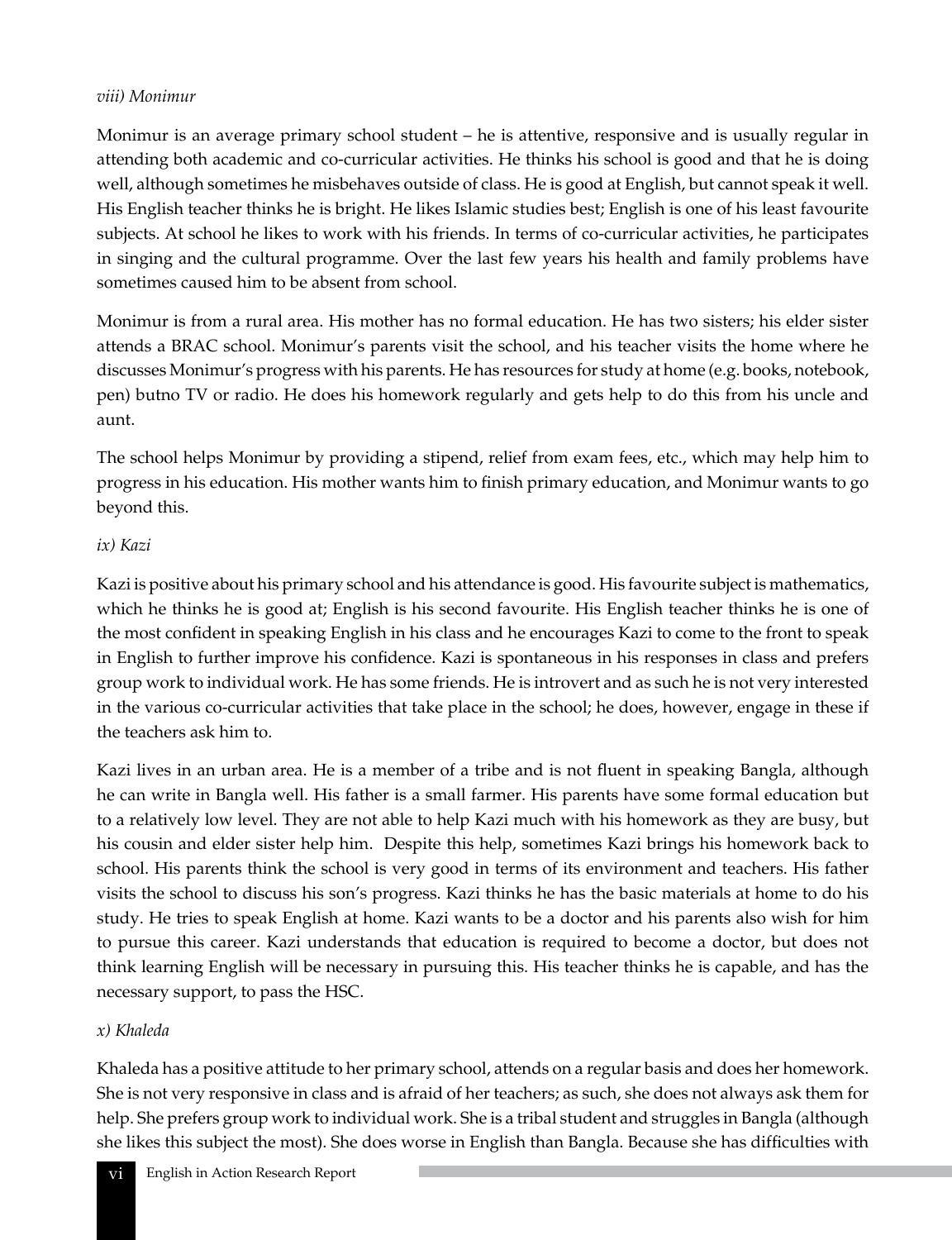languages, the English teacher asks her fewer questions than her classmates. However, the other subject teacher does the opposite (i.e. asks her more questions) for the same reason. She is best at science, though this is not one of her favourite subjects. Khaleda is introvert and has few friends, but she does have a friend that she walks to school with. She is less interested in the co-curricular activities that take place at school, but does any work the teachers ask of her.

Khaleda is currently living in an urban area, but her home is in a remote, rural village, deep in the hills. She does not live with mother and father - she lives with one of her aunts (her guardian) so she can go to school. Neither of her parents have any formal education. Her father has only visited the school once to register her at the school. If the school calls for any reason, her aunt tries to go to the school; however, most of the time she is busy with work. The aunt does, however, help Khaleda with her homework. The aunt has a good opinion of the school; she thinks it is good as the students get the opportunity to sing songs and draw in class. Khaleda wants to be an English teacher and to teach students with singing, not beating. However, as she does not have a steady family background, both of her school teachers are doubtful of the level of education she can achieve.

#### **d) Looking to the future**

The future stages of the study will focus on issues that need further exploration, or those which seem to be significant in the progress of the student as a learner and user of English. In addition, there will be the need to complete the picture of aspects of students' lives that have been missed during this first stage. As data about the students are built up, it will be possible to undertake a cross-case analysis to explore some of the concepts and ideas that might represent general themes around the various features of the students' lives. The initial themes that have emerged are: teaching and learning experience/preferred approach to learning; parental involvement/home–school partnership; effectiveness of the school; motivation; engagement; available resources; social skills development; support with homework; and perceived importance of speaking English/opportunity to speak in English. The cross-case analysis intends to derive an in-depth understanding of these experiences by exploring the datasets.

Future reports will both capture the transitions which students make and explore themes which have emerged from the cross-case analysis. There will possibly be an online report, which could be updated annually, of all the cases.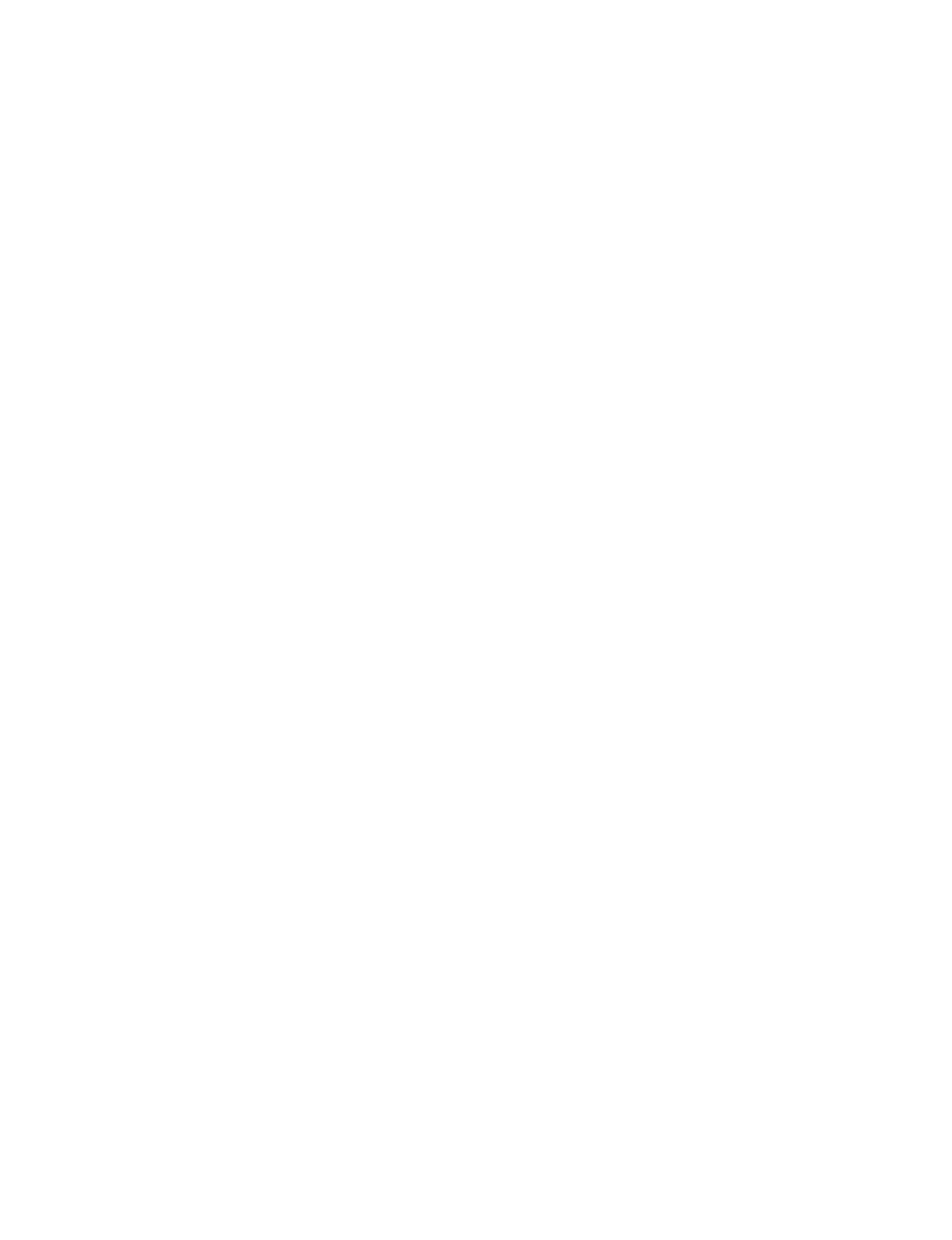# Table of Contents

|    |               | <b>Executive summary</b>              | $\mathbf{i}$   |
|----|---------------|---------------------------------------|----------------|
|    | a)            | Background                            | $\mathbf i$    |
|    | b)            | Methodology                           | $\rm i$        |
|    | $\mathbf{c})$ | Cases reported                        | $\rm ii$       |
|    | $\mathbf{d}$  | Looking to the future                 | vii            |
| 1. |               | Introduction                          | $\mathbf{1}$   |
| 2. |               | Methodology                           | $\mathbf{3}$   |
|    | 2.1           | The instruments                       | $\mathfrak 3$  |
|    | 2.2           | The sample                            | $\mathfrak{Z}$ |
|    | 2.3           | Training of researchers               | $\overline{4}$ |
|    | 2.4           | Undertaking the fieldwork             | $\overline{4}$ |
|    | 2.5           | Ethical issues                        | $\overline{4}$ |
|    | 2.6           | Data analysis                         | $\overline{4}$ |
|    | 2.7           | Issues of representativeness and bias | 6              |
|    |               |                                       |                |
| 3. |               | Overview of the cases                 | $\bf 8$        |
| 4. |               | Individual cases                      | 10             |
|    | 4.1           | Mariam                                | 10             |
|    | 4.2           | Mozibur                               | 13             |
|    | 4.3           | Razia                                 | 14             |
|    | 4.4           | Nadira                                | 16             |
|    | 4.5           | Nur                                   | 19             |
|    | 4.6           | Tapan                                 | 23             |
|    | 4.7           | Shahina                               | 26             |
|    | 4.8           | Monimur                               | 27             |
|    | 4.9           | Kazi                                  | 28             |
|    | 4.10          | Khaleda                               | 30             |
| 5. |               | Looking to the future                 | 33             |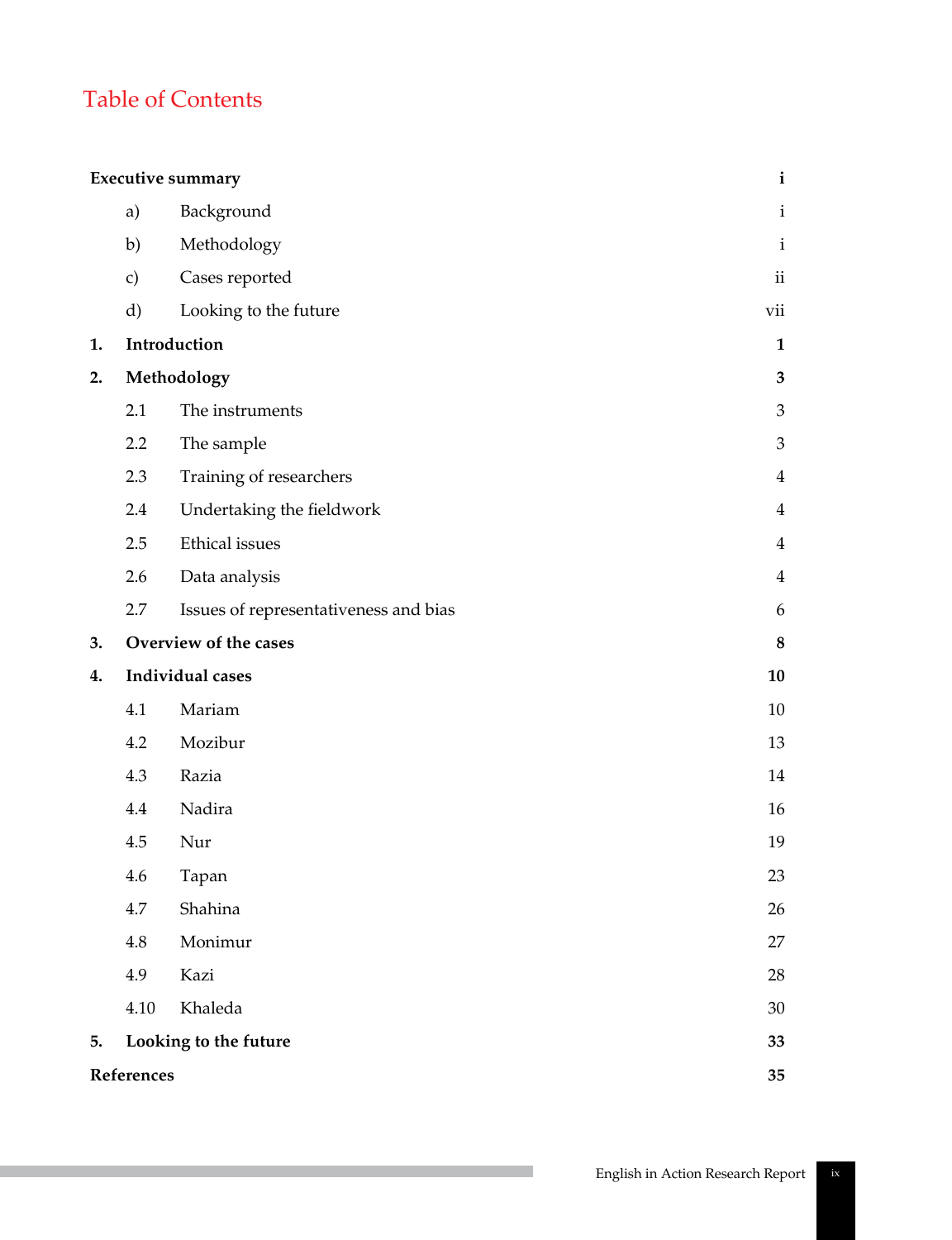## **Appendices**

| Appendix 1: Student interview schedule              | xii            |
|-----------------------------------------------------|----------------|
| Appendix 2: Teacher interview schedule              | xiv            |
| Appendix 3: Parent interview schedule               | XV             |
| Appendix 4: Observation schedule                    | xvi            |
| Appendix 5: Subject Ranking Sheet - Primary         | xix            |
| Appendix 6: Student Ranking Sheet - Secondary       | XX             |
| Appendix 7: Students Information Sheet              | xxi            |
| Appendix 8: Interview guidance notes                | xxii           |
| Appendix 9: Observers instructions                  | xxvi           |
| Appendix 10: Ethical guidance                       | <b>XXX</b>     |
| Appendix 11: Fieldwork and file management guidance | xxxi           |
| Appendix 12: Fieldwork schedule                     | xxxiv          |
| Appendix 13: Training notes                         | <b>XXXV</b>    |
| Appendix 14: Training programme                     | xxxviii        |
| Appendix 15: Analysis template                      | x <sub>l</sub> |
| Appendix 16: Analysis workshop training material    | xli            |

# List of tables

| Table 1 Output 4, Indicator 3      |  |
|------------------------------------|--|
| Table 2 Cases selected by criteria |  |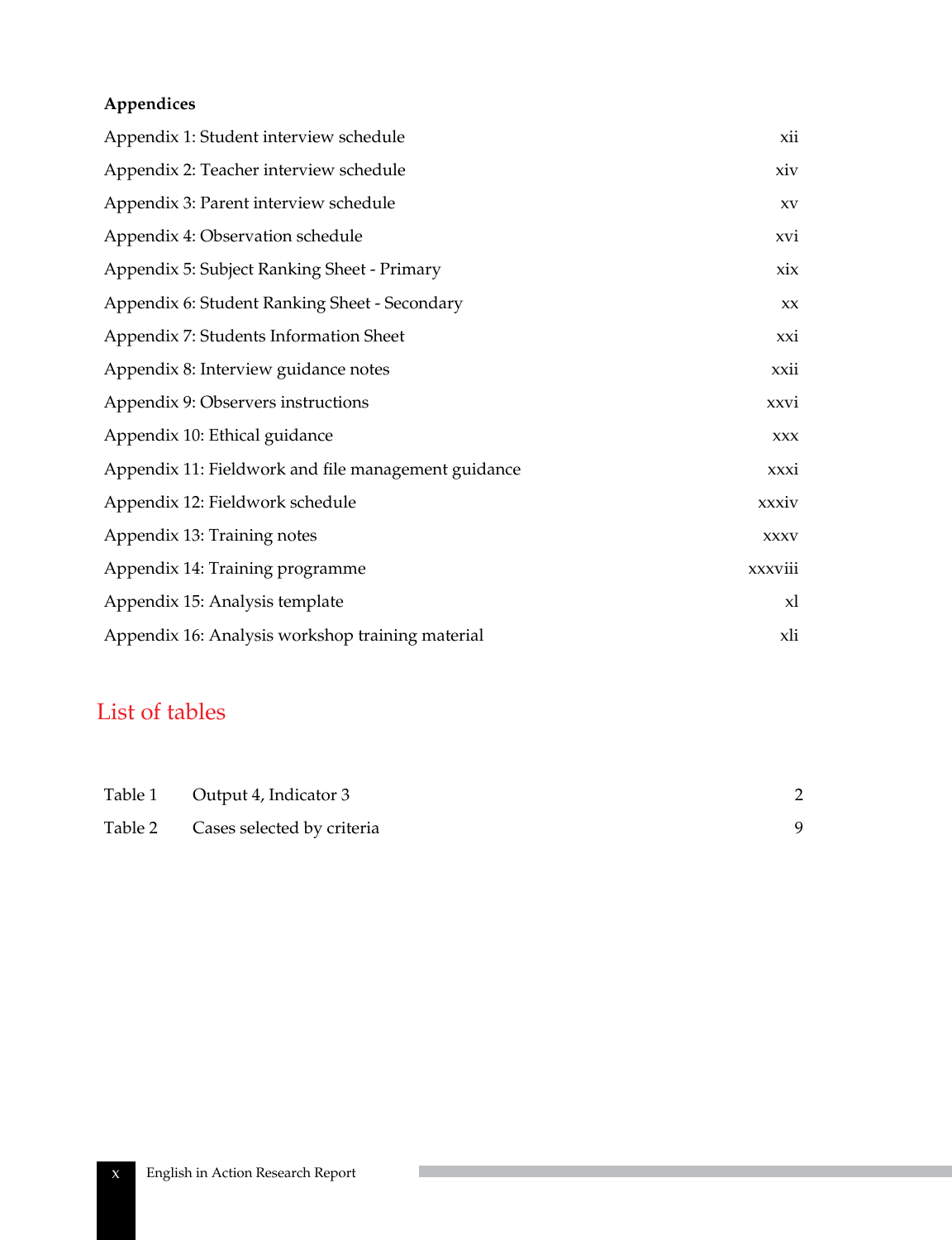## **1. Introduction**

The *Student Lives Study* is a longitudinal study which investigates the experience of students who are learning English and have taken part in English in Action (EIA) schools programme for some of their school life; the students have, at some point, been learning English in the classrooms of teachers who are taking part in the EIA programme. These teachers themselves are the subject of a parallel study entitled the *Teacher Lives Study*.

The *Students Lives Study* looks at the learning of English in the context of school, home/community and higher education or employment (at later stages). In particular, the study examines individual students ('cases') to illustrate 'learning journeys' in relation to changing attitudes and beliefs about developing English language (EL) competence. At the time of this report (2011), the students studied were participating in the English in Action (EIA) intervention in primary or secondary schools in Bangladesh.

As a longitudinal study, annual data collection rounds will be undertaken over the remainder of the project (a maximum of seven years) to capture the students' 'lives' as they move through their school careers and on to employment, higher education or other activities subsequent to school. Thus, the cases presented in this first report are not the whole story; rather, they are a small part of an account over a number of years, and one that will get richer as time progresses. Each round of data collection will provide a snapshot of each student's experience in school, at home and in the community, in relation to his or her aspirations and EL competence.

This study provides an in-depth account of individual students and contextualises their EL acquisition, enabling EIA to better understand student learning. The cases reported here exemplify a range of factors that currently shape these learning journeys, such as family economic background and support at home.

The *Student Lives Study* addresses the following research questions:

- What is the experience of EIA for a student in terms of his or her life as an English speaker and learner, family and community member and, if appropriate, an employee or higher-education student?
- How does that student's views and beliefs in each of these facets (above) of his or her life change as he or she gets older, within the period of the study?

The study is part of the EIA research action plan (see Table 1):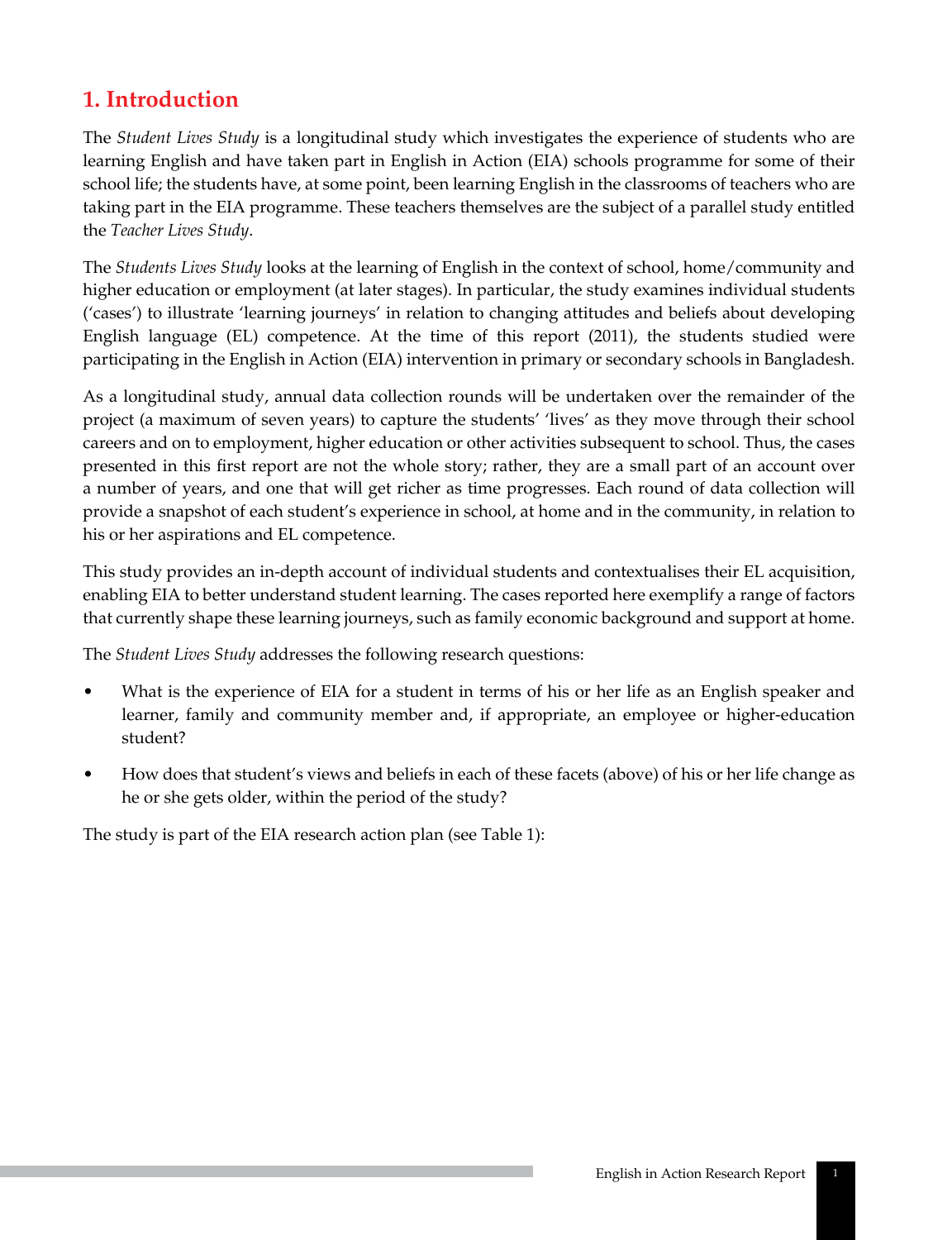#### **Table 1: Output 4, Indicator 3\***

| Indicator 3: Research activity - Mapping, Reviewing and Disseminating research - drawing on Sector and RME generated studies<br>and knowledge products |                                                                                                   |                                                                                                                                                                                                |                                                                                                                             |                                                                                                                         |                                                 |                                        |  |
|--------------------------------------------------------------------------------------------------------------------------------------------------------|---------------------------------------------------------------------------------------------------|------------------------------------------------------------------------------------------------------------------------------------------------------------------------------------------------|-----------------------------------------------------------------------------------------------------------------------------|-------------------------------------------------------------------------------------------------------------------------|-------------------------------------------------|----------------------------------------|--|
| Indicator                                                                                                                                              | Study                                                                                             | Purpose                                                                                                                                                                                        | Process $&$<br>Product                                                                                                      | Timeline                                                                                                                | Completion<br>Date                              | Persons/<br>Contractors<br>Responsible |  |
| Researching<br>wider<br>context.                                                                                                                       | Nine-year<br>(longitudinal)<br>cohort<br>studies and<br>individual<br>research<br>(case) studies. | To contribute<br>to the 'numbers<br>and stories'<br>detailing<br>individual<br>learning<br>journeys.<br>To provide<br>evidence for<br>EIA capacity<br>building in<br>communicative<br>English. | Individual<br>studies to<br>be agreed<br>through<br>appropriate<br><b>RME</b><br><b>Steering</b><br>Committee<br>protocols. | Interviews,<br>participatory<br>research<br>(including<br>multi modal<br>methods):<br>October 2009<br>to March<br>2010. | Ongoing<br>- initial<br>reports in<br>May 2010. | EIA base<br>and OU<br>RME team.        |  |

*\*Information extracted from EIA 2009.*

It is also linked with the following logframe indicators:

- Indicator 2: Access to improved employment and higher education.
- Indicator 2: Employer satisfaction (with applicants'/employees' communicative English).
- Indicator 4: Motivation for learning and using English among the population of Bangladesh.

This study is parallel to the *Teacher Lives Study* and provides context to the other EIA studies on English language competence (3a), classroom practice (2a) and student perceptions (2b).

The results reported here are from the first round of data collection (February 2011) of the *Students Lives Study*. The next set of data was collected in March 2012, and will be reported later to show changes for the students over that year.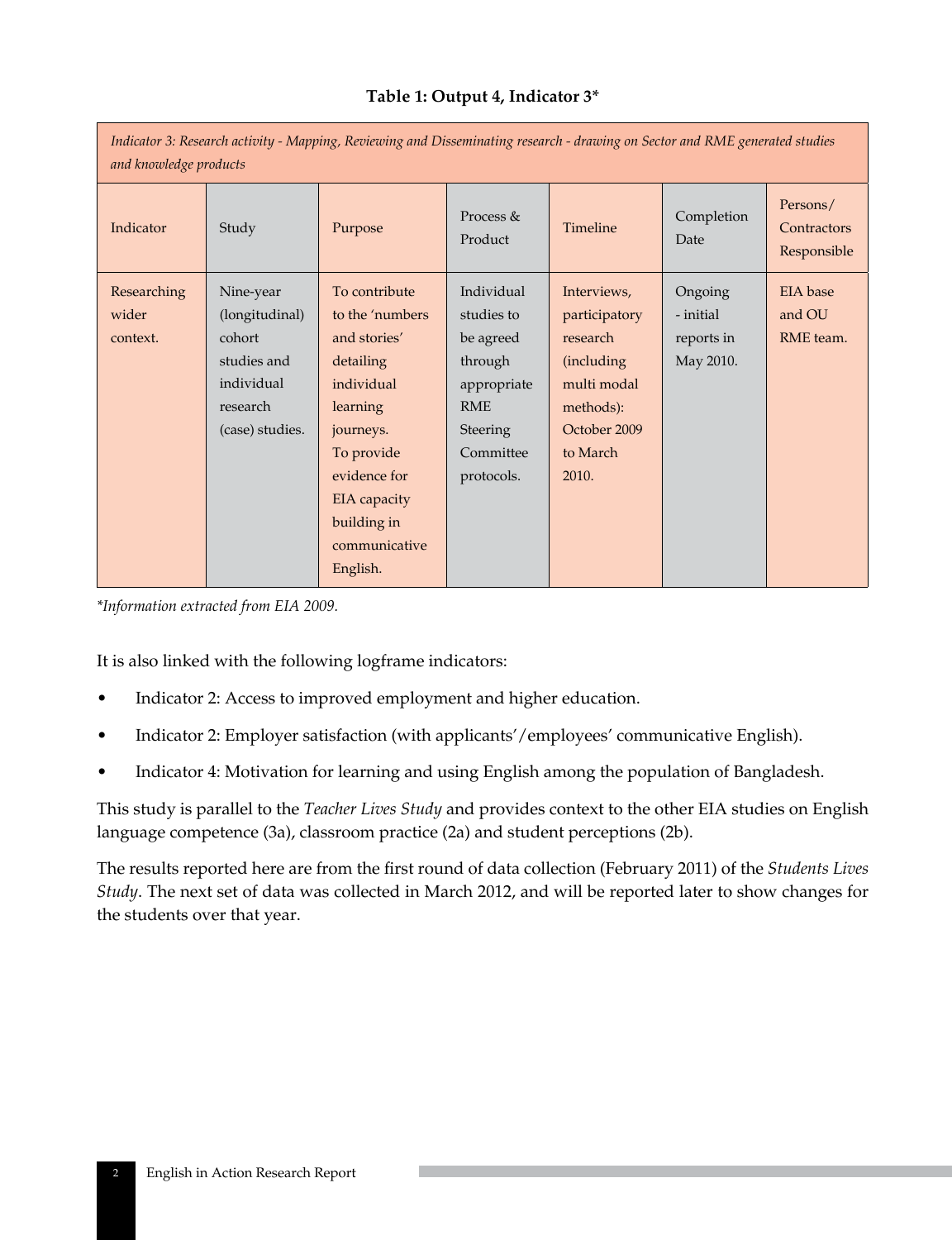# **2. Methodology**

The *Student Lives Study* utilises a case-study methodology with a longitudinal dimension. It endeavours to be biographical, based on a series of snapshots taken at annual intervals. The student selection is not intended to be typical or representative, but the cases will be explored to show that each is a unique individual, though there may be superficial similarities or dimensions at this stage. The cases are likely to diverge as they are studied over time.

### **2.1 The instruments**

Several different instruments were used to collect the data for this study: interview schedules for students (Appendix 1), teachers (the English teacher and another subject teacher) (Appendix 2), and parents (Appendix 3); a classroom observation schedule (Appendix 4); a subject-ranking sheet (Appendix 5 and 6), asking students to rank their subjects in order of preference; and also a Student Information Sheet (Appendix 7) to collect basic contact information for each student. Some guidance was included in the instruments themselves, but additional guidance was provided for the interviews (Appendix 8) and observations (Appendix 9). Further to this, guidelines were also produced on ethical considerations (Appendix 10) and fieldwork and file management (Appendix 11). The researchers were also given an suggested fieldwork schedule (Appendix 12).

The interviews were designed to explore the student's life at school and home, as well as his or her aspirations for his or her future education and work. Each interviewee was also asked about the student's English language (EL) capability (it is intended to collect formal assessment data on this at a later date). The classroom observation schedule was designed to focus upon the student's participation in classroom activities, collected through notes taken by the observer during the lesson.

#### **2.2 The sample**

A total of 600 government school teachers participated in the EIA schools programme during the pilot stage of the project (2010–2011): 400 primary teachers (from approximately 200 schools – two teachers per school), and 200 secondary teachers (from approximately 100 schools – two per school).

The sampling for this first study of student lives was linked to a parallel one of teacher lives. This study was designed to reach the students of 2.5% of those 600 EIA teachers (i.e. 15 teachers). The sampling of teachers was done first – 8 primary teachers and 7 secondary teachers were chosen – then six students of each of the teachers were selected for this study (90 in total). The teachers were chosen partly on the basis of the schools which the IER researchers were able to access regularly, but they also covered a variety of geographical areas. Classes the teachers taught were then selected, covering the grades of interest (chosen to follow a student's school career and beyond, but avoiding, where possible, very young students, i.e. those in Grades 1–3). As such, students from Class 4 (primary school) and Classes 6 and 7 (secondary school) were targeted. This would enable the study to track transitions from primary to secondary, through most of the secondary grades and then on to destinations following school. Where possible, the intention was to select an equal number of boys and girls in each class, although there were modifications to this to counter gender bias in secondary schools (e.g. some secondary schools selected were girls schools).

The size of the sample of students (90) was chosen to allow for the inevitable 'loss' of students to the study through untraceable movements to other schools, drop out from school and movement to unknown destinations subsequent to school. The relatively large sample size should enable EIA to report on a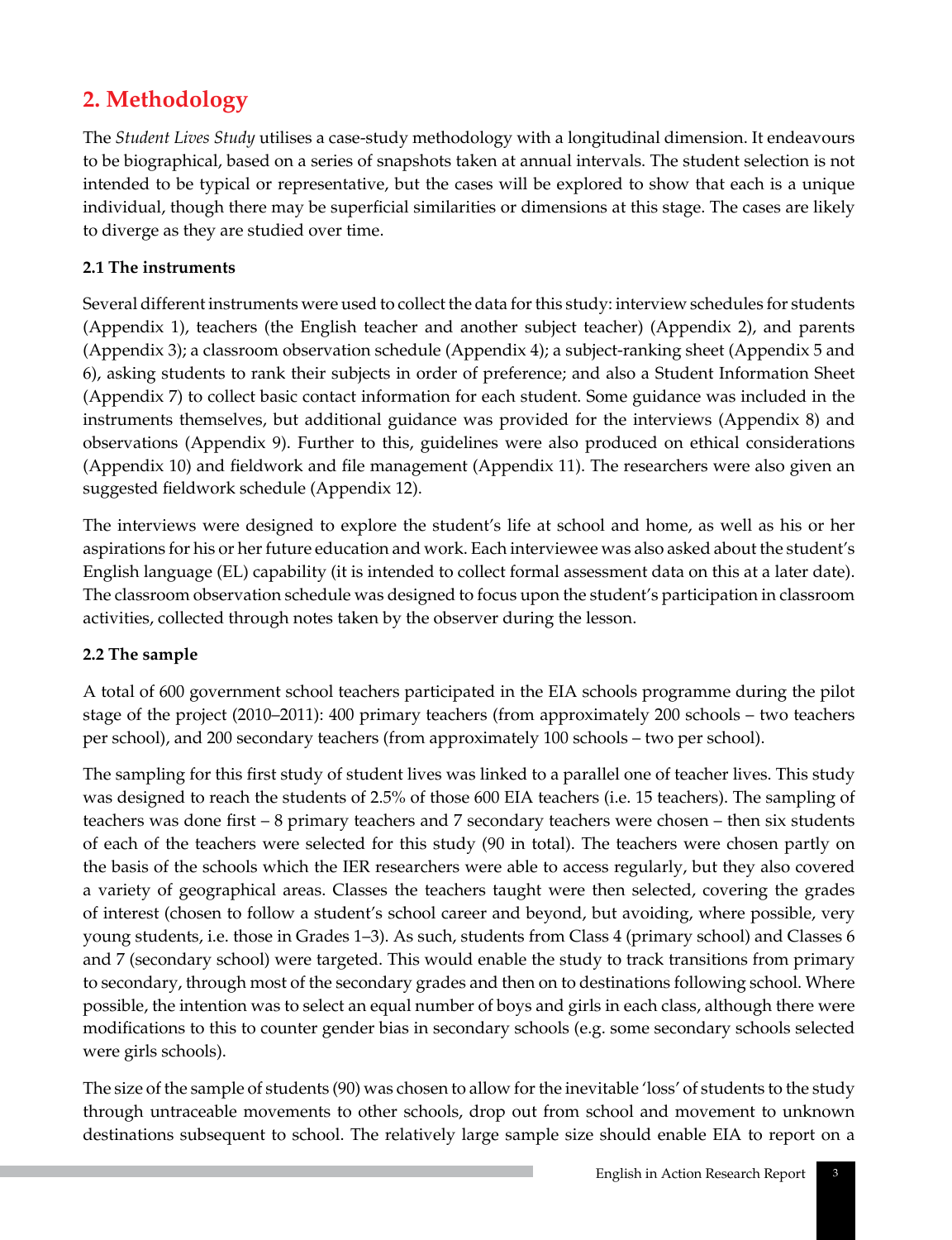number of cases who have been studied for the whole life of the EIA programme, and a number of other partial cases who will have been studied for several years.

### **2.3 Training of researchers**

The data for this first study of student lives was collected by 15 researchers from the Institute of Education and Research (IER) at the University of Dhaka. The IER researchers are independent of both the EIA programme and EIA staff. In February 2010 the researchers were given two days of hands-on training by two members of the EIA team in order to fully brief them about the study, to introduce and explain the instruments, allow trialling, and to clarify any issues. (Training notes and a training programme are included as Appendices 13 and 14.) The researchers were given the instruments and guidance documents which provide instructions on conducting the research (see Appendices 1-12). Both the guidance documents and the training aimed to ensure that the instruments were used correctly in the field and data was captured as intended. This helped to maximise the validity and reliability of the data collection.

### **2.4 Undertaking the fieldwork**

The IER researchers carried out the fieldwork between 9-14 March 2011. (Note that these researchers had already carried out fieldwork in these schools for the *Teacher Lives Study* and earlier EIA studies, and as such they were familiar with, and known by, the schools and teachers involved.) The fieldwork consisted of a minimum of three days of interviews and observation, and an initial day to select the students and contact their parents. On the first day of data collection the first three students were observed in an EIA English language lesson as well as a lesson in another subject. The two teachers involved in these lessons, and the three students, were also interviewed. The second day repeated the previous day's data collection on a further three students in another class (observations and interviews). The third day was used to interview the students' parents. (Details and fieldwork guidance are provided in Appendices 1-12). Transcription and translation of the interviews were carried out subsequent to the fieldwork by the IER researchers.

#### **2.5 Ethical issues**

As with the *Teacher Lives Study*, the researchers were made aware of the important ethical issues that lay at the heart of the *Student Lives Study*. The guidance provided (see Appendix 10) stressed confidentiality and informed consent from students, parents and teachers. It assumed that the student would be identified, but allowed for the inclusion of students who wanted to remain anonymous in any subsequent reports or publications (to maximise the sample). The process of obtaining consent will be undertaken in each subsequent year of the study.

#### **2.6 Data analysis**

There were two basic stages of analysis in this first year of the study: 1) to establish a case record from the raw data of interviews and observations, and ii) to create from this case record a narrative of the student as a learner and user of English in his or her first year. The first stage of analysis was undertaken in a session with IER researchers (7–9 August 2011; see Appendix 15). The researchers worked through all data collected and associated documents (interview transcriptions, observations, etc.) to organise them in terms of the following headings: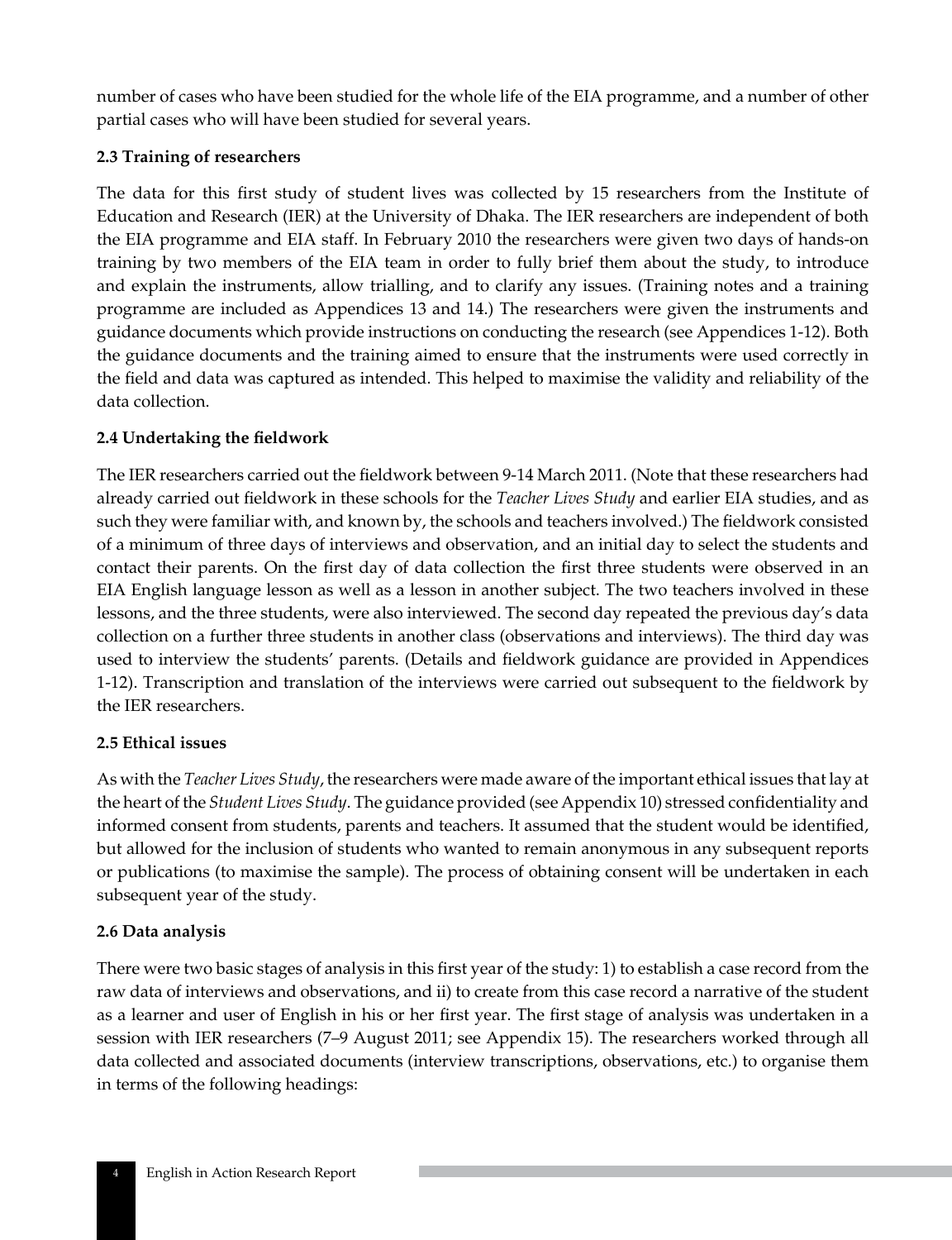- **Background**
- At school
- At home
- **Aspirations**
- EL competence

Some of these headings were further subdivided to indicate specific elements of the interview questions as follows:

- *At school*: student's views of school (motivation); attendance; views as a learner (student's view of self); participation in lessons; peer relationships (or with friends); student-teacher relationships; engagement in co-curricular activities<sup>1</sup>; parent–school relationship (home–school partnership); ranking of subjects (by student).
- *At home*: parental/family background; support (to student) in doing homework (resources for learning); parent's views on learning English (and opportunity for learning English); parent–school relationship (home–school partnership).

Some of the IER researchers chose to introduce further subdivisions which they deemed relevant to the particular students and the information they collected about them. In all cases the conceptual level of the headings (i.e. categories) was low as at this stage the cases are descriptive rather than analytic.

This organisation and subsequent writing of the narrative case (the second stage of the analysis) was aided by using a template (Appendix 15), made up of two parts: the first for quotes pertaining to each of the headings; the second enabling the corresponding narrative case for each to be constructed based on the quotes. The training material provided a sample narrative, based on an analysis done by the EIA team on the data from one student (see Appendix 16). The analysis workshop focused on enabling the IER researchers to produce one case narrative.

Subsequent to the workshop, one case was produced by each researcher (the completion of the second stage of the analysis) and these were submitted to the EIA team. The team checked the cases against the data (using the table (see Appendix 15) and revisiting the original data where necessary) and provided comments that enabled the researchers to construct the rest of their cases (six each). These remaining cases were then checked by the EIA team using the templates that contained the original quoted data, and language was corrected, if necessary.

Each IER researcher, and the EIA team member checking the researcher's work, were asked to choose one or two cases that provided some interesting, typical or untypical examples from the six they worked upon. From this, a selection of 10 cases was made for the purpose of reporting in this first year of study (reported in Section 4). All of the cases (and, indeed, the data upon which they were based) will be used in subsequent years to document the changes that take place in the students' lives.

*<sup>1</sup> These are activities outside the academic subjects of the Bangladeshi curriculum, which might be considered within thecurriculumin other countries.*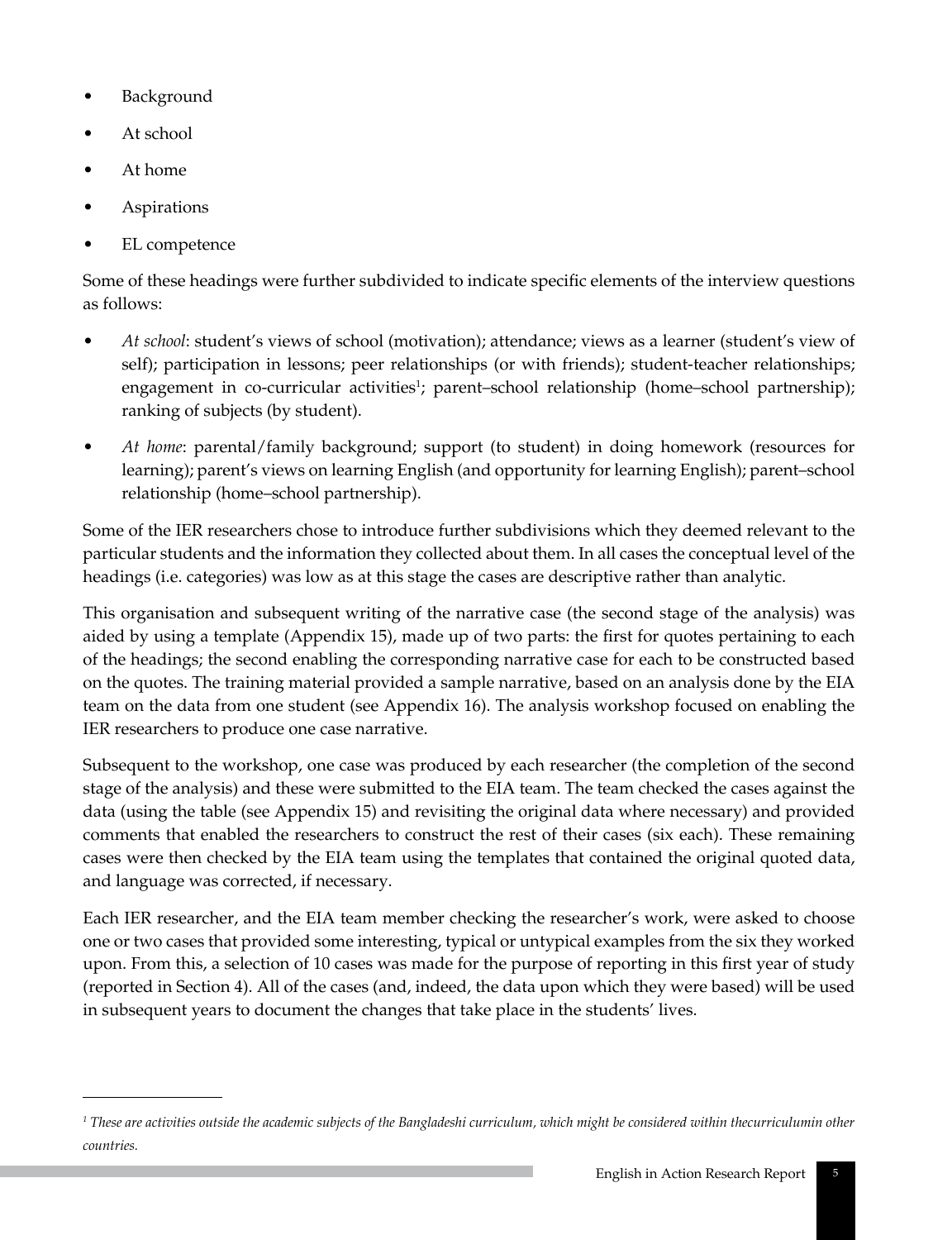As the aim of the *Student Lives Study* is to present particular student lives as case studies, there is no requirement for a 'cross-case' analysis, as there was, for example, in the qualitative study of the classroom practices of teachers (EIA 2011). Nevertheless, there will be an attempt to look at some common features across the cases, which gives rise to a third stage of analysis. Although some commonalities were evident in considering the cases as a whole (see Section 3), it is too early in the study to carry out a definitive analysis. Indeed, it may be that the features vary with time.

Nevertheless, a number of themes seem to occur in the current cases, and may add resonance as the students develop. These are:

- teaching and learning experience/preferred approach to learning;
- parental involvement/home-school partnership;
- effectiveness of the school;
- motivation at school;
- engagement in co-curricular activities;
- resources available for learning;
- social skills development;
- support with homework;
- perceived importance of speaking English/opportunity to speak in English.

Section 5 of the report will return to these features in the context of analyses at a later stage.

#### **2.7 Issues of representativeness and bias**

Inevitably, a selection of case studies and the analysis of those studies will lead to questions of bias. The selection was not intended to be representative of all students who experience the learning of English through EIA approaches. There are few, if any, such longitudinal case studies that would enable a selection to be made that would represent the variables that lead to specific kinds of biographies of students. It is likely that the socio-economic class of the student's parents, the district where the school is located, whether that is a rural or an urban location, and perhaps features of the school, all have an effect on the outcomes of students' lives as they learn and use English, but beyond that there are many factors that may lead to different paths. Furthermore, a reason for looking at individuals and their experience over time is to understand and celebrate the differences and complexities that create these differences. The best that can be achieved is to have in the sample an adequate range of students and lives, and the number selected helps to enable this. Inevitably, the 'loss' of students over the years of the study will erode this range and do so in a way that is entirely unpredictable and adding further unknown bias. In the light of these sources of bias, it is important to bear in mind that the quantitative studies in the EIA research programme establish a representative picture of student behaviour and English language competence. However, this representativeness misses the very details that the *Student Lives Study* seeks to understand. As with all research, a wide range of studies using a variety of methodologies provides confidence in the overall findings.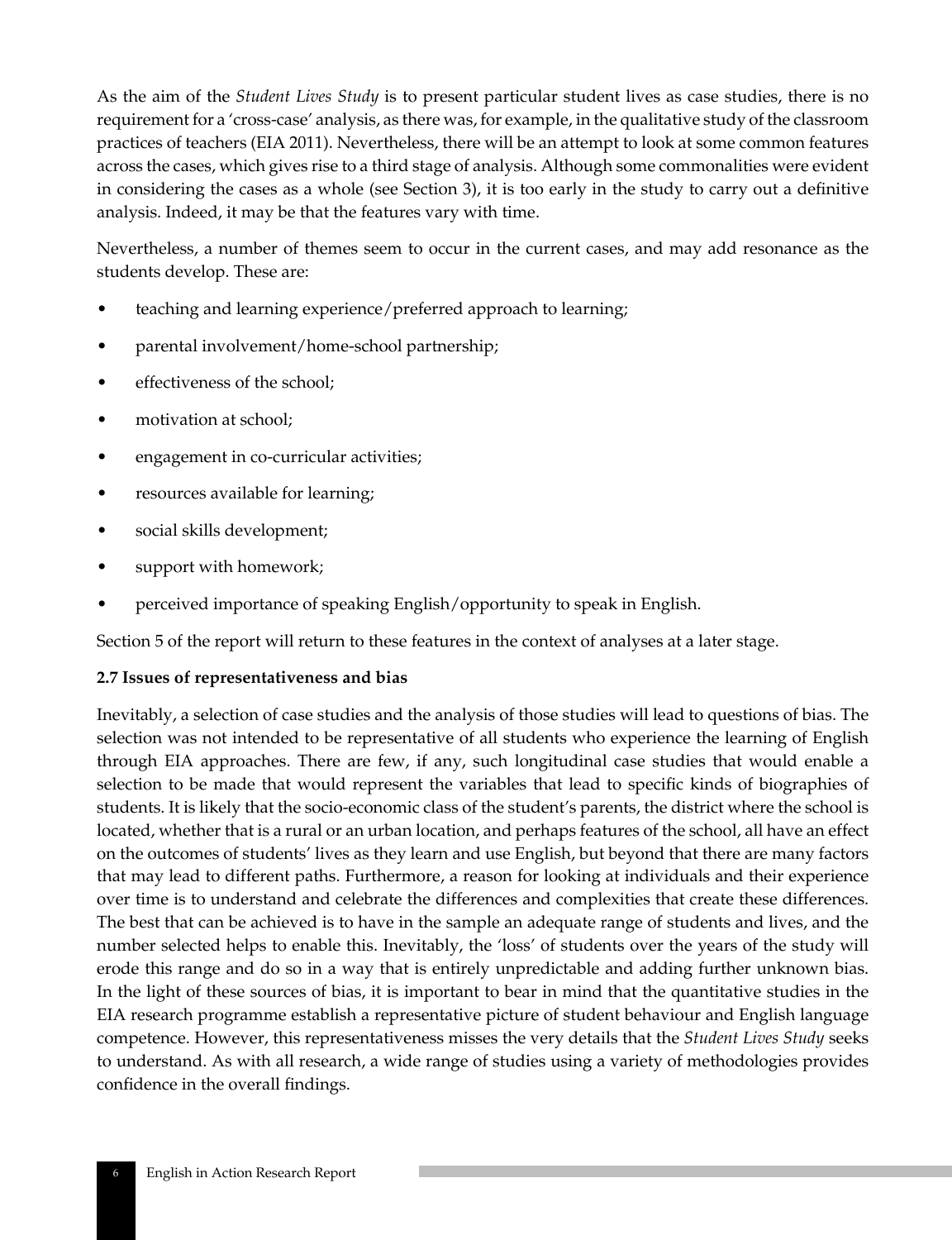There is one final and deliberate element of bias in the case selection that might seem peculiar to this particular report, but not to the study as a whole: not all of the 90 cases are presented, rather a selection of 10 has been made. As noted earlier, this selection (by the IER researchers and the EIA team) was not intended to be representative of all the cases studied; rather, it deliberately attempted to show diversity. Some students are 'typical': for example, a student with one parent who is an English teacher and who does well, and who probably will go on to do well in school; in contrast, another from a poor economic background, yet seems to exhibit good competence; together they may be typical of what might turn out to be a successful English speaker and one who may well be, but will have to overcome many obstacles. Both of these examples contrast again with another student who the IER researchers describe as 'irregular, reluctant and naughty' (on the basis of what the teachers reported), yet who himself or herself wants to be a teacher. The remaining students reported here are typical, untypical or just 'interesting' (as the IER researcher described the student who wants to be a teacher).

Putting the sample selection bias to one side, there remain issues of bias in the way the data collection and analysis have been undertaken. The first of these was countered by having clear sets of questions and areas of investigation for the researchers to cover in the interviews/observations, and any biases in these are open to scrutiny. In the initial stages of this study it is likely that the biases of particular researchers will have little effect, as the questions provided are fairly straightforward with few probing questions that could be open to different interpretations. As time goes by, this source of bias may increase, but this is typical of any such qualitative study. Training sessions and discussion among researchers were used to minimise such bias.

Second, there is the analysis process and the selections and interpretations made as part of this, which are also sources of bias. Here the use of the template (see Appendix 16) and the headings used (which are of a low inference) enable the researchers' choices to be examined. Indeed, the first case study produced by each researcher was open to an alternative analysis by one member of the EIA team. Again, the relatively low level of interpretation involved with the responses reduces the risk of bias at this stage. However, some interpretation is required and the template enabled this to be examined by a second person.

The approaches adopted in the design of the instruments, training, data collection and analysis go some way to meet Yin's (2003: 34) criteria for quality in research design, which he applies to case study research.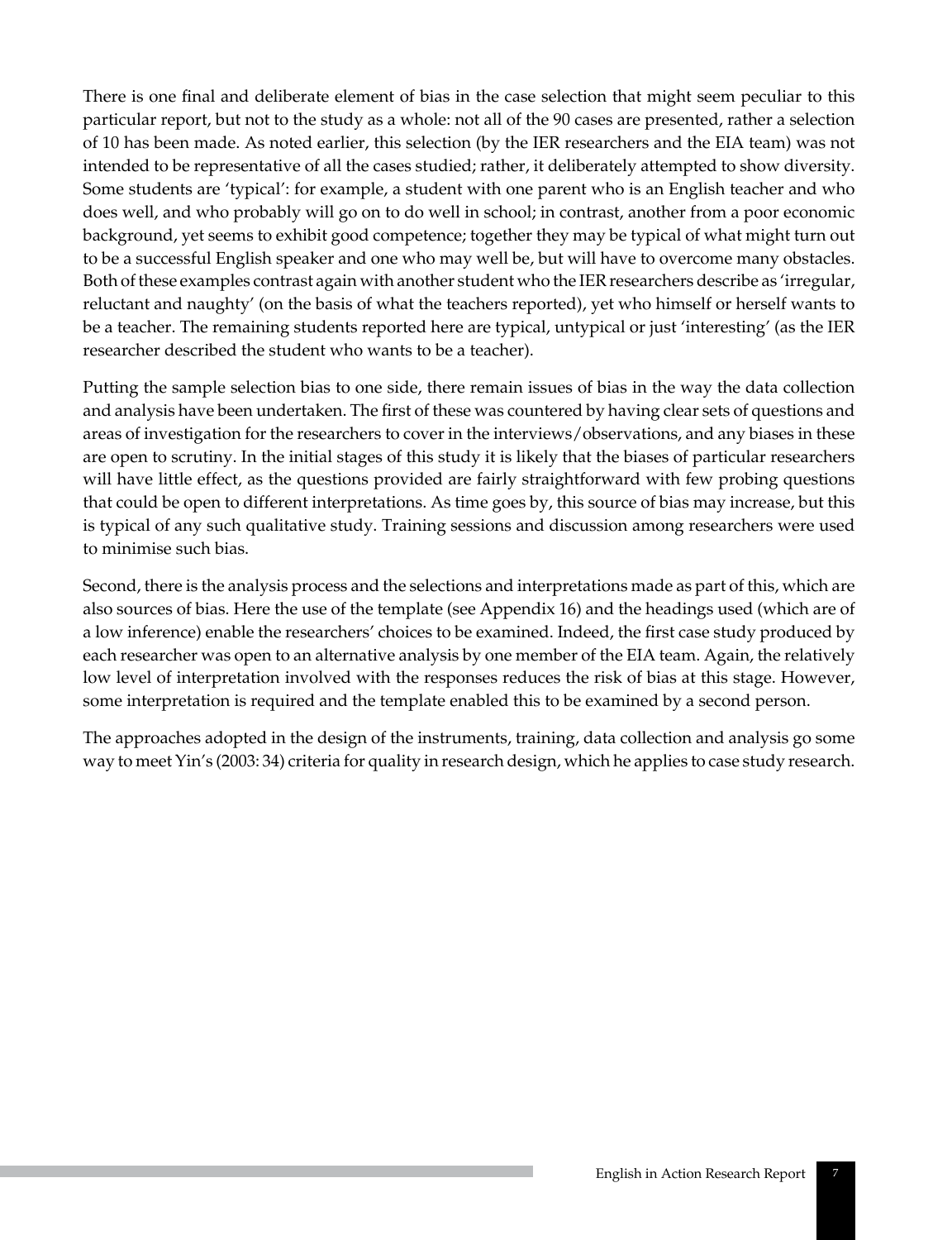## **3. Overview of the cases**

General criteria were used to select the 10 case studies reported here: gender, English language capability, rural/urban school location, geographical (district) location, support at home, economic circumstances, and school class (Class 3–7). There are cases with high, medium or low English language competence, rich or poor family backgrounds, varied levels of family support for learning, and from a range of age groups. The intention was to portray potentially different 'learning journeys' that develop English language learning, experience and competence, while taking into account various factors that might influence and shape the individual journeys. Thus, although the selection aims to provide typical, untypical and 'interesting' cases, there was also an attempt to represent a range of students against the more obvious features of the cases. This prevents any gross bias in trying to provide a picture of the students who participate in classrooms where the EIA approach is used. As Section 2 made clear, the selection of cases was not meant to be a representative sample, even of the 90 studied, let alone of all the students involved in EIA schools programme.

Table 2 shows the cases selected to be reported here, against the various criteria discussed above.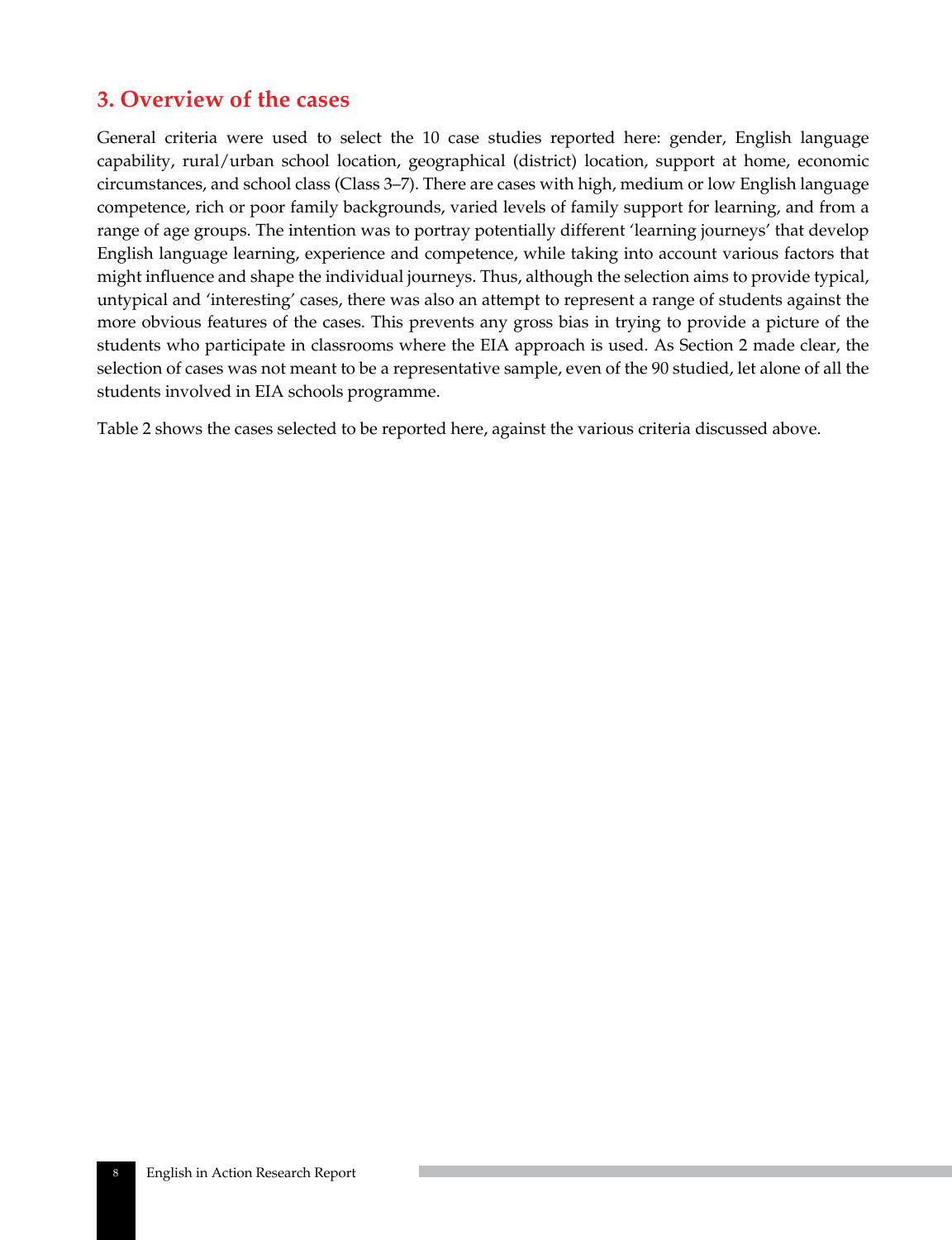| j |  |
|---|--|
| č |  |
|   |  |
|   |  |
|   |  |

| Geographical<br>area                 | Bianibazar,<br>Sylhet                                                                                                                                       | Chatak, Sylhet                                                                                                    | Kapasia,<br>Gazipur                                                                                                                                  | Burichang,<br>Comilla                                                                               | Burichang,<br>Comilla                                                                | LaxmipurSadar                                                                                  | Dumuria,<br>Khulna                                                                                                                                     | Chowgacha,<br>Joshore                                                                             | Rangamati,<br>Sadar                                                                                                                            | Rangamati,<br>Sadar                                             |
|--------------------------------------|-------------------------------------------------------------------------------------------------------------------------------------------------------------|-------------------------------------------------------------------------------------------------------------------|------------------------------------------------------------------------------------------------------------------------------------------------------|-----------------------------------------------------------------------------------------------------|--------------------------------------------------------------------------------------|------------------------------------------------------------------------------------------------|--------------------------------------------------------------------------------------------------------------------------------------------------------|---------------------------------------------------------------------------------------------------|------------------------------------------------------------------------------------------------------------------------------------------------|-----------------------------------------------------------------|
| Economic circumstances [rich v poor] | is a housewife; father owns a tailoring<br>Medium: Professional family (mother<br>shop).                                                                    | Medium: Both guardians are primary<br>school teachers.                                                            | Low: Father does agricultural work;<br>mother is a housewife.                                                                                        | Medium: Mother is an English teacher;<br>father is a government employee.                           | Medium: Mother works at a college;<br>father runs small business (low<br>education). | Low: Father is a driver.                                                                       | and also some seasonal crops business;<br>Medium: Father has a fishery business<br>one brother works in the Middle East;<br>one brother at university. | Low: According to the English teacher,<br>his mother is sick and has financial<br>problems.       | Low: His father is a farmer.                                                                                                                   | Very low: Her father is a small farmer.                         |
| Rural/urban                          | rural                                                                                                                                                       | urban                                                                                                             | rural                                                                                                                                                | urban                                                                                               | rural                                                                                | rural                                                                                          | rural                                                                                                                                                  | rural                                                                                             | urban                                                                                                                                          | living in, but home is<br>in a remote area)<br>urban (currently |
| Support at home                      | mother, brother, cousin and a<br>High: She gets help from her<br>private tutor.                                                                             | Medium: He gets help from the<br>private tutor.                                                                   | Low: Gets additional help from her<br>sister at times at home.                                                                                       | English), father, sister and home<br>High: Mother (a teacher of<br>tutor help her.                  | help also from father and home<br>Medium: Mother helps mostly;<br>tutor.             | private tutor. Has help from cousin<br>Medium: Illiterate father, but has a<br>and home tutor. | High: Gets help from mother and<br>a private tutor helps her with<br>homework.                                                                         | resources. His uncle, aunt help him<br>Low: Mother is illiterate. No extra<br>to do his homework. | cousin and elder sister to do his<br>Medium: He gets help from a<br>homework.                                                                  | Medium: She gets help from her<br>aunt and a private tutor.     |
| English capability                   | response when he uses 'greetings'. Her<br>mother thinks she is strong in English.<br>Not clear: Teacher says he gets good<br>Mariam likes learning English. | guardian thinks he can do better in writing<br>High: Teacher thinks he is doing well. The<br>but is good overall. | Medium: The teacher thinks that she an<br>average student (but tries hard). When<br>she tries to<br>asked questions in class,<br>respond in English. | student in both his English class and other<br>a very good<br>High: Teacher says she is<br>classes. | doing well; the student thinks this too.<br>High: Teacher and parents think he is    | Low: Limited use of English; tries to speak<br>but not yet confident.                          | speaking English with the English teacher<br>Medium: Becoming more confident in<br>and her classmates.                                                 | Medium: He is an average student in<br>English but does not do very well in<br>speaking.          | High: English teacher thinks he is the most<br>confident among the students in speaking<br>English. He also tries speaking English at<br>home. | Low: Student has problems in both<br>writing and speaking.      |
| Class                                | 6                                                                                                                                                           | $\mathfrak{c}$                                                                                                    | $\overline{\phantom{a}}$                                                                                                                             | 4                                                                                                   | 4                                                                                    | 4                                                                                              | $\overline{\phantom{a}}$                                                                                                                               | 3                                                                                                 | 4                                                                                                                                              | 4                                                               |
| Secondary<br>Primary/                | Secondary                                                                                                                                                   | Primary                                                                                                           | Secondary                                                                                                                                            | Primary                                                                                             | Primary                                                                              | Primary                                                                                        | Secondary                                                                                                                                              | Primary                                                                                           | Primary                                                                                                                                        | Primary                                                         |
| Gender                               | Girl                                                                                                                                                        | Boy                                                                                                               | $\rm{Grl}$                                                                                                                                           | $\rm{Gi}$                                                                                           | Boy                                                                                  | Boy                                                                                            | Gi1                                                                                                                                                    | Boy                                                                                               | Boy                                                                                                                                            | $\rm{Gi}$                                                       |
| Case study                           | Mariam                                                                                                                                                      | Mozibur                                                                                                           | Razia                                                                                                                                                | Nadira                                                                                              | $\rm \stackrel{\rm irr}{\sim}$                                                       | Tapan                                                                                          | Shahina                                                                                                                                                | Monimur                                                                                           | Kazi                                                                                                                                           | Khaleda                                                         |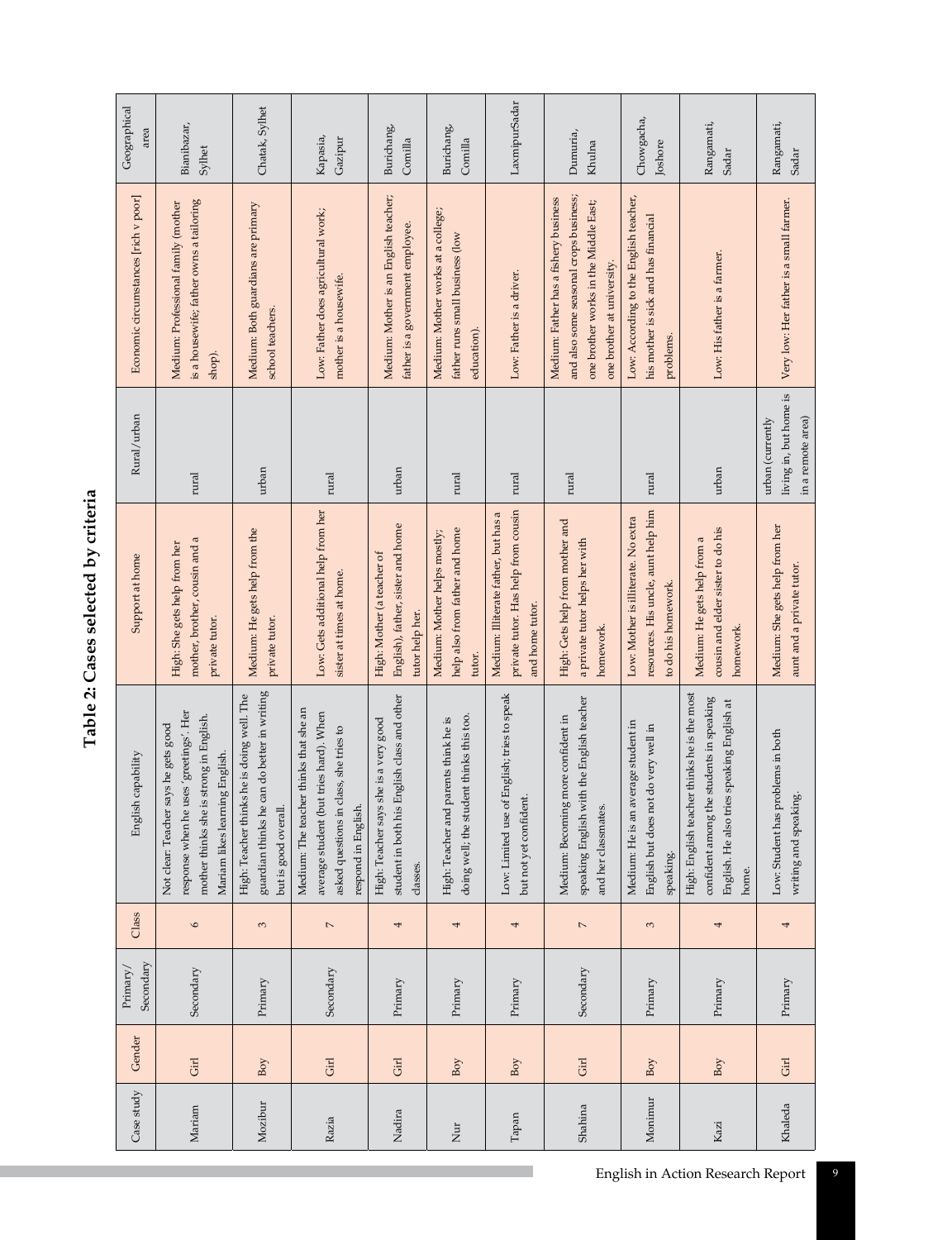# **4. Individual cases**

The basis for the selection of these case studies was provided in Section 3. In this section the cases are presented using the headings described in Section 2.6, with the addition of brief background information on the school and area (this information comes from the *Teacher Lives Study*). In an effort to both ground the case in the data, and to be clear of the source of the data upon which particular elements are based, a reference to the sources (in parenthesis) is given at appropriate points and use the following nomenclature:

- $SI = student$  interview (with a suffix A or B to indicate which interview, if more than one was carried out)
- $\bullet$  PI = parent interview
- ETI = English teacher interview
- OTI = teacher of other subject interview
- $OE = observation$  notes of English lesson
- OO = observation notes of other subject
- SRS = subject ranking sheet completed by student

The student's name is prefixed with this, for example 'Mariam: SIA' refers to the first interview with Mariam (a student); 'Monimur: ETI' refers to an interview with Monimur's English teacher. Note that all the students' names are pseudonyms, and so are the names of their schools.

#### **4.1 Mariam**

#### *Background*

Mariam goes to Rupsha High School in Bianibazar (Sylhet). She is in Class 6 (2011). The school was established in 1979 and is in a calm and quiet place in a rural area. There are 379 students in the school and 64 students in Class 6. There are nine teachers at the school, two of whom are female. The school has two one-story buildings constructed in an 'L' shape. There is a school yard in front of the two buildings (on the 'inside' of the 'L').

#### *At school*

#### *Views on school*

Mariam likes to go to school. She enjoys the school environment, being with her classmates and her classes. She likes to be prepared for a class and feels uncomfortable if she is not (Mariam: SIA).

#### *Attendance/motivation*

The student goes to school regularly (Mariam: PI). If she misses any class work, she gets help from her cousins. One of the other language teachers thinks that, generally, she is regular in attending her classes (Mariam: OTI). Mariam's mother thinks she is an attentive student and that she generally has good health, with occasional illness. According to her, Mariam needs proper guidance in her studies and, as a mother, she tries her best to show her the way. The mother is pleased with her daughter's enthusiasm about school and also happy that Mariam is interested in drawing and singing, but says that she cannot afford to send her to a music school (Mariam: PI).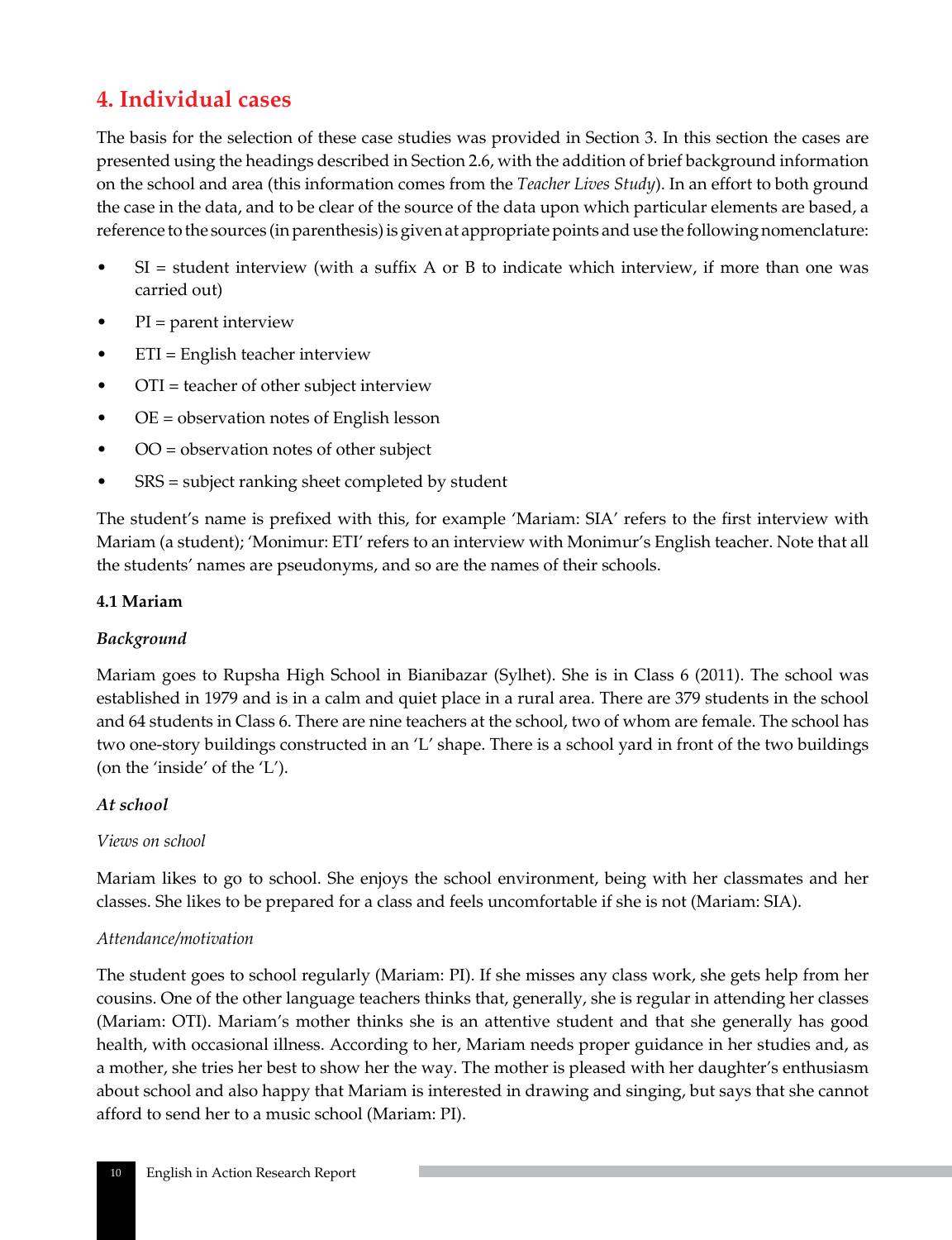## *Views as a learner/ participation/ peer relationships/ ranking of subjects*

Mariam likes to play the games (as part of the lesson activities) in her English 1st paper class (Mariam: SIA). She is good at written tasks but has a fear doing oral presentations in front of the teacher. Mariam is not completely satisfied with her performance, and thinks she has to study more to improve her results. She said that she gets compliments from the teachers and her parents (Mariam: SIB). She thinks her parents are pleased with her progress (Mariam: SIA)

Although Mariam's favourite subject is mathematics, she also likes the English 1st paper a lot and thinks she is best at it. The English 2nd paper seems hard to her, but she has a positive attitude about overcoming the difficulties she has. Interestingly, her second favourite subject is English 1st paper but she ranks English 2nd paper in tenth (Mariam: SRS). She said that dialogues and new words help her to make new sentences. She can see the importance of learning English. However, the letter and essay topics from the English 2nd paper seem difficult to her and they take time to learn (Mariam: SIB).

Mariam was elected as one of the class captains by her classmates and she manages the class in her own way. She likes to work in groups as she thinks there benefits of group work: she says: 'We can help one another, talk, discuss and make fun together. This makes our mind fresh.' Also, Mariam said that through group work 'we can share our difficulties'. She enjoys group tasks as there is room for discussion. According to her, 'it's easy to work together'. In her group, she often plays the group leader's role and presents the task to the class. She usually manages to finish her English class work by herself and likes helping her classmates (Mariam: SIA; Mariam: OE).

She is attentive in the other subject lesson observed, responds to the teacher, and engages in reading, writing and presenting the task. She seems motivated during classroom observation (Mariam: OO). However, in the English class Mariam is attentive but quite restless. She responds to the teacher and engages with the writing task (Mariam: OE).

Mariam has friends in her class. She mentioned someone as her best friend for her honesty and cooperative attitude (Mariam: SIA). The other language teacher thought the students generally work collaboratively and have good relationships, though sometimes they make noise in class. Also, they attend assembly regularly (Mariam: OTI). According to this teacher, Mariam tries to do well and her overall performance is good. Generally, all the students do their homework regularly. The teacher sees Mariam as a selfmotivated student.

#### *Home-school partnership*

The English teacher thinks Mariam's parents are not eager to come to the school (Mariam: ETI).

The other teacher and the English teacher do not visit students at home, though they think knowing students' family background is important as it impacts on student learning (Mariam: ETI; Mariam: OTI).

#### *At home*

## *Parental / family background*

Mariam and her family live in a rural area. Her father owns a tailoring shop and her mother is a housewife (educated to Class 10 level). Her mother enjoys reading different types of books and thinks this habit helps her to guide her daughter (Mariam: PI). Mariam has two brothers. Her elder brother (16 years old)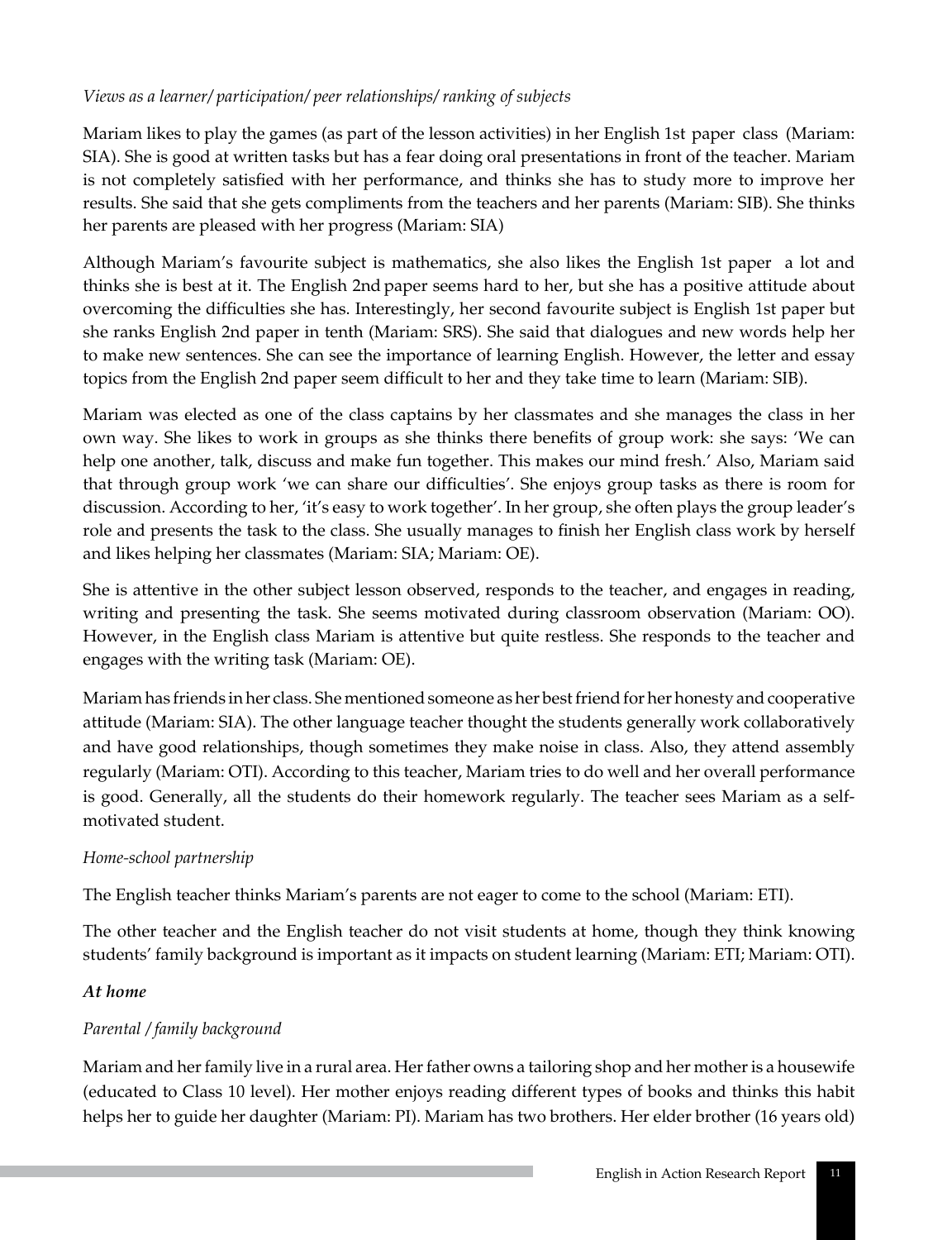is an SSC candidate and her younger brother is four years old (Mariam: SIA). The children do not help with their father's work. The father is the only family member who earns; the mother manages the family (Mariam: PI).

#### *Resources for learning*

Mariam goes to school on foot and has resources at home to support her studies (Mariam: SIA). Though her mother tries to guide her daughter, she employs a private tutor to help Mariam too. Mariam said she gets help with her homework from her mother, cousin and older brother (Mariam: SIA).

## *Importance of and opportunity for learning English at home*

Mariam's mother thinks English is important for communication as it is an international language.

She does not have much time to communicate in English with her children. They do not use English at home and mostly like to watch Hindi programmes on TV, though their mother thinks that being able to communicate in English is important for their future life (Mariam: PI).

### *Home-school partnership*

The school have not invited the parents to the school since admitting their daughter three months ago (Mariam: SIA). Mariam's mother thinks that if the school invited them, she would visit it. She did not express any negative attitude towards the school (Mariam: PI).

#### *Aspirations*

Mariam wants to be a doctor (Mariam: SIA): it is her aim in life as well as her parents' wish. Her mother thinks that studying science is important for Mariam as she wants her daughter to be a doctor. She thinks there is a lack of female doctors in rural areas (Mariam: PI).

Though Mariam mentioned that knowing English is important for her, she thinks that she is not old enough to start thinking about her career (Mariam: SIB). Her mother also thinks that she is too young to understand the importance of her future (Mariam: PI). However, Mariam knows that she will have to study hard and English will be necessary for her job, if she goes abroad (Mariam: SIA).

Although Mariam's mother wants her to be a doctor, she has a negative attitude towards service-holder mothers. She thinks that working mothers cannot look after their children properly. She also thinks that usually boys aspire to go abroad whereas girls aspire to get married. Girls are not usually involved in work, unless they need to be (Mariam: PI).

Mariam's English teacher thinks that family support is very important for a student's achievement and, in this respect, the school has some scope to increase awareness among parents (Mariam: ETI). The other teacher mentioned that Mariam has the ability to do well (Mariam: OTI).

#### *EL competence*

Mariam likes to learn English (Mariam: SIA). Her mother thinks she is strong in English and also interested in learning English. Mariam has a private tutor, but her mother is not very well informed about the details of her English lessons in school (Mariam: PI). The English teacher said that in his class he gets a good response from Mariam when he practises greetings (Mariam: ETI).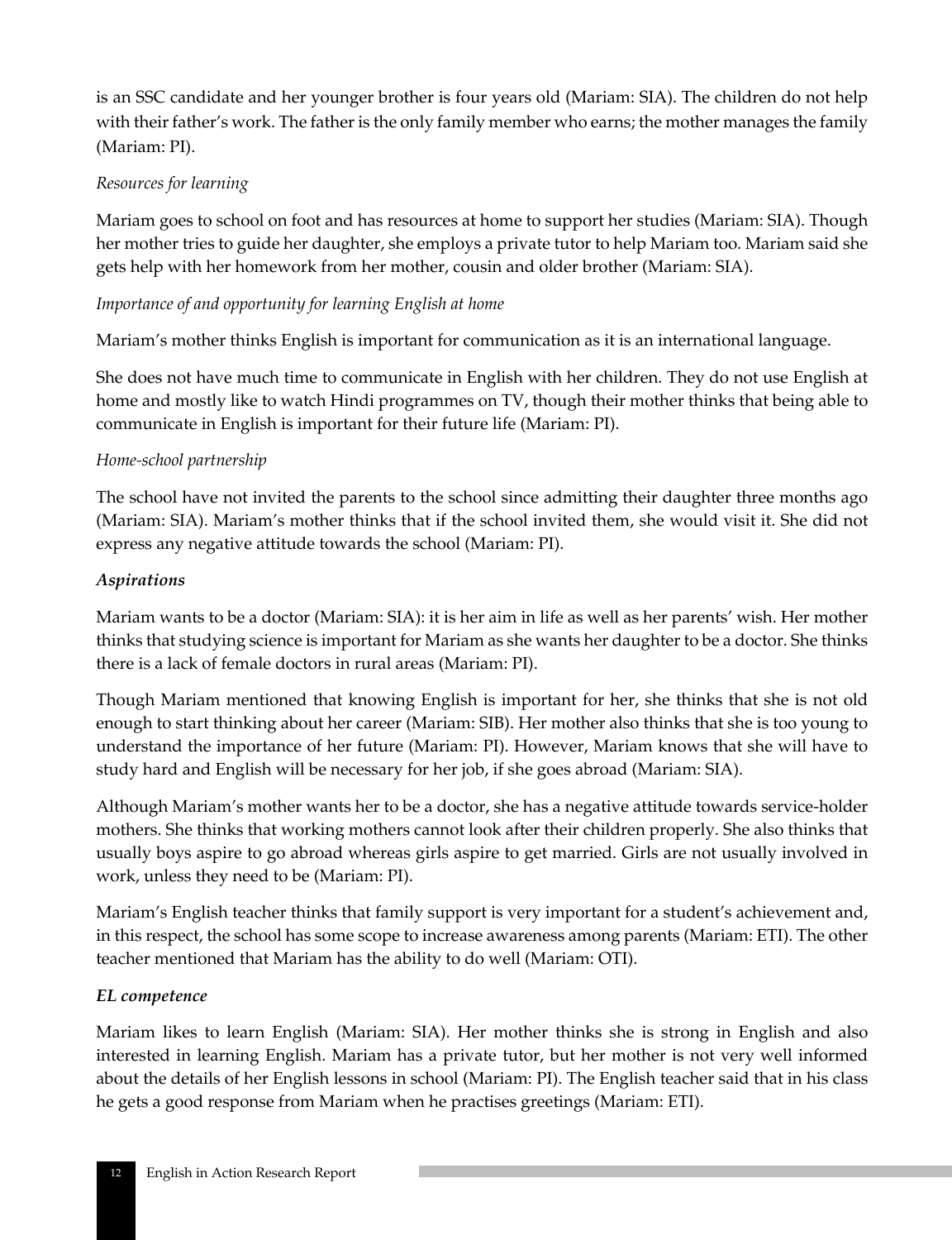## **4.2 Mozibur**

## *Background*

Mozibur goes to Fulkoli Primary School in Chatak, Sunamganj (Sylhet). He is in Class 3 (2011). The school is located in an urban area. Mozibur lives nearby – it takes five minutes to get to school. The school does not have a playground, so the students do not have assembly or play sports at school (Mozibur: ETI).

## *At school*

#### *Views on school*

Mozibur likes going school: he likes everything about the school and the lessons. He thinks that the school is good because the teachers teach in a way that he can understand (Mozibur: SIA). His guardian is moderately pleased with the school. She thinks lessons are regular, although the school has insufficient teachers (Mozibur: PI).

### *Attendance/motivation*

During classroom observations, Mozibur participated spontaneously in the classroom activities (Mozibur: OE; Mozibur: OO). Overall, he attends lessons regularly and is a good student, according to the English and the other subject teacher (Mozibur: OTI; Mozibur: ETI). If he misses a class because of illness or another reason, he catches up with the schoolwork quickly as he gets help from his home tutor and classmates who live near him (Mozibur: SIA).

### *Views as a learner/ peer relationships/ ranking of subjects/ co-curricular activities*

Mozibur thinks that he is good at schoolwork. He is best at mathematics, but he likes English most and ranks this as his favourite. He particularly likes English because of the topics which help him to understand properly. He also enjoys poems and stories in English. He likes handwriting less and ranks this as his least favourite subject. The reason for this, according to him, is because handwriting does not need deeper understanding (Mozibur: SRS; Mozibur: SIA). Overall, his teachers think he is moderately good in all subjects (Mozibur: ETI; Mozibur: OTI).

His guardian is not so pleased with his progress at the school. She thinks that Mozibur is good at reading and learning in general but that he is weak in writing – this skill should be improved. But overall, she thinks that Mozibur's performance is good. She thinks both mathematics and English are important subjects: maths requires understanding, and developing English-speaking skills will be particularly important for Mozibur (Mozibur: PI).

Mozibur has friends in his class. He likes to work in a group them because he enjoys learning like this (Mozibur: SIA; Mozibur: SIB). His teachers think he is friendly and usually gets on well with other good students like him. In terms of co-curricular activities, he is only involved in sports (Mozibur: ETI; Mozibur: OTI).

## *Home-school partnership*

Although the school invites them to the school and welcomes them when they go, Mozibur's guardians do not come to school often because they are busy elsewhere (Mozibur: SIA; Mozibur: PI). As a result, his guardians are not involved in school activities (Mozibur: PI).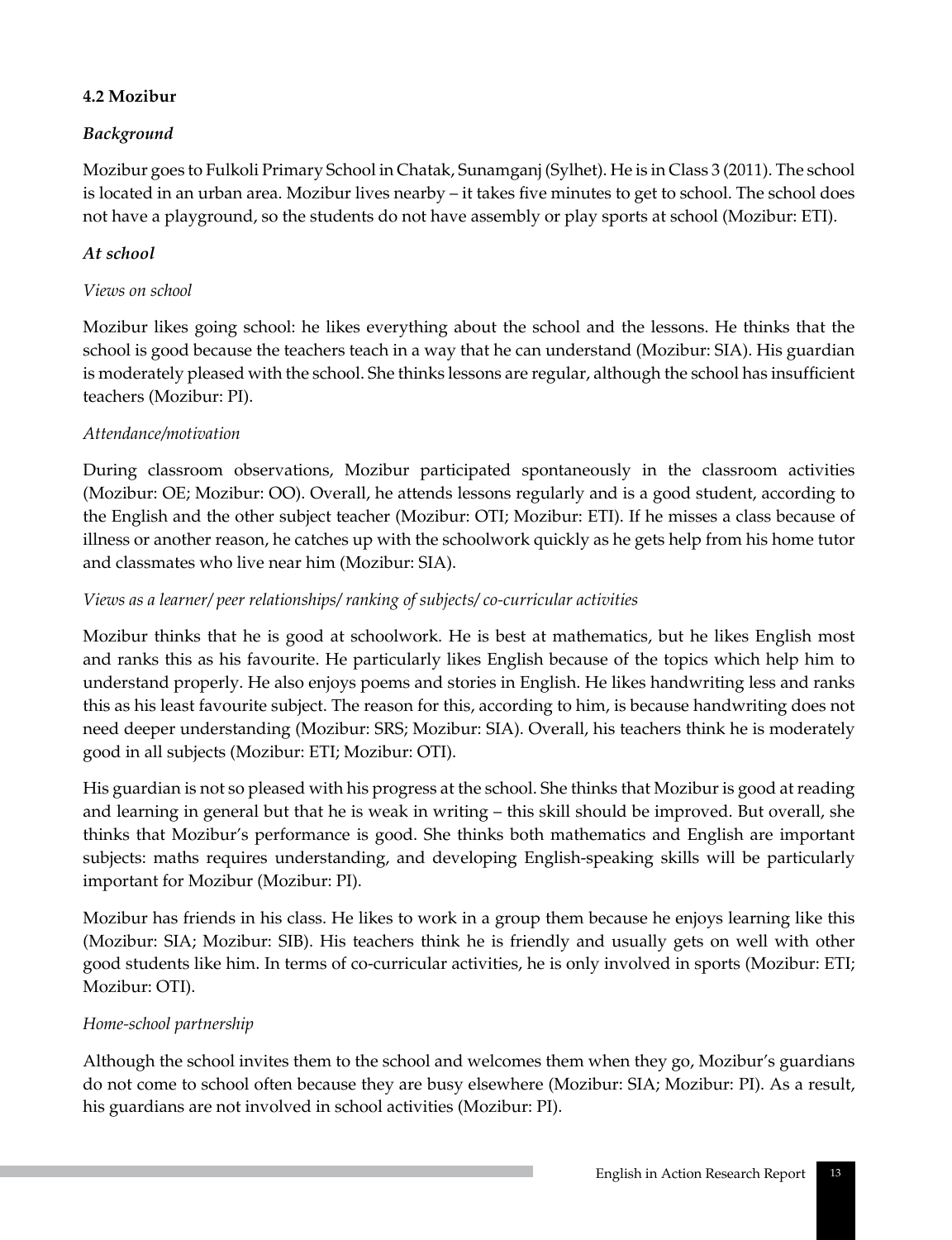### *At home*

## *Parental/family background*

Mozibur lives with his aunt and uncle who are his guardians (Mozibur: SIA). His aunt is a primary school teacher and is a graduate. She and her husband, who is also a primary school teacher, are the earning members of the family (Mozibur: PI). Mozibur and his guardians live in an urban area.

## *Resources for learning*

Both teachers mentioned that Mozibur does his homework regularly (Mozibur: ETI; Mozibur: OTI). He has the resources needed for doing his homework at home, and also a home tutor who helps him with this (Mozibur: SIA). However, both his English teacher and mathematics teacher give him guidance on how to do his homework at school, so Mozibur should not need help with his homework (Mozibur: ETI; Mozibur: OTI).

### *Importance of and opportunity for learning English*

Mozibur has few opportunities to speak English at home. Apart from a dictionary, Mozibur does not have any other English books at home. However he watches English programmes, such as cartoons, on TV. His guardian thinks that 'English will be needed in every sphere of his future life, so it is important for him to be able to communicate in English' (Mozibur: PI). His aunt thinks English is an important subject and that being able to speak English is particularly important for Mozibur (Mozibur: PI).

### *Home-school partnership*

Mozibur's English teacher meets his guardians often and has also visited his home, but not for academic reasons (he has attended social events there) (Mozibur: ETI). The other subject teacher had not visited the student at home because Mozibur attends school regularly. However, she says meets the guardians in school to keep them informed of Mozibur's progress (Mozibur: OTI).

#### *Aspirations*

Mozibur wants to be an engineer. However he does not have a clear understanding of the requirements for study to be an engineer, including the importance of being able to speak English (Mozibur: SIA). His teachers and guardian expect him to complete his studies at least to university level (Mozibur: ETI; Mozibur: OTI; Mozibur: PI). One teacher thought he will get full support from his family, but the other is doubtful (Mozibur: ETI; Mozibur: OTI).

#### *EL competence*

Mozibur's English teacher says that he is good at English. In particular, he is confident in speaking in English (Mozibur: ETI).

#### **4.3 Razia**

## *Background*

Razia goes to Shitallakkha High School in Kapasia, Gazipur (Dhaka). She is in Class 6 (2011). The school was established in 1941 and rebuilt in 1993. It is an 'L' shaped one-storied building. The school is in need of renovation, although it has electricity. The classroom is adjacent to a road; the noise from the road disrupts teaching and learning in the classroom. The school is five minutes from Razia's home, so she comes to school on foot (Razia: SIA).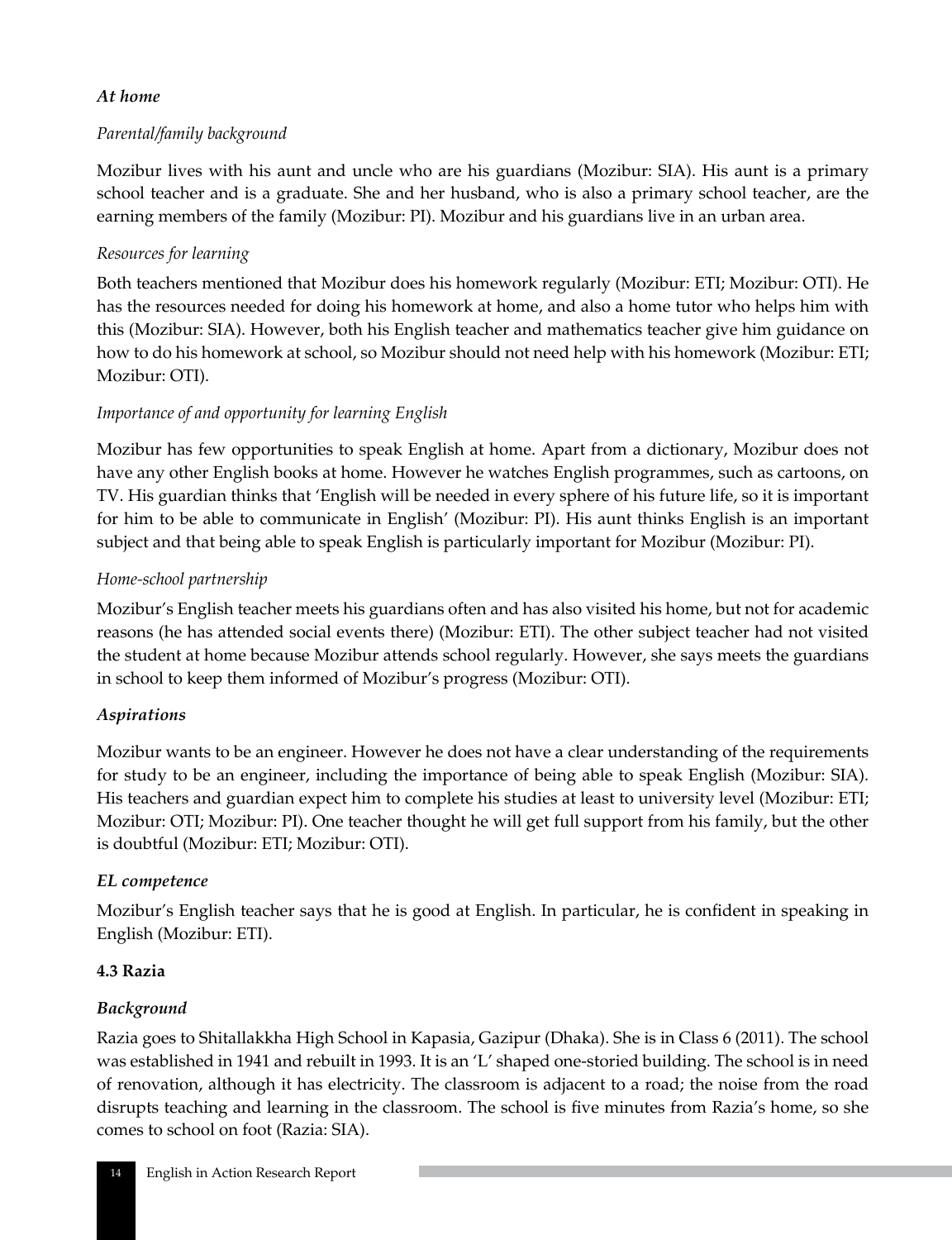#### *At school*

## *Views on school*

Razia feels good about going to school, especially because she likes English and general knowledge classes. She said that she can talk to her friends and teachers freely, which she enjoys. Razia likes her school and believes that it is a good one and said her parents agree with her (Razia: SIA). Her mother is pleased with the school as it is near to their home and she does not need to spend money on transport or snacks. Razia receives a stipend from the school (Razia: PI).

## *Attendance/motivation*

Razia's mother describes her daughter as an enthusiastic student. She said that Razia has never missed classes since she was enrolled in the school (Razia: PI).

### *Views as a learner/participation/ subject ranking/ peer relationships/ co-curricular activities*

English 1st paper and 2nd paper are Razia's most preferred subjects (Razia: SRS). She said that she performed well in maths and English and liked general science too. She liked English class because of the way the teacher gives the lessons (Razia: SIA).

She is very active in the English class and frequently raised her hand to answer teacher's questions. She listened to the teacher attentively and chorused with everyone. She actively participated in the classroom tasks (both in the English and maths lessons) (Razia: OE; Razia: OO).

Though her parents did not mention their daughter's co-curricular activities, the English teacher said that she sings, dances and participates in sports and other school activities (Razia: ETI).

Razia likes working with her friends during groupwork activities (Razia: SIA; Razia: SIB). Her English teacher noted that she gets on well with other students and has friends in the class (Razia: ETI).

## *Home-school partnership*

Both the English teacher and the other subject teacher said that Razia is better than other students, despite coming from a poor family. She could improve more if her elder sister, who is a postgraduate student, helped her (Razia: ETI; Razia: OTI).

#### *At home*

## *Parental / family background*

Razia's mother studied to Class 8 and is a housewife. Her father does agricultural work in the rural community in which they live. He is the only earner of their family (Razia: PI). Razia has three sisters and one brother. Two of the sisters are married; the other is a postgraduate student and is preparing for the Bangladesh Civil Service examinations. The brother is young and does not yet go to school (Razia: SIA).

#### *Resources for learning*

Razia's mother is sad that she is unable to provide books for her daughter. According to her, the family would sacrifice food to buy books to support her daughter's studies. Sometimes her daughter goes to school without having anything to eat or reading materials for classes. Despite good intentions, they struggle to support Razia (Razia: PI).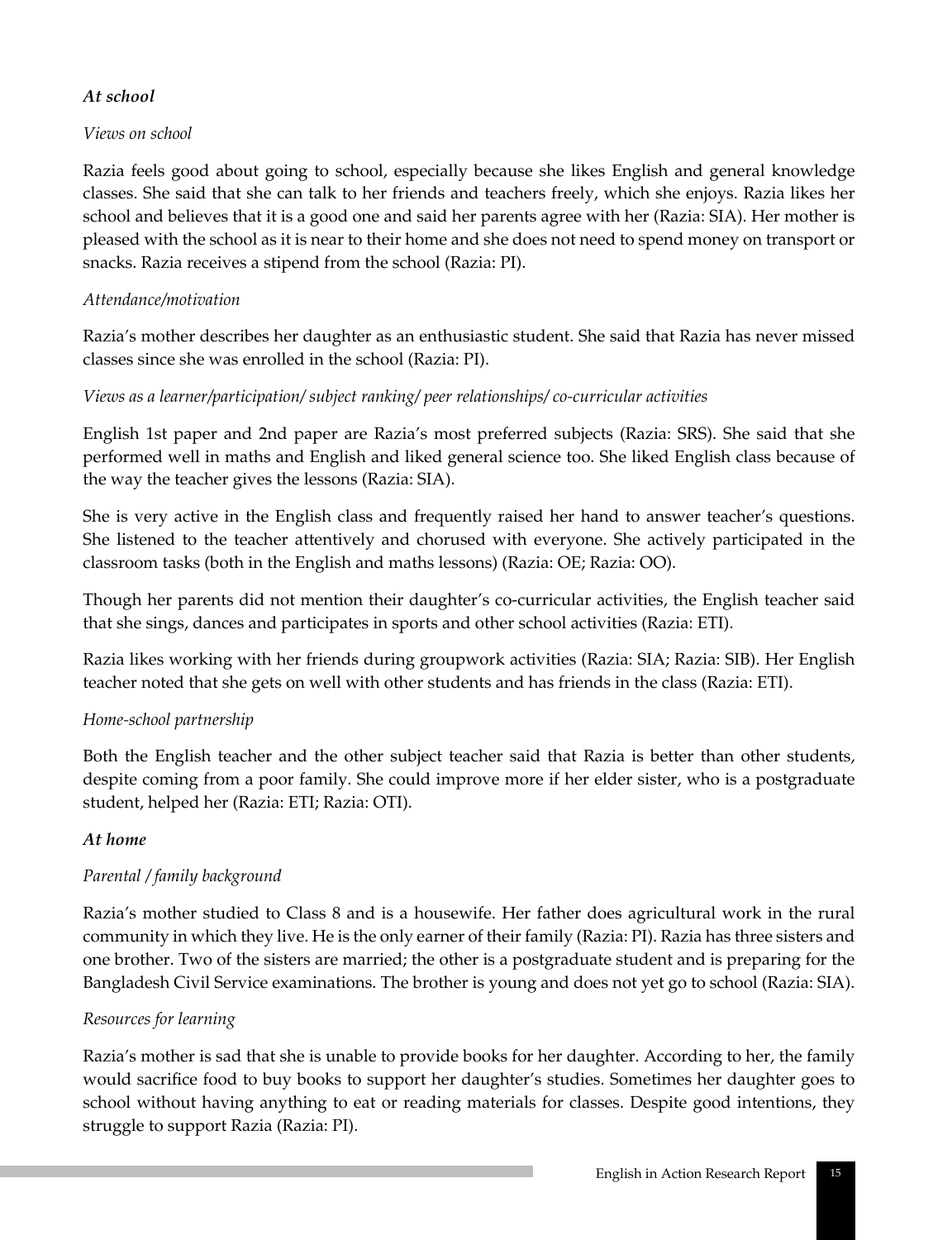Razia gets help with her homework from her teacher at school and her sister when she comes home once a week or month (Razia: SIA). Her mother said she tries to provide all the necessary items needed for Razia to do her homework and schoolwork. Razia's parents do not tell their daughter about the financial difficulties they face in order to provide these resources (Razia: PI).

### *Importance of and opportunity for learning English*

Razia's mother is fully aware of the necessity of English in her daughter's future life; she spoke of the need for English in order to get a prestigious job. She also said her daughter is interested in learning English. They do not have a television for watching programmes in English, but her eldest sister, who studies in English, brings English books for Razia (Razia: PI).

### *Home-school partnership*

Razia's parents sometimes go to the school to find out about their daughter's progress (Razia: SIA) and when meetings are called. When they visit the school they are always cordially welcomed by the school staff. Her mother said they are usually invited to the result-giving ceremony, sports day, and on occasions when their children are absent from school (Razia: PI).

### *Aspirations*

Razia said she wants to be a magistrate; her sister wishes also to be one. She said that she will have to sit exams at college and university to reach her goal. She wants to study in an English medium institution because she wants to be able to speak English (Razia: SIA).

Razia's mother also wishes her daughter to study to the university level, like her other daughter. She said that she will continue to support her daughter's study as far as Razia wants (Razia: PI).

#### *EL competence*

According to the English teacher, Razia is achieving average results in English. She also said that Razia tries to speak in English using parts of a sentence, and answers in English when she asks questions (Razia: ETI).

#### **4.4 Nadira**

## *Background*

Nadira goes to Gomati Primary School and is in Class 4 (2011). The school is the model school in Burichang, Comilla (Chittagong). There are physical problems with the school building which impact on teaching and learning in the school: the buildings are in need of repair and the classrooms are crowded. The school has a large playground but it is very dry and has no grass.

#### *At school*

#### *Views on school*

Nadira says she enjoys going to school as she has good friends and teachers there. She enjoys everything about school. She thinks her parents also like the school. Her father thinks that other schools in the area pressure the children to study and he dislikes this. Nadira thinks the school is a friendly place; she is able to play, sing and read there. Nadira's elder sister has a scholarship from the school this year (Nadira: PI).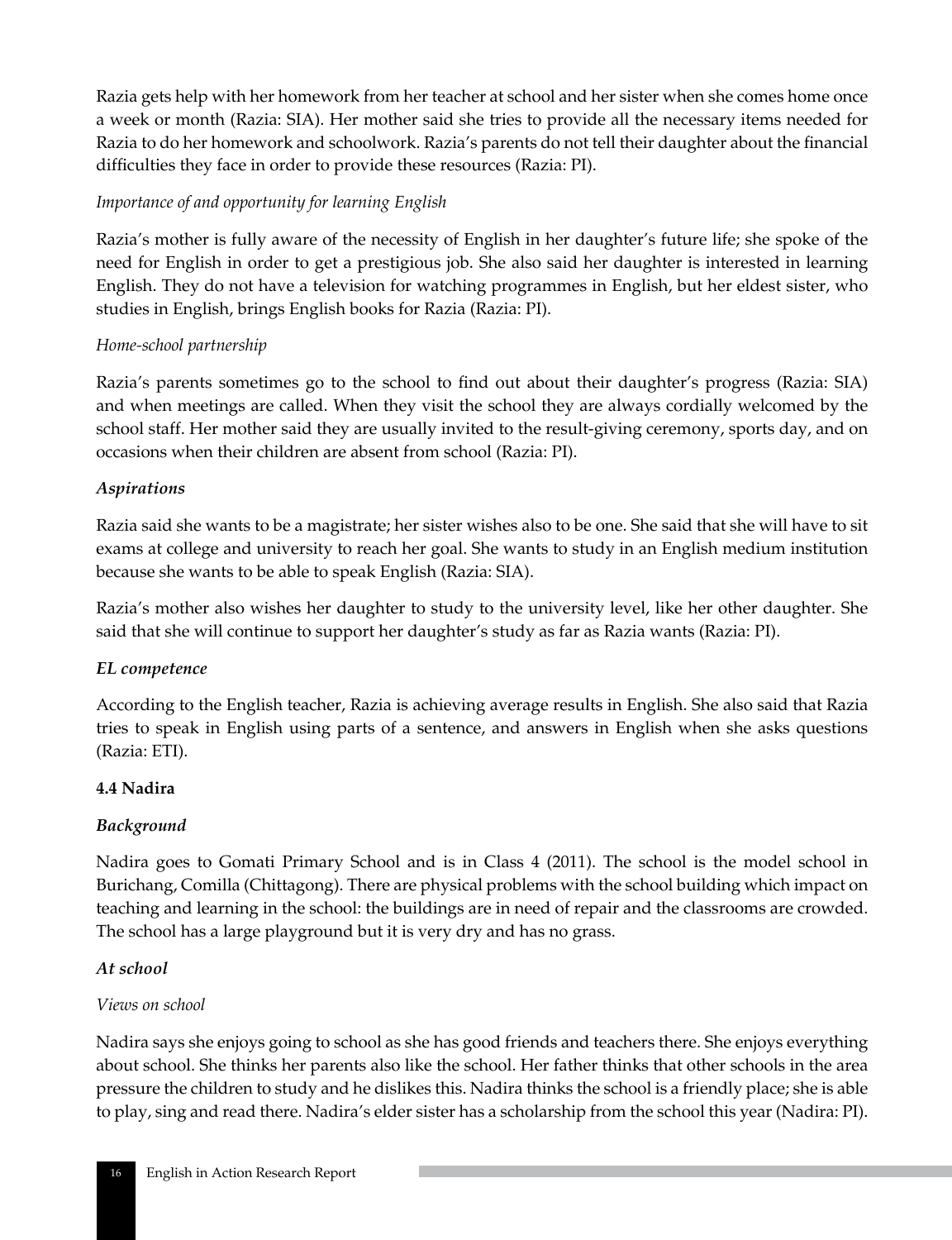### *Attendance/ motivation*

Nadira's attendance is good; her teacher says she comes to school even when it is raining or in rough weather. She only misses school one or two days a year, when the family go to visit their relatives or when she is sick (Nadira: ETI). Her mother says when there is nobody at home (e.g. when the family go away), her daughter has to stay at home to look after it. In these circumstances she does not go to school. Nadira suffers from asthma and colds, but she is otherwise in good health (Nadira: PI).

### *Views as a learner/ participation / peer relationships/co-curricular activities/subject ranking*

Nadira said that she is not sure whether or not she is good at school, but the teachers ask her many questions in the class, although sometimes she cannot answer these properly (Nadira: SIA). Her mother describes her as an enthusiastic student and thinks that Nadira's school performance is very good, considering her age, but that she could make more progress (Nadira: PI). Her teacher also says that she is a very good student and that she gets good results: she does well in English class and other classes (Nadira: ETI).Nadira says the teachers are very helpful if she does not understand something; if she makes a mistake while writing, the English teacher will write the correct answer in her notebook, and if she makes a mistake while speaking, she corrects her. The other teachers help in the same way (Nadira: SIA).

Nadira likes Bangla and English most and thinks she does best in both of these subjects (Nadira: SRS). Bangla is her most preferred subject, along with English 2nd paper (her mother agrees). She does not say specifically why she likes English, but says it is interesting and the teacher teaches the lessons well (Nadira: SIA). She is less interested in mathematics, and both she and her mother think that she is poor in in this subject.

In English class the teacher asks Nadira questions most days. The teacher does this so the other students can learn by listening to her (Nadira: ETI). Nadira says the teacher asks questions of students who can answer correctly. When no one else knows the answer, Nadira raises her hand (Nadira: SIA).She does not like it when the teacher does not ask her questions (Nadira: SIB)

Nadira participated spontaneously in both the English lesson and maths lesson (Nadira: OE; OO). In the English lesson she took part in chorusing, listening, writing the meaning of words in her notebook, and showing her written work to the teacher. When she had finished writing she helped others sitting towards the back of the class (Nadira: OE). In the mathematics lesson,when the teacher asked the other students questions, Nadira was sometimes willing to answer; she stood up and raised her hand to get the teacher's attention. During the lesson she participated in activities such as clapping and raising hands, chorusing, doing sums in her notebook, watching the teacher write on the board, listening to the teacher, and showing her written work to the teacher. She helped others when she finished her own work (Nadira: OO).

Nadira is friends with all the girls at school, but her best friends are in the same class as her and live nearby. She always sits with them and enjoys their company; they have been friends since Class 3. If she needs help, she asks these friends; they can get help from her (Nadira: SIA). She likes most to work with friends as she can learn from them.

Nadira takes part in co-curricular activities, such as singing and dancing in the cultural programme, and taking part in daily assembly, and takes on a leadership role in these (Nadira: ETI). She participated in the recent annual school sports competition and won a prize (Nadira: ETI; OTI). She is also very good at reciting poems (Nadira: OT1).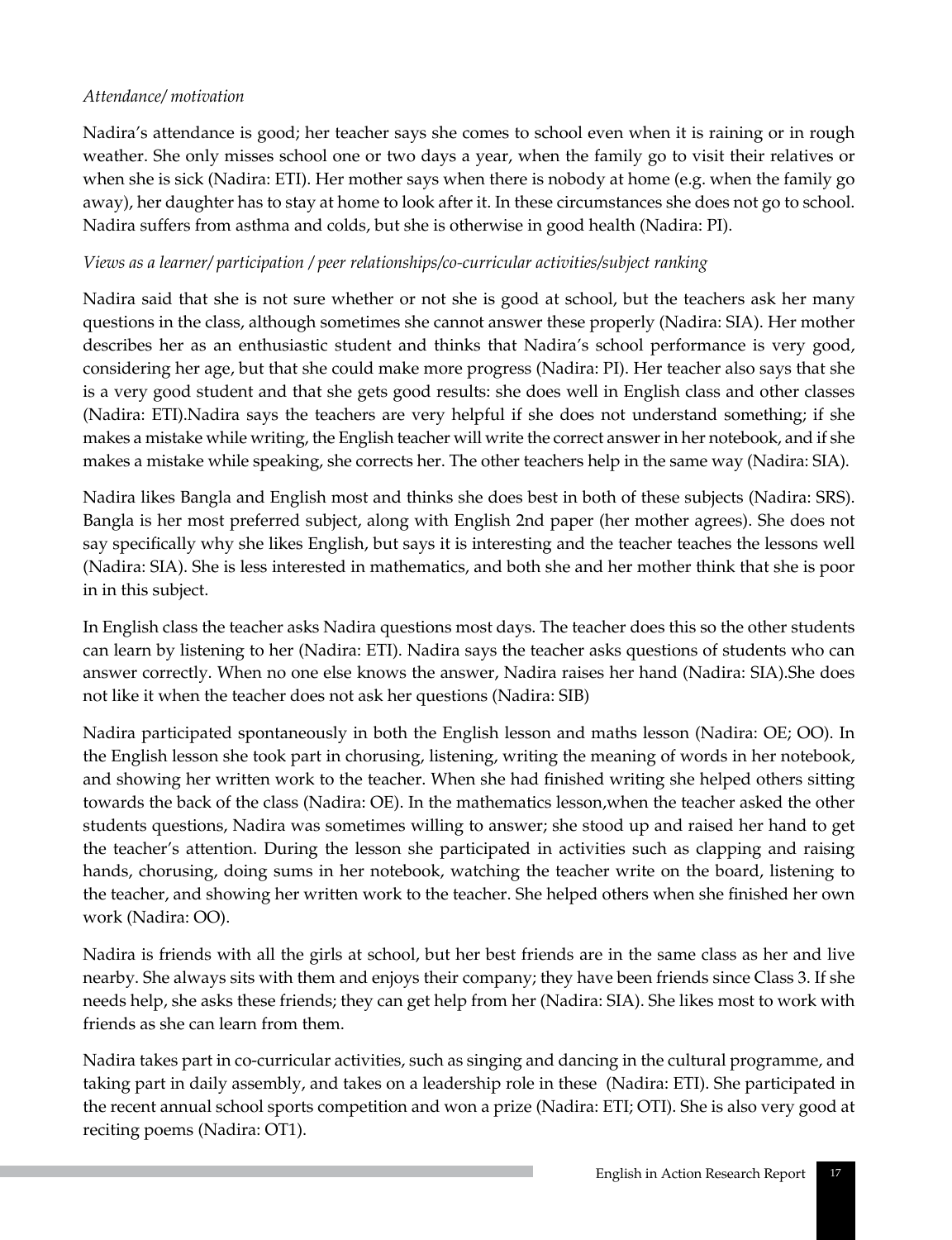#### *Parent-school relationship*

Her mother says that she is busy with her job and does not have enough time to go to the school, but she keeps in touch with some teachers by telephone, especially with the mathematics and English teachers. If she goes to school, she is welcomed very cordially. She is a former student of the school and knows the teachers. She was a member of the Upazila Primary Education Committee, but is not currently involved (Nadira: PI).

The teachers said they met with Nadira's mother regularly for different purposes: sometimes for official reasons, sometimes to discuss her daughter's performance. They invite the parents of all students to teacher-parent meetings and to the various cultural programmes. They also come to school at admission time, to pay examinations fees or receive progress reports (Nadira: ETI).

### *At home*

## *Parental/family background*

Nadira's family is well educated and economically sound and they live in an urban area. Her mother is a high-school English teacher with both a BEd and MEd degree and her father is a government employee. Her strong family background means that she gets support from her family (Nadira: PI). Nadira's teachers know her family background and think she gets enough support from her family (Nadira: OT1).

### *Resources for learning*

Nadira thinks that she has all the resources she needs at home to do her homework, such as art paper, coloured pencils for drawing pictures, notebook, pen and other equipment (Nadira: SIA). She says when she needs help with her homework she gets it from her mother, father and home tutor (Nadira: SIA). Her mother agrees with her and also mentioned that her elder sister also helps her at times. As such, her mother thinks there are many people in their family available to help her (Nadira: PI).

## *Views on learning English*

According to her mother, Nadira needs to be able to communicate in English – this will be very important in every sphere of her life. Nadira tries to speak English at home (Nadira: PI). As her mother is an English teacher, she also speaks English. Sometimes, Nadira watches cartoons on TV and DVD, which are mainly in English. Her mother says that her daughter also thinks English is essential for her (Nadira: PI). She says Nadira is very interested in learning English and she tries to speak it at home and understands it as well (Nadira: PI).

#### *Teacher-parent relationship*

The teachers say that it is very important to know the economic and educational backgrounds of the students' families as it can affect the students' learning. The English teacher says his experience is that students whose parents are educated and economically solvent perform well. He said there is a colony of homeless people beside the school and their economic and educational status is not good; he does not get a good response from their children in the class. But as he knows about their background, he tries to give more support to these students. (Nadira: ETI). The other teacher says a good relationship between guardians and teachers is necessary to reduce the drop-out rate and increase student attendance (Nadira: OTI).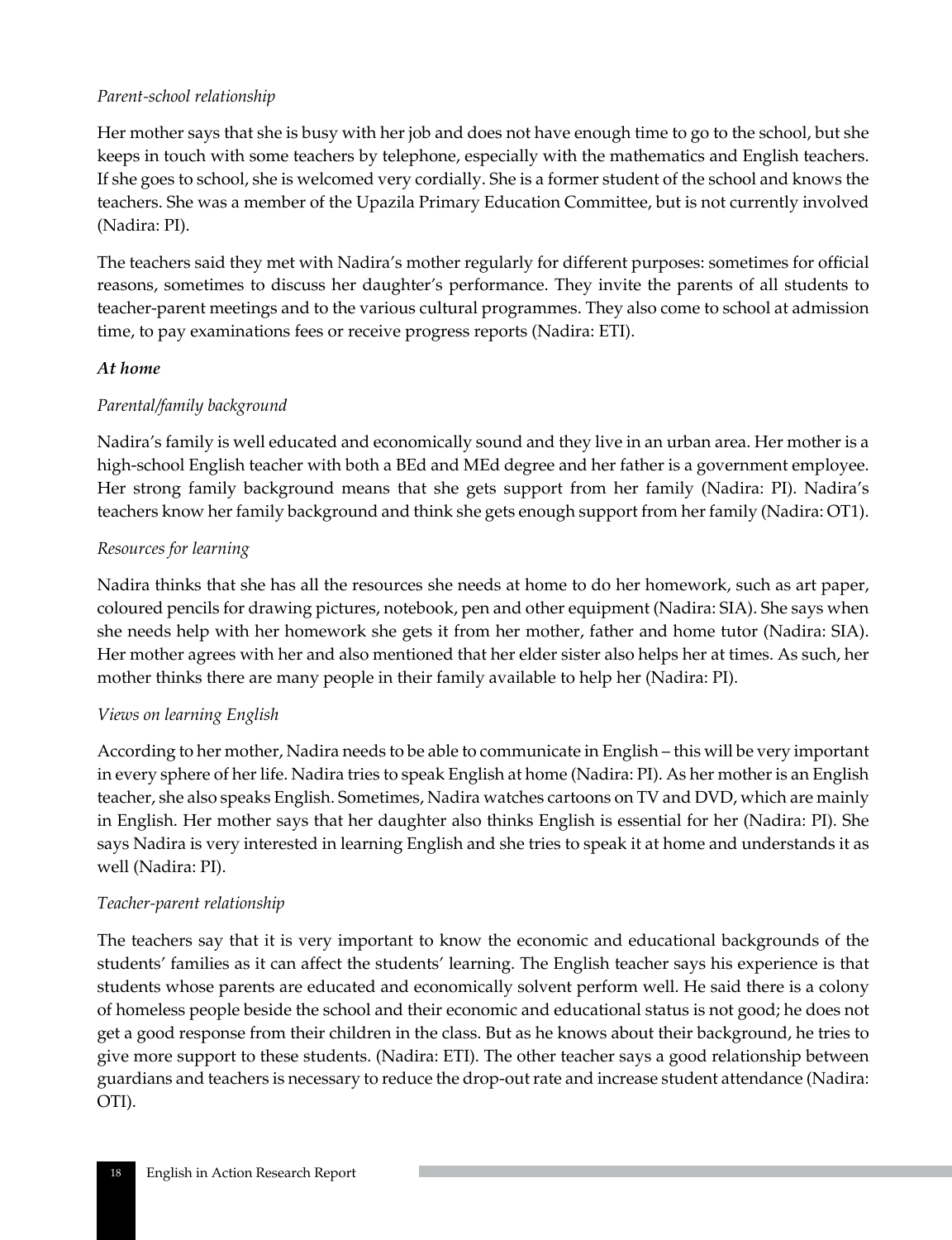The English teacher says that he meets with Nadira's mother regularly outside school for official purposes, as her mother is a high school teacher. He says that when they meet (inside or outside of school), they discuss their children's performance and results (Nadira: ETI). The other teacher says he has visited Nadira's home: he was passing her house and, as she is his student and her mother is a teacher, he felt it necessary to meet with her mother to discuss her performance (Nadira: OTI).

## *Aspirations*

After completing primary education, Nadira wants to go to the high school where her mother is a teacher and her elder sister studies. Nadira wants to be a scientist and her father wants this also; she thinks she needs to know English to become one. She knows she has to study a lot to go into this career and that she will need to obtain higher education (Nadira: SIA). Her mother is very ambitious about her daughter's education (Nadira PI).The English teacher thought that Nadira would be able to go on to higher education (Nadira: ETI). Her parents are aware of the need for Nadira to study so she can do well at school (Nadira: ETI).

## *English language competence*

Nadira's mother says her daughter is very interested in learning English. She tries to speak English at home and can understand it well (Nadira: PI). However, Nadira says that the English teacher asks her questions but sometimes she cannot understand them all. When she gives a correct answer, the teacher thanks her. (Nadira: SIA). Her English teacher says she is a very good student and that she gets good results (Nadira: ETI)

## **4.5 Nur**

## *Background*

Like Nadira, Nur goes to Gomati Primary School and is in Class 4 (2011). As stated in subsection 4.4, the school is the model school in Burichang, Comilla (Chittagong). The school buildings are in poor repair and the classrooms are crowded; as a result, teaching and learning suffers. The school has a large playground but it is very dry and has no grass.

## *At school*

## *Views on school/teachers*

Nur likes going to school and feels good about it because he can play with friends, the teachers teach well, and he thinks that the lessons are very interesting (Nur: SIA). To him the school is the best in the neighbourhood: there is a large playground, and the teachers are very good and helpful. He is aware that the results of this school are very good and that some of the students obtained scholarships this year (Nur: SIA). His mother says that she is pleased with the school as it is situated in the Upazila town (Sadar) and the teachers teach well. Her workplace is near to the school so she can look after her son at any time and pick him up from school (Nur: PI).

Nur thinks his teachers are very helpful and that they take special care of students who do not perform well in class; the teachers try to make lessons clear, for example by writing on the board and teaching a topic several times. He thinks that all the teachers are helpful, but the English teacher is especially helpful to him (Nur: SIA).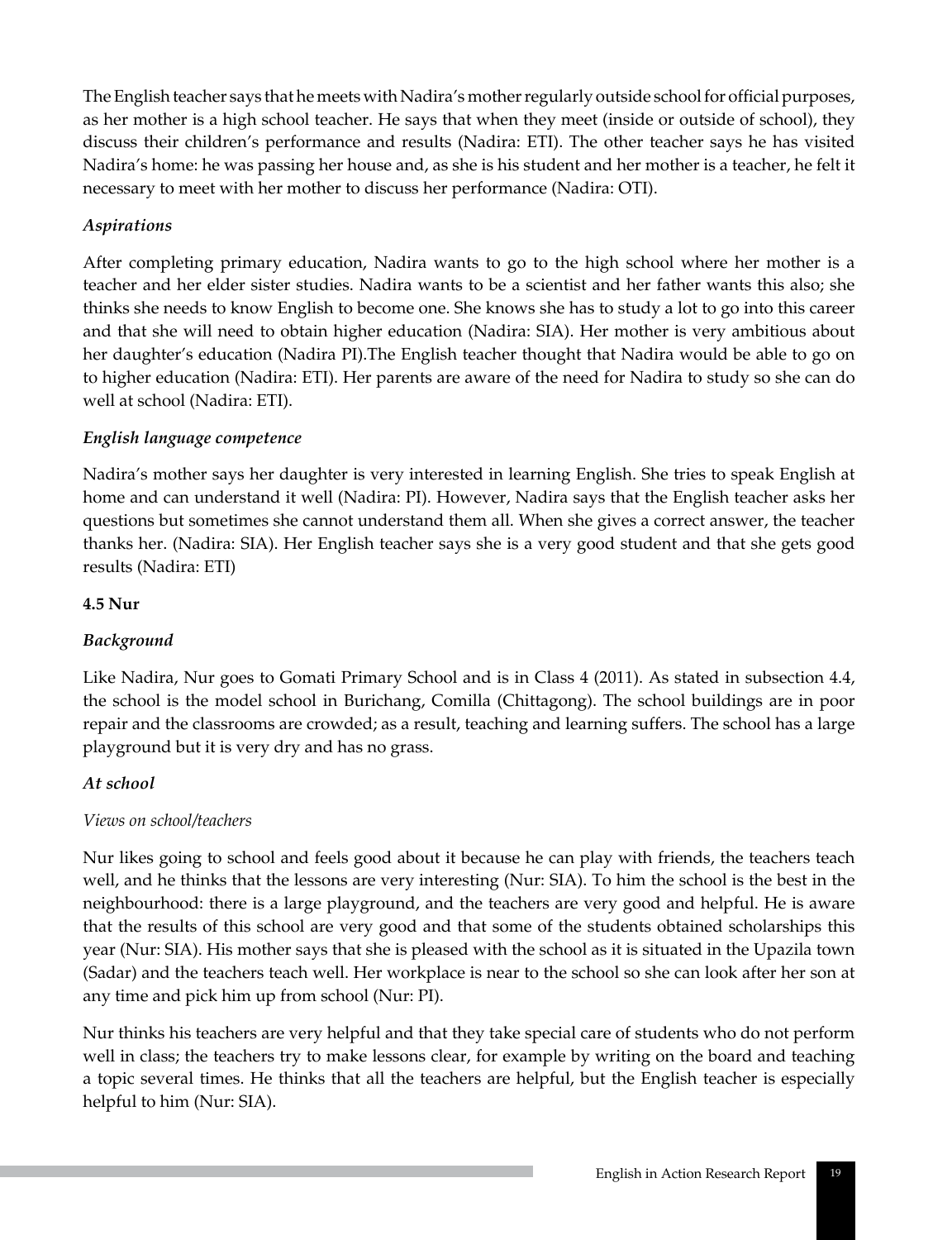#### *Attendance/ motivation*

Nur's attendance is good: he goes to school most days. On occasions he is absent because he goes to visit his grandmother with his family or he suffers from fever, though usually he is in good health. Since progressing to Class 4 he has not missed school (Nur: SIA). His mother confirms this but admits that he sometimes goes to school without eating as she has to go to college (where she works) before he leaves. He was absent for 10–12 days after a cycle injury last month and a minor operation (Nur: PI). (The teachers confirm this (Nur: ETI & OTI).)

### *Views as a learner/participation/peer relationships/ co-curricular activities/subject ranking*

Nur says that he is good at schoolwork and tries to keep up as this enables him to answer the teachers' questions. He says his teachers praise him for his spoken and written answers to questions and they think he is a good student. In his previous class, his class position was second, but now he is fourth – which would appear to show a decrease in performance. However, his parents are happy and pleased as they think that any position from 1 to 5 is acceptable (Nur: SIA). Indeed, his mother is pleased and proud of his performance. She describes him as enthusiastic, though sometimes he does not read willingly and she has to pressurise him, and spends time helping him (Nur: PI).

His English teacher says that he catches on quickly and has a good level of understanding for his age. He sits at the front of the classroom. He also thinks he is doing well in English (Nur: ETI). On the other hand, the other teacher says that although he is good, he is sometimes inattentive in Mathematics lessons (Nur: OTI).

Nur usually tries to sit on the front bench if he gets to school early enough so that the teacher asks him many questions and he can get the teacher's attention easily. Usually this works, but sometimes the teacher does not ask him questions, even when he is willing to answer and this surprises him. He says that he likes the classes and he always prepares for them. When he does writing tasks well, the teacher asks him to check the work of other students to point out their mistakes as a reward for him (Nur: SIA; OE). The teacher says that when he asks questions, most of the students raise their hands and it is very difficult to ask all of them, but he tries not to ask questions of the same students every day to give all an equal opportunity to speak (Nur: ETI).

Nur likes Bangla and English most. They are his best subjects: he rated English as his favourite subject and then Bangla (Nur: SIA). His mother also thinks that he likes to read English and is enthusiastic about it. But he only starts reading his English work after completing his Bangla work (Nur: PI).

In the English lesson the teacher asked Nur several questions. Nur spontaneously participated and made an effort to answer. He also raised his hand, chorused, read from the textbook, listened to the teacher and other students, looked at posters and wrote in his notebook. Sometimes he tried to attract the teacher's attention by standing for a while. In contrast, in the mathematics class he seemed shocked because he could not do the sum on the board and the teacher told him to stand and observe how another student did it. He understood that by watching others he could learn, but the teacher did not call him to the board again. (His problem was that he could not see the teacher's poster at the time, and was confused while doing the sum in his notebook, but was helped by his friend sitting next to him (Nur: SIB).) The teacher thought that he lacked concentration at such times, which is why he called him to the board to involve him in the activities, and when he could not answer he hoped Nur would learn by watching another student do it (Nur: OTI). Most of the time Nur participated in the mathematics class (in similar activities as the English class), but on occasions he did not join in the chorusing. Even when he appeared unclear about a topic he did not ask questions, but he did seek help from others and helped them in return (Nur: OO).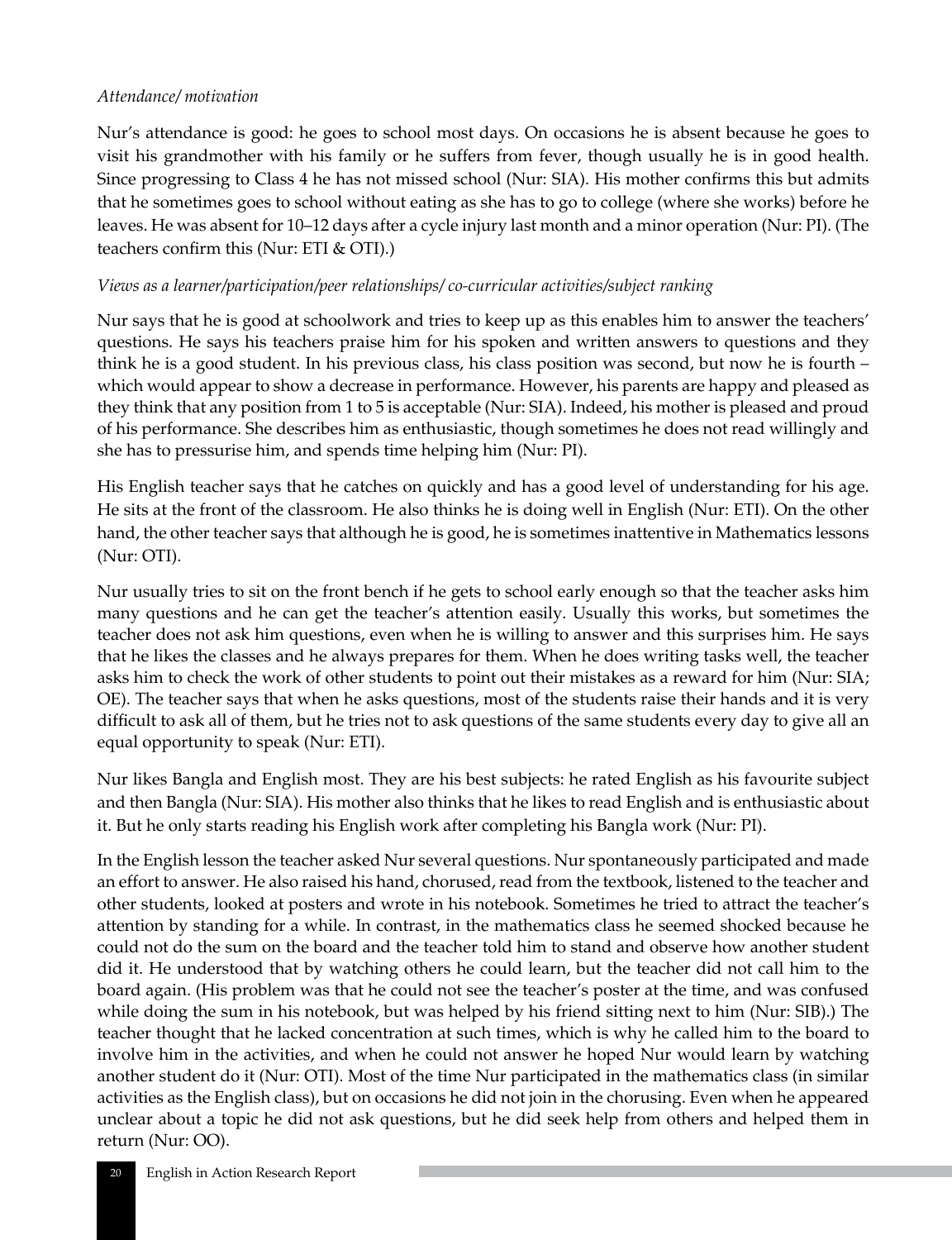Nur has friends and has known his best friend in the class for three years and sits next to him. They read together and so have a good relationship, and help and discuss with each other. He prefers to work with friends as competition develops among them and they can learn quickly. In a group, he tries to perform better than others. He says that his friends help him to catch up with schoolwork when he cannot attend school. He usually asks a friend in class, who lives near him, which lessons were taught on the previous day, so he can complete those lessons at home (Nur: SIA).

During the mathematics class he tried to do the sum on his own but could not, so he asked his friend sitting beside him. When faced with a problem, he tried to first attract the attention of the teacher but, when the teacher was busy, he asked for help from his friends (Nur: SIB).

The English teacher said that, in general, Nur takes part and plays a leadership role in various cocurricular activities, such as physical exercise, singing the national anthem and taking the national oath etc. His teacher says that he also takes part in different school programmes (Nur: ETI: OTI).

### *Parent-school relationship*

His parents go to school occasionally, every one or two months, particularly to pay the fees at admission or examination time. The school gives him 300 taka from the school fund for fees, and his parents go to sign for this money (Nur: SIA). His mother says that she usually goes to the school as his father does not have much free time. In addition to going to pay fees, she also goes to discuss her son's progress and attendance. For example, in the previous week she went to school for an official purpose and also discussed his performance with the subject teachers. She is welcomed very cordially and the teachers behaved well towards her (Nur: PI).

Teachers confirmed that they met with Nur's mother regularly for various purposes. In general they organise meetings with all the mothers or guardians. For example, on the day of the case study visit they organised a meeting with mothers because they know best about student's home activities. They discussed how much care they take of their children at home and tried to impress upon them to encourage their children to attend school regularly (Nur: OTI).

#### *At Home*

## *Parental/family background*

Nur lives with his family in a rural area. His mother studied up to Class 8 and she says her husband is not well educated. Because of financial problems, she could not continue her studies, though she was a good student. She works at a college and her husband has a small business (Nur: PI). His teacher knows of his family background and thinks that Nur might not be able to acquire a degree as his family do not have sufficient income, and this may hamper his educational future (Nur: OTI).

## *Resources for learning*

Nur gets homework and writing tasks almost every day, but sometimes the teachers do not look at his completed homework. He has all he needs at home to do his homework, such as art paper, coloured pencils for drawing pictures, notebook, pen and other equipment (Nur: SIA). Sometimes he gets help with his homework from his mother, father, aunt and uncle; for example, with the spelling of a word (Nur: SIA).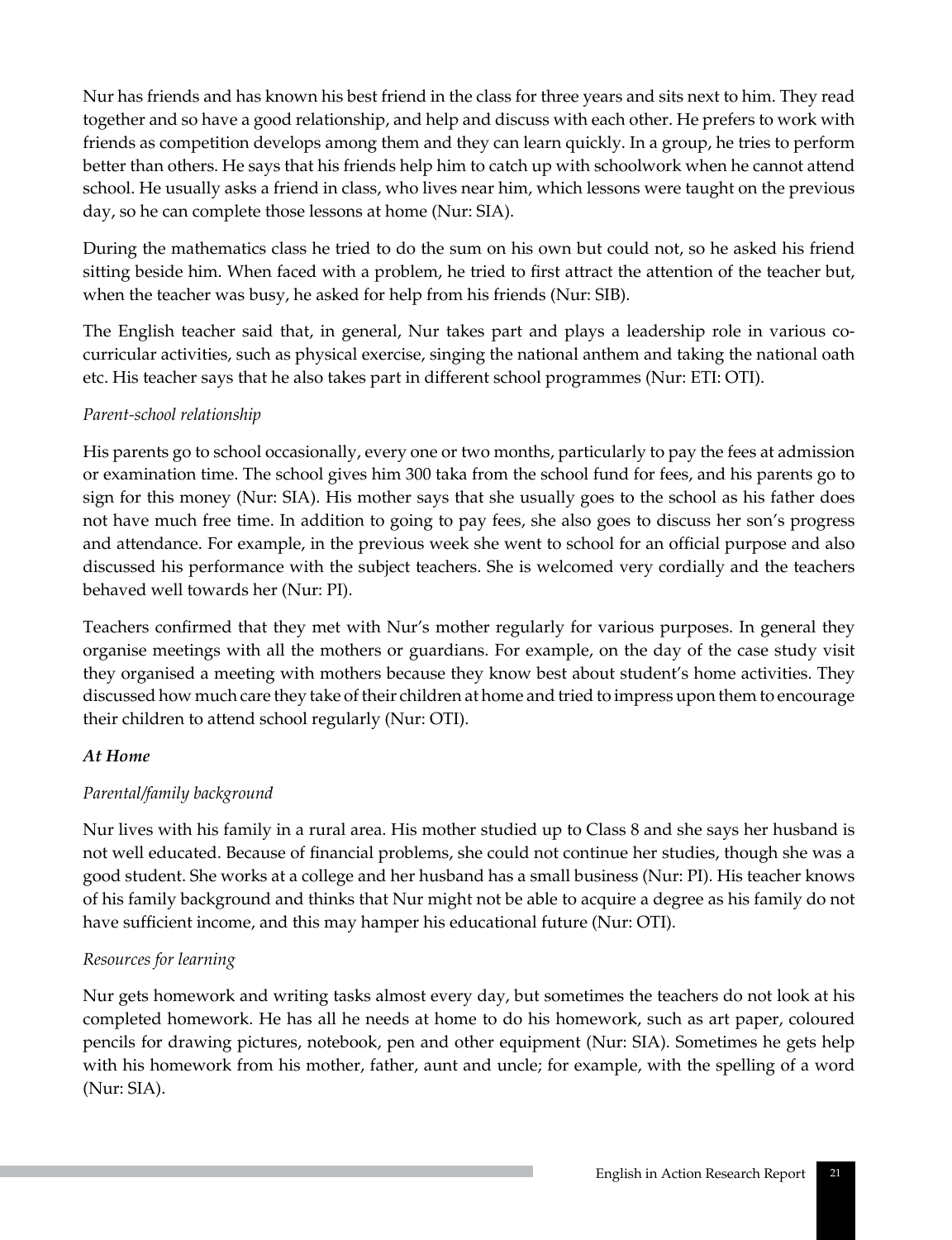His mother says that as her husband is not well educated; she helps Nur most of the time. Sometimes her brother and sister live at her home, and when they do they also help Nur with his homework. When he cannot understand difficult words in Bangla or English, or cannot do sums, his mother helps him; however, as she has a young daughter (1½ years old), she cannot always help. She is weak in mathematics, so cannot always help him with that. That is why he has a home tutor, particularly for Mathematics (Nur: PI).

## *Views on learning English*

His mother thinks he needs to be able to communicate in English because it is very important. She said: 'Our age is changing very fast, and to develop ourselves, we need to know and speak English well, to be advanced or to get a good job. English is essential.' She feels that, in the present context, English is being used everywhere, more so than Bangla. She thinks that her child is interested in learning English, but the family do not speak it at home, nor do they have a TV (Nur: PI).

#### *Teacher-parent relationship*

His teachers understand the importance of being informed about students' family backgrounds and the impact of this on the students' learning. Hence, they try to find out about the family background of most students. The teachers organise meetings in school at different times; but they also meet parents regularly outside school. The mathematics teacher knows Nur's mother is a member of staff at a college and visited his home when he had not been at school for over three days to see why he had been absent. He found Nur to be very sick and suggested his parents take care of him so that he could return to school soon (Nur: OTI).

#### *Aspirations*

After primary school, Nur wants to go to high school and then to the college in which his mother works. He wants to be a doctor, and thinks that English is more important than Bangla for this. So he wants to go to medical college after school and the local college (Nur: SIA).

His mother wants him to continue his studies, and the family will try to give him the support he needs to do well. She says that their expectations depend very much on what happens in the future and on his performance. Sometimes Nur says he wants to be an engineer, sometimes a doctor. Whatever he chooses to be, she wants him to continue his studies. Although at present they can support him financially, she cannot say whether this will be possible in the future (Nur: PI).

The English teacher also says that he is not sure whether Nur will be able to go on to higher education as his family have economic problems and depend on the mother to a large extent. So despite his parents' aspirations to educate him, economic problems may be a barrier (Nur: ETI). The other teacher thinks the same. If his family can continue giving him support, the other teacher thinks he will be able to acquire a degree (Nur: OTI).

#### *English language competence*

Nur says that he is good at schoolwork because he can answer the teachers' questions, and he thinks he is a good student (Nur: SIA). His mother and her husband are very pleased and proud of their son, as his results are very good. She describes him as enthusiastic, even though sometimes he does not read willingly and she has to push him (Nur: PI).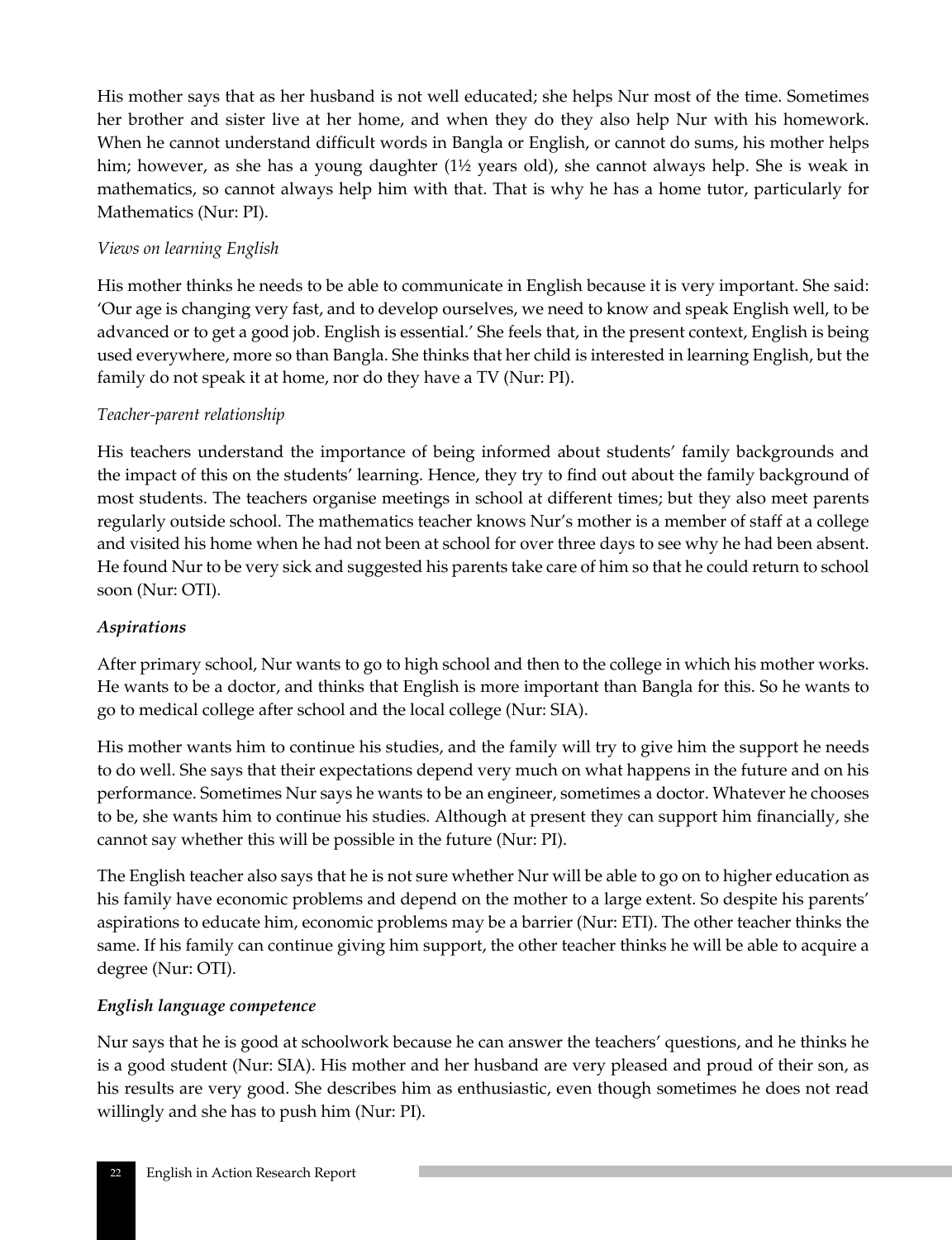As noted earlier, his English teacher says that he catches on quickly, has a good level of understanding and that he is doing well in English. He uses greetings such as 'How are you', and when he asks the students questions in English, Nur tries to answer in English. Nur even tries to speak English with other students. The details provided earlier show that Nur participates well in the classroom, indicating his capability in English. The teacher thinks that Nur can improve his performance, if he gets more support at home with English (although this is a problem as the family do not speak English at home) (Nur: ETI).

## **4.6 Tapan**

## *Background*

Tapan attends Bakul Primary School and is in Class 4. The school is located in the heart of Laxmipur (Chittagong). The school has two buildings with 14 classrooms, one teachers' room and a collapsed building, which is unused. There is a playground and a small pond. There are 11 teachers in the school. The classrooms are large enough for the students to sit comfortably and are also well ventilated, spacious, bright and sunny (Tapan: OO; EO; photographs).

## *At school*

## *Views on school*

Tapan feels good about his school: he likes going and thinks his school is a good one, with teachers who are competent and good. His parents also consider the school to be good and his father says this is because the teachers teach well (Tapan: SIA; PI). Tapan thinks all the teachers are understanding and help solve problems related to his studies. He mentions his English teacher in particular (Tapan: SIB).

## *Attendance/ motivation*

Both teachers say Tapan does not attend school regularly. As reasons for his absence, they mention his indifference to studies, lack of awareness from his parents and his tendency to truant, particularly lessons after the holiday period (Tapan: ETI; OTI). But the student says that he attends school on most days and that he is absent only when he is sick or on an outing (Tapan: SIA). Tapan's father says Tapan is in good health (Tapan: PI).

## *Views as a learner/ subject ranking/peer relationships*

Tapan is not considered to be a good student by his Bangla teacher. According to her, he is 'very naughty' and inattentive. She considers him to be a disruptive influence in the class (Tapan: OTI). However, the English teacher thinks that he is 'not that bad a student', but he is 'timid' and 'does not respond much' (Tapan: ETI). Both the teachers say he is not regular in doing his homework (Tapan: ETI; OTI). Tapan himself thinks that he is a good student because he responds well in the class (Tapan: SI).Tapan's father says Tapan is enthusiastic about his studies (Tapan: PI). His father is pleased with Tapan's progress at school and thinks that he is doing well (Tapan: PI), although his opinion is at odds with his teachers' view (see above). He says that his son is good at Bangla and 'not so good' at English; he thinks Bangla and English are important for his son to do well.

Tapan likes English most and ranks this at the top of his subject list (Tapan: SRS). He likes it because of the way his English teacher teaches them. He also likes to read English. He considers religious studies to be the easiest subject and therefore thinks he has to make less effort. He does not like environmental sociology because the subject teacher gives a lot of handwriting activities, which he does not like (Tapan: SIA).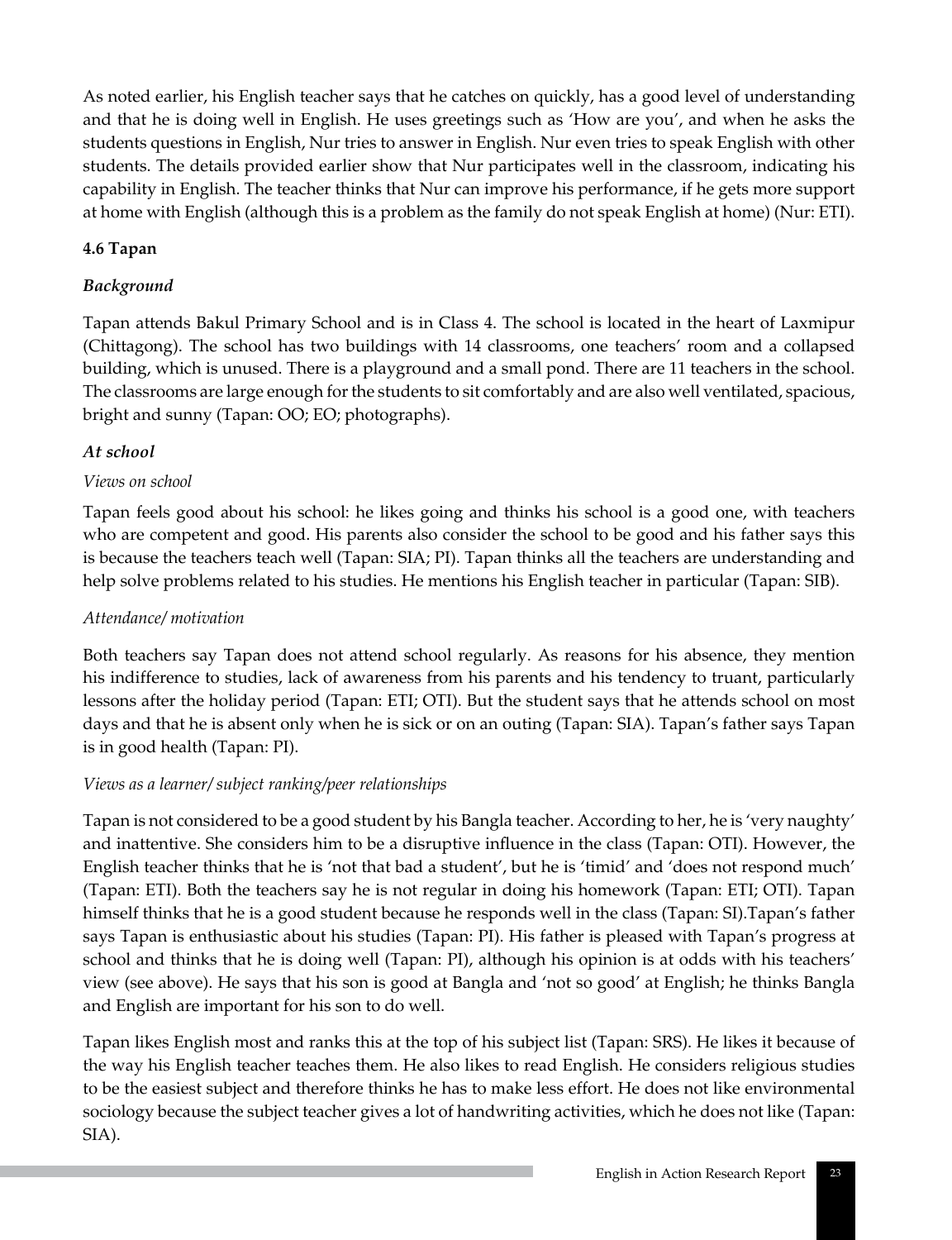Tapan thinks that he is asked questions by his teacher because he is good at his studies, although the teachers are less positive (as stated above). When asked, Tapan said he sometimes needed help from his teacher when he could not answer a question or problem (Tapan: SIB). Tapan said that he is appreciated for his school work by both his teachers and parents (Tapan: SIA).

His best friend is in the same class as him; his best friend is cordial, a constant companion and a helping hand (Tapan: SIB). Both of his teachers say Tapan has good relationships with his classmates, although the names of the friends they mention do not match the names given by Tapan himself (Tapan: SIA & B; ETI; OTI).

Tapan prefers to work with others than on his own, because the others help him where necessary (Tapan: SIB). This was evident to the English teacher (Tapan: ETI).

### *At home*

## *Parental/family background*

Tapan lives with his family in a rural area. His family have no education: Tapan's father is illiterate and works as a driver. Tapan is the eldest of two brothers: he is 12 years old and in Class 4, while his younger brother is nine years old and in Class 1. They both attend the same school. Neither are involved in any family work (Tapan: PI).

## *Resources for learning*

Tapan thinks he has, overall, the resources to study at home (Tapan: SIA). He thinks he gets sufficient help with his homework; if he has problem, he gets help from either his cousin or a home tutor. (His father confirmed this. (Tapan: PI)). There are no English books at home, apart from school textbooks (Tapan: PI).

## *Views on learning English*

He thinks English is particularly important for his son's future (Tapan: PI). Tapan also thinks this. He wants to be a teacher and thinks that English is important for this (Tapan: SIA). Though both he and his father consider English to be important, no English is spoken at home and, as stated above, there are no English books, apart from school textbooks (Tapan: PI).

#### *Teacher-parent relationship*

His father visits the school 'very often' (as the school is on the way to the bazaar); he attends when invited by the teachers or to inquire about Tapan's studies, to see if he is attending school, or to take him 'foods and snacks' (Tapan: PI; SIB). He feels welcome at school as teachers 'behave cordially' towards him (Tapan: PI).

#### *Aspirations*

Tapan and his father have high aspirations for his future, with Tapan wanting to be a teacher (Tapan: SIA; PI), although both of his teachers are doubtful whether he can achieve the required level of education. They are afraid that he 'may not go a long way and will not receive much support from the family' (Tapan: OTI; ETI).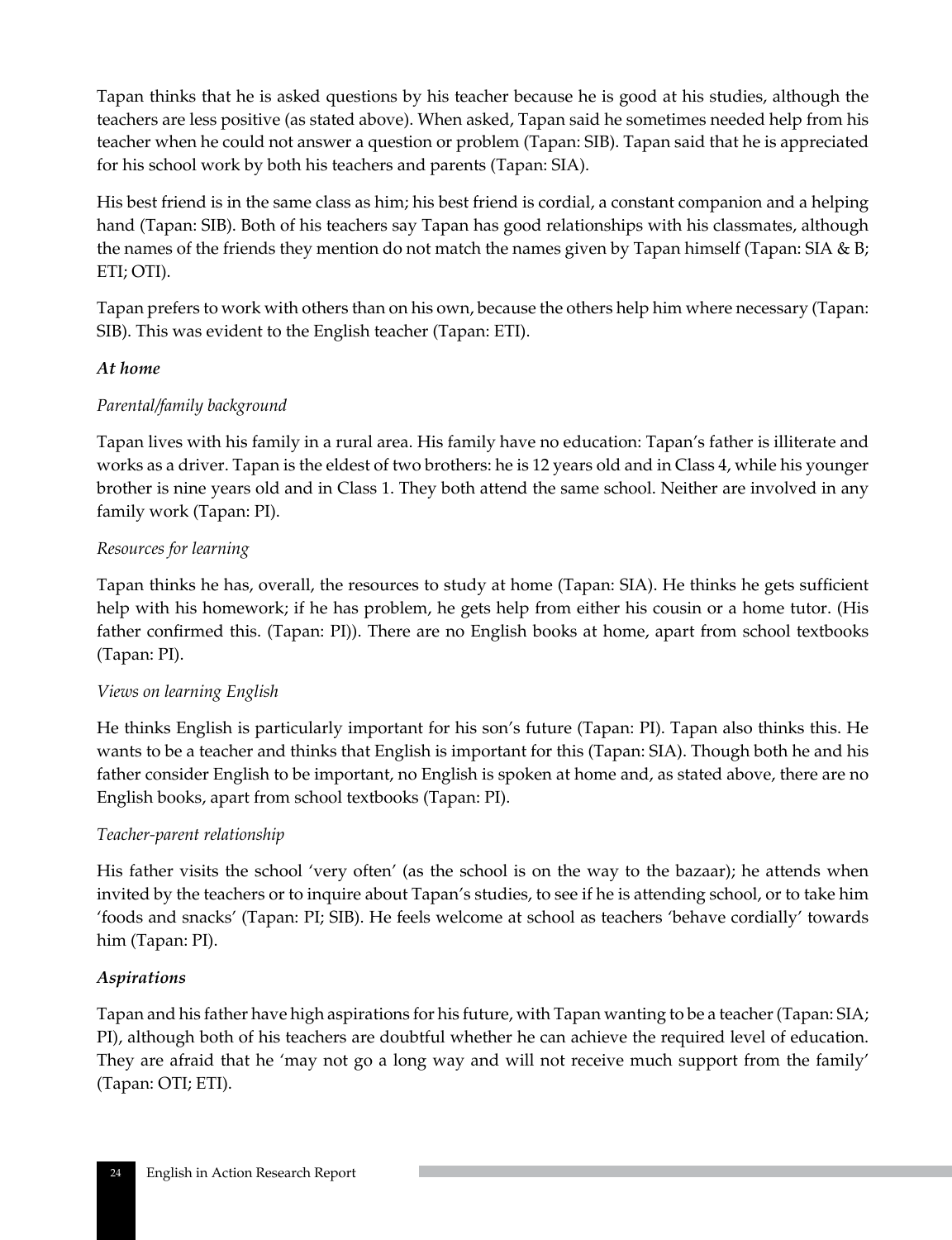# *English language competence*

The English teacher says that Tapan 'tries to speak but is not yet confident'. His use of English in class is limited and the teacher has not seen him use English with his friends. As mentioned above, there is no English spoken at home, further limiting his development of competence. The English teacher said that 'more care' and concern from his parents would help him to do better (Tapan: ETI).

### **4.7 Shahina**

### *Background*

Shahina goes to Shurma High School in Dumuria, Khulna and is in Class 7. The school is in a rural area; there are a lot of trees within the school boundary and the view of the surroundings is pleasant. Though the school is in a rural/natural setting, there is a road at the back of the school which is busy and noisy. Noise from the road affects the teaching and learning in the school. There is also a wholesale market near the school and the noise from this also disturbs the classes. The school is in a tin-shed building. The partitions which separate the rooms are not good, and as a result, noise from one room travels to the next. Some of the classrooms are in good condition and have sufficient space for students to sit, but some are not.

### *At school*

### *Views on school*

Shahina feels good about her school: she likes the school environment/grounds and enjoys going there because the school staff love and care for her, and the teachers are very good at teaching. Her father is also pleased with the school for its good results and management. The school is not far from her house it takes five minutes for her to reach the school on foot.

### *Attendance/ motivation*

Shahina goes to school regularly, except for unavoidable circumstances such as illness. Her father and teachers report the same. In the last two months she was absent from the school for a few days because of a headache.

### *Views as a learner/ peer relationships/ co-curricular activities*

According to Shahina, her teachers are positive about her schoolwork. Both of the teachers think that she has the capacity to understand the content taught. The English teacher says that Shahina is becoming more confident in speaking English to him and to her friends (Shahina: ETI). She does her homework regularly (Shahina: SI)

She prefers to get help from her friends if she does not understand something. When her friends are unable to help her, she gets help from her teachers. Shahina likes maths the most and is very good at it. English 2nd paper is her second favourite (Shahina: SRS). Her father thinks that she is doing well in English but less well in Bangla.

Shahina likes working with her friends. She enjoys working in a group and has little interest in working alone. If her group performs well, she feels happy. She helps her best friend with her mistakes.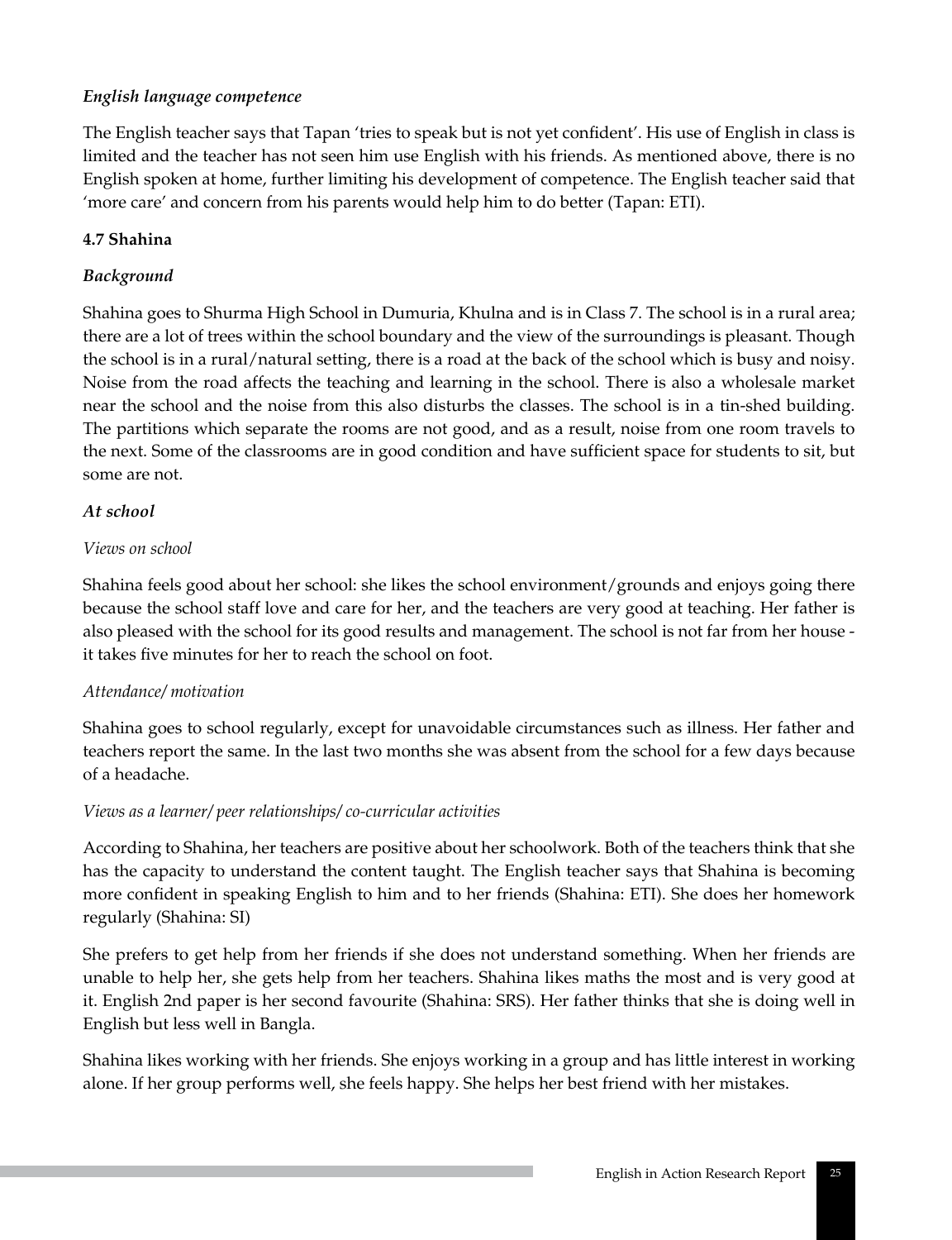Shahina's father said that his daughter is very reluctant at sports. On the other hand, her English teacher said that she does take part in sports such as running (Shahina: ETI). The other teacher said that she takes part in extempore speech (Shahina: OTI).

### *Parent-school relationship*

Shahina's father visits the school frequently to find out about his daughter's progress. Mostly he visits the school of his own accord, but sometimes the school invites him when there is a parent meeting. The school also arranges meetings with parents when the examination results are published. He feels cordially received by the school.

# *At home*

### *Parental/family background*

Shahina's lives in a rural area with her family. Her father has had some education: he studied up to Class 10. He has a fish farming business and a seasonal agricultural business growing jute and rice, etc. Shahina has two brothers: the eldest is working in the Middle East and the other is doing a diploma in engineering at a university.

### *Resources for learning*

If Shahina faces any difficulty with her homework, she gets help from her mother. One teacher says that she does her homework without any help. The other teacher says that if she cannot do something herself she gets help from him in the following class. Her father says that she has a private tutor and if she needs help she can get it from him. Shahina watches TV programmes like BBC Janala (*Mojay Mojay Shekha*) to learn English.

### *Views on learning English*

Shahina's father thinks that both Bangla and English are important. English is important for communicating with foreigners, and getting a good job.

### *Aspirations*

Shahina and her parents have high aspirations for the future. She wants to be a doctor, and the English teacher also has a mentioned this. The other subject teacher thinks that she would be able to do a bachelor degree (which indicates a high aspiration). Her father will try his best to ensure she studies at higher levels. Shahina thinks that to be a doctor she needs to study hard and that English will be very important.

### *English language competence*

Shahina's father is not completely pleased with her progress: he wants his daughter to try harder. The English teacher says that Shahina is becoming more confident in speaking English to him and to her friends, but not her family members.

### **4.8 Monimur**

### *Background*

Monimur goes to Rashmoni Primary School in Chougacha, Jessore (Khulna) and is in Class 3. The school is a two-storey building beside a river and a field; there is a mango orchard in the school ground. The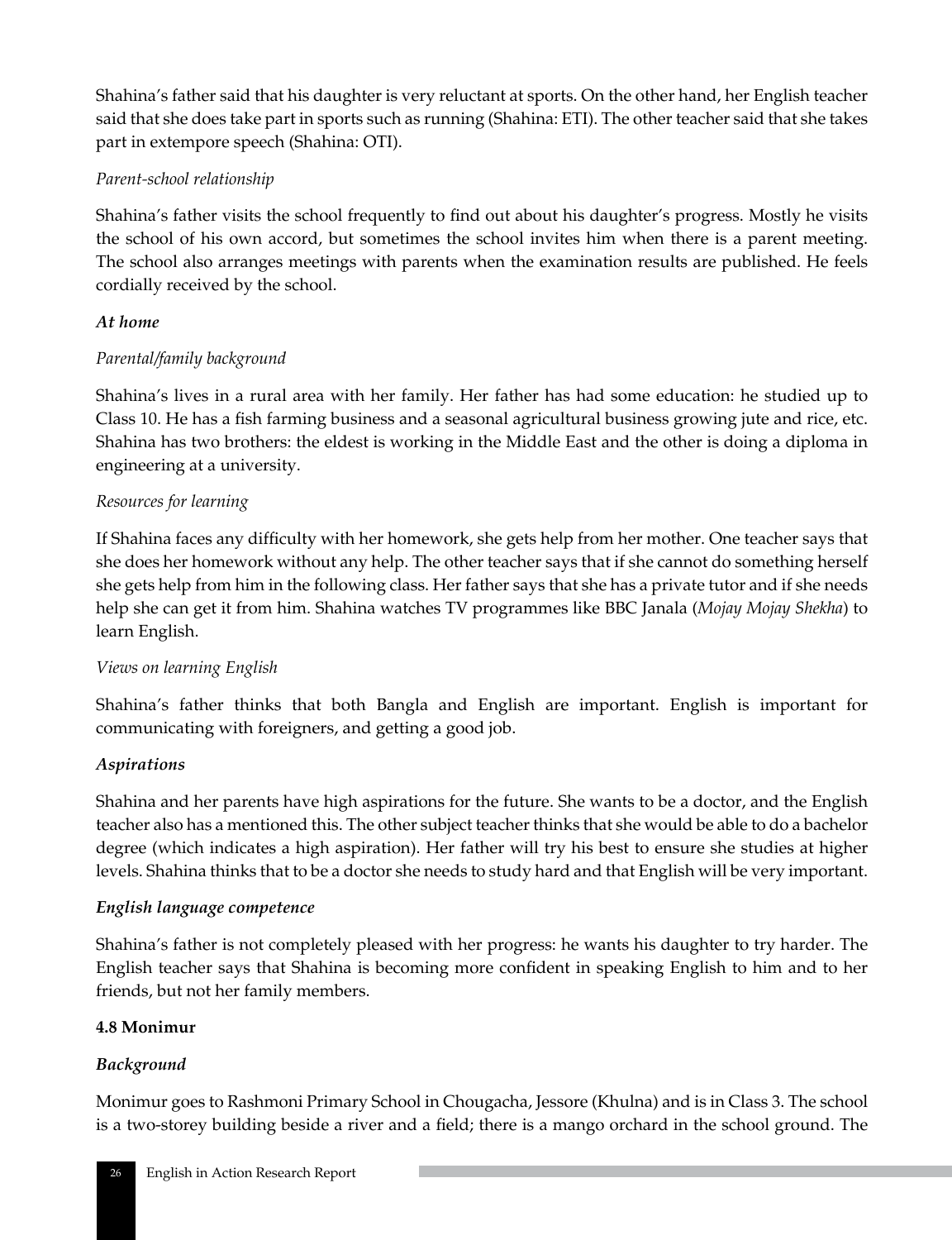school has a separate library room, a tube well, latrines and playground rides, such as a cradle and a balance, for students. There are two shaded areas beside the river. The school has a good reputation within the Upazila both in terms of academic and co-curricular activities. The schools' teachers are mostly from the local area and they are very friendly towards the students, parents and the villagers.

### *At school*

# *Views on school*

Monimur thinks his school is better than any other in the area in terms of its results.

### *Attendance/ motivation*

He is regular in attending school. Sometimes he is absent for specific reasons such as family problems, sickness, etc.; when he is absent he follows the schools procedures. Over the last few years his health and family problems have sometimes caused him to be absent from school.

### *Views as a learner/ participation/peer relationships/ co-curricular activities/subject ranking.*

Monimur thinks he is doing well at school both in academic and co-curricular activities. He does his homework regularly but can be a little naughty outside of class. According to the English teacher, he is a bright student and he is good at English, but not so good at speaking it. He likes Islamic studies the most of all his subjects; English is one of his least favourite (Monimur: SRS).

Monimur is responsive to his teachers, listens to them, asks questions of them and follows their instructions. He listens to other students while they give answers. Monimur participates in all the class activities such as reading from the blackboard, chorusing, listening and singing with the audio, reading after the teacher, group work, clapping, etc. He showed his task to the teacher after completing it. He also discussed the task with other students. In class he normally sits on the second bench. His teacher tells him to sit there so he can answer questions. The seating arrangements are fixed for the students in the class.

He likes to work with his friends. He has a lot of friends in school and has good relationships with them. He likes friends who do not quarrel but are studious and helpful to each other.

In terms of co-curricular activities, he participates in singing and the cultural programme. If Monimur's singing talent was nurtured he could do well in this.

# *Student-teacher relationships*

The teacher takes extra care of Monimur as he is from a poor family. The school provides a stipend and free examination fees as his family is unable to pay.

# *Parent-school relationship*

His parents come to the school mostly for administrative, rather than academic, reasons. They also participate in the school programmes.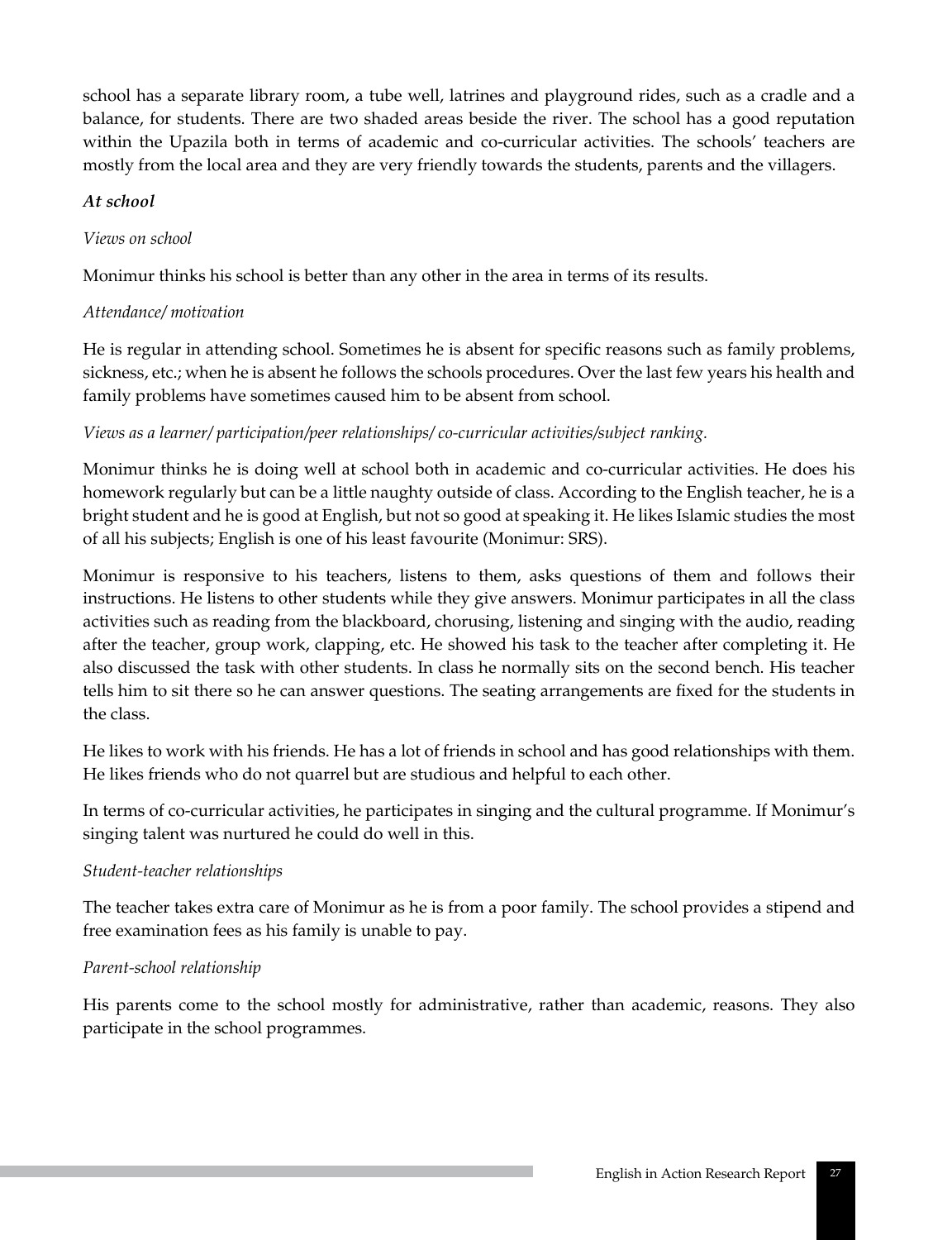### *At home*

# *Parental/family background*

Monimur lives in a rural area with his family. He has two sisters: the elder sister is six and studies at a BRAC school. Monimur's mother does not have a formal education. According to the English teacher, his mother is sick and has financial problems (Monimur: ETI).

# *Resources for learning*

Monimiur has the necessary resources at home for doing his study, such as books, a notebook, pens, pencils, and so on; however, he does not have additional support for English learning: his family do not have a radio or TV. He gets help with his homework from his uncle and aunt. According to his mother, if there is something he doesn't understand, he finds someone in their home to help (Monimur: PI).

### *Teacher-parent relationship*

The teacher often visits Monimur at home. He also sees his parents in the bazaar or around the village. When he meets his parents they ask about their son's progress.

### *Aspirations*

Monimur's mother wants her child to finish his primary education. Monimur wants to go to high school after finishing his primary education. What the student will do in the future or after leaving school will depend on the guidance of his teachers.

### *English language competence*

As stated above, the English teacher reports that Monimur is good in English class but not so good at speaking it. His mother thinks that he is interested in learning English.

### **4.9 Kazi**

### *Background*

Kazi is in Class 4 (2011) and goes to Joba Primary School. The school was established in 1927, and is located on the north-east side of Upazila Sadar, Rangamati. It takes him 10–15 minutes on foot to reach the school from home.

### *At school*

### *Views on school*

Kazi thinks that his school is the best primary school in the area, and he likes everything about it. He likes to go to school as he can study there, but does not like to stay there too long. He thinks his school has very few vacations (Kazi: SI).Kazi's parents think that the school is very good (Kazi: PI).

### *Attendance/ motivation*

Kazi's attendance is good: he says he is only absent from school if he is sick (Kazi: SI). He never misses school if he is in good health (Kazi: PI). His English and Bangla teachers confirm his regular attendance (Kazi: ETI; OTI).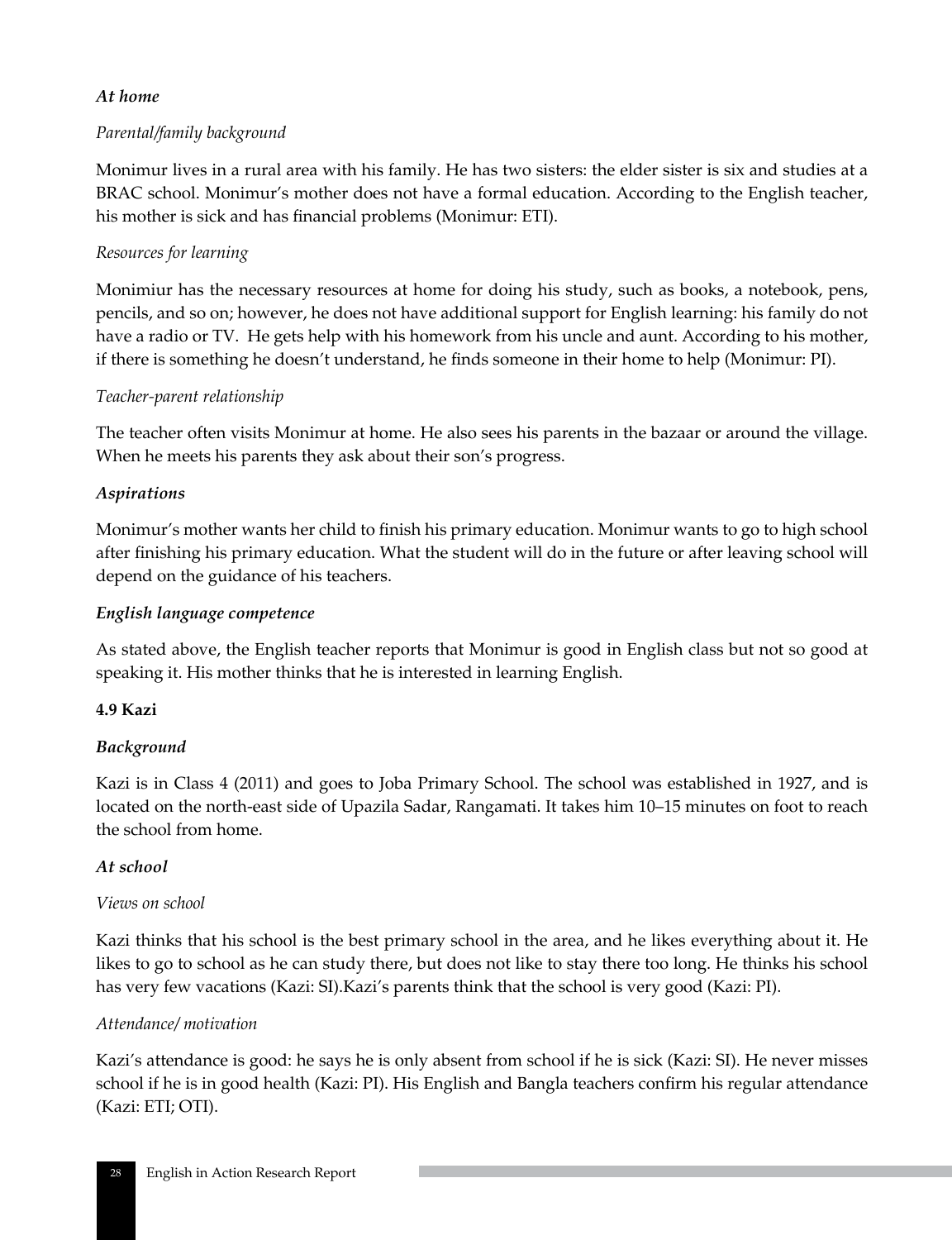# *Views as a learner/ participation/ peer relationships/ co-curricular activities/ subject ranking*

Kazi likes to work with others in the classroom rather than on his own, and particularly with friends. In group work, if one student does not know an answer to a question, then another student who knows the answer can help. This is why he thinks the students like working in groups (Kazi: SI).

He is responsive in class and his pronunciation is also good (Kazi: ETI). In both classes observed the teachers asked him questions and brought him to the front of the class (Kazi: OE; OO). The student is a member of a local tribe and he is not fluent in speaking Bangla (though his writing skill is good). His teacher tries to bring him to the front of the class to make him confident in speaking English (Kazi: ETI). Kazi thinks he is best at mathematics, and says this is his favourite subject; English is his second favourite (Kazi: SRS). His family think that he is good at mathematics, but they think he does less well in English (Kazi: PI), despite Kazi rating English his second favourite (Kazi: SRS).

He has some friends in the class. His best friend helps him most with his studies (Kazi: SI). Kazi is introvert and is not very interested in co-curricular activities, but he will take part if asked by the teacher (Kazi: OTI; ETI).

# *Parent-school relationship*

Kazi's parents think that the school is very good; not only the environment /school grounds, but also the teachers. They think that the teachers treat the students like they would their own children and take proper care of them (Kazi: PI).

### *At home*

# *Parental/family background*

Kazi's is a member of a local tribe. His parents have relatively low levels of education: his father was educated to Class 7, his mother to Class 10. He has an elder sister who is in Class 6. His father is a small farmer who cultivates his own land (Kazi: PI). He lives in an urban area.

# *Resources for learning*

Kazi thinks he generally has the resources needed to study at home(Kazi: SI). He gets help with his homework from one of his cousins who reads with him in his class. Sometimes his elder sister also helps him to do his homework (Kazi: SI). His father does not have enough time to help Kazi with his homework, and his mother said she tries to help, but sometimes she is not able to if she is busy (Kazi: PI). The teachers have noticed that Kazi sometimes brings his homework back to school incomplete (Kazi: ETI; OTI).

# *Views on learning English*

Kazi thinks education is necessary to be a doctor (his aim) but is not sure what level of education he needs to pursue this. He thinks that spoken English is not essential for being a doctor.

### *Teacher-parent relationship*

His father said that he goes to Kazi's school to be informed about his educational progress. The teachers are very cordial and behave very well when he goes there (Kazi: PI). Kazi's parents go to school once a month to talk with the teachers. Kazi does not know what his parents talk about with his teachers (Kazi: SI).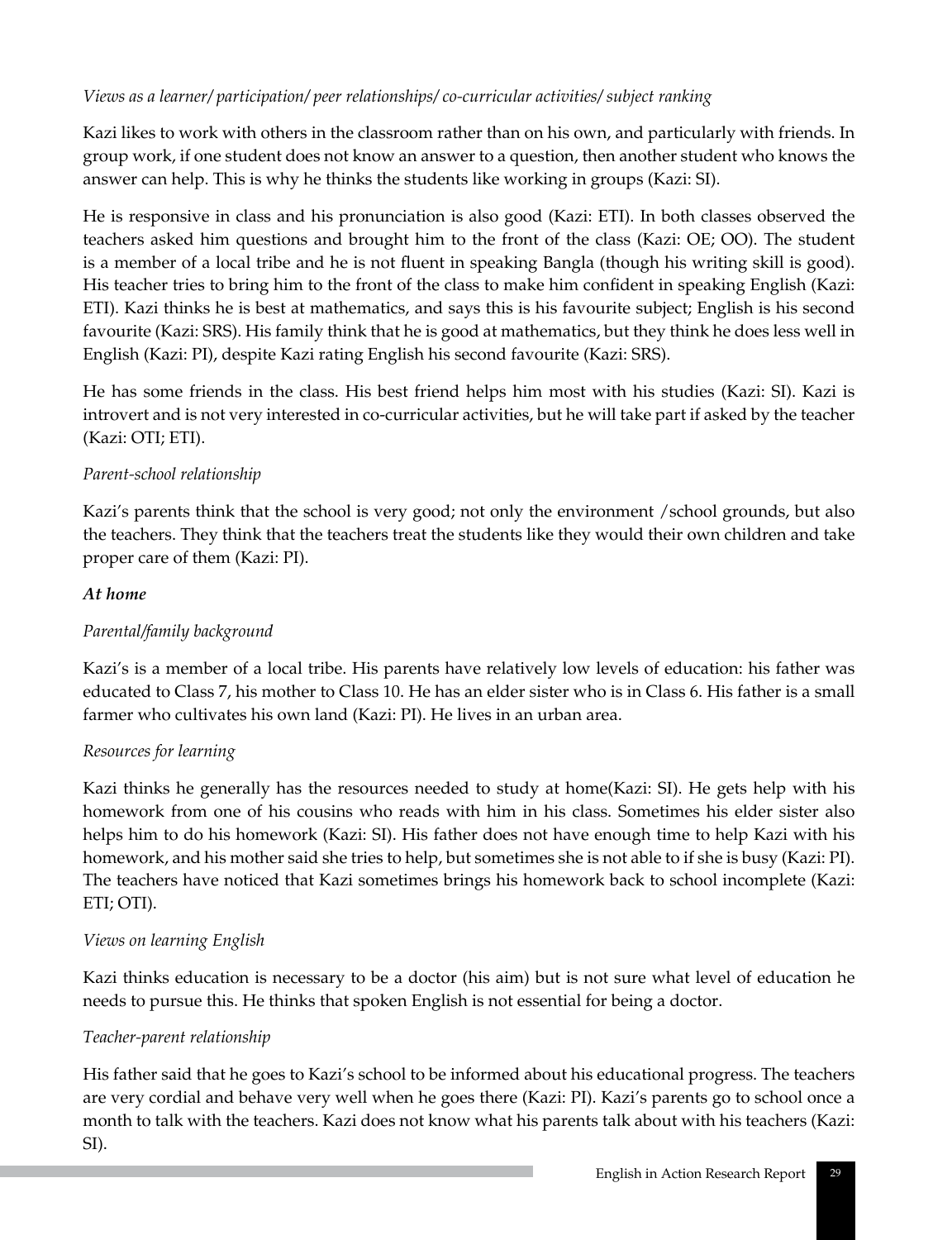# *Aspirations*

Kazi and his father have high aspirations for his future. Kazi wants to be a doctor and his parents have same desire (Kazi: SI; PI). The English teacher believes that he is capable of this and that he has sufficient family support to pass the HSC (Kazi: ETI).

### *English language competence*

The English teacher thinks Kazi is one of the most confident students in the class when it comes to speaking English (Kazi: ETI). Kazi's mother says he tries to speak in English at home, with one his cousins who lives in his house and is in the same class as him (Kazi: PI).

### **4.10 Khaleda**

### *Background*

Like Kazi, Khaleda is a student of Class 4 (2011) at Joba Primary School. She lives at her aunt's house, which is near to the school. It takes less than 10 minutes to reach the school from her house.

### *At school*

### *Views on school*

Khaleda thinks that her school is the best primary school in her locality, as the students sing and draw pictures in class. She likes going to school because she can play with her friends, and feels good when she can prepare for the lessons (Khaleda: SI). Her aunt (who is her guardian) thinks the school is good (Khaleda: PI).

### *Attendance/ motivation*

She regularly goes to school; she was only absent for one day when in Class 3 (she was late returning from her village home after spending the vacation there; Khaleda: SI). Her English teacher confirms that she is seldom absent from school. The teacher thinks this is because she has little to do where she lives; the teacher's view is that school is her only place of recreation (Khaleda: ETI).

### *Views as a learner/ participation/ peer relationships/ co-curricular activities/ subject ranking*

Khaleda likes to work with others in class, rather than individually, and particularly with friends. She likes working in groups because if one student does not know an answer to a question then another student can help. She does not enjoy school when students quarrel and make a noise in class. She also feels bad when teachers hit her for not preparing lessons (Khaleda: SI).

Khaleda is best at science, though she ranked it fifth on the subject ranking sheet. She likes Bangla most and English as well (second best). However, she is less skilled in Bangla (Khaleda: SI; PI; SRS).

Khaleda participates in classroom activities less than the other students because she is not fluent in Bangla. But she does participate actively if the teacher calls her and makes the instructions clear (Khaleda: ETI). Khaleda is not doing well at school because of her limited Bangla capability and it takes her time to do well. She has the potential to do better if she tries, and one teacher thinks to do so she will need better family support. She does not live with her immediate family, so she has less family support than some of the other students (Khaleda: OTI). She does her homework regularly and brings this back to school (Khaleda: ETI; OTI).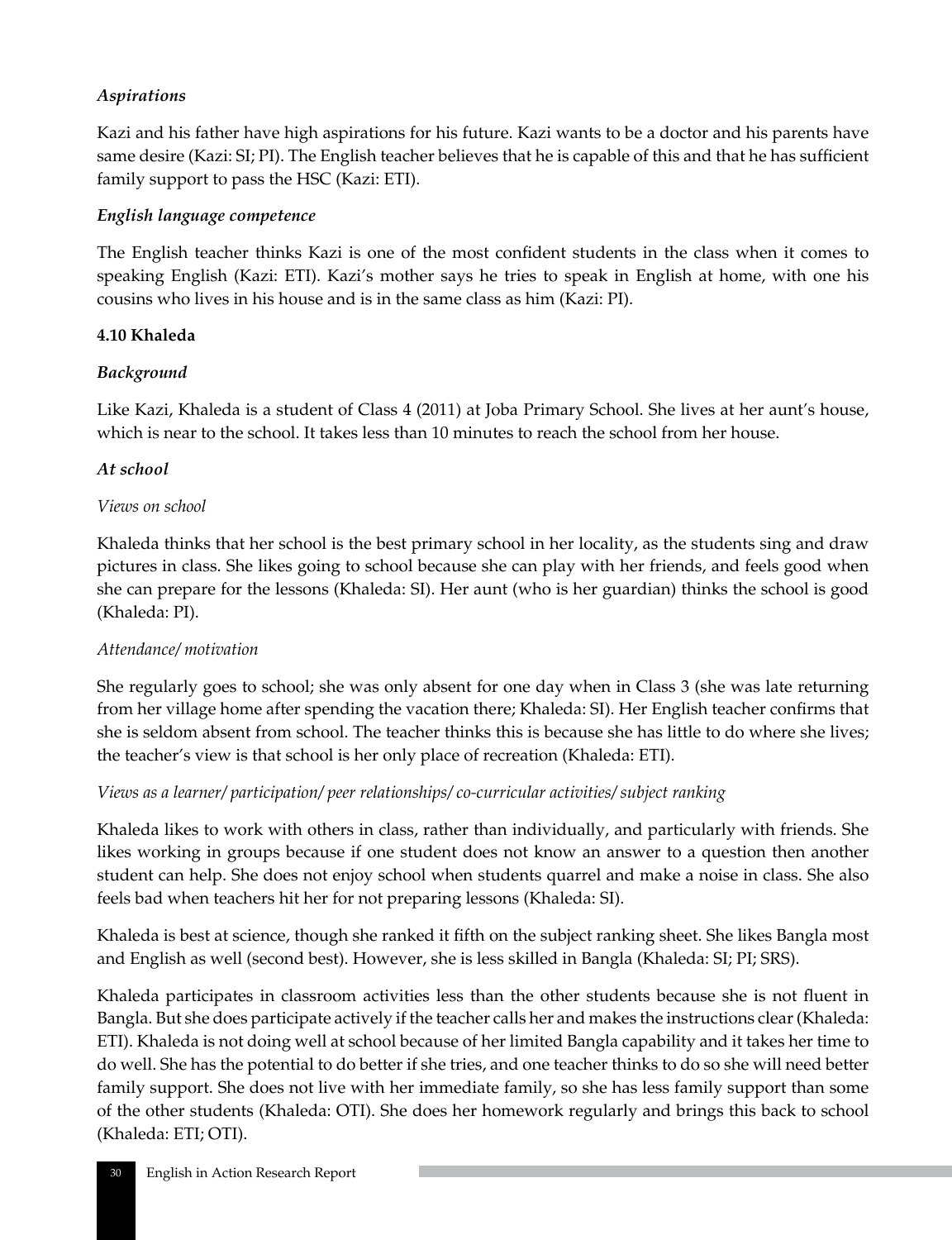Usually she does not ask for help from the teachers in class because she is afraid of them (Khaleda: SI). Because of the language barrier, the English teacher does not often call on her to answer questions or to work on the board. Khaleda always tries to sit beside another tribal student, but her English teacher tries to make her sit beside a Bengali-speaking student to help her with the language (Khaleda: ETI). On the other hand, the other subject teacher always calls Khaleda to answer questions for the same reason (because she has limited Bangla); Khaleda hardly speaks, so the teacher wants to encourage her to speak (Khaleda: OTI). Although there was evidence during the classroom observation (English lesson) of Khaleda being asked questions, there was no evidence of this in the other subject class (Khaleda: OE).

Khaleda says she has friends and that her best friend helps her with studying and walks to school with her (Khaleda: SI). But both of her teachers said she has only one friend (the best friend that Khaleda mentioned) (Khaleda: ETI; OTI). Khaleda feels it is hard to catch up with the school work after she has not been at school, and she says she does not get any help with this (Khaleda: SI).

Khaleda is less interested in co-curricular activities, but does them straight away when her teacher asks her to. (Khaleda: OTI).

### *Parent-school relationship*

Khaleda's father has only come to the school once to admit her to the school. He has not been there since. If the teacher calls her parents, her aunt, who is her guardian, goes to the school (Khaleda: SI). However, her aunt is not always able to go the school because of work (Khaleda: PI).

### *At home*

# *Parental/family background*

Khaleda does not live with her parents; she lives with her aunt (who is her guardian) in an urban area. Her parents are illiterate and live in a rural village in the remote hills of Rangamati, where good quality education is not available. (Khaleda: PI; SI; ETI). Khaleda is a member of a tribe. She has a younger sister and a younger brother who are in Class 2 and Class 3 respectively, in a school local to her village.

### *Resources for learning*

Overall, Khaleda thinks she has the resources at home to study (Khaleda: SI). She says she gets help with her homework from her aunt (Khaleda: SI). She also has a private tutor who helps her (Khaleda: PI). When she has difficulties with her homework she asks others for help.

### *Views on learning English*

She likes English class the most because she can sing songs and listen to stories (Khaleda: SI). She wants to be an English teacher and thinks fluency in spoken English is necessary for this (Khaleda: SI).

# *Teacher-parent relationship*

Her aunt thinks the school is good and she is pleased with the behaviour of the teachers. She thinks the teachers always take care of their students. They also welcome guardians to their school (Khaleda: PI).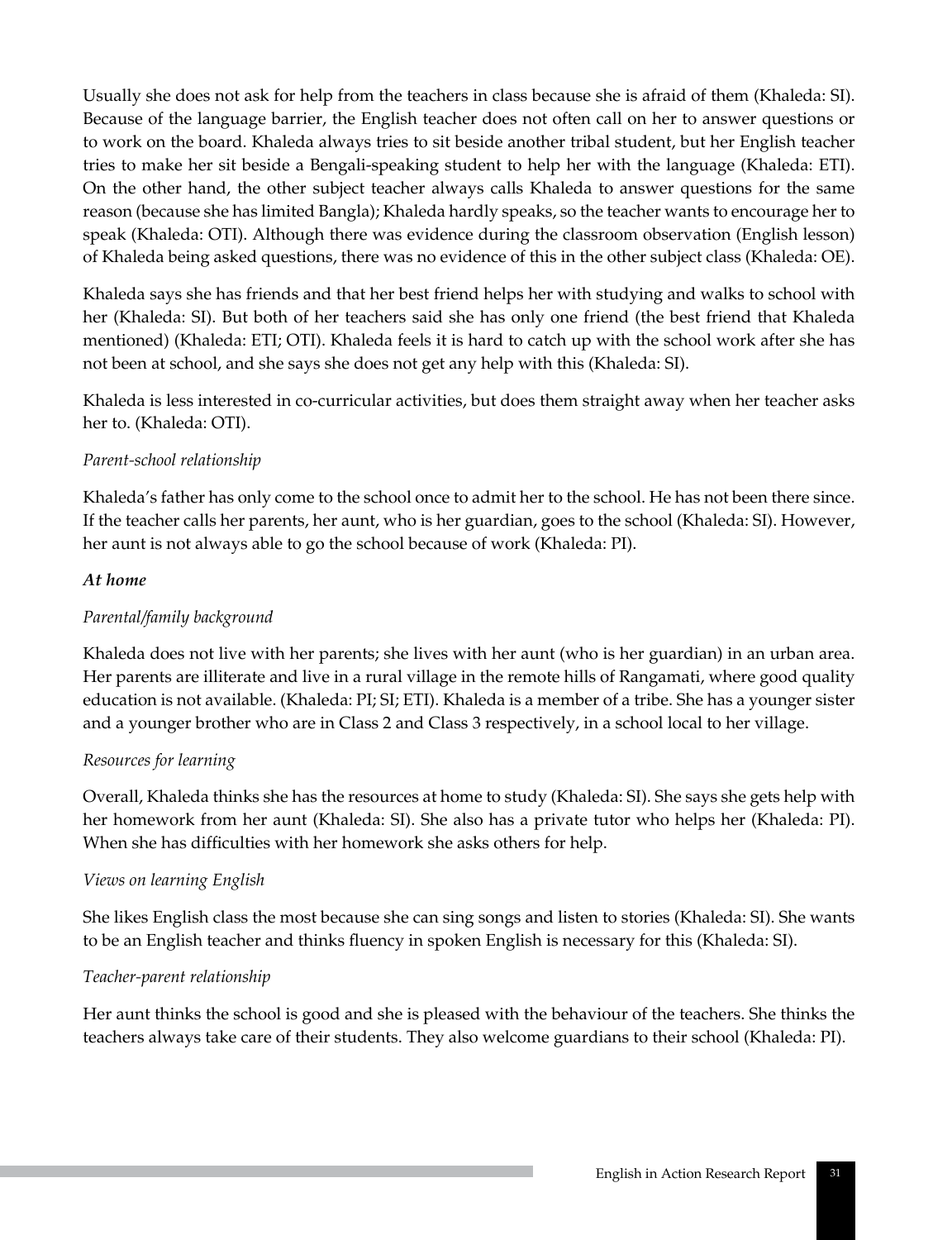### *Aspirations*

Khaleda has high aspirations for her future: she wants to be an English teacher. She says that when she becomes an English teacher she will get her students to sing songs and will encourage them to prepare the lessons without hitting them. She thinks that she needs a BA degree to be an English teacher, and that fluency in spoken English is also necessary for this profession (Khaleda: SI).

Her aunt is not so hopeful about her future. Considering the financial situation at home, her aunt is not sure whether she will graduate successfully from primary school. The aunt thinks she may instead be engaged in agricultural work in her family's village (Khaleda: PI). Khaleda's English teacher is afraid Khaleda will not complete the SSC (Khaleda: ETI). The other subject teacher expects her to pass Class 7 or 8 (Khaleda: OTI).

### *English language competence*

Khaleda struggles to say sentences properly in Bangla, and her spoken English is worse. She has difficulties with her spelling and there are also issues with her writing and speaking (Khaleda: ETI).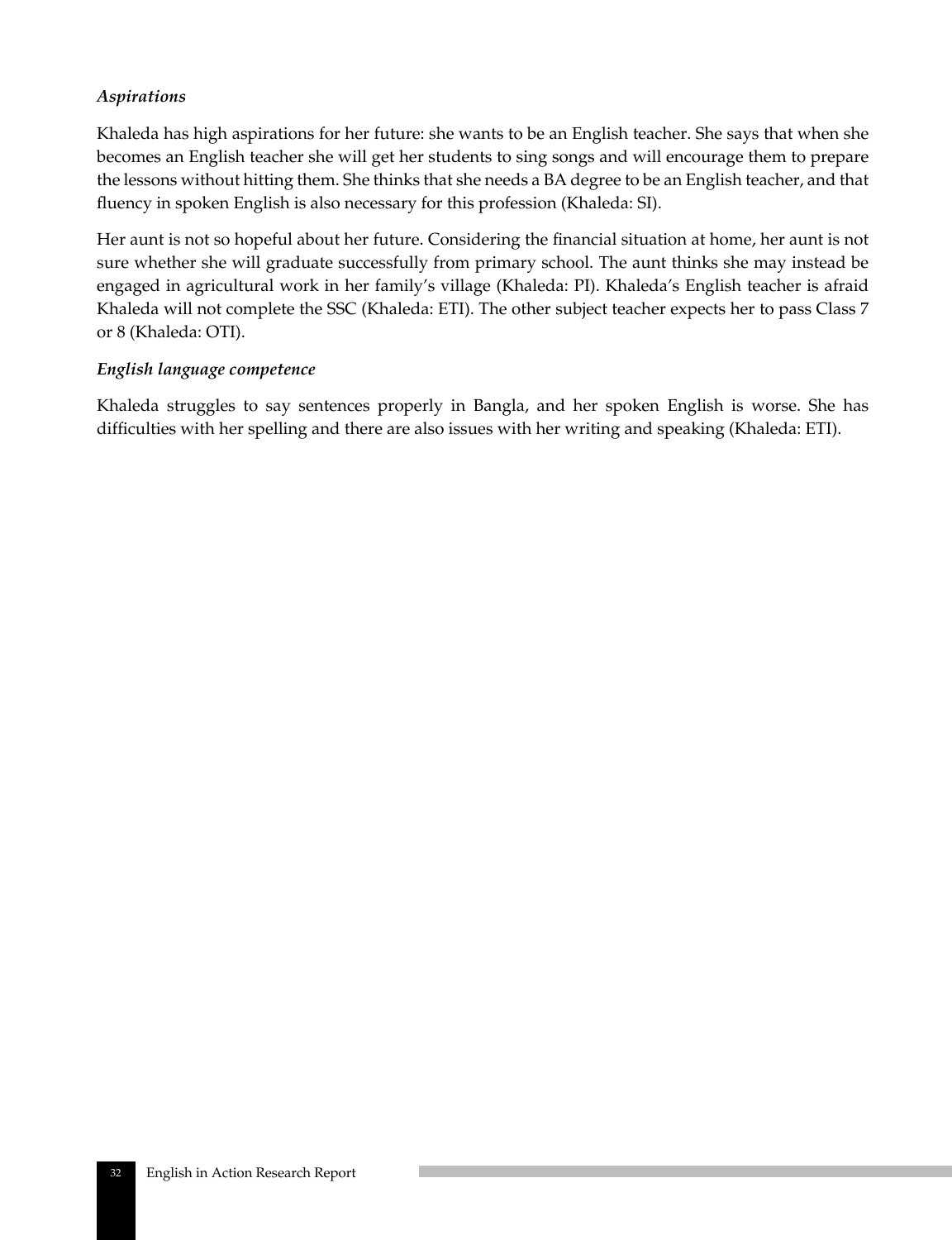# **5. Looking to the future**

### **5.1 Progressive focusing**

Obviously, these studies are at an early stage and it is evident, for example, that there are issues for individuals that need to be further explored. In addition, what seem like issues now may or may not turn out to be significant in the future. For example, how will Khaleda's Bangla develop, and what will be the impact on her English learning? Will Tapan continue to be 'naughty' and will his self-image change as he gets older (will his view of himself as a good student be maintained)? There are some straightforward issues of conflicting data, or different views of situations among the informants, that could be clarified or investigated further. All of these issues will be part of the individual stories and learning journeys. They will constitute the familiar progressive focusing of qualitative research, not only probing more as issues arise, but probing them over time to provide the narrative of the students' journeys. This progressive focusing has been the subject of the training in preparation for the fieldwork in 2012, when the students were studied again a year on.

### **5.2 A further level of analysis**

But there may also be more conceptual issues to be explored, which were alluded to earlier, such as teaching and learning experience/preferred approach to learning (see Section 2.6). These will constitute another level of analysis and, as indicated earlier, will be considered as a cross-case analysis.

As noted earlier, the conceptual themes are:

- teaching and learning experience/preferred approach to learning;
- parental involvement/home-school partnership;
- effectiveness of the school;
- motivation;
- engagement;
- resources available;
- social skills development;
- support with homework;
- perceived importance of speaking English/opportunity to speak in English.

There was evidence related to all the themes above in each case study. For the purpose of a cross-case analysis, these themes will be treated as 'open codes' (as they emerge from the data) and used for 'axial coding' (Strauss and Corbin, 1998) in order to derive insights from a combination of open and selective codes. This type of analysis will help to see patterns (and correlations) between different factors that influence the 'learning journeys'. For example, there might be visible evidence of parental awareness and support contributing directly to developing student's EL competence, but, over time, a lack of resources or a poor home-school partnership may become a barrier to accomplishing career aspirations. Or, conflicting parental values and beliefs about career aspirations for girls (already noted in some cases) may become a challenge to achieving a career such as a doctor, for which it is essential to develop English language competence from an early age. Other examples might include particular students' attitudes to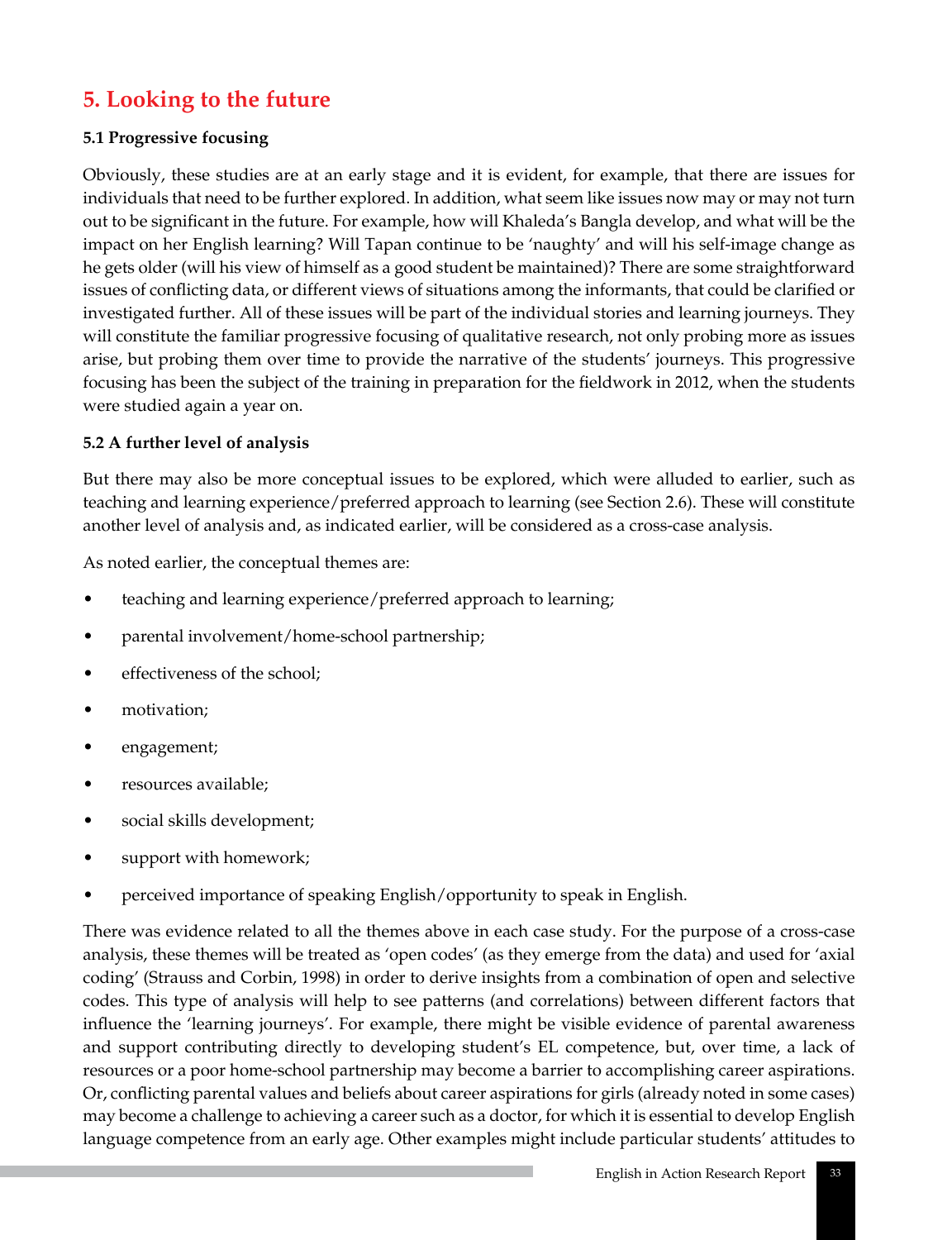learning in general, such as enthusiasm for in-depth learning. The enjoyment of active English lessons in EIA classrooms could, in time, raise the level of a student's motivation to enrol for higher education or seek a profession requiring EL competence. If EIA continues to succeed in developing an active English learning environment in the classroom, it will be interesting to see if there is any link between the development of social skills among students and their level of engagement with activities during the English lessons.

Increasing EL competence and confidence in speaking English is an ambitious target. A number of factors interact and influence any learning environment which may or may not fully support individual English language learning journeys. The cross-case analysis intends to derive an in-depth understanding of these experiences by exploring features evident in the datasets.

### **5.3 Publications**

This report on the *Student Lives Study* is the first of a number that will endeavour to trace the learning journeys. As such, this initial picture is not only static, but it reflects almost exclusively the content of the instruments rather than the particularities of the individual students. Future reports will reflect the students' development and also explore the themes noted above. It is envisaged that further reports will be published in three years' time, to record the first transitions that students will make (when those who were in Class 4 in 2011 will have left primary school and those in Class 7 will have left secondary school). There may be transitions for individual students before this (e.g. if a student leaves at Class 8), and this may prompt a report either to capture the issues surrounding this or to mark the student's exit from the study. The conceptual themes that constitute the cross-case analysis may also prompt publications to explore individual themes or their interrelationships. Finally, and more ambitiously, it may be possible to create online cases that can be updated each year and enable anyone to follow the progress of students. This opens up the exciting possibilities of exploiting social media to generate discussion and the recounting of parallel journeys, perhaps only initially by EIA teachers, and then by EIA students.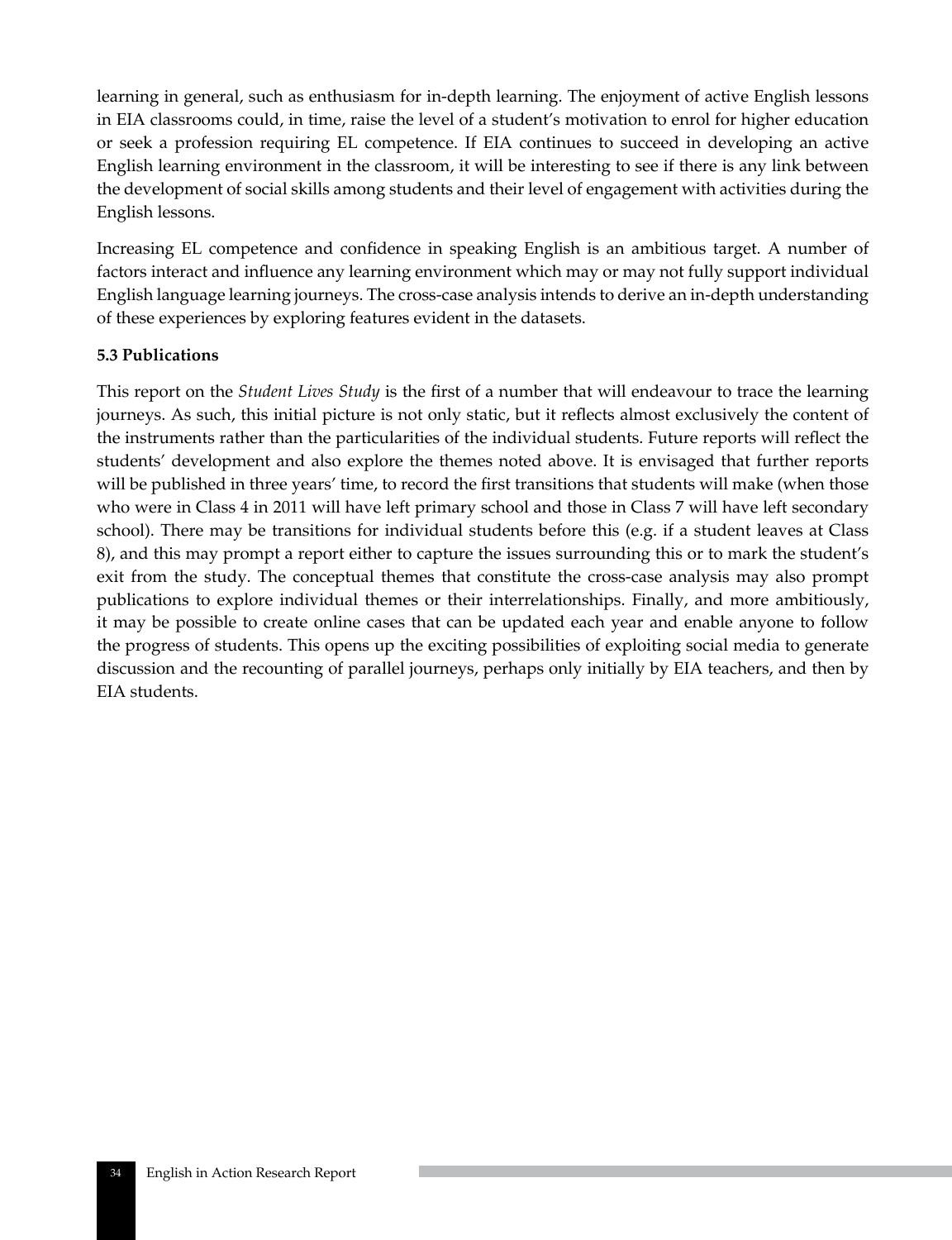# **References**

EIA [English in Action] (2009)'Project partners – research, monitoring and evaluation action plan – 2008- 2011'.Internal EIA document.

EIA [English in Action] (2011) *A Qualitative Observation Study of Primary and Secondary Lessons Conducted by Teachers Participating in English in Action (Study 2b), Report 2: Cross-case analysis*. Dhaka, Bangladesh: EIA

Strauss, A.L. and Corbin, J.M. (1998) *Basics of Qualitative Research: Grounded Theory Procedures and Techniques* (2nd edn). Thousand Oaks, CA: Sage Publications.

Yin, R.K. (2003) Case Study Research: design and methods, (3<sup>rd</sup>edn). Thousand Oaks: Sage Publications.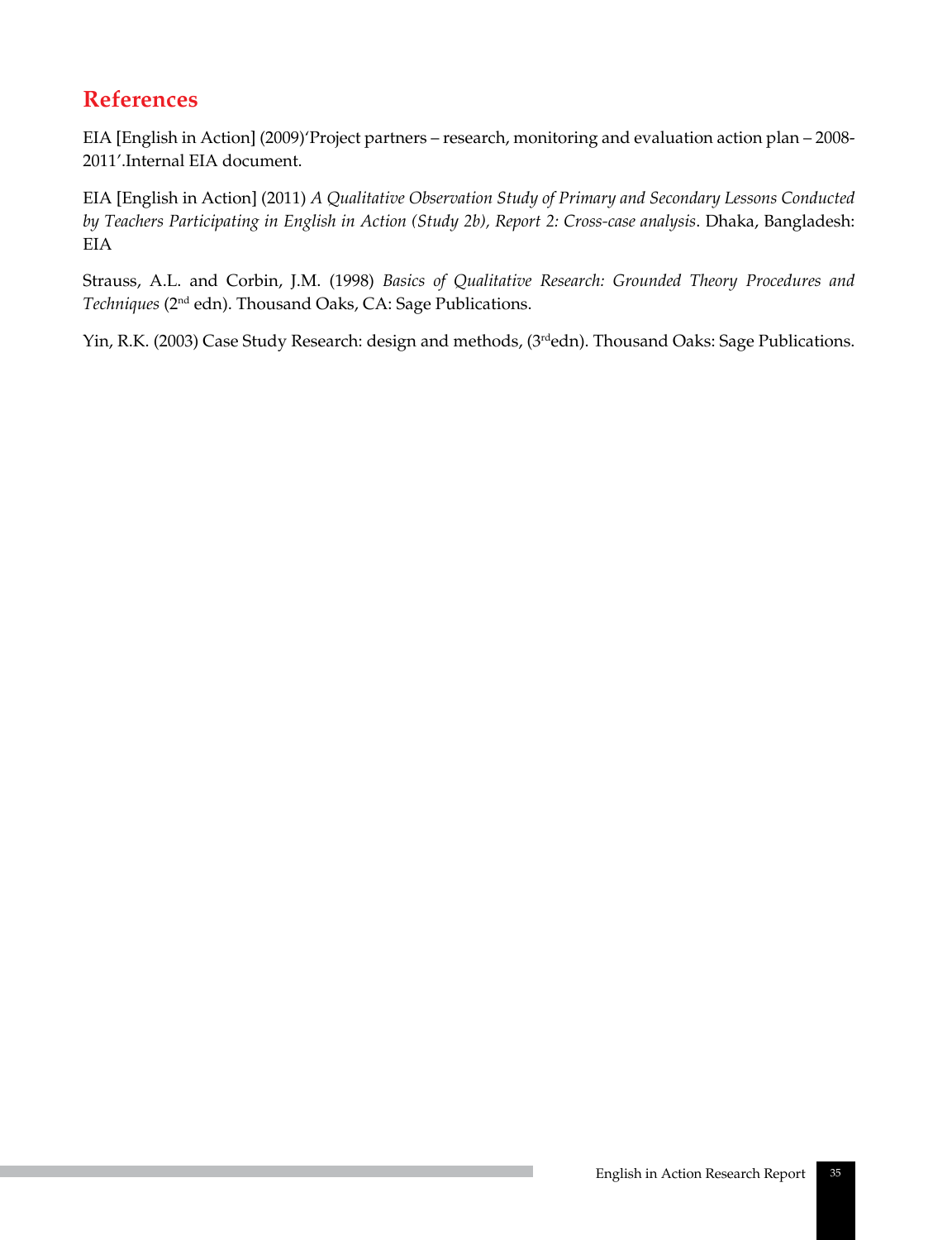# **Appendix 1: Student interview schedule**

The interview questions are organised into several categories that will be focused on during in the training. In each category there are key questions to ask, as well as some prompts and probes. These will be discussed and agreed at the training.

### **Attitudes to school**

- Do you enjoy going to school?
- What is good about it? Can you give me an example from today's lesson or a lesson last week?
- Is there anything you do not enjoy? Can you give me an example from today's lesson or a lesson last week?
- Do you think it is a good school?
- Why do you think this?
- Do your parents agree with you?

### **Travelling to school and attendance**

- How do you get to school?
- Do you have brothers and sisters how old are they?
- Do they go to school? If so, which school? This school? (If it applies: how long were they at/have they been at school?)
- Do you manage to go to school most days? Some days? Not many days?
- When you cannot go to school, what are the reasons for this? Can you give me an example of when you were last away from school?
- Does it make it hard for you to catch up with schoolwork when you cannot come to school some days? Do you get help to catch up (if yes, who from)?

### **Aspirations**

- What would you like to do when you finish school? Why is that?
- What do you think you will need to do to get such a job? Is being able to speak English important?
- What further education/examinations will you need?

### **Resources for learning**

- Do you have all the things you need to do your work at school?
- Do you have homework? Do you have all you need at home to do your homework?
- Do you get any help with your homework?
- Who helps you and how do they do this?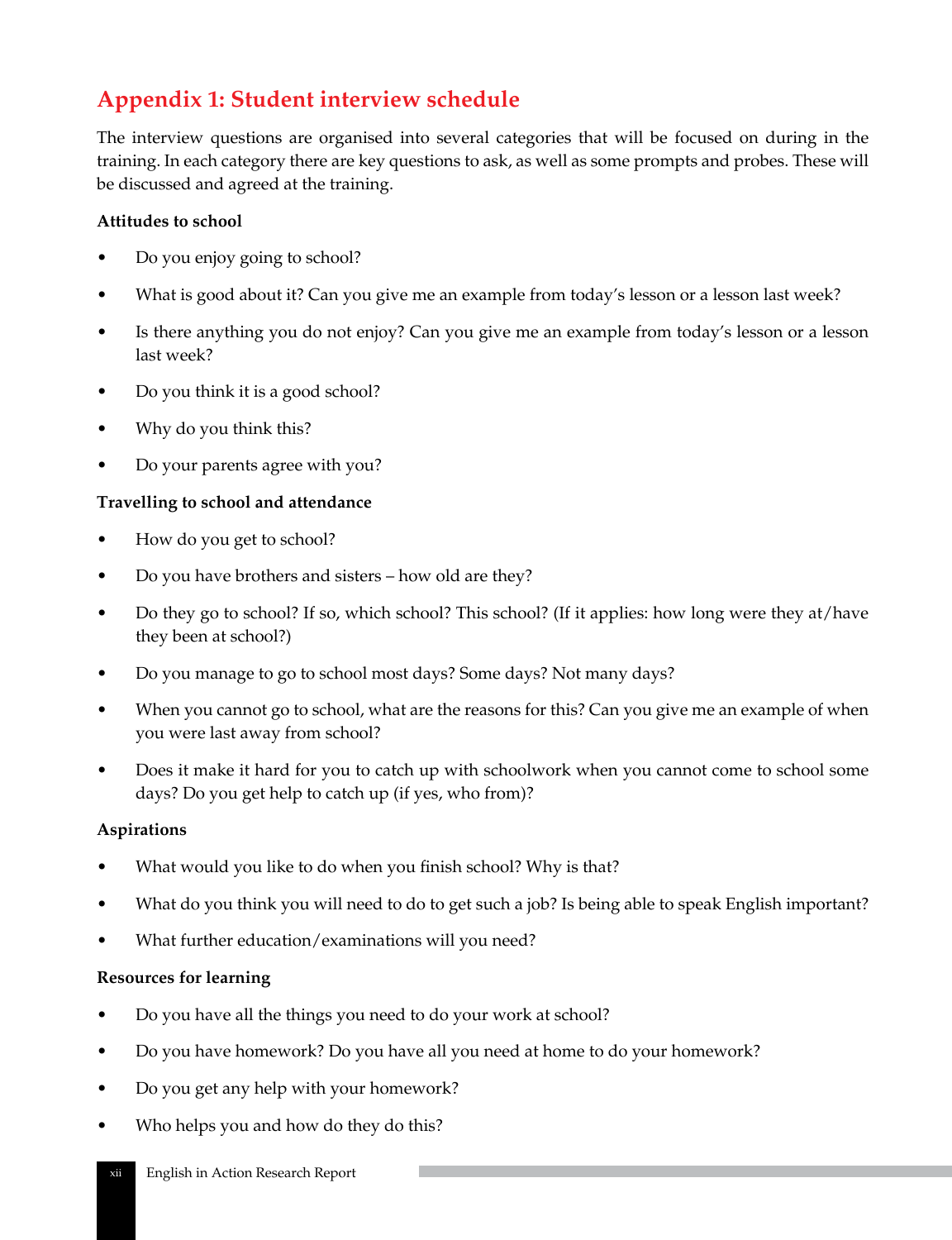### **Views of themselves as learners**

- How good are you at your schoolwork? How do you know this?
- Which subjects are you best at?

Using the Subject Ranking Sheet, complete the column indicating which subjects the student studies. Then discuss with the student how he or she would rank them. Number 1 is his or her favourite subject. Record the student's favourite down to the least favourite subject. Allow students to list some subjects as equal if they want to.

After creating the list, go through it, naming the subject and its ranking for the audio recorder and asking the student his or her reasons for liking or not liking it.

- What does your teacher think of your work?
- What do your parents think? Are they pleased with you?

### **Participation in lessons**

Go to the list of the student's favourite subjects (i.e. the Subject Ranking Sheet) to see how he or she rated English and the other subject you observed. Remind the student of the list and then, using your observations, probe his or her experiences of the teaching in these two subjects.

### **Examples of questions:**

- I noticed you sat ... why do you sit there?
- I noticed the teacher did/did not ask you questions. Does he/she normally do this? Why is that?
- I noticed you asked did/did not ask for help. Do you often need help in this class? Why is that do you think?
- Do you like working on your own and/or working with your friends? What are your reasons for this?

#### **Students relationships in school**

- Have you made friends in school? Are they in your class?
- Tell me a little about your best friends and why you like them.
- Are the teachers in the school all helpful? In what ways do they help you? [You might connect this back to the discussion of their favourite subjects.]

#### **Parents' relationships with the school**

- Do your parents come to the school?
- If yes, how often do they come to the school?
- For what reasons do they come to school?
- Does the school invite your parents to come to the school?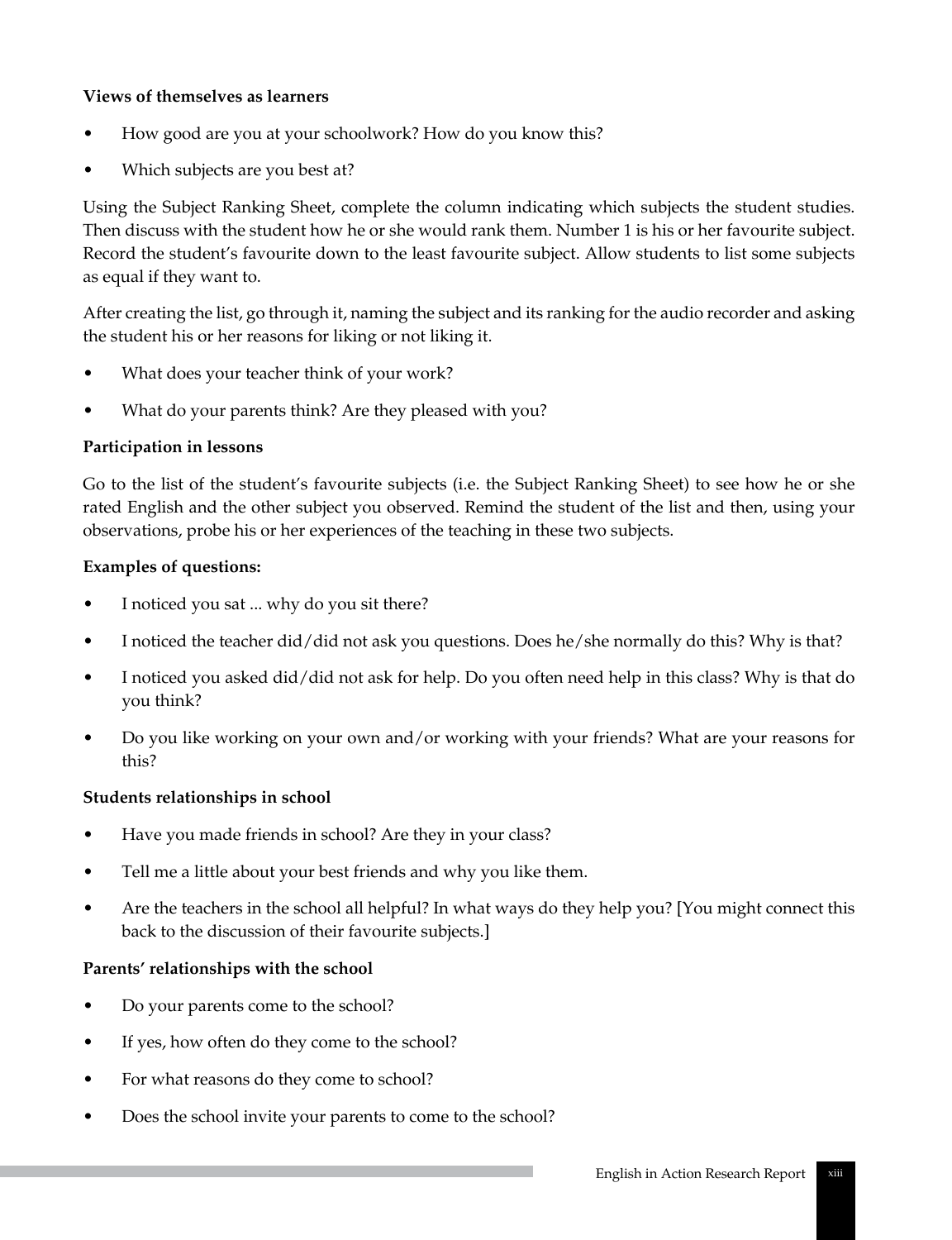# **Appendix 2: Teacher interview schedule**

# **About their practice**

- How do you know when a lesson is going well?
- Do you think it is important for students to talk together about their work? Why do you think this?
- How do you choose the students to ask questions of or to do work on the board in front of the class?
- Can you give some examples from your lessons this week of how you get your students to participate in activities?
- When students make errors or have difficulties with their learning, what kind of things do you do to help? Do you have an example of this from this week's lessons?
- Do you have information about students' family backgrounds? Do you think this information is important for your teaching? Can you give an example?

### **For each of the selected/target students**

The focus here is on the teacher's perception of the students.

Can we talk about student …….

- How would you describe him/her as a student?
- Is this a student whom you call on to answer questions or to do work on the board? Why is this?

[Teachers may want to consult their mark books and /or student work books for the next few questions.]

- How well is the student doing in school? Are there subjects he/she is particularly good/poor at? Can you give some examples?
- [**This question is for the EiA teacher only**] How well is the student doing in English? Are they confident in speaking English to:
	- you;
	- the class;
	- their friends;
	- their family?
- Could the student do better in school? If so, what does he/she need to do to improve his/her work?
- Does this student get on well with other students do they have friends at school? Can you name one?
- Does the student engage in other aspects of the school curriculum assembly, sports day etc.? Can you give any examples?
- Does he/she regularly do his/her homework? Do you expect the student to be able to get help with this?
- What level of education do you expect this student to achieve? Do you think the student will get the support from his/her family to achieve this?
- Does he/she attend school regularly? If he/she is absent, do you know what the reasons are for this?
- Have you met his/her parents? What was the reason for the meeting? How regularly have you met them?
- Have you ever visited the student at home? What was the reason for this.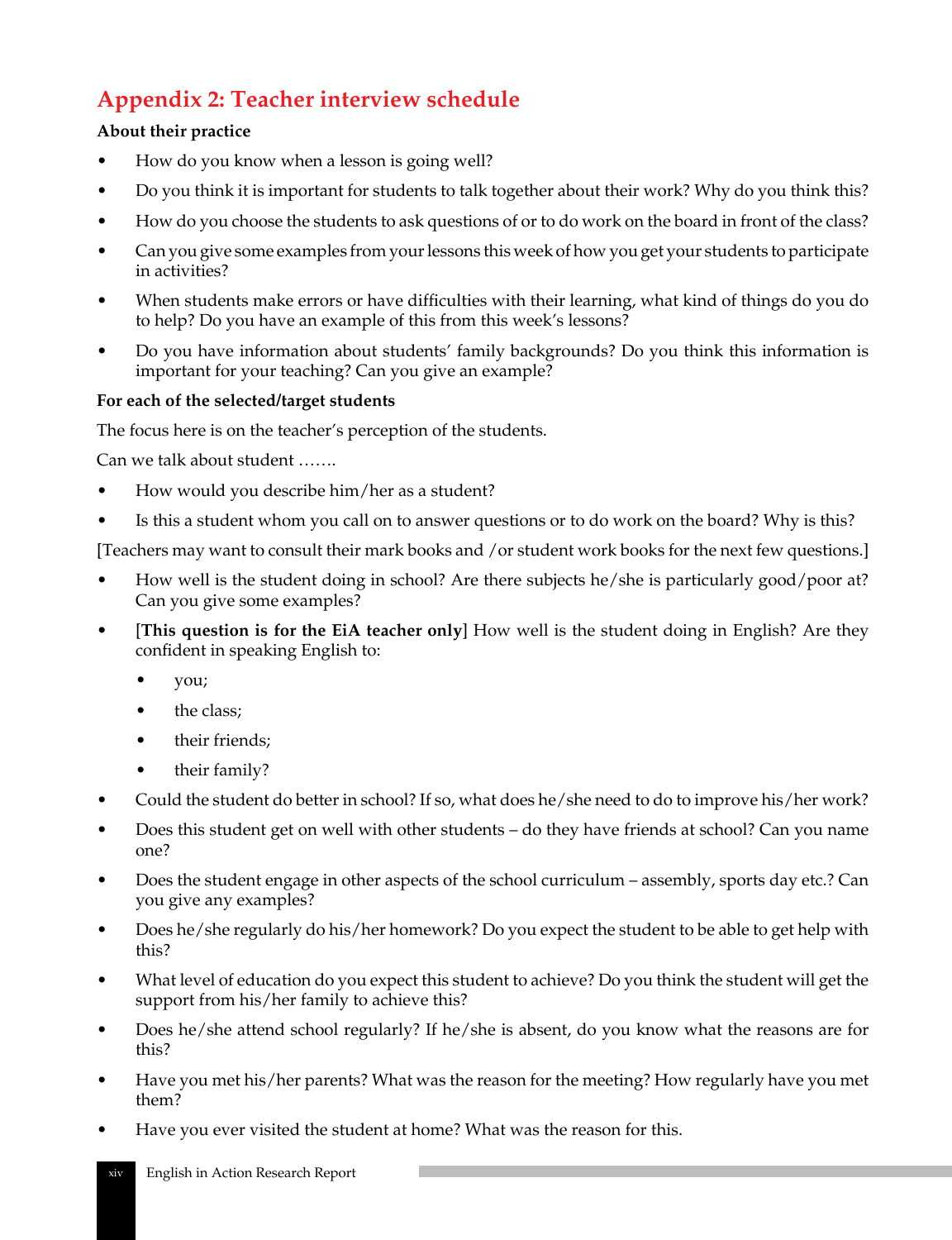# Appendix 3: Parent interview schedule

At the beginning of the interview, record the name and gender of the parent being interviewed. For example, 'Mother of Student 1–6' (record the specific student ID if known).

### **Views on the school**

- How many children do you have and what are their ages?
- Which ones go to the ... school?
- Are you pleased with the school? Can you give an example of what the school does that makes you think this?

### **Parental background**

- Can you say a little about your own education: when did you start and finish school?
- What do you, and your family, do for a living? Is your child involved in this? If so, in what ways?
- How would you describe **your** experience of school? What helped you to get an education? What made it difficult?
- Is it you who normally goes to your child's school? How often do you (or the other parent) visit the school? Can you give me some examples of when you would go to the school?
- Does the school make you feel welcome as a parent? Can you give me an example of this?
- What other ways does the school involve parents?

### **General views on their son/daughter as a student**

- Is your child usually in good health?
- Would you describe your child as an enthusiastic or reluctant student?
- If he/she is absent from school, what are the usual reasons for this? Can you recall the last time she/he was absent and the reason for that?
- Are you pleased with your child's progress at the school? In your view do they do well at school?
- Which subjects does he/she do well in?
- Which subjects does he/she do less well in?
- Which subjects do you think are important for him/her to do well in? Why is that?
- If your child needs help with his/her homework, who does he/she usually go to for help?
- What kinds of help does he/she normally need can you give an example?
- How easy/hard is it for your child to get the help needed? What are the reasons for this?

### **Views on learning English**

- You mentioned that your child was … (refer to previous response) at English. Is your child interested in learning English? How important does he/she think it is for the future?
- How important do you think being able to communicate in English is? Why do you think this?
- Do you speak in English to your child, or have English-language TV, books etc. in your home?

### **Aspirations**

- Do you expect your child to complete (primary/secondary) education?
- What do you expect your child will do after leaving school?
- What is the usual destination after school for young people in this area?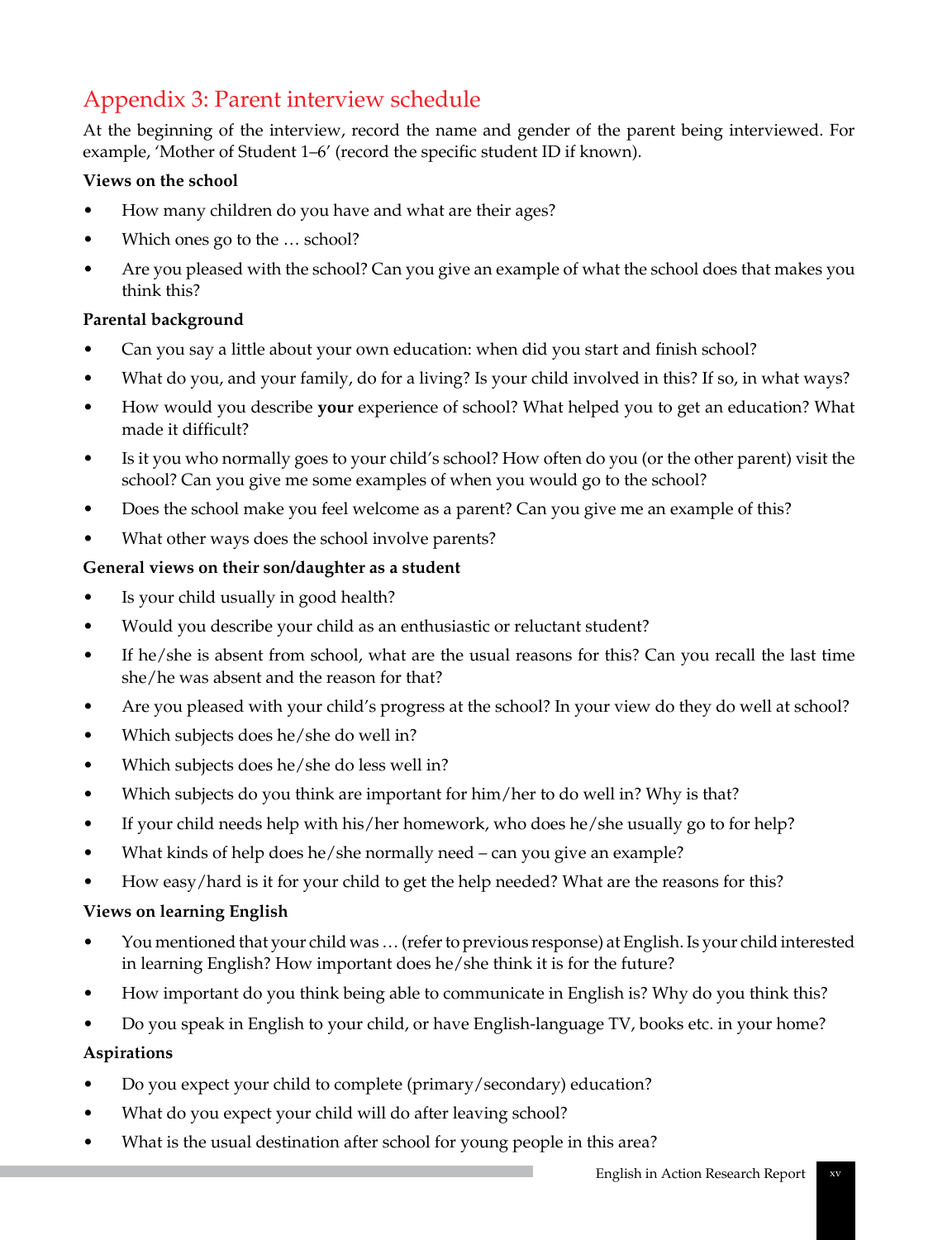# Appendix 4: Observation schedule

### Researcher ID:

### **General information**

| Primary/Secondary:          |  |  |
|-----------------------------|--|--|
| Class:                      |  |  |
| Date:                       |  |  |
| <b>Students ID Numbers:</b> |  |  |
| Upazila:                    |  |  |
| School name:                |  |  |
| Teacher name:               |  |  |
| Observer name:              |  |  |
| Time of lesson start:       |  |  |
| Time of lesson finish:      |  |  |
| No. in class and absent     |  |  |
| No. of girls and boys       |  |  |

#### **Notes on the context:**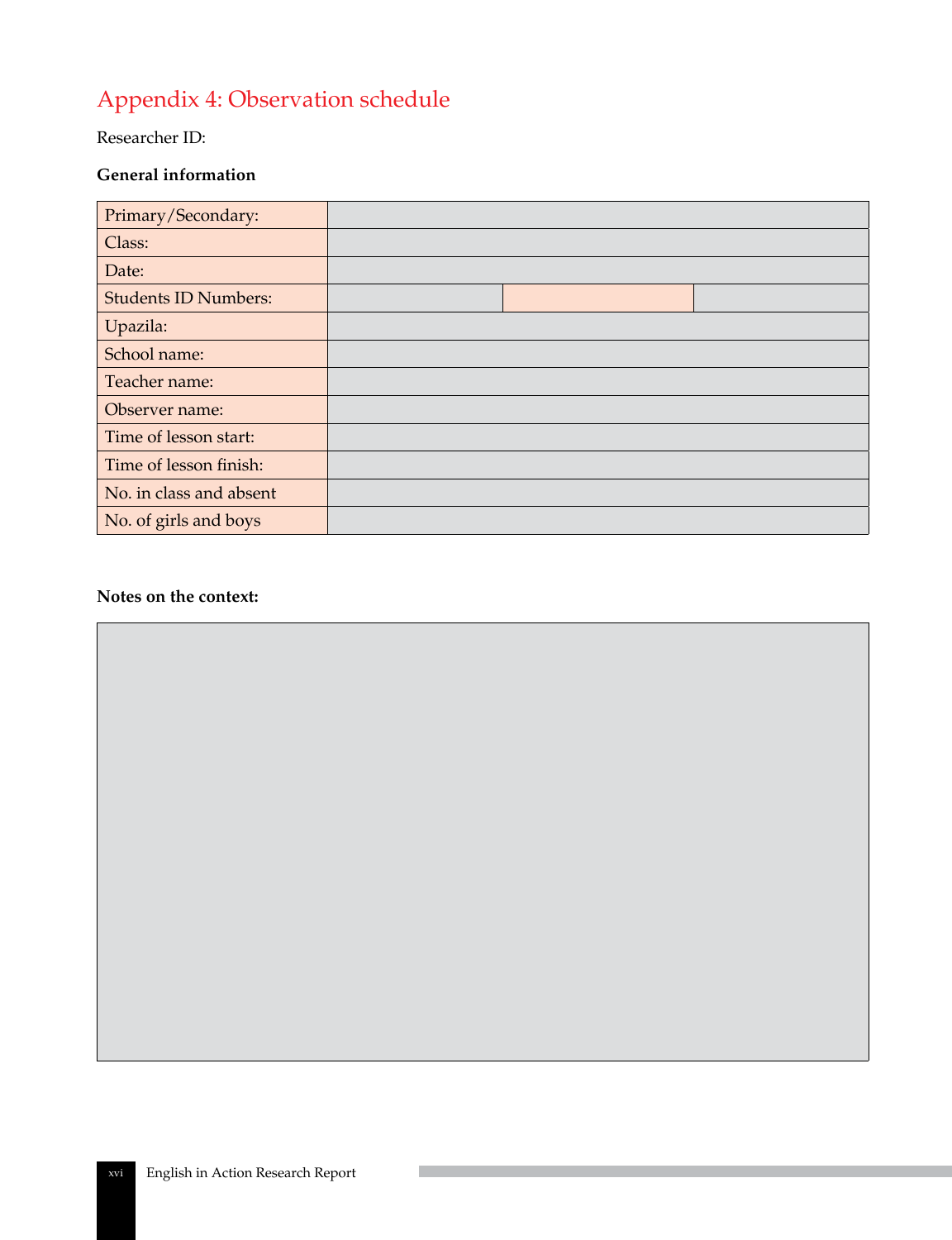### **Observation Notes:**

### Start of Lesson:

| Time | Observed critical incidences and timed observations<br>(Should be in 5 minute intervals) | Comments |
|------|------------------------------------------------------------------------------------------|----------|
|      |                                                                                          |          |
|      |                                                                                          |          |
|      |                                                                                          |          |
|      |                                                                                          |          |
|      |                                                                                          |          |

# Middle of Lesson:

| Time | Observed critical incidences and timed observations<br>(Should be in 5 minute intervals) | Comments |
|------|------------------------------------------------------------------------------------------|----------|
|      |                                                                                          |          |
|      |                                                                                          |          |
|      |                                                                                          |          |
|      |                                                                                          |          |
|      |                                                                                          |          |

# End of Lesson:

| Time | Observed critical incidences and timed observations<br>(Should be in 5 minute intervals) | Comments |
|------|------------------------------------------------------------------------------------------|----------|
|      |                                                                                          |          |
|      |                                                                                          |          |
|      |                                                                                          |          |
|      |                                                                                          |          |
|      |                                                                                          |          |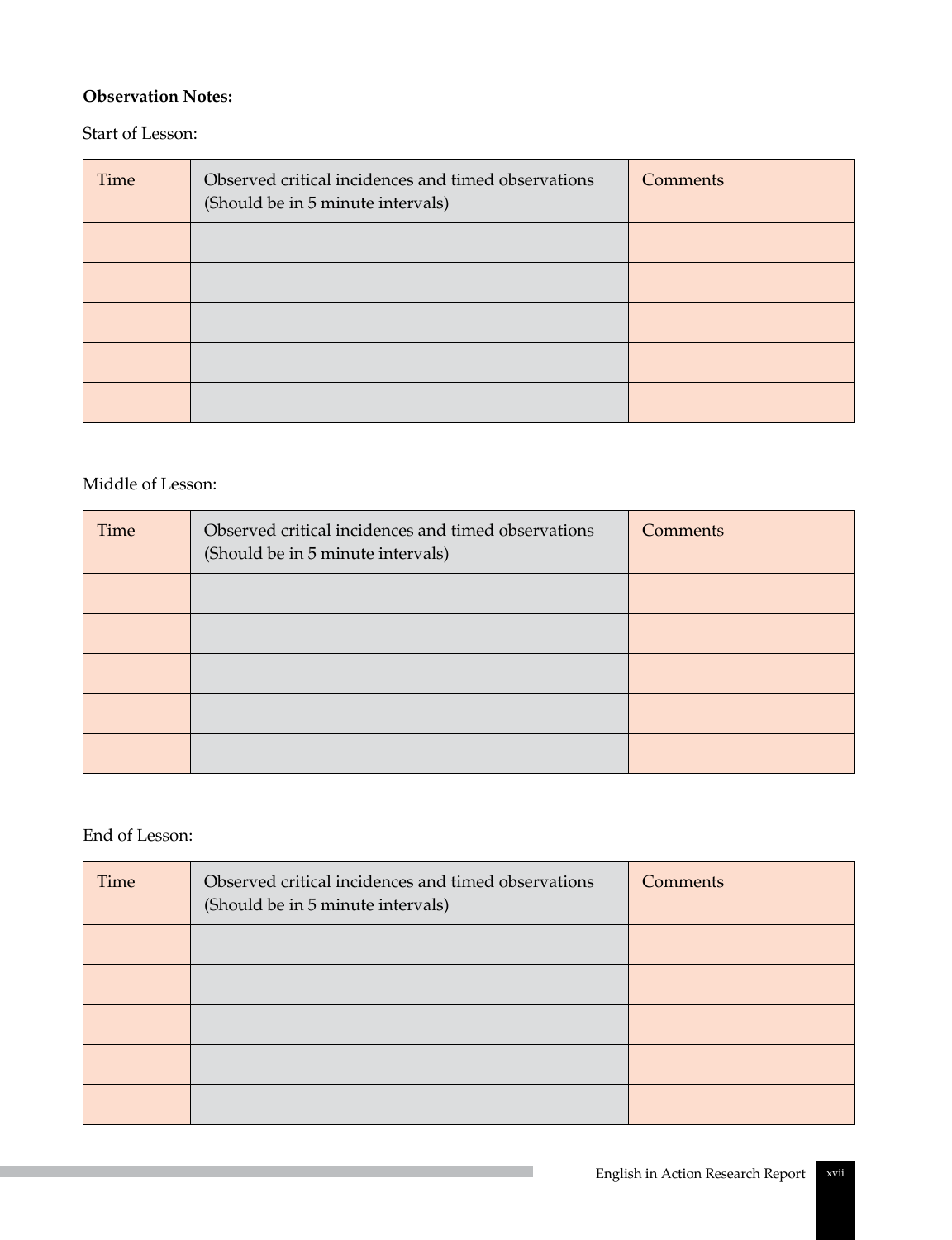### **After the observation:**

| In general, the teacher:    | Circle one |
|-----------------------------|------------|
| Seems motivated             | YES/NO     |
| <b>Engaged the students</b> | YES/NO     |
| Mostly spoke in English     | YES/NO     |
| Seemed prepared             | YES/NO     |
| Moved around the classroom  | YES/NO     |
| Seems in control of class   | YES/NO     |

#### Comments:

| In general, the students:                 | Circle one |
|-------------------------------------------|------------|
| Seemed to enjoy the lesson                | YES/NO     |
| Were willing to participate in activities | YES/NO     |
| Mostly spoke in English                   | YES/NO     |
| Seemed to be following the lesson         | YES/NO     |

#### Comments: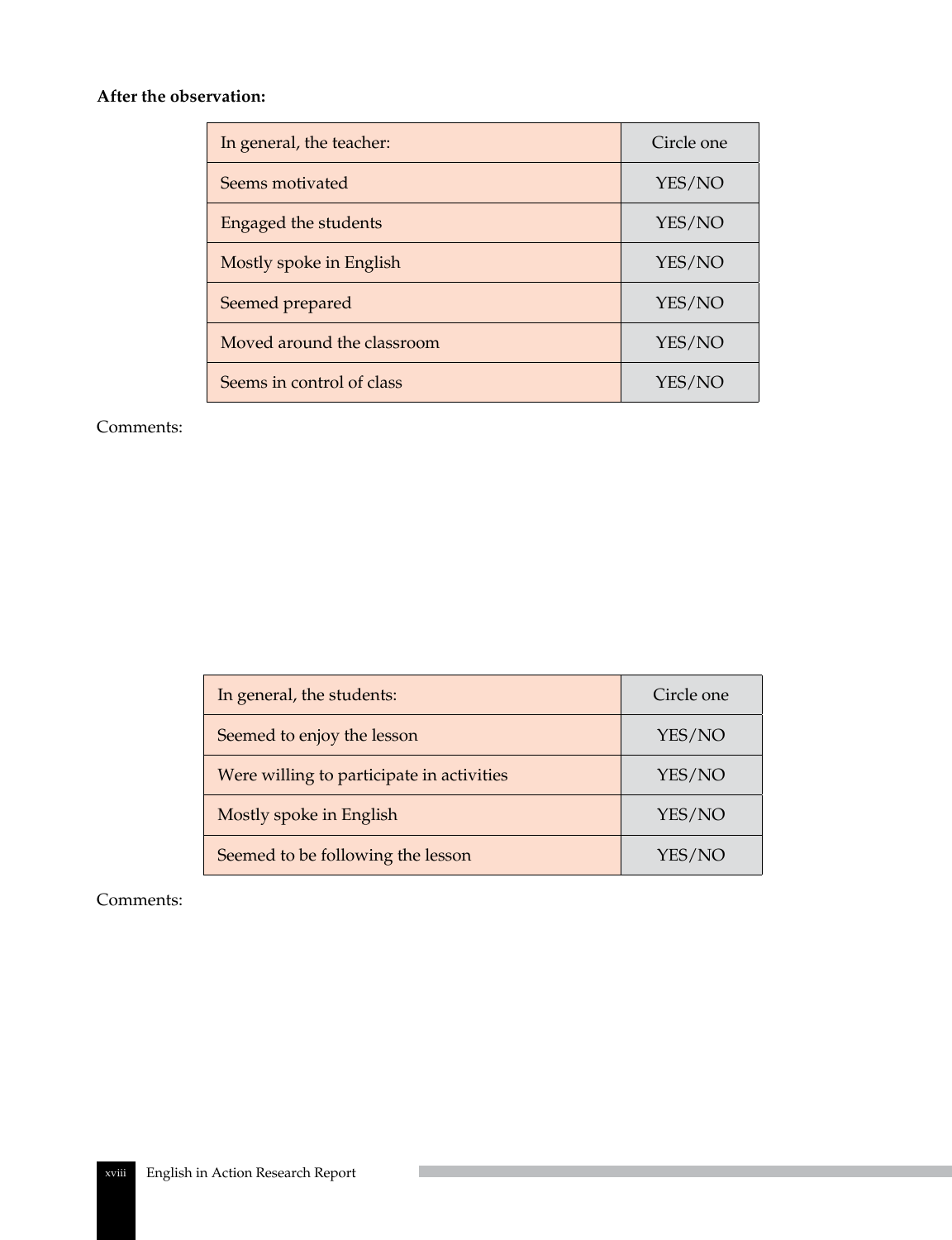# **Appendix 5: Subject Ranking Sheet – Primary**

| <b>School Subject</b><br>(English name) | <b>School Subject</b><br>(Bangla name) | Subject studied<br><b>YES/NO</b> | Ranking<br>(1= most liked) |
|-----------------------------------------|----------------------------------------|----------------------------------|----------------------------|
| Mathematics                             |                                        |                                  |                            |
| Bangla/Bengali                          |                                        |                                  |                            |
| Religion/Buddha/Islam                   |                                        |                                  |                            |
| Science                                 |                                        |                                  |                            |
| English                                 |                                        |                                  |                            |
| Handwriting (English)                   |                                        |                                  |                            |
| <b>Fine Arts</b>                        |                                        |                                  |                            |
| <b>Social Science</b>                   |                                        |                                  |                            |
| Leisure time                            |                                        |                                  |                            |
| <b>Environmental Sociology</b>          |                                        |                                  |                            |
|                                         |                                        |                                  |                            |
|                                         |                                        |                                  |                            |
|                                         |                                        |                                  |                            |
|                                         |                                        |                                  |                            |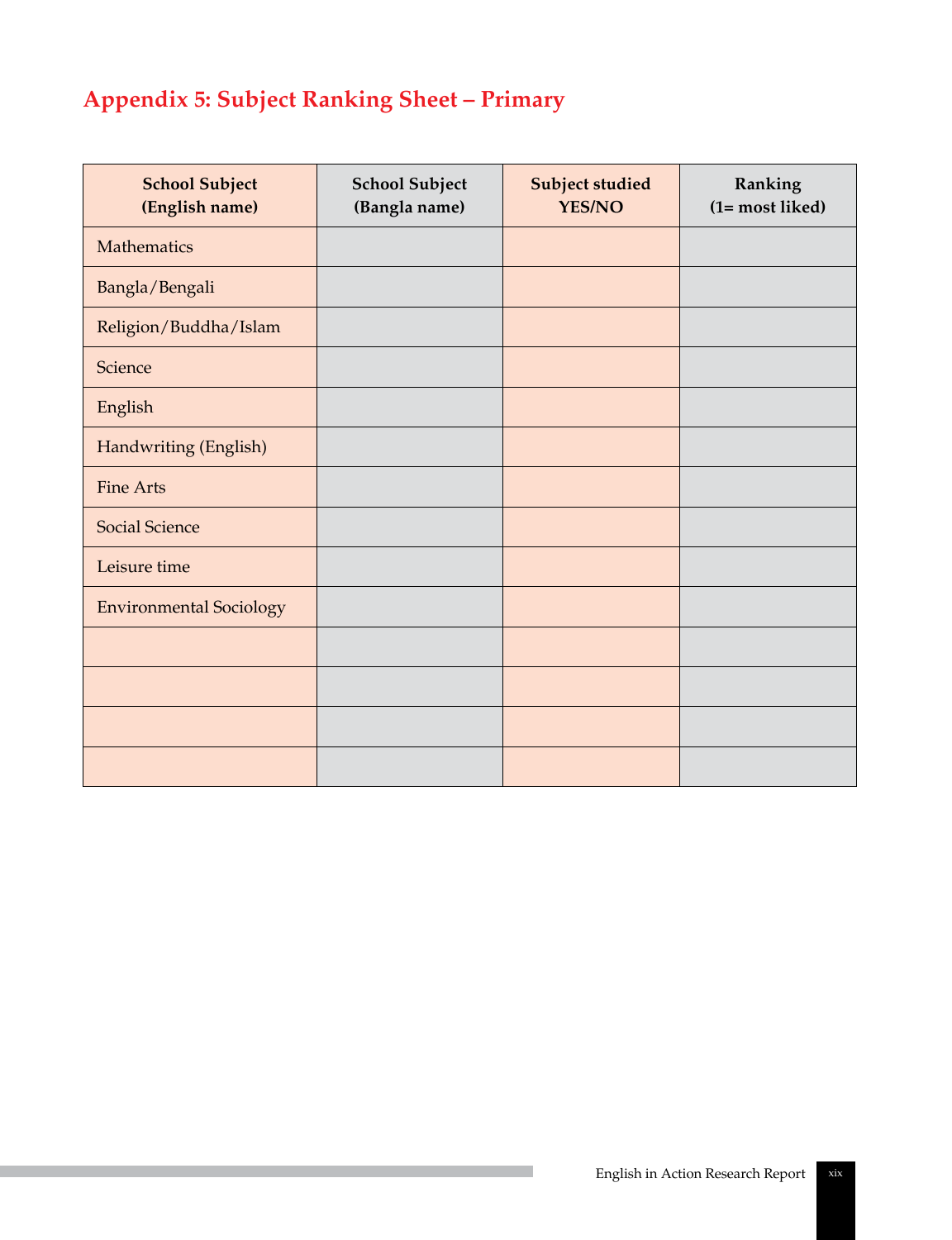# **Appendix 6: Subject Ranking Sheet – Secondary**

| <b>School Subject</b> | <b>School Subject</b> | Subject studied | Ranking         |
|-----------------------|-----------------------|-----------------|-----------------|
| (English name)        | (Bangla name)         | <b>YES/NO</b>   | $(1=most like)$ |
|                       |                       |                 |                 |
|                       |                       |                 |                 |
|                       |                       |                 |                 |
|                       |                       |                 |                 |
|                       |                       |                 |                 |
|                       |                       |                 |                 |
|                       |                       |                 |                 |
|                       |                       |                 |                 |
|                       |                       |                 |                 |
|                       |                       |                 |                 |
|                       |                       |                 |                 |
|                       |                       |                 |                 |
|                       |                       |                 |                 |
|                       |                       |                 |                 |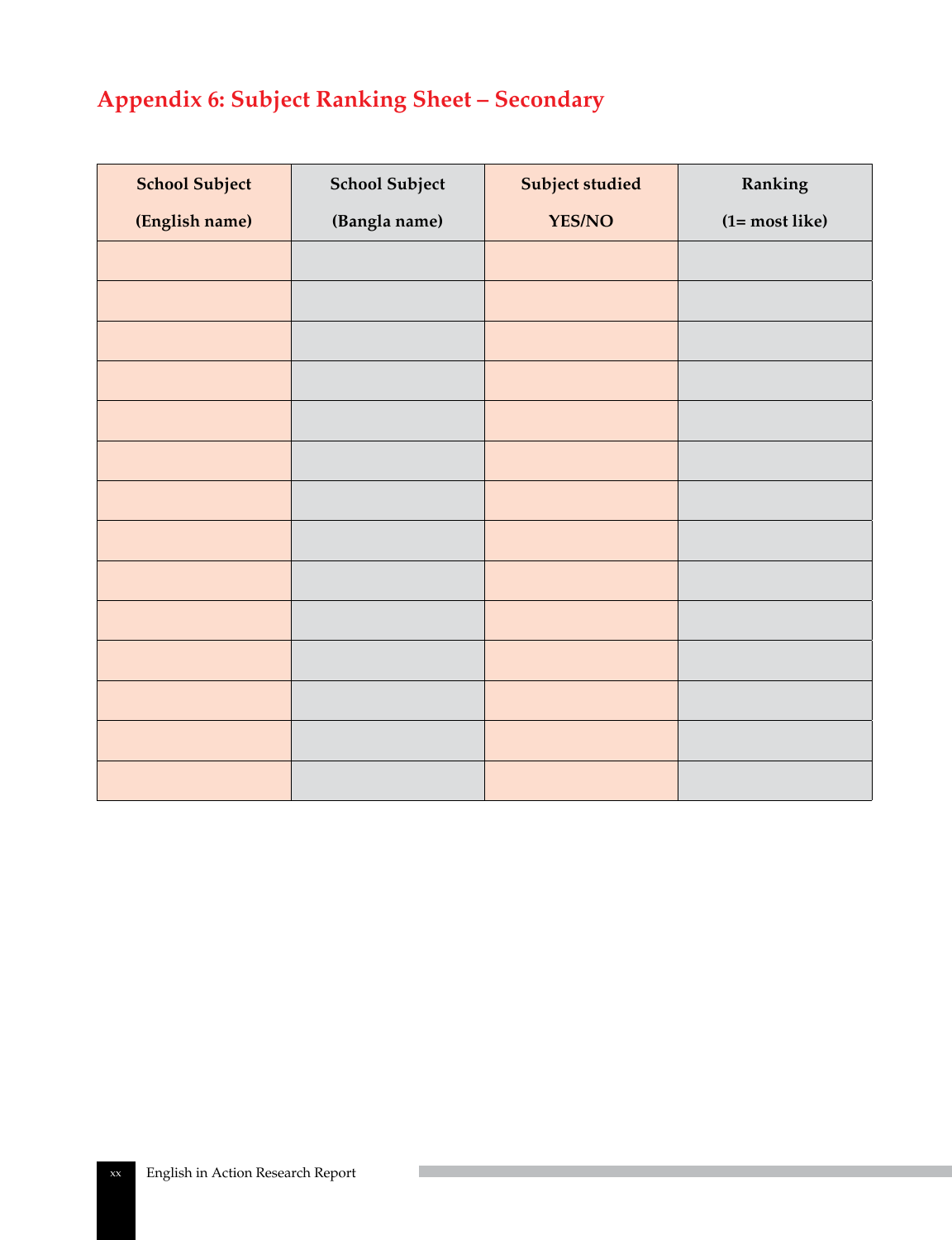# **Appendix 7: Students' Information Sheet**

**Researcher's ID:**

**School Name:**

**Class:** 

**Teacher's Name:**

| <b>SL</b>       | <b>Class Roll</b><br>Number | Name of student | Parents' Name | <b>Address</b> | <b>Phone Number</b><br>(if any) |
|-----------------|-----------------------------|-----------------|---------------|----------------|---------------------------------|
| $\mathbf{1}$    |                             |                 |               |                |                                 |
| 2               |                             |                 |               |                |                                 |
| $\overline{3}$  |                             |                 |               |                |                                 |
| $\overline{4}$  |                             |                 |               |                |                                 |
| $5\overline{)}$ |                             |                 |               |                |                                 |
| 6               |                             |                 |               |                |                                 |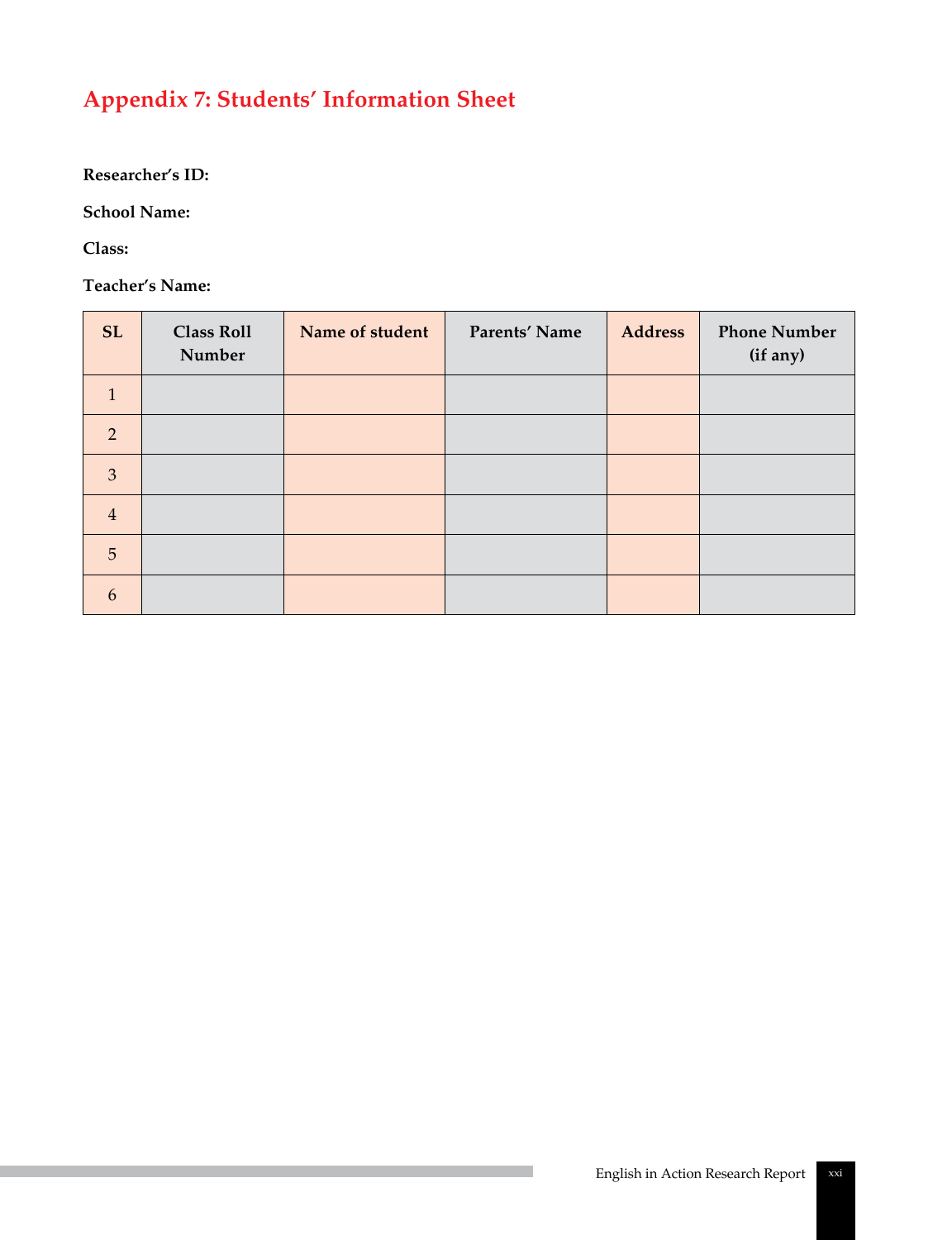# **Appendix 8: Interview Guidance Notes for the IER Researchers**

#### **Organising the interviews**

You will have to interview two teachers and six students as well as students' parents. We suggest interviewing the EIA teacher and the other subject teacher, and then the three observed students **after** the observations on Day 1 and Day 2. All students will be taken out of their classes for this: this may be more difficult to arrange in the two primary schools that work a double shift. *The student interviews are a critical part of the study and each must be interviewed during the fieldwork period.*

The purpose of the interviews with students is to establish the students' background, views and experiences.

Each interview should be a maximum of 30 minutes in length.

#### **Students**

### *Conducting the student interview*

Get the verbal informed consent from the student before starting the interview.

Students must be put at ease, particularly the younger ones. They must understand that the researcher is interested in finding out what they think about school, how they experience school and how it might be improved for them, especially in terms of learning English. There are no right or wrong answers to the questions; what you are interested in is getting to know them and their views, experiences and ideas. Always check that the student has understood the question and give them time to answer.

- Remember to build a good rapport with the students and put them at ease during the interview. The tone of the interview should be one of giving the interviewee your full, undivided attention, and really wanting to understand what they want to share with you.
- Explain that there is no risk or danger linked to the study as what they say is confidential and will not be shared with anyone. The information that you are collecting is only for the purpose of the study and will not be shared within the school or with their parents.
- Ensure that your recording device is working and batteries charged.
- Seat the interviewee appropriately where there is less/no noise.
- This interview should be audio-recorded on a voice recorder, but if you want to, or your voice recorder is not working, then you can use the Flip video camera for this recording. You do not need to worry about what the picture is like. It's only important to capture the audio.

#### *During the interview*

- Use the questions on the interview schedule as your guide.
- If an interviewee brings up topics out of sequence, be flexible and adapt to this.
- The last part of the interview will build on what you saw in the classroom. So you may pick up on particular points that arose during the lesson.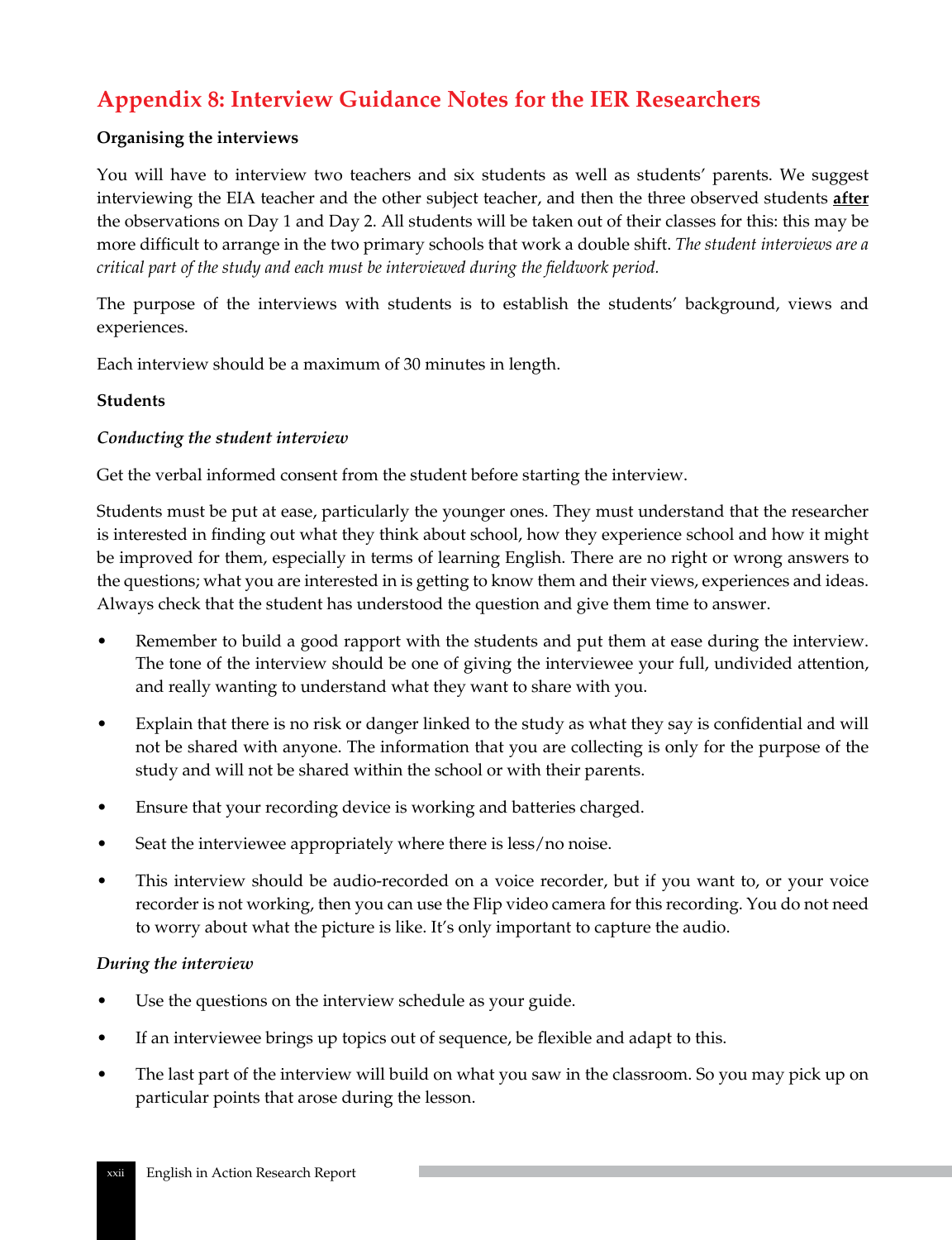- To encourage the students to talk more about a subject, you may want to use some of the following techniques:
	- Repeating the last word or phrase spoken by the student to prompt further information;
	- Paraphrasing and reflecting back to check understanding: e.g. 'So, it sounds to me like you are saying… …is that right?'
	- Clarifying: If the student says things that appear to contradict or conflict with earlier statements, raise this for further discussion; e.g. 'Can I just check? Earlier in the interview, I think you said… but now it sounds like you are saying….'
	- Empathy: respond to emotional cues (verbal or non-verbal) e.g. 'How did that make you feel?', 'That sounds like it was….'

# *After the interview*

- Thank the student for his or her time and let him or her know that it went well.
- Thank the head teacher and the other two teachers whose lesson(s) were observed for their support.
- Type up the Subject Ranking Sheet on the electronic version provided to store and return during the data handover session.
- Make sure that you have labelled the interview file properly so that it is ready to store and return during the data handover session.

# **Teachers**

You will be familiar with the EIA teachers by now, but you should also recognise that the project is making many demands on their time. Let them know how much the project appreciates their participation in the *Student Lives Study*. The teachers will be interviewed on Day 1 and Day 2.

The aim of the teacher interviews is to establish for each of the six students:

- their perception of the students as learners;
- how well they are doing generally;
- how well they are doing in English;
- their wider participation in school;
- the support for their learning they get from their family.

# *Conducting the interview*

Let them know in advance (but **not** before the classroom observations) which three students you want to discuss so that they can get their mark books and the student's work books etc., to help them to answer the questions.

Explain that you will ask a few questions about their general practice, but most of the interview is about some of their students who you have picked at random from their class.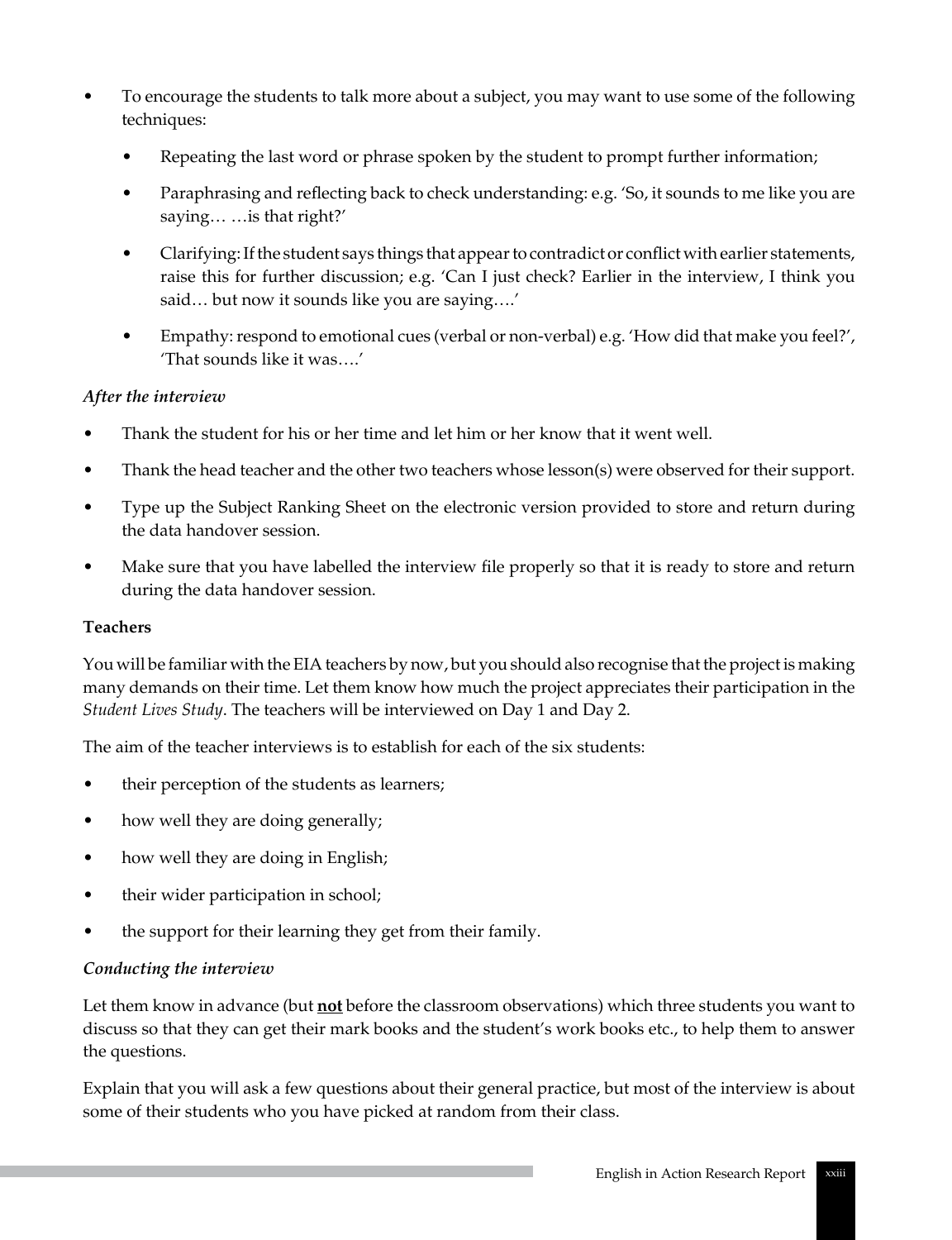Remind them that the usual ethical guidelines will be adhered too and that their comments are treated as confidential and they will only be known by their ID. All student-specific data will be kept in a secure place.

Interviews should be a maximum of 30 minutes. However, you need to discuss each of the three students at both interviews, so this may take longer.

### *After the interview*

- Thank the teacher for his or her time and let them know that it went well.
- Make sure that you have labelled the interview file properly so that it is ready to store and return.

### **Parents**

The interviews with parents are to establish:

- their family, work and educational background;
- their views of the school;
- their relationship with the school;
- their child's progress;
- their aspirations for their child.

Interviews should be a maximum of 30 minutes.

### *Conducting the interview*

All the advice about good interview techniques for students is equally relevant for parents and teachers. Get the verbal informed consent from the parents before starting the interview. The ethical ground rules stated earlier must also be shared with parents before the interview begins.

Parents will rarely have been interviewed so you need to be very careful in establishing rapport and making clear why their views are crucial to understanding their child's experience of school. Although your main interest is their child and how they get on at school, ask them if they give their permission to talk about their own educational experience. They must understand that you are interested in finding out what they think about their child's schooling and progress, and how school-parent relationships might be improved for them, especially for learning English. There are no right or wrong answers to the questions; what you are interested in is getting to know them, their views and experiences.

Always check that they have understood the question and give them time to answer.

- Remember to build a good rapport with the parents and put them at ease during the interview. The tone of the interview should be one of giving the interviewee your full, undivided attention, and really wanting to understand what they want to share with you.
- Explain that there is no risk or danger linked to the study as what they say is confidential and will not be shared with anyone. The information that you are collecting is only for the purpose of the study and will not be shared within the school.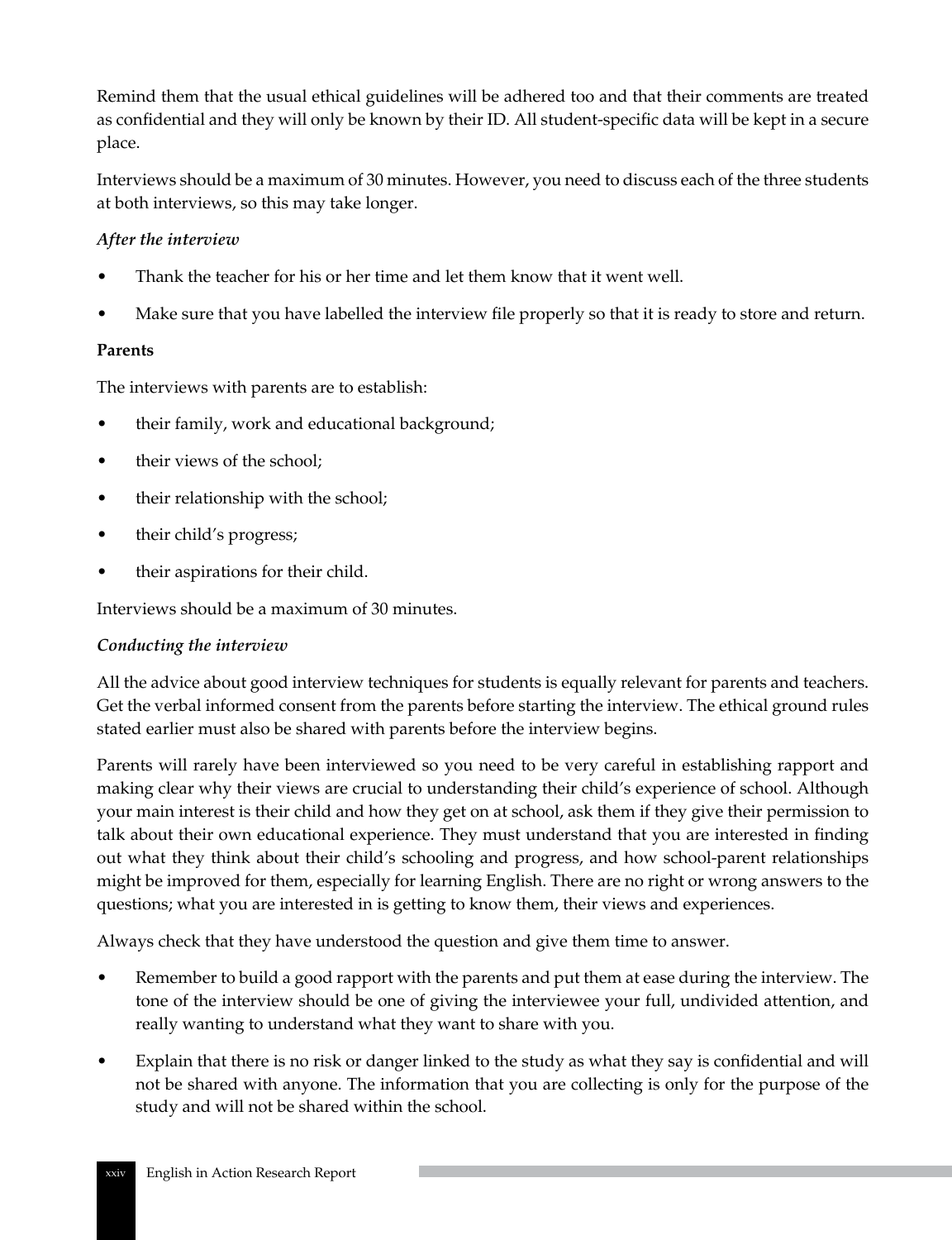- You may have to take extra care to ensure that dialogue is facilitated. Asking 'for examples' is a useful strategy, as is giving encouragement, so that they know that what they are saying is of interest to you.
- If you are interviewing in the home, express your appreciation that they have found the time to be interviewed and granted you access to their home – this is no small matter. If they have come to the school, thank them for taking the time and trouble to travel etc.
- Reassure them that their child has been selected at random because students of his or her age are of particular interest to the project. Make sure they understand that the intention is to follow their child's progress through schooling and to return each year to talk to them.

# *After the interview*

- Thank the parent/s for their time and let them know that it went well.
- Make sure that you have labelled the interview file properly so that it is ready to store and return.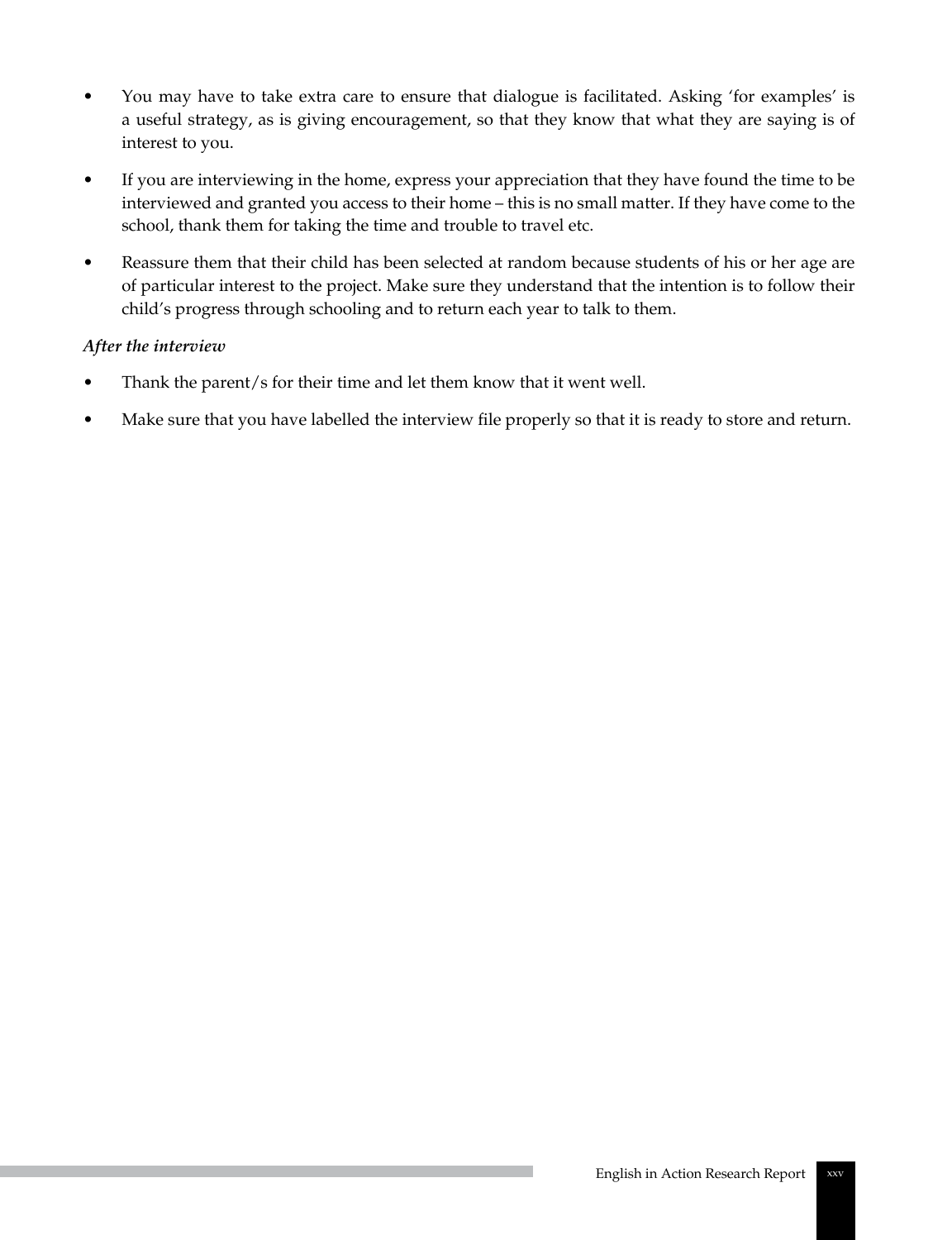# **Appendix 9: Observer's instructions**

# **Introduction**

This study is to examine the experience, changing attitudes and beliefs, and English competence of students as they move through their school life and out into the world of employment. It will consider them as speakers of English, learners of English, and community members, including their role in the home and in employment. All this will be done in the context of their experience of EIA and its impact on these aspects of their lives. Students will be chosen to enable the different phases of experience of: primary school, the transition to secondary, secondary school, and the transition into employment or other destinations (e.g. higher education).

The students will be studied as cases as they progress through primary and secondary schools and beyond, with cohorts drawn from the first two years of EIA (2010–2011) to enable the different models of the project to be studied, with students being chosen to cover the student experience in the phases described above. Students will be interviewed and observed annually for up to seven years to understand their progress, and include interviews with others who are connected with their experience of EIA and its impact (e.g. teachers, family, local community, employers).

### **Your role as a researcher**

Remember you are a researcher, and in this classroom observation task you are required to **focus on six students** who you have selected in advance. You will observe three students on Day 1 and three on Day 2. You need to identify the grades being taught English on that day and prioritise these classes when selecting your students and from the first shift in the two schools who operate a double shift. These should be Grade 3/4 in primary, if possible, and Grade 6/7 in high school. **Grades 3 and 6 are the preferred grades.** If you need to choose another grade in primary, then choose a higher grade, not a lower one.

You will have to negotiate the selection, and interview the students later. **Select three girls and three boys in primary schools.** The oversampling of girls cannot be avoided in the secondary sample because there are a number of girls' schools in the sample. **If you are in a mixed high school, select two girls and four boys.**

**Select students whose experience of school may be different.** So do not focus only on those students at the front or those who the teacher considers 'good' – of course you should not exclude these students either! As it is possible that girls and boys may be seated in different areas of the classroom, if you are in a mixed primary school choose three students of the same gender to focus on in Day 1 and three of the opposite gender in Day 2. **Do not** select students who sit together.

Students will be given a number assigned by you from 1 to 6. Pseudonyms will be arranged after data collection. You need to keep a record of the number assigned next to the actual name of the student. **It will be important to keep the identities of the students to yourself until after the observations so that it does not influence the teachers' behaviour towards them.** You will see that observations are planned before interviews to allow for this.

### **Organising the observations**

In the two primary schools where there is a double shift, observe in the morning if possible. You will observe the students in one English class **and** in one other subject class. In selecting the other subject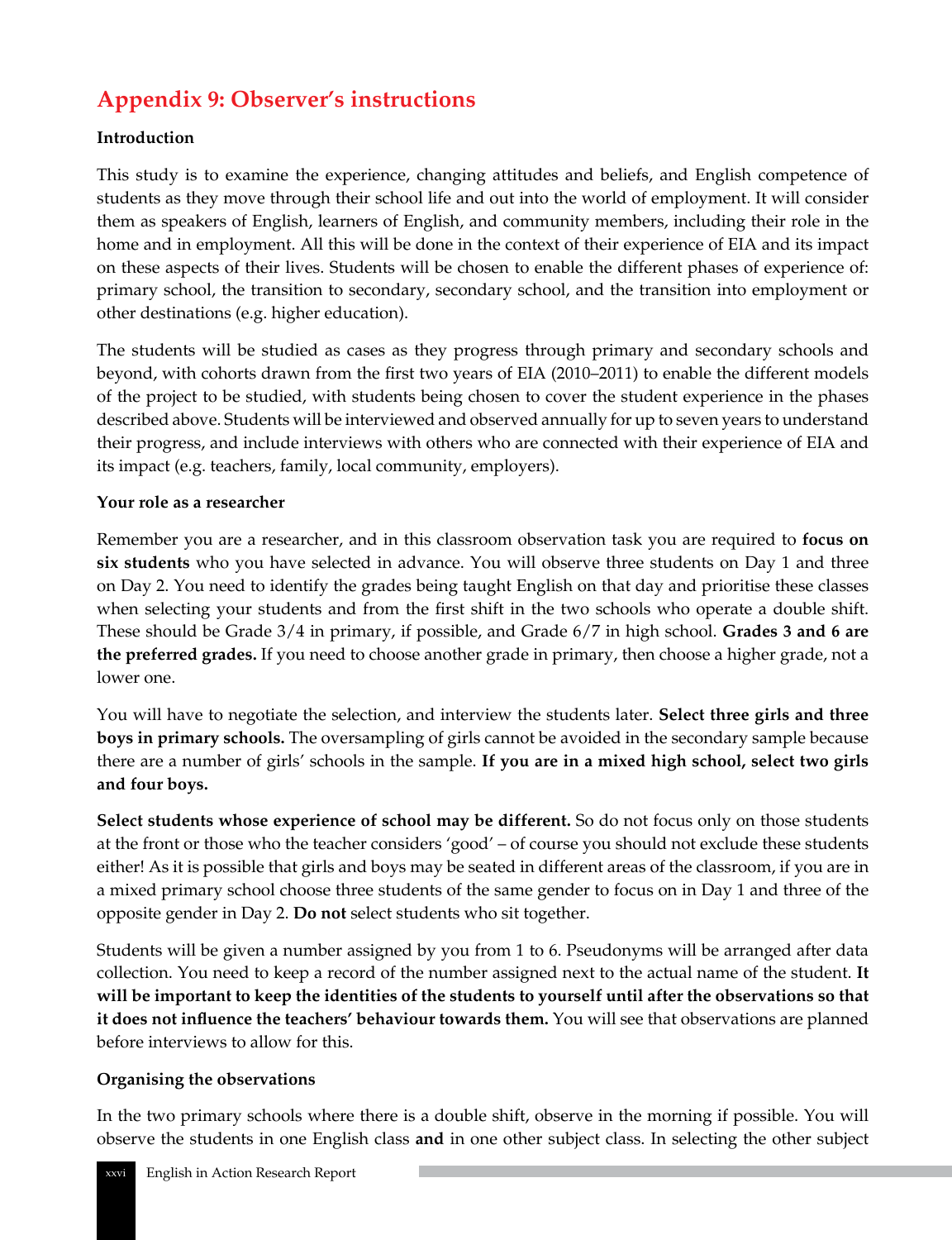class, if there is not a class teacher for the selected students you will need to negotiate this with another teacher. This teacher will have to agree to your presence in his or her classroom and to being interviewed.

The purpose of the observation is to focus on the students and to provide an account of their involvement in classroom activity and talk. Any comments you make on the observation record must help to expand on how you understand the student is getting on and participating:

- in the activity;
- with the teacher:
- with other students.

# **Meeting the head teacher and teacher**

You are expected to introduce yourself to the head teacher if he or she is available, and explain what you are doing and your role (as above) in this particular study. If the head teacher asks you to see him or her again after the observations in the school, and asks you for an opinion of the teachers' performances, remind him or her that you were focusing on the students in this study. If asked about the students, say you were very pleased with what you saw.

Similarly introduce yourself to the teacher/s of the classes to be observed before you start observing, and explain what you are doing and your role:

- You are not there to judge the teacher (or his or her students) at all, and it is not like a normal classroom observation (an inspection).
- You are simply there to record what particular students are doing and how they are engaging in the activities.
- The form that you are filling in is only for the use of the EIA project and will not be seen or used by anyone in authority over the students or teachers (including the head teacher).
- The lesson should go ahead as if you are not in the classroom at all.
- You are not judging the content of the lesson just systematically recording how the students are participating.

It is also, of course, important to be polite and respectful to the teacher, recognising that you are a guest in his or her classroom. Agree with the teacher where you should sit to be as unobtrusive as possible, but so that you are able to see the selected students and to position the video appropriately. Also agree with the teacher what to say to the students about your presence: essentially conveying the information above.

# **Setting up in the classroom**

Sit where you will not get in the way. The main data collection is your written observations supported by the audio and video recording. You will be focused on the three students selected. You do not need to move about during the lesson (though if students are doing group or pair work, you might need to move closer to them to hear what they say). The observations will take two approaches. The first approach recording **all critical incidences** that involve the selected students takes priority. Critical incidences will include: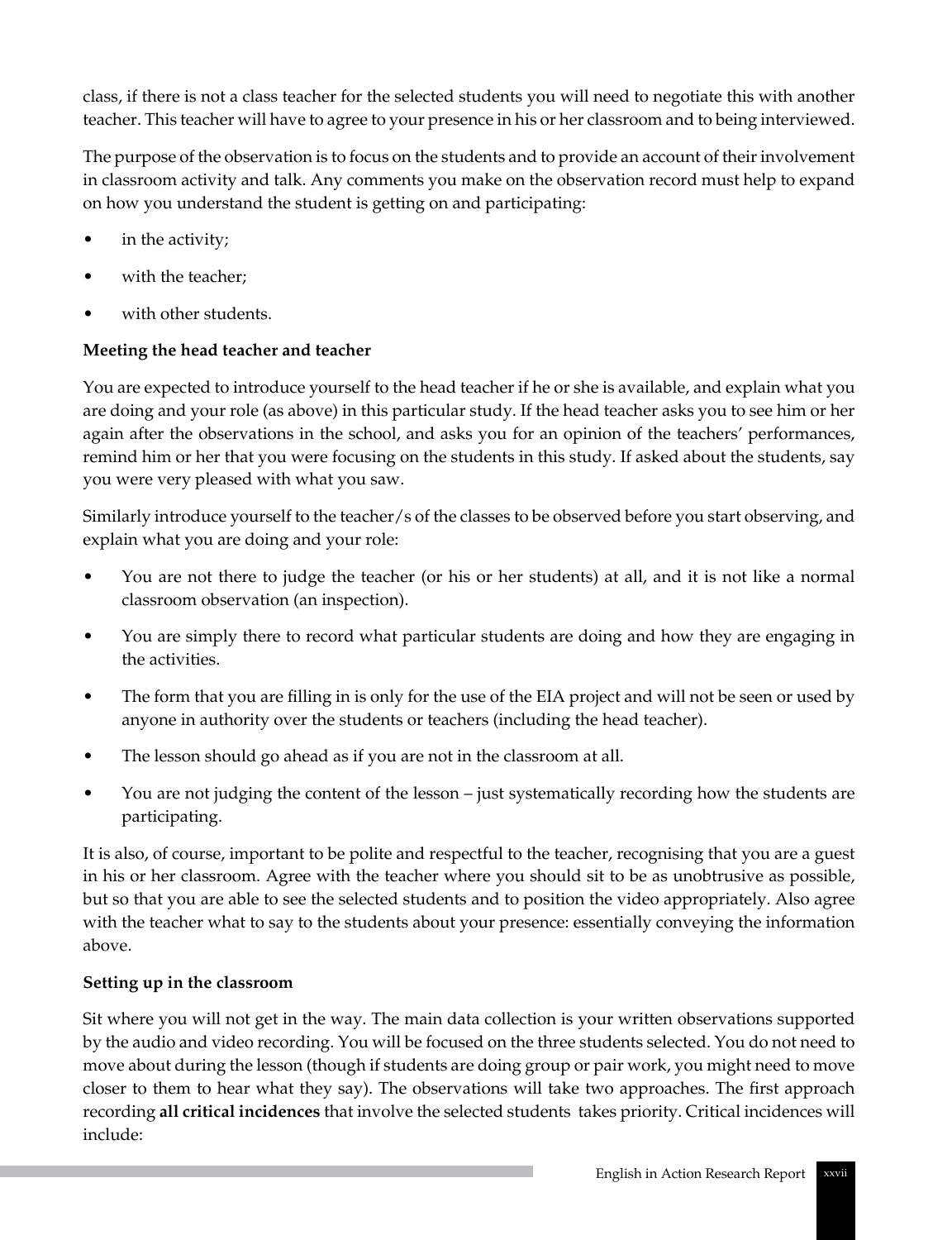- interaction with the teacher;
- interaction with another student;
- work on the board;
- answering questions;
- asking questions;
- disruptive behaviour etc.

Note this recording is a form of event sampling.

A second approach to try out requires **timed observations** of all three students every five minutes. At each five-minute interval, record against the student's number:

- his or her activity;
- the resources he or she is using;
- his or her engagement level on task/off task;
- who the student is working with and how he or she is working, e.g. alone, in pairs collaborating in a group, with the teacher alone, in a whole-class situation listening to the teacher etc.;
- if there is period of silence, e.g. when students are reading, then note this.

Note the record is made of behaviour at the instant of the five-minute interval and is therefore *instantaneous sampling*, not interval recording.

### **Data collection**

Observing in the classroom

Complete the first page of the observation sheet; you should complete the student's home address details before the observation or after.

Make a note of anything written on the board by the teacher at the start of the lesson (or before the lesson started) about the lesson activity.

When the lesson starts, start the video recorder with the time code set at zero, along with the timer provided and use the latter to complete the 'Time' column in the observation sheet.

### **Recording critical incidences**

You can write down the **activity** in either English or Bangla. Note when Bangla and English are spoken by either students or teacher. You must record any **English** exactly as spoken (i.e. in English).

Where there is an interaction, its nature and purpose should be noted and the actual words involved in the exchange, particularly for the teacher-student interactions. If the teacher talks in Bangla, write it down in Bangla; if he or she talks in English, write it down in English. Use 'T' for teacher talk. If the interaction is with another student, note their gender using B or G and refer to the selected student clearly by their number. If questions are asked or answered by the students, the actual words should be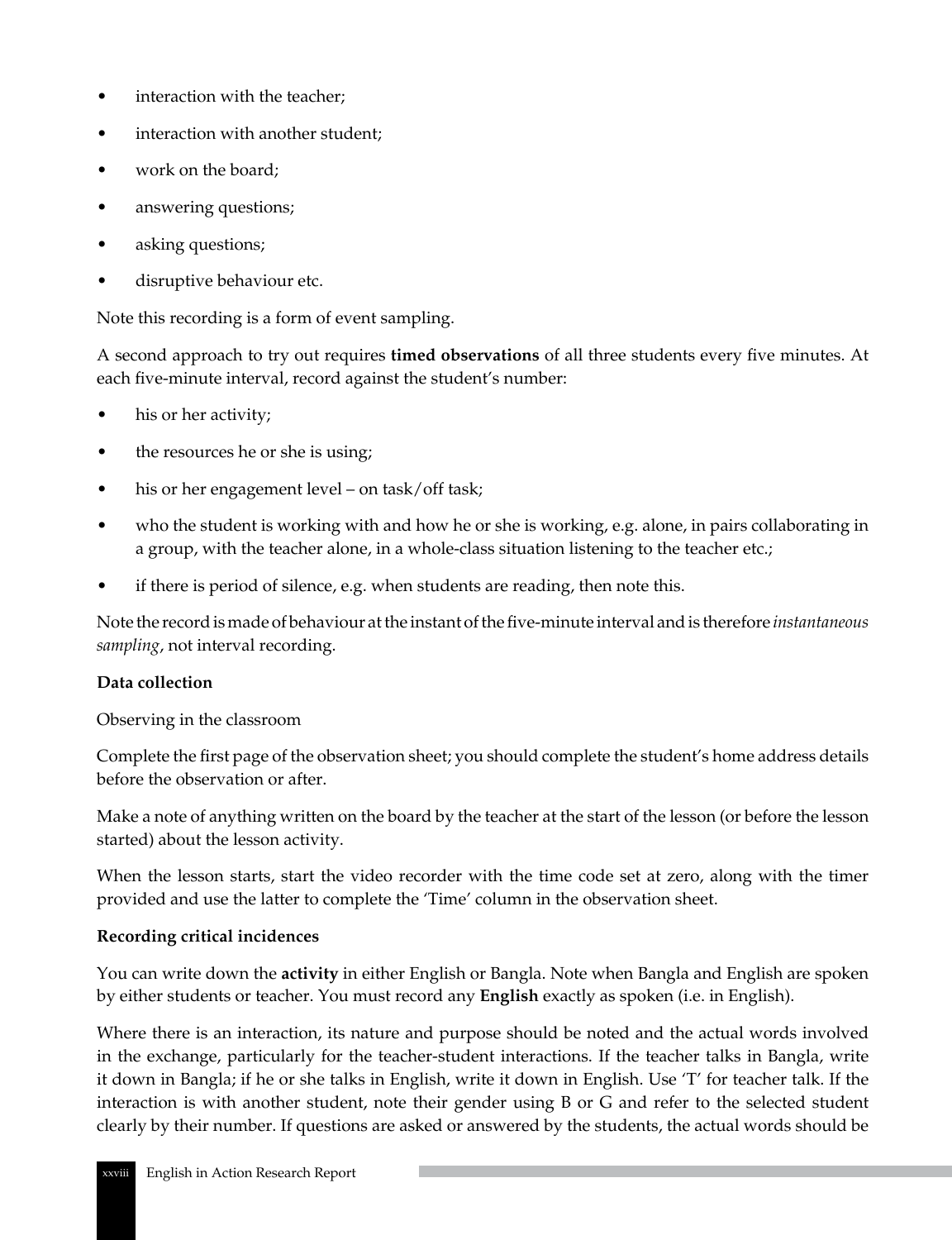recorded, and responses to them, and translated after the observations.

(The write-up of your notes will require you to translate Bangla into English, but do not attempt to do this while you observe.)

# **Timed recordings**

In recording every five minutes, follow the guidance above. If you notice a critical incidence for one of the students, record this first and make a note of the time and comment on this in the comment column of the sheet.

In both types of observations:

- Record when materials are used and note down what these are.
- If the teacher writes on the board make sure you capture this and mark it in your notes.
- Mark clearly anything you are unsure about, including any materials, by, for example, using a '?' and check at the end of the lesson for these by asking the students or the teacher.

### **After the lesson**

You will have to interview the teacher and the students. See the separate schedule and guidance for the student and teacher interviews.

### **Typing up observation notes**

After you have done the observation, you will need to write up the notes in an electronic version (in Word or other program). Use the electronic version of the observation record (which is provided) to enter the notes you made on the hard copy of the record.

Enter all the general information, notes on context and then observed activity and talk, along with time codes.

If you are unsure how to translate anything accurately, then do write it as you think it should be and put the Bangla alongside it.

Use the video to check anything that is unclear in your notes.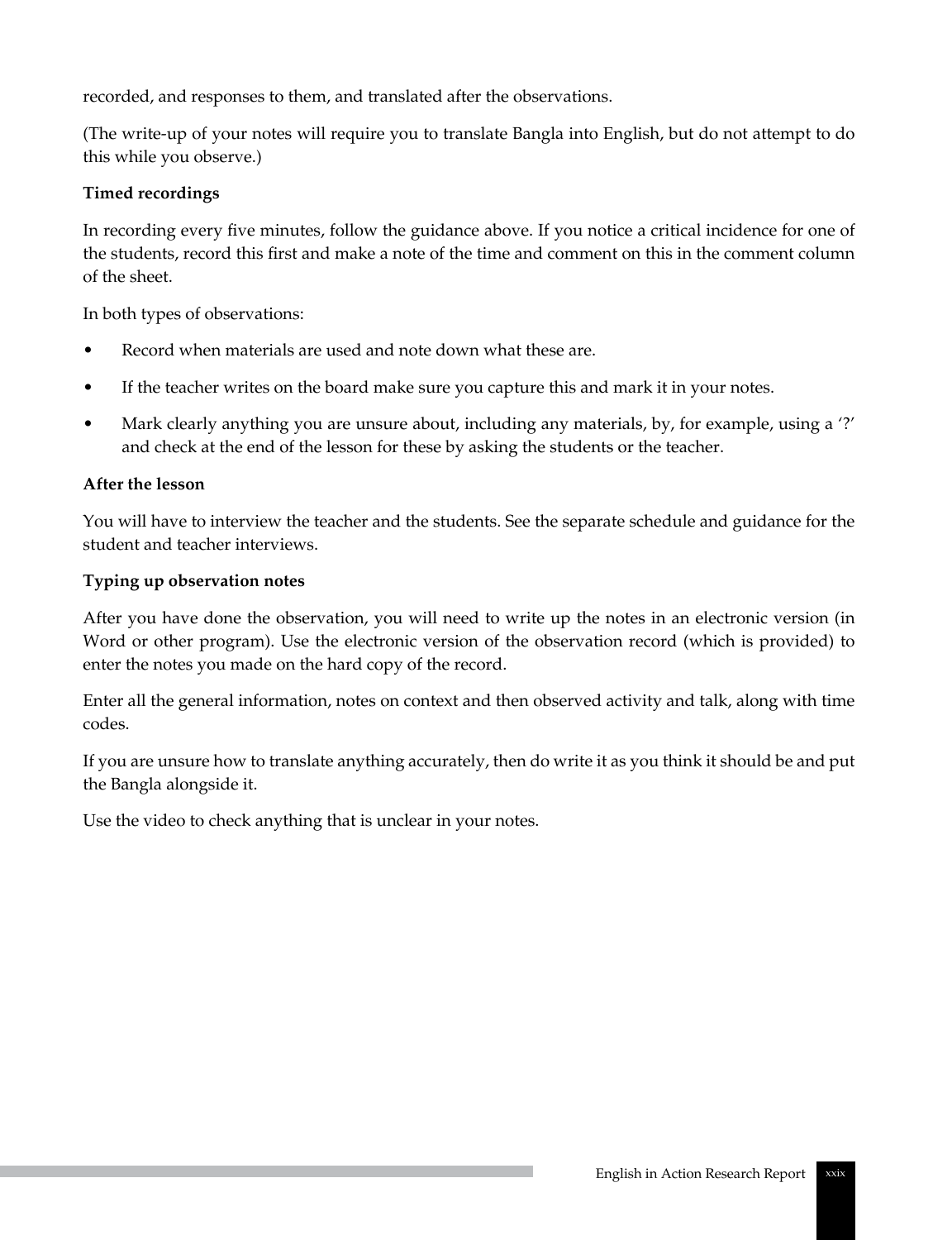# **Appendix 10: Ethical considerations**

The same codes of conduct will be employed as for the *Teacher Lives Study*. You will be obtaining personal information on students and it is important that you appreciate its sensitive nature and the strict confidentiality required. It will be explained to the student and to his or her parents how the data will be used and disseminated, and that they will not be identified in any publications, presentations or communications. The teacher interviews will, however, be specifically about the selected students; hence they will be aware of their identity. Students will be told that they have the right to ask you to delete their answers at any time they feel uncomfortable or to refuse to answer questions that similarly make them uncomfortable. In all documents, students will be referred to by an EIA student ID (this will need to be specifically established for this and other longitudinal cohort studies, and will not be available more generally in the project). The student data will need to include not only the school and teacher details for each year, but also the students' home addresses and telephone numbers to maximise the possibility of tracing students in later years. You need to use the student information sheet to record this.

As individuals are to be followed for a number of years, they will have to be approached individually to ensure that, firstly that they are willing be part of a longitudinal study and, secondly that they are happy for data to be held on them as individuals. Students and/or their parents will be asked to confirm that they are willing to be identified in any resultant publications. However, if any individual is willing to participate but unwilling to be identified, this should not rule them out from the study, to avoid the risk of reducing the sample.

There is a subject ranking sheet for each student. There are different sheets for primary and secondary school. As you are working either in a primary or a high school, you just need to print the appropriate sheet and make six copies. Record the student identifier on the sheet before the interview, and check that you have added any subjects that are taught that were not on the list.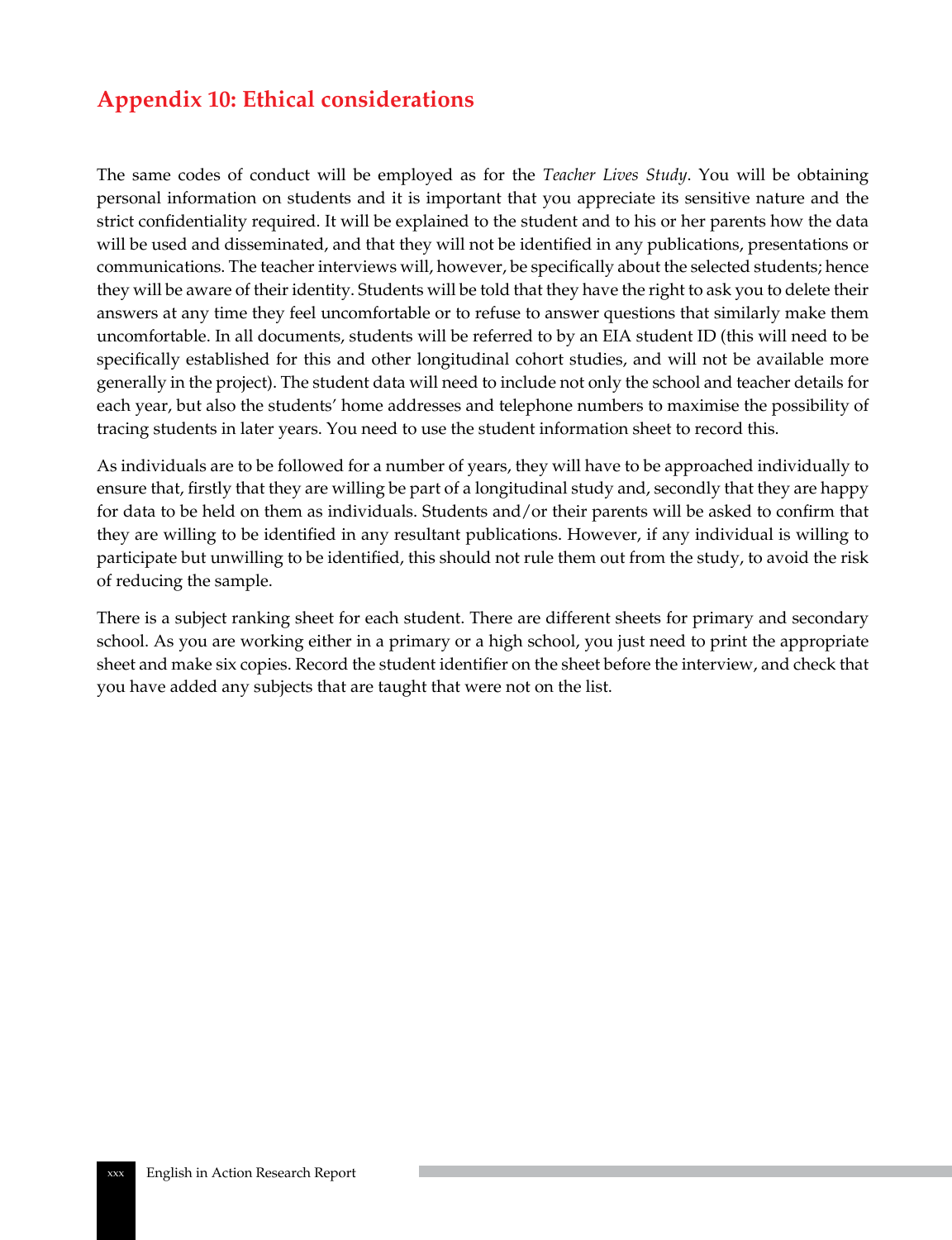# **Appendix 11: Fieldwork and File Management Guidance**

### **Fieldwork schedule**

Ideally your fieldwork schedule will be as follows:

| Day 1 | Select six children for the study (as per Observation Guidance - see section on 'Your<br>role as a researcher') – three from Grade $3/4$ ; three from grade $6/7$ . Do not let the<br>teachers know who you are observing until after the observations. |
|-------|---------------------------------------------------------------------------------------------------------------------------------------------------------------------------------------------------------------------------------------------------------|
|       | Negotiate interviews with the parents of all the selected children.<br>$\bullet$                                                                                                                                                                        |
|       | Observe three of the children selected (either those from grade 3/4 or those from<br>grade 6/7) in one English lesson and one other subject lesson.                                                                                                     |
|       | Interview both the teacher of the English lesson and the teacher from the other<br>subject lesson.                                                                                                                                                      |
|       | Conduct interviews with all of the three children you have observed that day. (Note<br>you must conduct these student interviews.)                                                                                                                      |
| Day 2 | Observe the other three children selected (those not observed on Day 1) in one<br>$\bullet$<br>English lesson and one other subject lesson. Do not let the teachers know who you<br>are observing until after the observations.                         |
|       | Interview both the teacher of the English lesson and the teacher from the other<br>subject lesson.                                                                                                                                                      |
|       | Conduct interviews with all of the three children you have observed that day. (Note<br>you <b>must</b> conduct these student interviews.)                                                                                                               |
| Day 3 | Conduct interviews with the parents (negotiated on Day $1$ ) – ideally one parent of<br>$\bullet$<br>each of the six children.                                                                                                                          |

# **Data collected**

At the end of the fieldwork (Day 3) you will have a number of electronic data files. You will have collected data on one grade 3/4 class and one grade 6/7 class. You will have done:

- 1. six interviews with students
- 2. one to six interviews with the students' parents (ideally try to aim for six!)
- 3. four teacher interviews (one English teacher and one teaching another subject on Days 1 and 2)
- 4. four observations of classroom activity (one for the English class and one for the other subject on Days 1 and 2).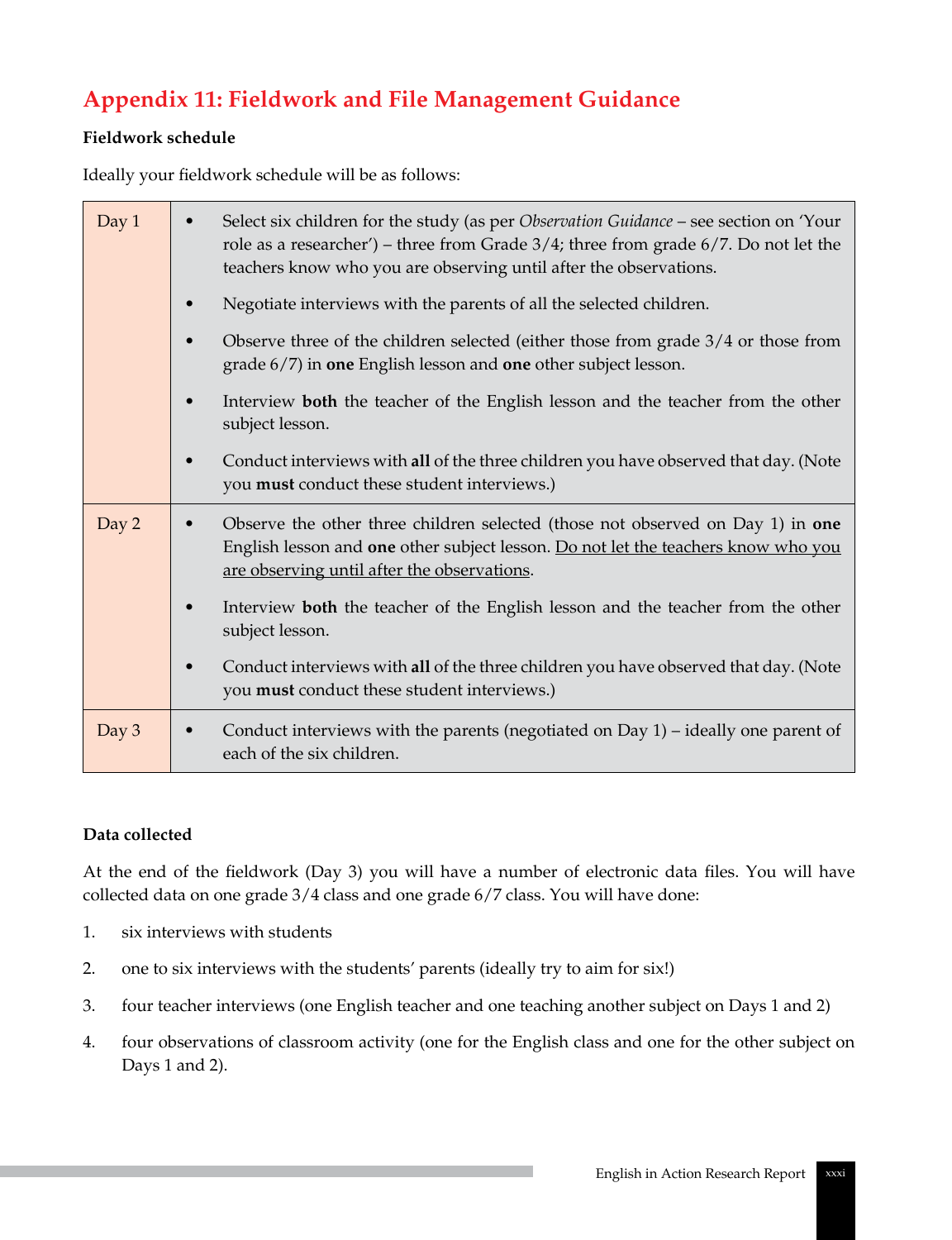### **Data files**

In terms of the **data files**, you will have:

- 1. The files from the interviews:
- an audio or video file from each student interview (six in total, one for each student) [File name, for example: Schoolname\_ClassNo\_studentID\_StuInt.mp3]
- a subject ranking sheet for each student (six in total, one for each student) [File name, for example: Schoolname\_ClassNo\_studentID\_SRS.doc]
- an audio or video file from each parent interview (between one and six files, ideally one for each student's parent [File name, for example: Schoolname\_ClassNo\_studentID\_ParInt.mp3]
- an audio or video file from the teacher interview (four in total, one for each class observed i.e. two English, two other subject) [File name, for example: Schoolname\_ClassNo \_TeacInt\_ELorOL.mp3] (EL or OL for 'English lesson' or 'other lesson').
- 2. The files from the observation:
- four observation records in Word or other program. [File name, for example: Schoolname GradeNo\_Day1\_Obs\_EL\_OR.doc]
- 3. You will also have one student information sheet containing name and contact details of six students from Grades 3/4 or 6/7.

**Please organise these files into folders on your Netbook, as shown in the diagram on the following page:**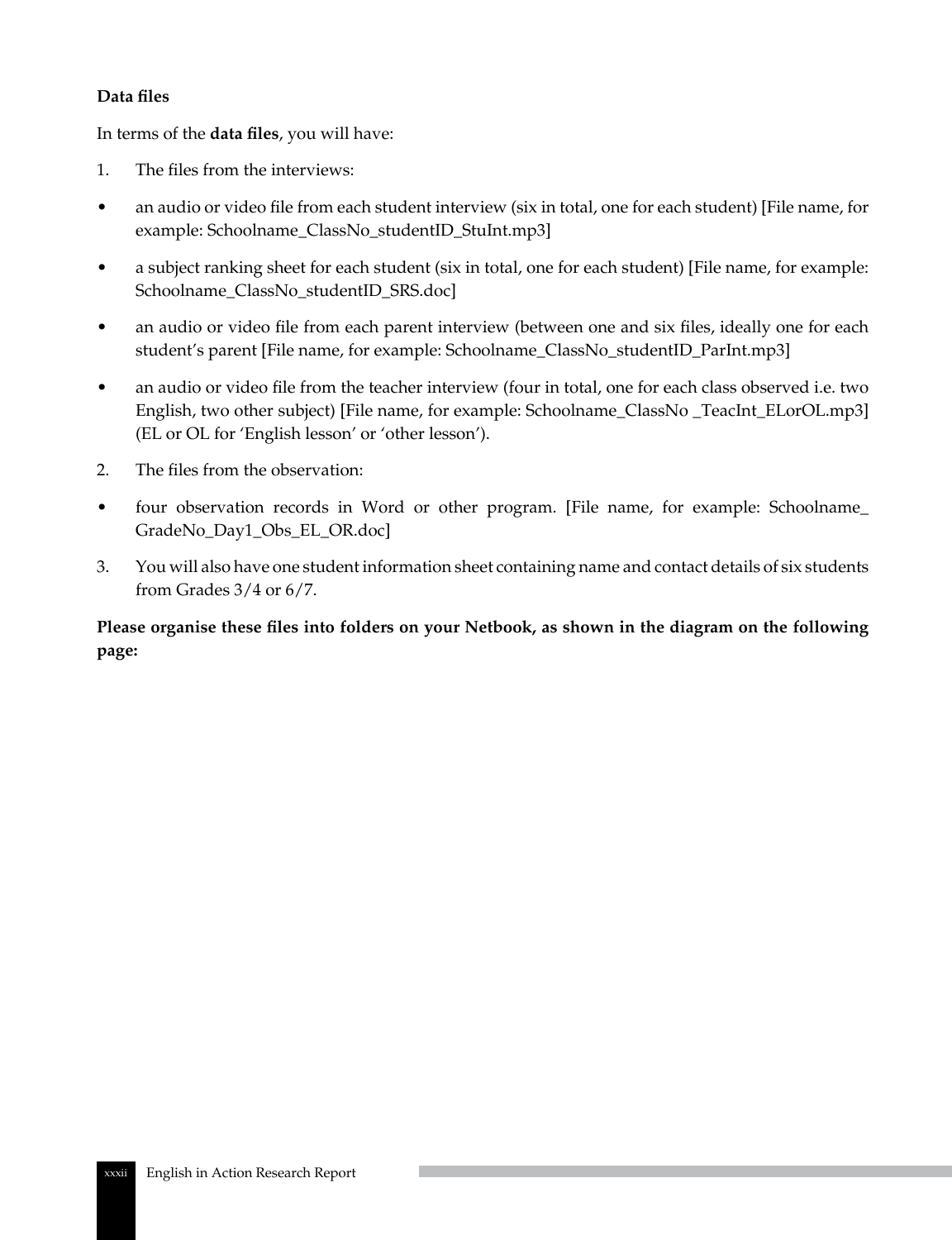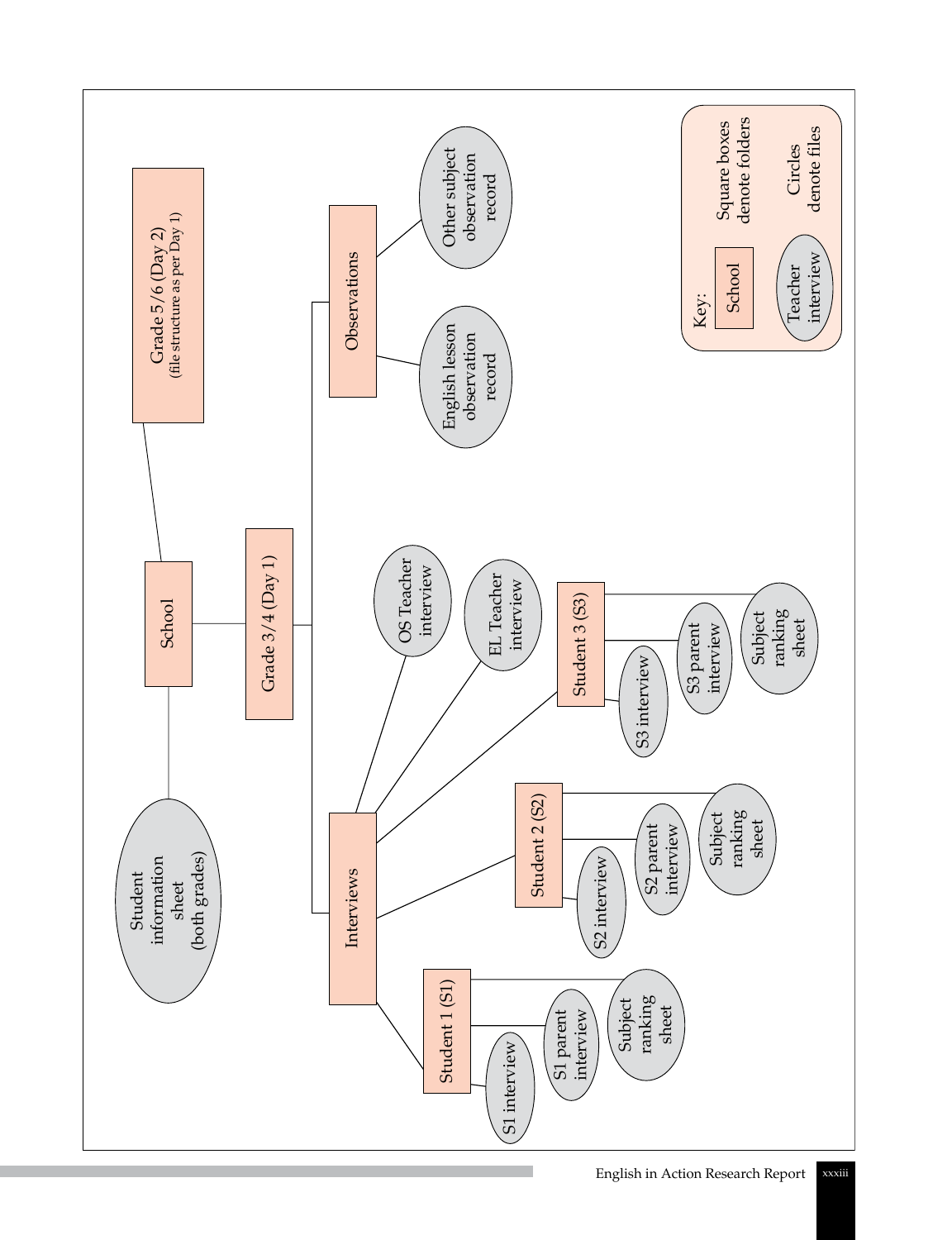# **Appendix 12: Fieldwork schedule**

### *Student Lives Study*: Fieldwork schedule

Ideally your fieldwork schedule will be as follows:

| Day 1                | One classroom observation (EIA teacher)<br>$\bullet$     |
|----------------------|----------------------------------------------------------|
| (9 March)            | EIA teacher's interview                                  |
|                      | Three student interviews (Q. Set A)<br>$\bullet$         |
| Day 2                | One classroom observation (non-EIA teacher)<br>$\bullet$ |
| $(10 \text{ March})$ | Non-EIA teacher's interview<br>$\bullet$                 |
|                      | Three student interviews (Q. Set B)<br>$\bullet$         |
|                      | One parent's interview<br>$\bullet$                      |
| Day 3                | One classroom observation (EIA teacher)<br>$\bullet$     |
| $(12 \text{ March})$ | EIA teacher's interview<br>$\bullet$                     |
|                      | Three student interviews (Q. Set A)<br>$\bullet$         |
| Day 4                | One classroom observation (non-EIA teacher)<br>$\bullet$ |
| $(13 \text{ March})$ | Non-EIA teacher's interview<br>$\bullet$                 |
|                      | Three student interviews (Q. Set B)<br>$\bullet$         |
|                      | One parent's interview<br>$\bullet$                      |
| Day 5                | Four parent interviews<br>$\bullet$                      |
| $(14 \text{ March})$ |                                                          |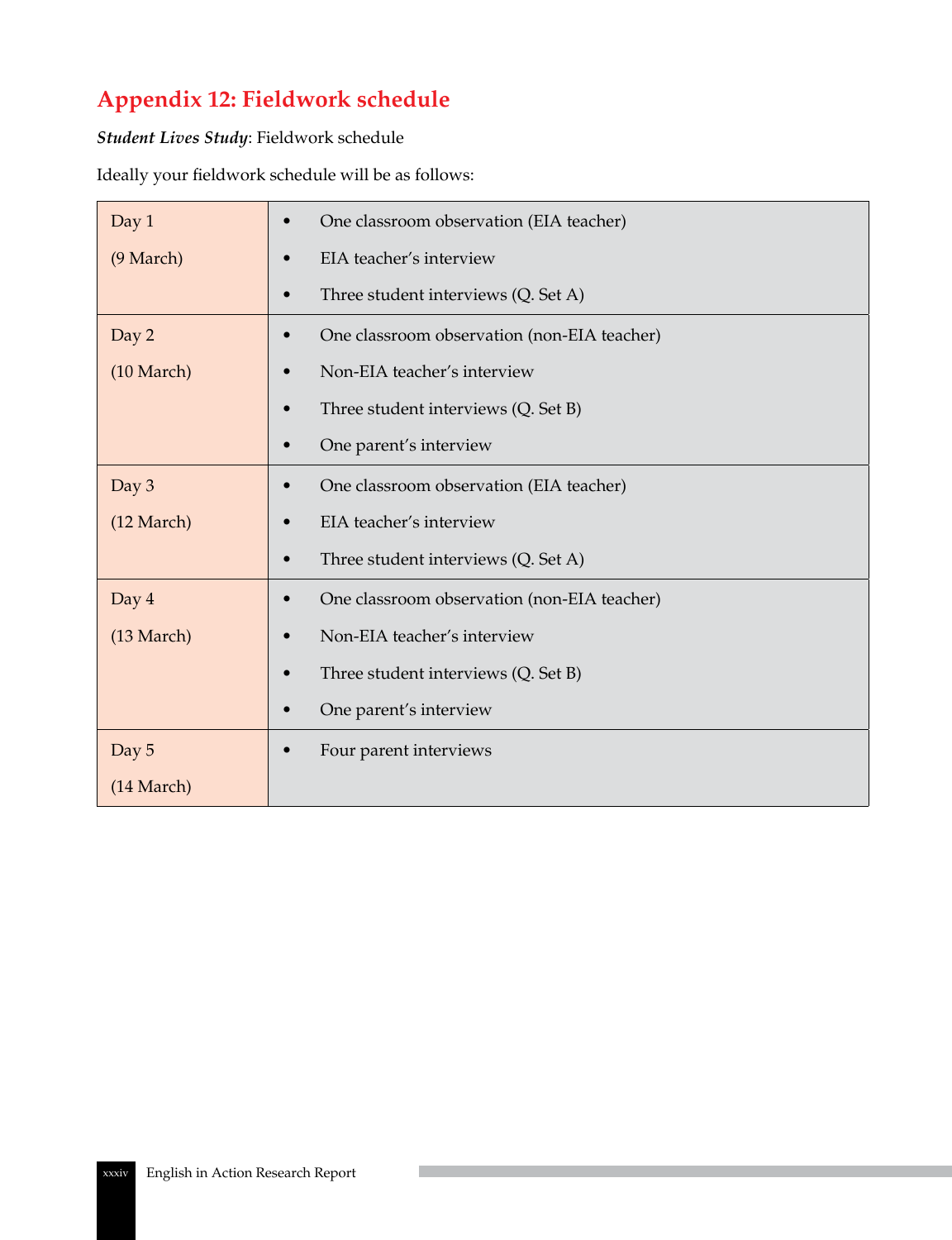# **Appendix 13: Training notes**

### **Rationale and focus of the study**

This study is to examine the experience, attitudes and beliefs, and English competence of, a selected cohort of students as they move through their school life and out into the world of employment. It will consider them as speakers of English, learners of English, and community members including their role in the home. All this will be done in the context of their experience of EIA and schooling more broadly and its impact on these aspects of their lives. Students will be chosen to enable the different phases of experience of: primary school, the transition to secondary, secondary school, and the transition into employment or other destinations (e.g. higher education) to be monitored and reported on.

The students will be studied as cases as they progress through primary and secondary schools and beyond, with two initial cohorts (Grades 3/4 in primary; Grades 6/7 in high school) drawn from the first two years of EIA (2010–2011). Students will be interviewed and observed annually for up to seven years to understand their progress, and the study will include interviews with others who are connected with their experience of EIA and of schooling and their impact (e.g. teachers, family, local community, employers).

#### **Training agenda: February 2011**

- Check equipment needed, availability and back-up supplies, batteries etc.
- Back-up plans to address problems experienced in the field, including contact names and numbers for researchers.
- Arrangements for training (power supply, screen and equipment availability etc.).

#### *Sampling*

- Go through guidance in observation and interview notes re: sampling.
- Negotiating and selecting the sample of students, what range of students, discuss gender balance and the need for some diversity. Direct the researchers to the specific guidance notes.
- Assigning Student ID numbers, collecting home addresses, look at front sheet of observation record sheets.
- Negotiating the parent sample, checking permissions and location of interviews. Travel issues and timings.
- Selecting and negotiating second subject and teacher and what lessons to observe.
- Checking subjects covered and amending the subject ranking sheet.

#### *The plan for the fieldwork*

Day 1

Selection of students negotiated and parents identified and contacted.

Observations of three students in EIA lesson and in another subject lesson.

Interview both teachers and the three students.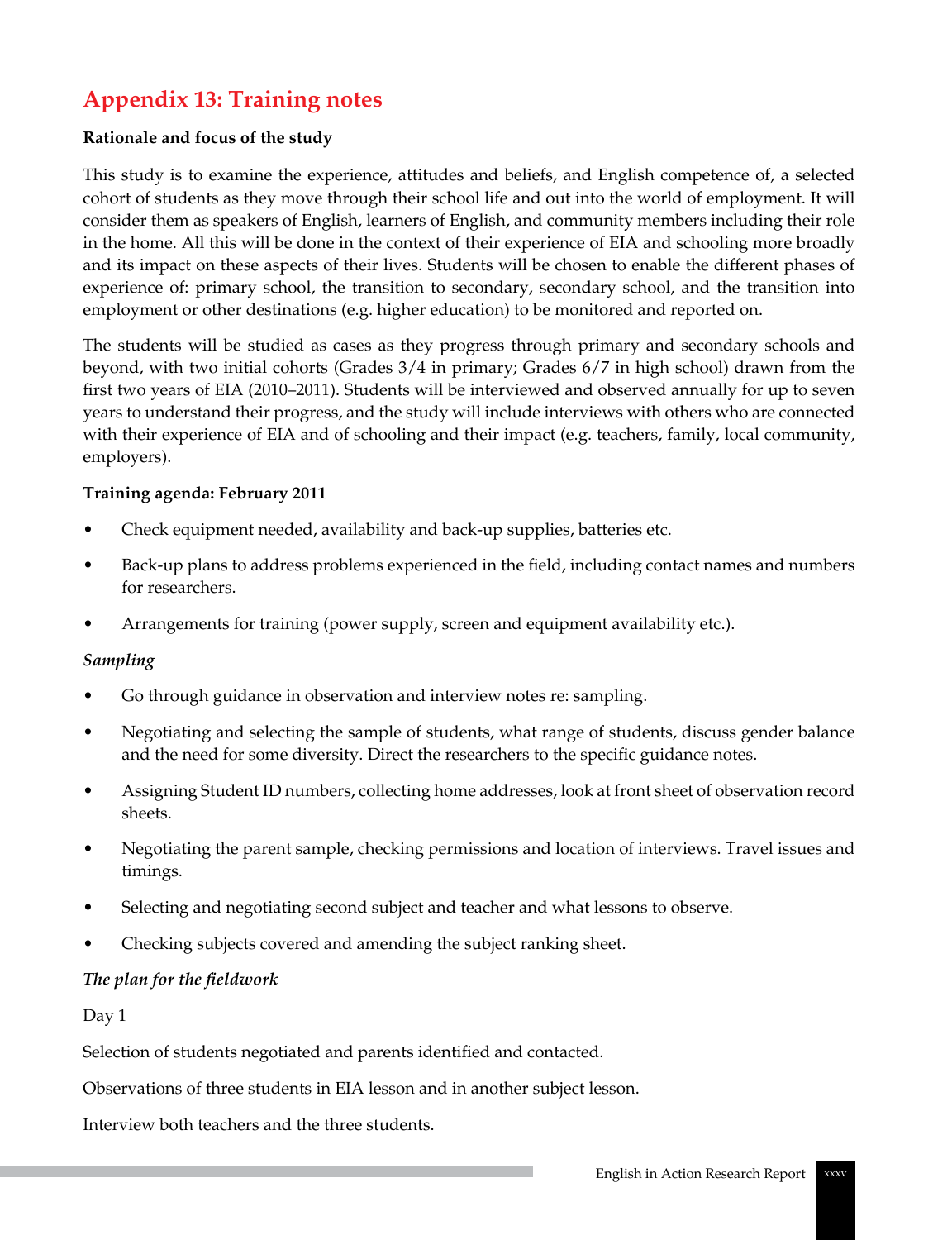# Day 2

Observations of three additional students in EIA lesson. Observations of the sample continued in another subject.

Individual interviews with students and other subject teacher.

# Day 3

Interviews with parents wherever they are comfortable to talk to the researcher.

### *Reviewing equipment needs and use in data collection*

• Check equipment – whether it is working properly.

### *Observation*

- Go through the guidance and the observation sheets. Explain the shift in focus away from the teacher to the selected students.
- Question and answer session (whole group).
- Observe the video and identify students to be observed.

### *Observing critical incidences*

In groups of three:

- try out a critical incidence recording using the video;
- discuss what a critical incidence means and any difficulties in recording these.

### Group presentations

Present views and examples of critical incidences. Questions to be answered.

Plenary

Question and answer session.

Summarising the discussion of what constitutes a critical incidence.

### *Timed observations*

In groups of three revisit the video and observe.

Record for a 15-minute period, every five minutes, observations of selected students. If a critical incidence occurs, note that in preference.

In groups discuss observations. Are the notes capturing something about the students' engagement?

What difficulties were experienced?

Group presentations

Discuss the process and what it is important to take notice of. Questions to be answered.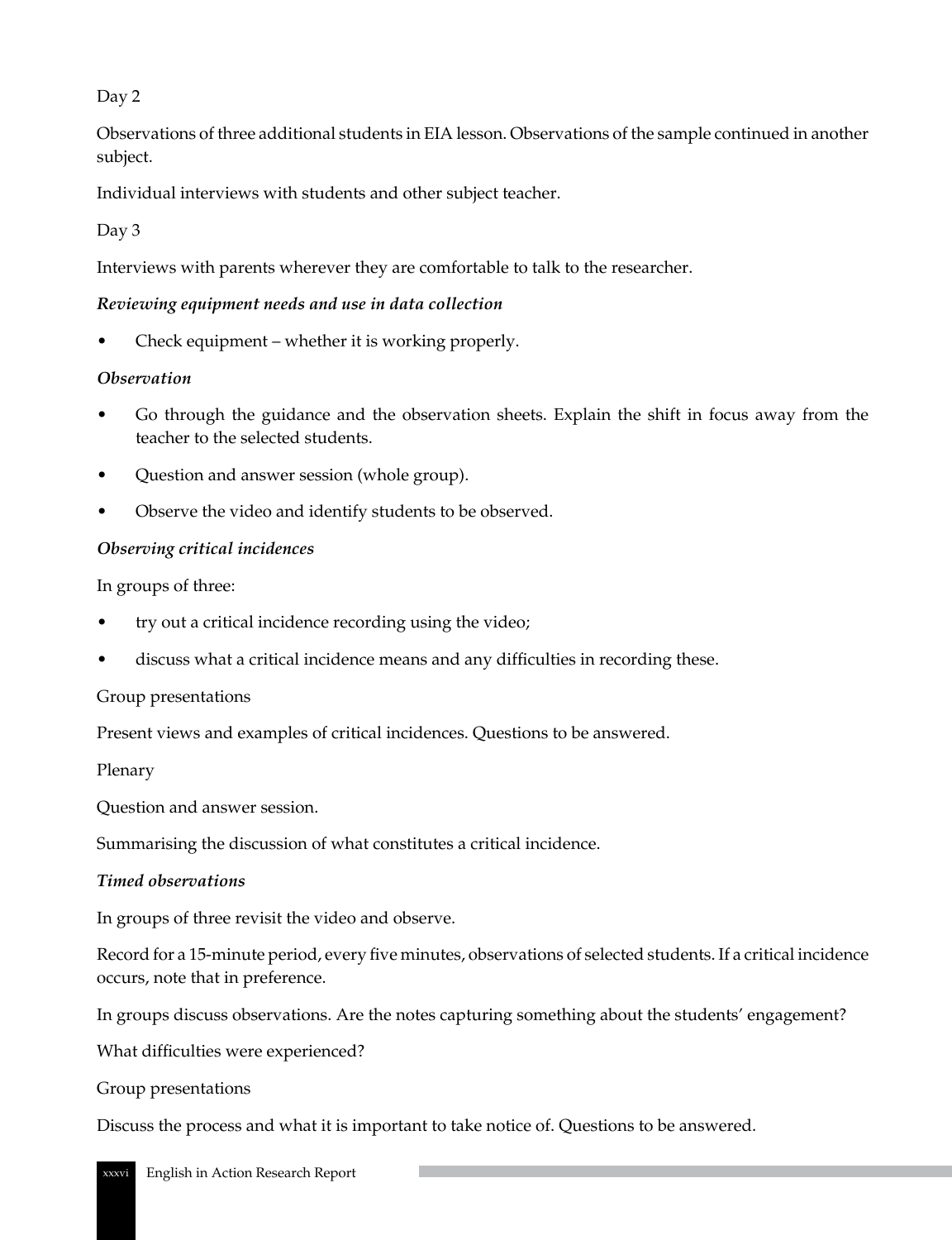## *Interviews*

Student interviews

The researchers need to have a good understanding of the categories of interest. Go through the interview guidance.

Question and answer session

In groups of three, discuss the categories of questions. Consider:

*Why are these interesting for EIA?* 

*Which categories focus particularly on learning English?* 

Conducting the interviews

Go through the ethical issues and the guidance on how to put young people at their ease. Discuss the introduction to the interview.

Look at the subject ranking sheet and discuss in groups how it might be used as a record and as a prompt. Alert researchers to the location of the electronic version, and the need to complete this as part of their report and to submit it with the audio file.

Get them to do mock interviews and think about difficulties, useful prompts and good probes.

## *Group presentations*

Discuss the process and what it is important to take notice of. Questions to be answered.

Researching the research process

In this pilot, researchers will be asked to collect data on how the research process went, what were the difficulties, what went well, not so well and why. These reflections should be recorded at the end of each day and included in the researcher's report. Researchers' views on what might have been done differently and what other support they needed etc. should be included.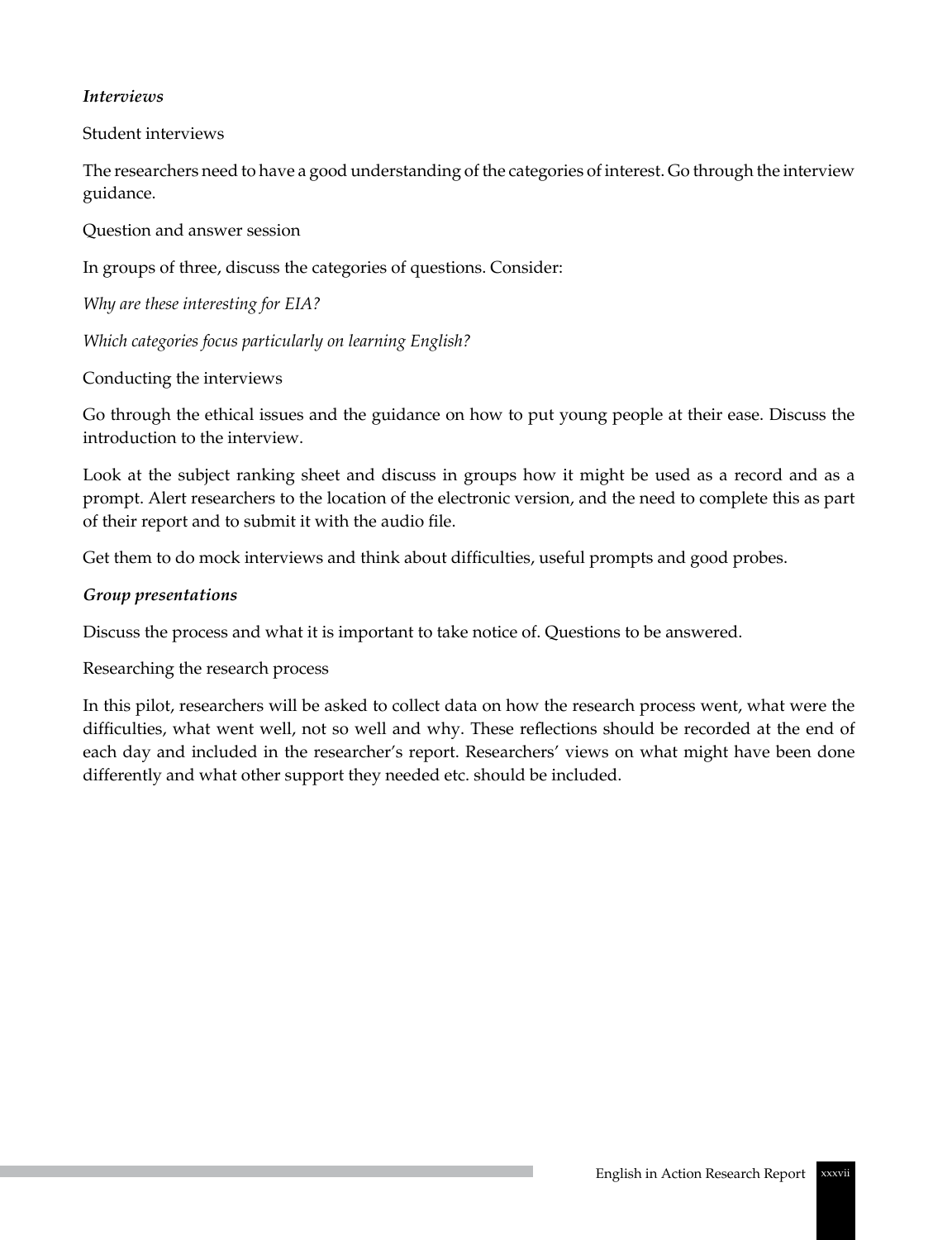# **Appendix 14: Training programme**

*Student Lives Study*: Training Schedule 19–20 February 2011

## **Day One: Saturday 19 February 2011**

| <b>Time</b>                          | Topic                                                                                                          |  |
|--------------------------------------|----------------------------------------------------------------------------------------------------------------|--|
| 10.00 am $-$ 10.45 am                | Introduction to the Student Lives Study<br>Give out guidance and instruments and talk through what is involved |  |
|                                      | Plan for fieldwork (Slide)                                                                                     |  |
|                                      | Discussion on guidance notes and plan                                                                          |  |
| 10:45 am - 11:30 am                  | Sampling                                                                                                       |  |
|                                      | Negotiating with school and teachers                                                                           |  |
|                                      | Selecting students and another teacher                                                                         |  |
|                                      | Negotiating parent sample                                                                                      |  |
|                                      | Ethical considerations                                                                                         |  |
| 11.30 am $-$ 12.00 pm                | Refreshment                                                                                                    |  |
| $12.00 \text{ pm} - 1.00 \text{ pm}$ | Researchers' experience of observation and interviewing students – reflection<br>and discussion                |  |
|                                      | Go through guidance on observation: shift from T to S; critical incident (CI)<br>and timed observation.        |  |
|                                      | Q&A                                                                                                            |  |
| $1.00$ pm $- 2.00$ pm                | Lunch break                                                                                                    |  |
| $2.00 \text{ pm} - 3.00 \text{ pm}$  | Critical incidence observation (view ½-hour video)                                                             |  |
|                                      | Discuss in threes and compare what chosen (who missed what)                                                    |  |
|                                      | Plenary discussion with list of CIs noting what likely to be missed and why                                    |  |
|                                      | Summary of what constitutes a CI                                                                               |  |
| 3.00 pm - 3.30 pm                    | Timed observation (view 15 min of same video)                                                                  |  |
|                                      | Discuss in threes and compare what chosen (who missed what)                                                    |  |
| 3.30 pm - 4.00 pm                    | Refreshment                                                                                                    |  |
| $4.00 \text{ pm} - 5.00 \text{ pm}$  | Plenary discussion with list of CIs noting what likely to be missed and why                                    |  |
|                                      | Summary of what constitutes instantaneous sampling                                                             |  |
|                                      | CI and individual student (IS) observation together (second 15 min of same<br>video)                           |  |
|                                      | Discussion of doing both kinds of observation                                                                  |  |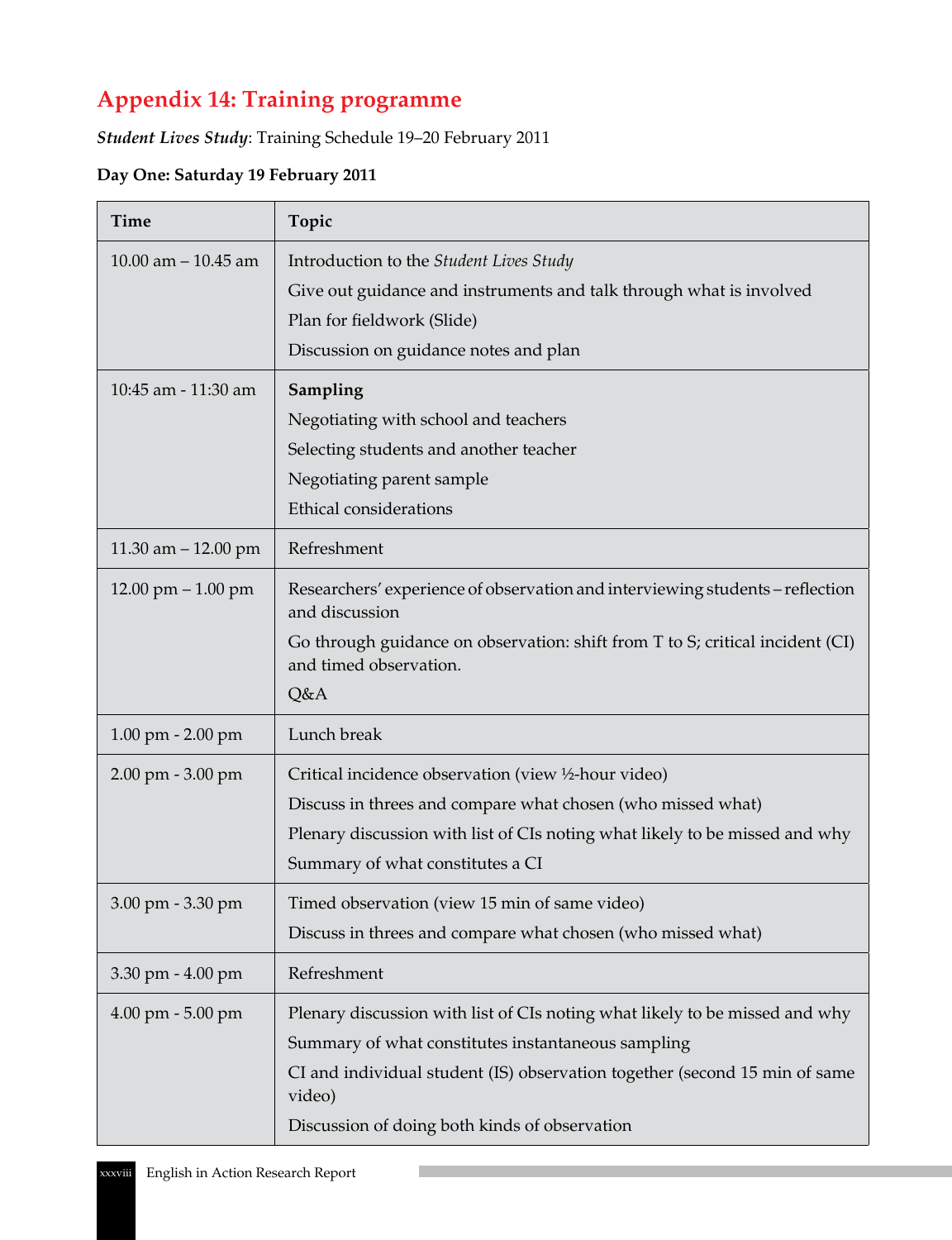# **Day Two: Sunday 20 February 2011**

| <b>Time</b>                          | Topic                                                                                                                        |  |
|--------------------------------------|------------------------------------------------------------------------------------------------------------------------------|--|
| 10.00 am $-$ 11.30 am                | Go through student interview schedule plus Q&A                                                                               |  |
|                                      | Introducing student information sheet                                                                                        |  |
|                                      | <b>Introducing Subject Ranking sheet</b>                                                                                     |  |
|                                      | Discussion of student interview schedule and other documents in threes                                                       |  |
| 11.30 am $-$ 12.00 pm                | Refreshments                                                                                                                 |  |
| $12.00 \text{ pm} - 1.00 \text{ pm}$ | Role play of interviewing students by researchers (in threes one observes<br>other two, swap round so each try interviewing) |  |
|                                      | Feedback and discussion on role play of interviewing students                                                                |  |
| $1.00$ pm $- 2.00$ pm                | Lunch break                                                                                                                  |  |
| $2.00 \text{ pm} - 3.00 \text{ pm}$  | Role play of interviewing parents (in threes, one observes other two, swap<br>round so each try interviewing)                |  |
|                                      | Feedback and discussion on role play of interviewing parents                                                                 |  |
|                                      | Role play of interviewing teachers (in threes, one observes other two, swap<br>round so each try interviewing)               |  |
|                                      | Feedback and discussion on role play of interviewing teachers                                                                |  |
| $3.00 \text{ pm} - 3.30 \text{ pm}$  | Refreshments                                                                                                                 |  |
| 3.30 pm $-4.00$ pm                   | Data collection and storage process and reviewing equipment needs                                                            |  |
| $4.00$ pm $- 4.30$ pm                | Distributing final documents for the Student Lives Study                                                                     |  |
|                                      | Discussion, questions and queries on everything                                                                              |  |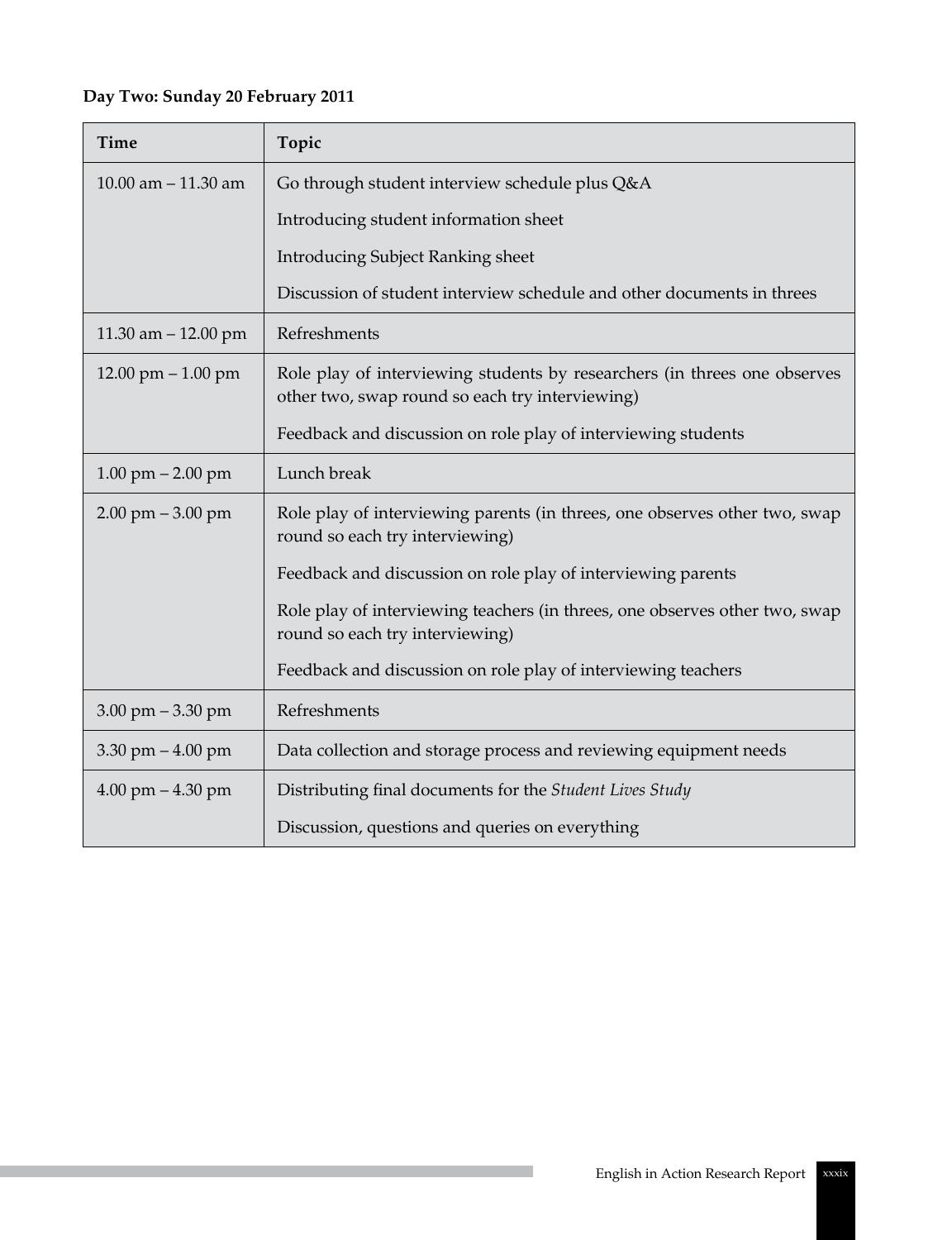# **Appendix 15: Analysis template**

Template for writing narratives and quotes from actual transcripts

Researcher Name:

Researcher No.:

Student No.:

| <b>Narratives</b>                                                                                                                                                                                                                                                      | Quotes                                                                                                                                                                                                                                 |  |  |
|------------------------------------------------------------------------------------------------------------------------------------------------------------------------------------------------------------------------------------------------------------------------|----------------------------------------------------------------------------------------------------------------------------------------------------------------------------------------------------------------------------------------|--|--|
| AT SCHOOL:                                                                                                                                                                                                                                                             |                                                                                                                                                                                                                                        |  |  |
| Student 1 at AUKGH School felt good about her<br>school.<br>Although Student 1 ranked Bangla as her<br>favourite subject she said that she enjoyed<br>English class most. There wasn't any specific<br>reason for that except the teaching method in<br>English class. | Here we all friends stay together. Classes<br>are held regularly here and also the teaching<br>is good. (R2S1IA)<br>He writes in black board in wrong sequence<br>and tells us to write. Then he tells us to<br>exchange khata (R2S1B) |  |  |
| AT HOME:                                                                                                                                                                                                                                                               |                                                                                                                                                                                                                                        |  |  |
|                                                                                                                                                                                                                                                                        |                                                                                                                                                                                                                                        |  |  |
| <b>ASPIRATIONS:</b>                                                                                                                                                                                                                                                    |                                                                                                                                                                                                                                        |  |  |
|                                                                                                                                                                                                                                                                        |                                                                                                                                                                                                                                        |  |  |
| EL COMPETENCE:                                                                                                                                                                                                                                                         |                                                                                                                                                                                                                                        |  |  |
|                                                                                                                                                                                                                                                                        |                                                                                                                                                                                                                                        |  |  |

Instructions:

- 1. In the **Narratives** section, put a narrative account of what was found in the interview for the corresponding broad heading.
- 2. In the **Quotes** section, put the actual excerpts from the interviews that correspond to the broad heading.

### **Key points**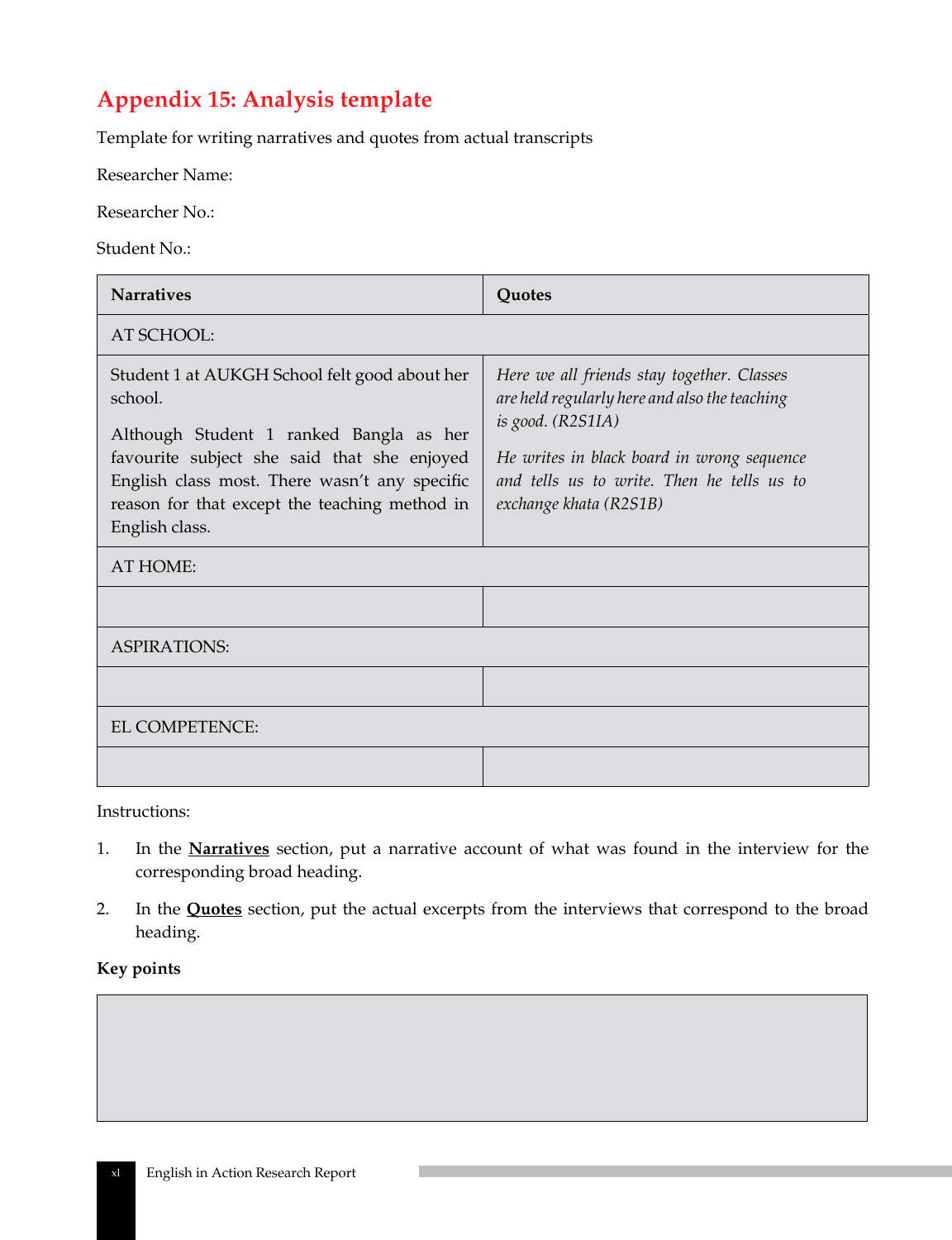# **Appendix 16: Analysis workshop training material**

### **Student lives analysis**

## *Rationale and focus of study*

This study is to examine the experience, changing attitudes and beliefs, and English competence of students as they move through their school life and out into the world of employment. It will consider them as speakers of English, learners of English, and community members including their role in the home and in employment. All this will be done in the context of their experience of EIA and its impact on these aspects of their lives. Students will be chosen to enable the different phases of experience of: primary school, the transition to secondary, secondary school, and the transition into employment or other destinations (e.g. higher education).

### *Sample analysis*

## *Procedure*

## *Step 1 Checking data*

Look through all the documents to check all are there:

- Student interview (Day 1 and 2)
- Subject ranking sheet
- Observation notes (English and other subject)
- Teacher interviews (English and other subject)
- Parent interview

### *Step 2 Reading and grouping data*

Read through each document and take notes under the following headings:

### **At school**

This will include what the student is like as a learner of English and in general (as gleaned from observation and the interviews). The data will be the student's and other people's views of studying and learning English and other subjects, and their participation in lessons (and other information from observations).

### **At home**

This will focus on the home as a support for learning in general and English in particular, and will include physical conditions and parental support (the parental view of the student as a learner is part of the previous heading).

### **Aspirations**

These will include the student's, teachers' and parental views on these aspirations.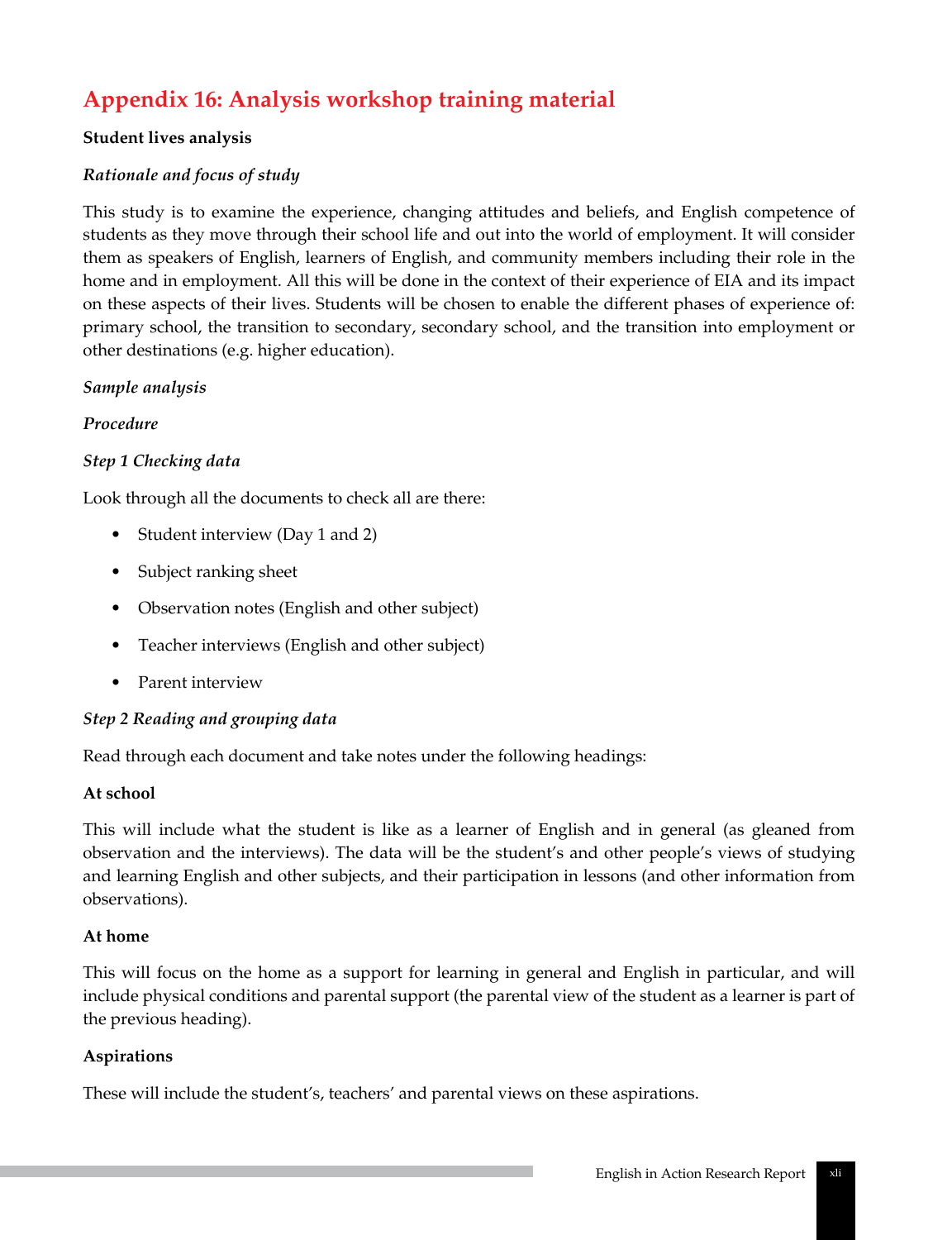## **English language competence**

As yet we do not have these data, but we will try to trace some information either on the student's school, class or teacher (from the Trinity testing in 2010 and 2011).

(During the training this procedure was aided by using a template to organise the quotes under each of the headings on one half of the page and enabling the narrative around each of them to be constructed on the other half of the page. See Apprendix 5.)

## *Step 3 Writing the narrative case*

This will use the above headings to combine the data from the various sources into a coherent account that notes differences in perceptions among the respondents, or between behaviour and perceptions etc. Added to this will be the background information on the school or the area. The data source should in all cases be noted in parenthesis, where there is a direct use of data (even if not a quote). (These references may be removed in a final report, but they are necessary for checking purposes.)

## **Case studies**

*Example 1 S1.1*

# **Abbreviations**

SI = student interview PI = parent interview ETI = English teacher interview EOI = Teacher of other subject interview OE = observation notes of English lesson OO = observation notes of other subject SRS = Subject ranking sheet completed by student

All these will be prefixed by student name (S1.1)

# **Background**

S1.1 goes to \*\*\* high school and is in Class 7 (2011). The school is [complete 'conditions' and general information on school size etc., when we have TL information].

# **At school**

S1.1 likes going to school and thinks his school is good, with the teachers being good and inspiring (S1.1:SI1). When teachers do not teach (when they 'gossip'), he does not enjoy school (S1.1:SI1). He also likes the school environment [physical conditions], and thinks his parents like the school (S1.1:SI1). His father also thinks it is a good school, though his reasons also include it being close to home and posing no risk to his child (S1.1:PI). The student's attendance is good and he and his father say absenteeism is only because of sickness. The student sometimes suffers from asthma and colds, but is otherwise in good health (S1.1: PI).

He likes English, thinks he is best at it, and rates it top of his subject list (English 1<sup>st</sup> paper and 2<sup>nd</sup> paper are first and second rankings respectively on his SRS). Although he is not very specific about his reasons for liking English, he says that he likes to read stories (S1.1: SI1). He does not spontaneously respond to teacher questions because he feels nervous, but implies that he is sometimes asked by the teachers (S1.1: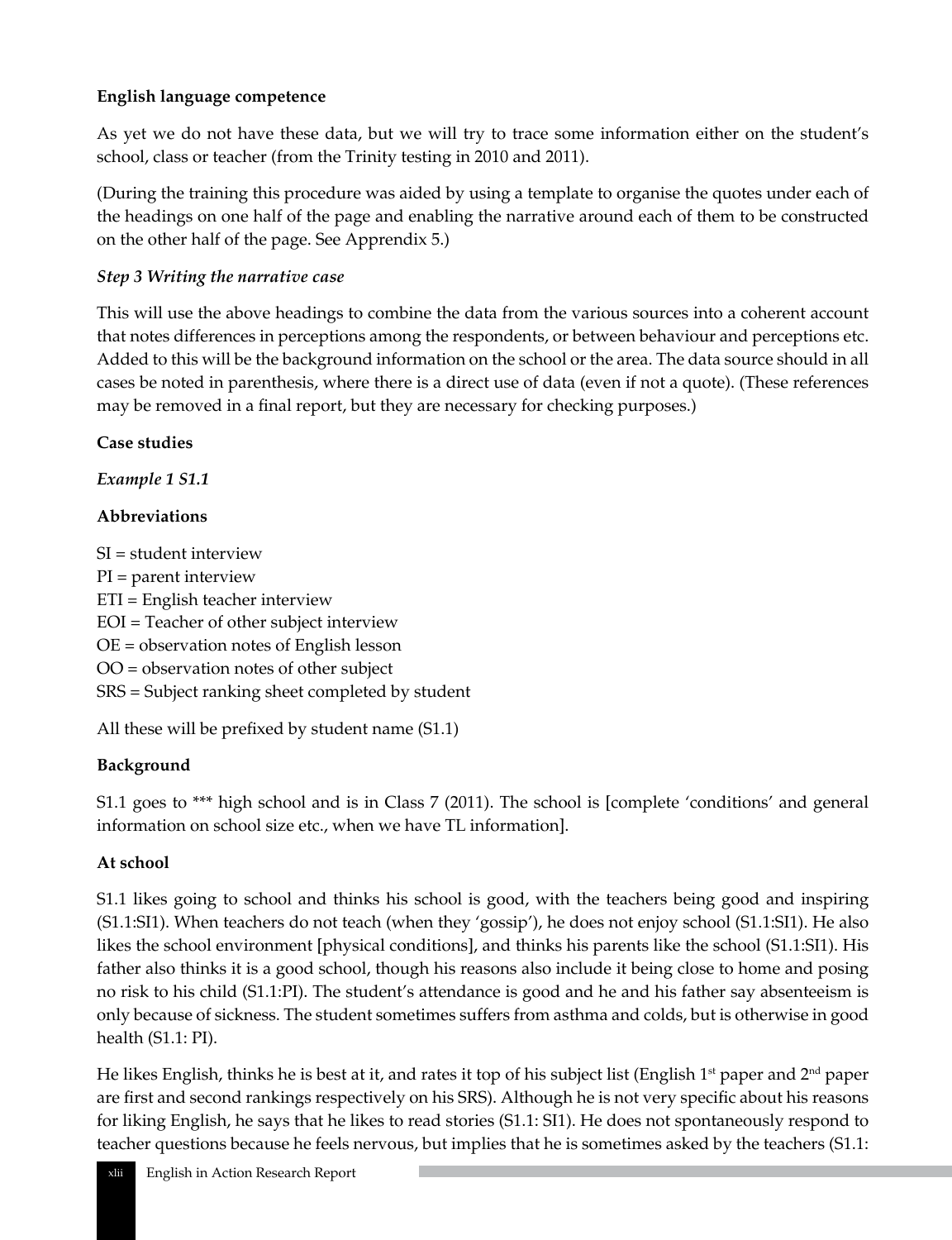SI1; there is one observation of him raising his hand to answer in the other subject class S1.1:OO. He generally seems to be attentive and his other subject teacher agrees with this, though, like his father, sees him as 'restless and active... and can't always concentrate' (S1.1: OTI), nevertheless the student thinks he understands the lessons. His father also thinks he is restless, and thinks he is very interested in sports and reluctant to study (S1.1: PI). The student has quite a different view of the role of sport, ranking it second last out of 11 subjects (S1.1: SRS). Indeed, his father thinks he is not doing well at school, with his best subjects being English, maths and science, and doing less well in Bangla (S1.1: PI). The student's English teacher thinks that he is 'very simple' and needs more guidance from his guardian (S1.1: ETI). This relates to what the father says about his ability to support his son's study (see next section). Despite the father saying that he has an interest in sport, the teachers do not mention his participation in sport out of lessons (the teacher of the other subject says that he does take part in sports day; S1.1: OTI).

The student likes to work in the classroom with others, rather than individually, particularly with friends, and he listed two who he works with (S1.1: SI1). Group work seems to be familiar. His English teacher confirms that in general the students (targeted) are friendly and cooperate (S1.1: ETI).

## **At home**

S1.1's father has a low educational level (primary Class 4), having left school because of poverty. He is a tea stall holder and also is involved in 'fish farming' [it may be he simply fishes on his land and sells it at market] (S1.1: PI). The student has a younger sister (nine years old) who is in primary class 4. The children do not help with the father's work (S1.1: PI). The student thinks he has the resources at home to study, although this is just a general expression of having all the things needed for schoolwork and homework (S1.1: SI1).

As indicated earlier, the father is not pleased with his son's progress at school, but is unable to help him (because of his own educational level), and that is why he employs a private tutor for him (S1.1: PI). (There is no information about just how much time this involves or for what subjects.) The student says he does not need help with his homework (S1.1: SI1).

The student's father thinks English is important though the reasons he gives are related to reading (apparently in Bangla with English words) and meeting people who use English (not necessarily native speakers who do not speak Bangla; S1.1: PI). The student also thinks English is important for a job: 'it is very much essential everywhere' (S1.1: SI1). The student watches BBC Janala, but otherwise there is no English in the home environment (there are no English books apart from school texts), and the father cannot speak English (S1.1: PI). The English teacher says that there is no English spoken in the home, though this is likely to be an assumption as he has not visited the student's home, and has made no specific reference to having met the student's father when he came to the school (S1.1: ETI).

The father has visited the school 'now and then' to pay the school fees (the market is next to the school, so convenient), though he had not visited that year (2011). The student says he comes weekly to find out about his study (S1.1: SI1). He feels welcome as a parent and he has been called to a parents' meeting (S1.1: PI), though again the student says they are not invited by the school (S1.1:SI1).

## **Aspirations**

The student and his father have high aspirations for the future with the student wanting to go to college to get a bachelor degree (S1.1:SI1), and his father wanting him to get an master's degree.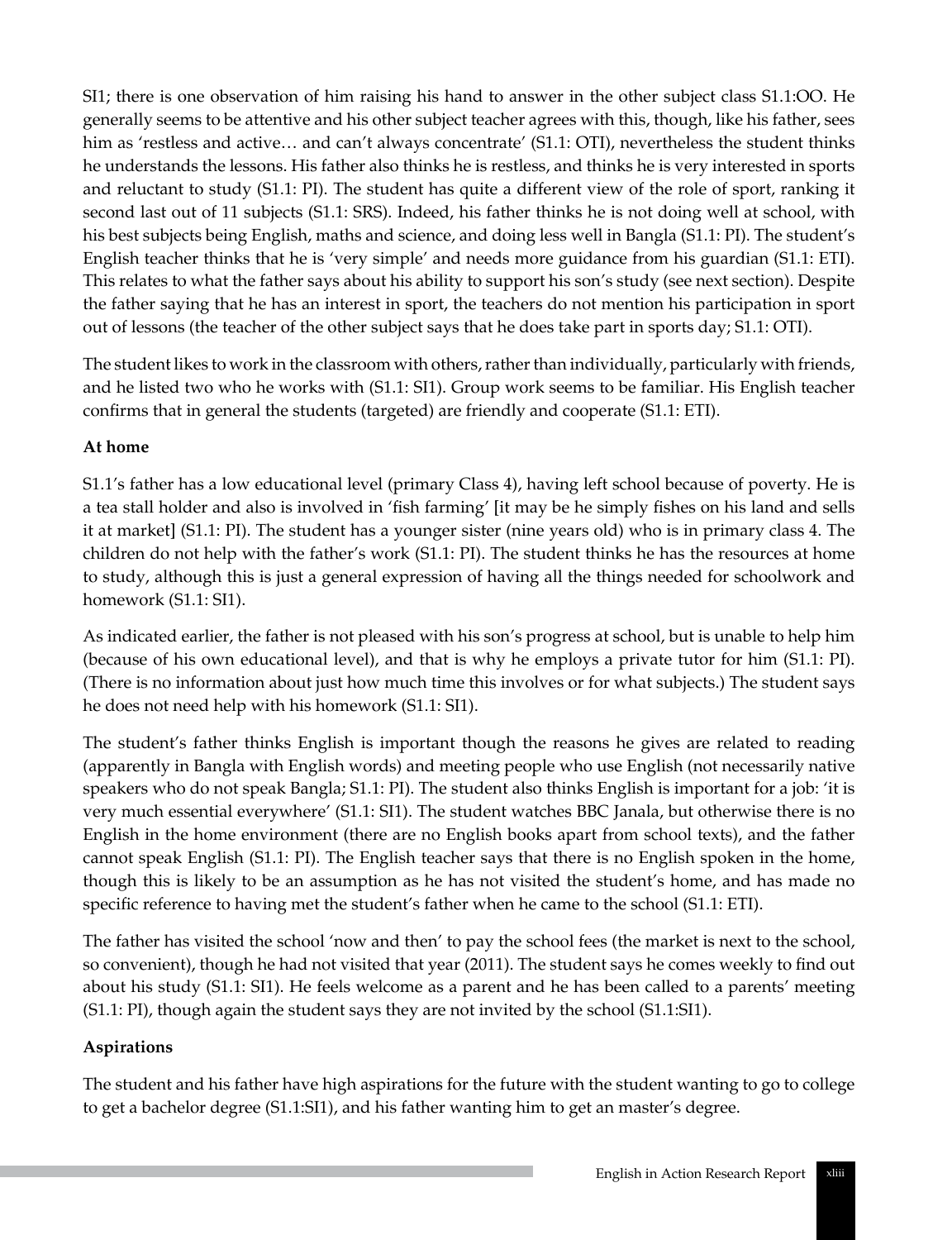### **EL competence**

His father is not entirely pleased with his son's progress in school (S1.1: PI). The English teacher thinks he is doing well in English (though he says he is doing 'so, so' at school), with a little confidence to speak English in class and with friends, but not in the home. He would do better if his father was more 'conscious' and supported him more (S1.1: ETI). The other subject teacher thinks the student is getting on well to 'some extent' (S1.1: OTI).

## **IER analysis of cases**

## *Documents*

*Data files*: although students may have these we should issue them to them, with appropriate document labels and headers.

*Sample analyses*: done by Bob

*Analysis procedure*: notes on how the analyst did the analysis.

*Workshop agenda*

### **Workshop agenda**

## *Day 1 (7 August) morning*

Session 1 (1 hour)

Introduction to session, brief discussion of purposes and IER researchers' experience of carrying out the data collection (and how that relates to the analysis).

Talk through the sample analysis and the procedure used.

```
Session 2 (2 hours)
```
IER researchers carry out one analysis (not the ones done as samples).

Session 3 (30 mins)

Working in pairs, IER researchers exchange their analyses, read them, then discuss with each other points they noted (keep a list of these).

Session 4 (30 mins)

Two or three groups are formed to discuss the list of points from the previous session and to come up with any questions and additions to the guidance procedure (or points to note when doing analysis).

Session 5 (30 mins–1 hour)

Plenary session to discuss the questions and additions to guidance.

*Day 1 afternoon*

```
Session 5 (continued)
```
Session 6 (1.5 hours)

xliv English in Action Research Report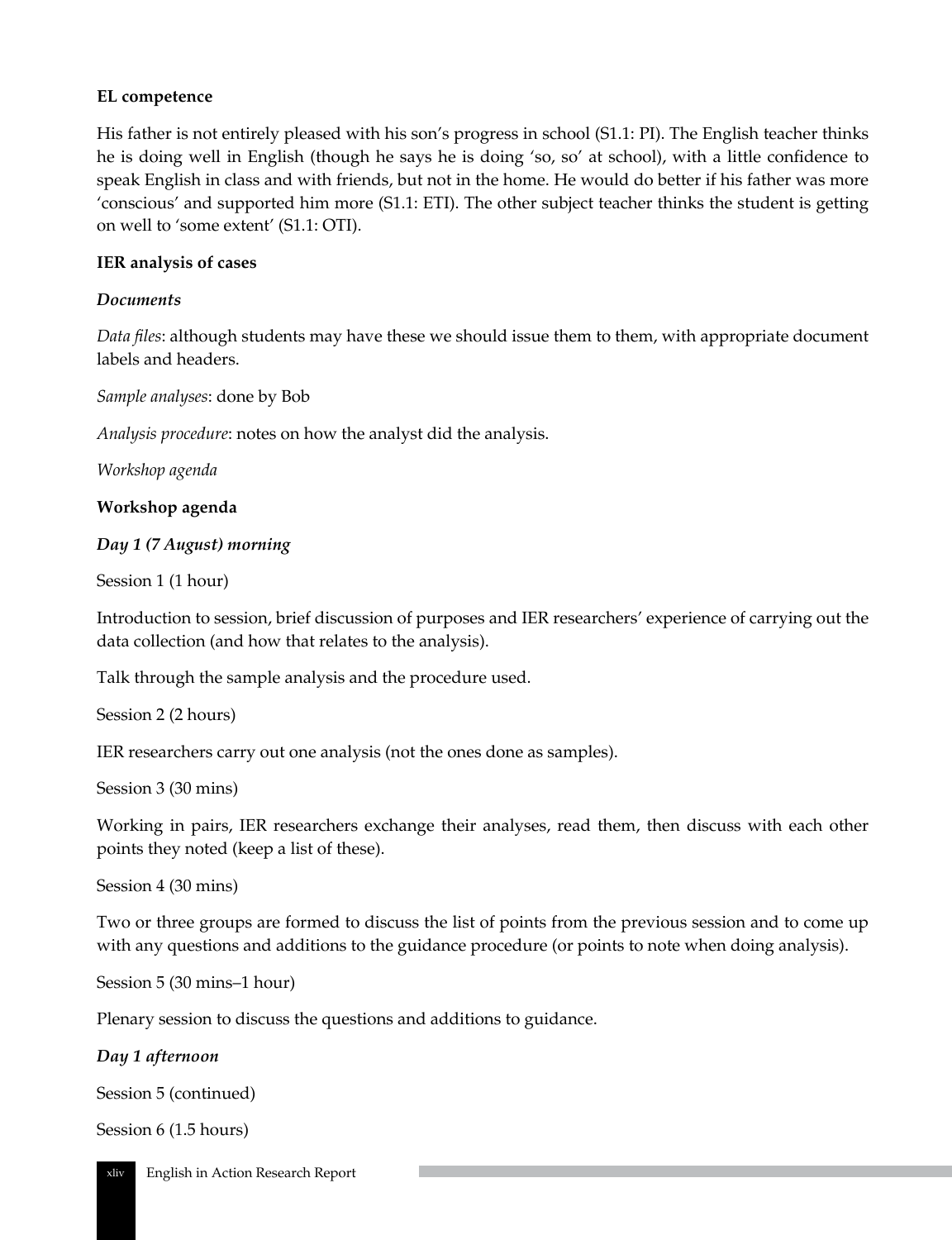Students work on their own individual analysis with EIA team around to support them with further queries (keep list of these).

# *Day 2*

Session 7 (30 mins)

Discussion of general points raised on previous day (from list kept by EIA team) and clarify any points on procedure.

Session 8 (4 hours)

Continue analysis by individual IER researchers.

Session 9 (1 hour)

Final discussion of the analysis from a methodological point of view. It is assumed that at this point IER researchers should be able to hand in their analyses, but there is scope for the following morning to be an opportunity to finalise these, based on any discussion in this final session of Day 2. In total they have nine hours for six cases, so that is 1½ hours per case. Those IER researchers whose students were part of the sample analyses should look over the sample, check it and add anything following the discussions at the workshop.

## **Outcomes**

There should be 90 student lives case studies.

# **Reporting**

There is then a task for there to be checks on these analyses (one case checked per IER researcher), but that when we are happy with these, the case studies are part of the reports for the *Student Lives Study*. There has to be an overview analysis done and then a write-up of the methodology etc. (It will parallel the 2b2 Case Study report; Report 3).